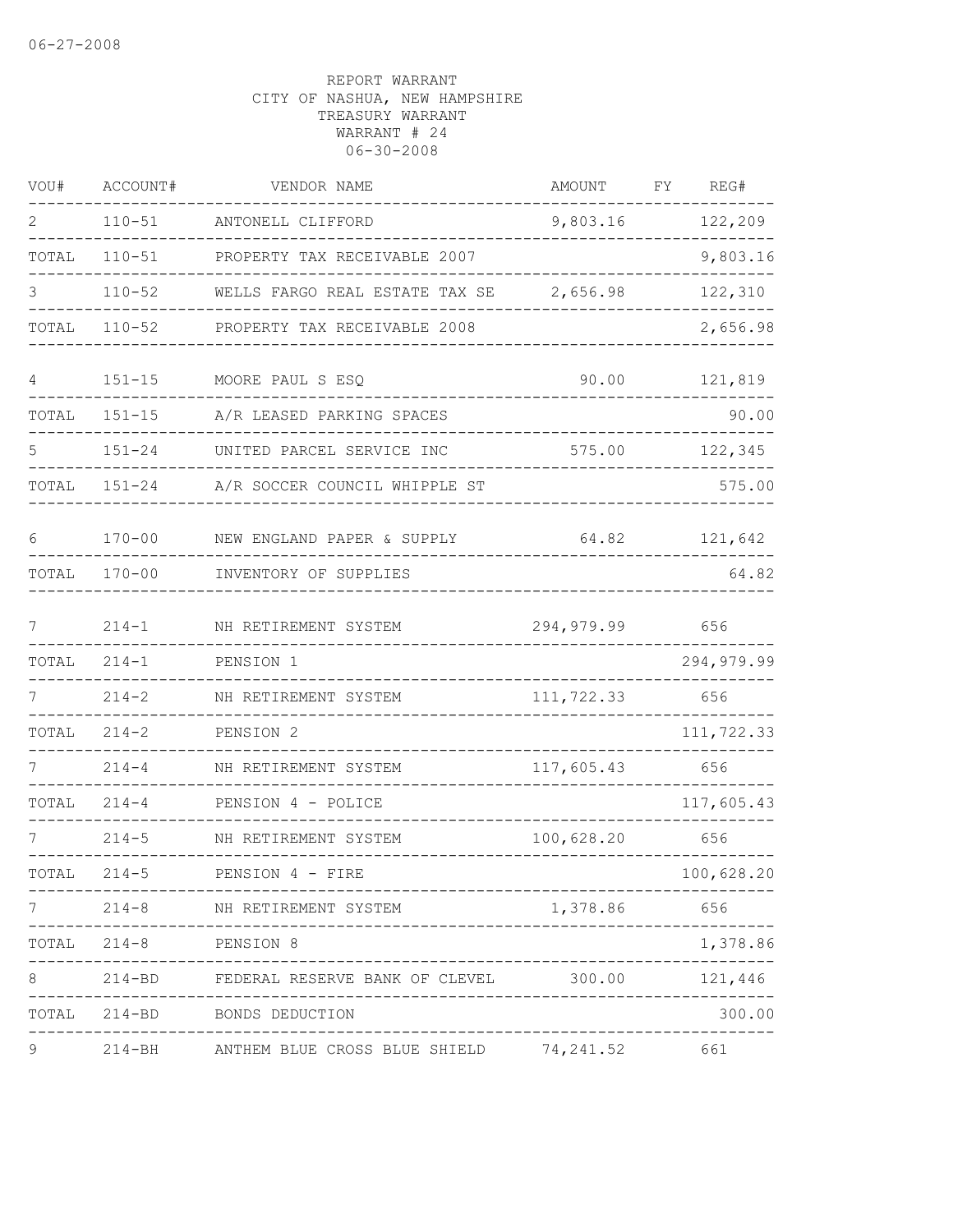|                                                    | VOU# ACCOUNT#                                                                                                              | VENDOR NAME                                                                                                                                                    | AMOUNT FY REG#                                                                                                   |                                                                |
|----------------------------------------------------|----------------------------------------------------------------------------------------------------------------------------|----------------------------------------------------------------------------------------------------------------------------------------------------------------|------------------------------------------------------------------------------------------------------------------|----------------------------------------------------------------|
|                                                    |                                                                                                                            | TOTAL 214-BH BLUE/CROSS HMO- CITY<br>_______________________________                                                                                           |                                                                                                                  | 74, 241.52                                                     |
| $9 \quad \bullet$<br>10 <sup>°</sup>               |                                                                                                                            | 214-C ANTHEM BLUE CROSS BLUE SHIELD 323.26<br>214-C ANTHEM BLUE CROSS BLUE SHIELD 785.87                                                                       |                                                                                                                  | 661<br>682                                                     |
| TOTAL                                              |                                                                                                                            | 214-C B/C B/S J PLAN-DED SCHOOL                                                                                                                                |                                                                                                                  | 1,109.13                                                       |
| 11<br>12<br>13<br>14<br>15<br>16                   | $214 - DC$<br>$214 - DC$<br>$214 - DC$<br>$214 - DC$<br>$214 - DC$<br>$214 - DC$                                           | CURTIN BRENDA<br>DAVIDSON PATRICIA<br>MAILLOUX SHAWN<br>MARCHESE JULIE<br>MENARD PAUL<br>PERAULT DAVID                                                         | 192.31<br>170.00<br>1,600.00<br>780.00<br>192.31<br>576.96                                                       | 121,607<br>121,692<br>121,693<br>121,655<br>121,656<br>121,571 |
|                                                    |                                                                                                                            | TOTAL 214-DC DEPENDENT CARE DEDUCTION<br>________________________________                                                                                      |                                                                                                                  | 3,511.58                                                       |
| 17                                                 |                                                                                                                            | 214-HC HARVARD PILGRIM HEALTH CARE 270.13                                                                                                                      |                                                                                                                  | 662                                                            |
|                                                    |                                                                                                                            | TOTAL 214-HC HARVARD COM HP                                                                                                                                    |                                                                                                                  | 270.13                                                         |
| 18<br>19                                           |                                                                                                                            | 214-HJ ANTHEM BLUE CROSS BLUE SHIELD 49,400.55 661<br>214-HJ ANTHEM BLUE CROSS BLUE SHIELD 63,080.69<br>________________                                       |                                                                                                                  | 682                                                            |
|                                                    |                                                                                                                            | TOTAL 214-HJ BC/BS J PLAN DED-CITY                                                                                                                             |                                                                                                                  | 112,481.24                                                     |
| 20                                                 |                                                                                                                            | 214-PO ANTHEM BLUE CROSS BLUE SHIELD 1,271.80                                                                                                                  |                                                                                                                  | 661                                                            |
|                                                    |                                                                                                                            | TOTAL 214-PO BC/BS POINT OF SERV- CITY                                                                                                                         |                                                                                                                  | 1,271.80                                                       |
| 21<br>22<br>23<br>24<br>25<br>26<br>27<br>28<br>29 | $255 - 00$<br>$255 - 00$<br>$255 - 00$<br>$255 - 00$<br>$255 - 00$<br>$255 - 00$<br>$255 - 00$<br>$255 - 00$<br>$255 - 00$ | STATE OF NH-MV<br>STATE OF NH-MV<br>STATE OF NH-MV<br>STATE OF NH-MV<br>STATE OF NH-MV<br>STATE OF NH-MV<br>STATE OF NH-MV<br>STATE OF NH-MV<br>STATE OF NH-MV | 11,277.05<br>9,566.30<br>10,485.45<br>18,047.85<br>23,382.30<br>17,521.75<br>15,499.65<br>15,219.80<br>12,579.55 | 657<br>658<br>665<br>667<br>669<br>670<br>671<br>678<br>681    |
| TOTAL                                              | $255 - 00$                                                                                                                 | STATE MVR                                                                                                                                                      |                                                                                                                  | 133,579.70                                                     |
| 30<br>31<br>32<br>33                               | $257 - 00$<br>$257 - 00$<br>$257 - 00$<br>$257 - 00$                                                                       | COVIELLO PROP SERVICE<br>DRESNER HOWARD<br>GAMACHE MARC<br>WORTHEN INDUSTRIES                                                                                  | 137.70<br>3.00<br>200.20<br>4.00                                                                                 | 121,893<br>121,889<br>121,895<br>121,891                       |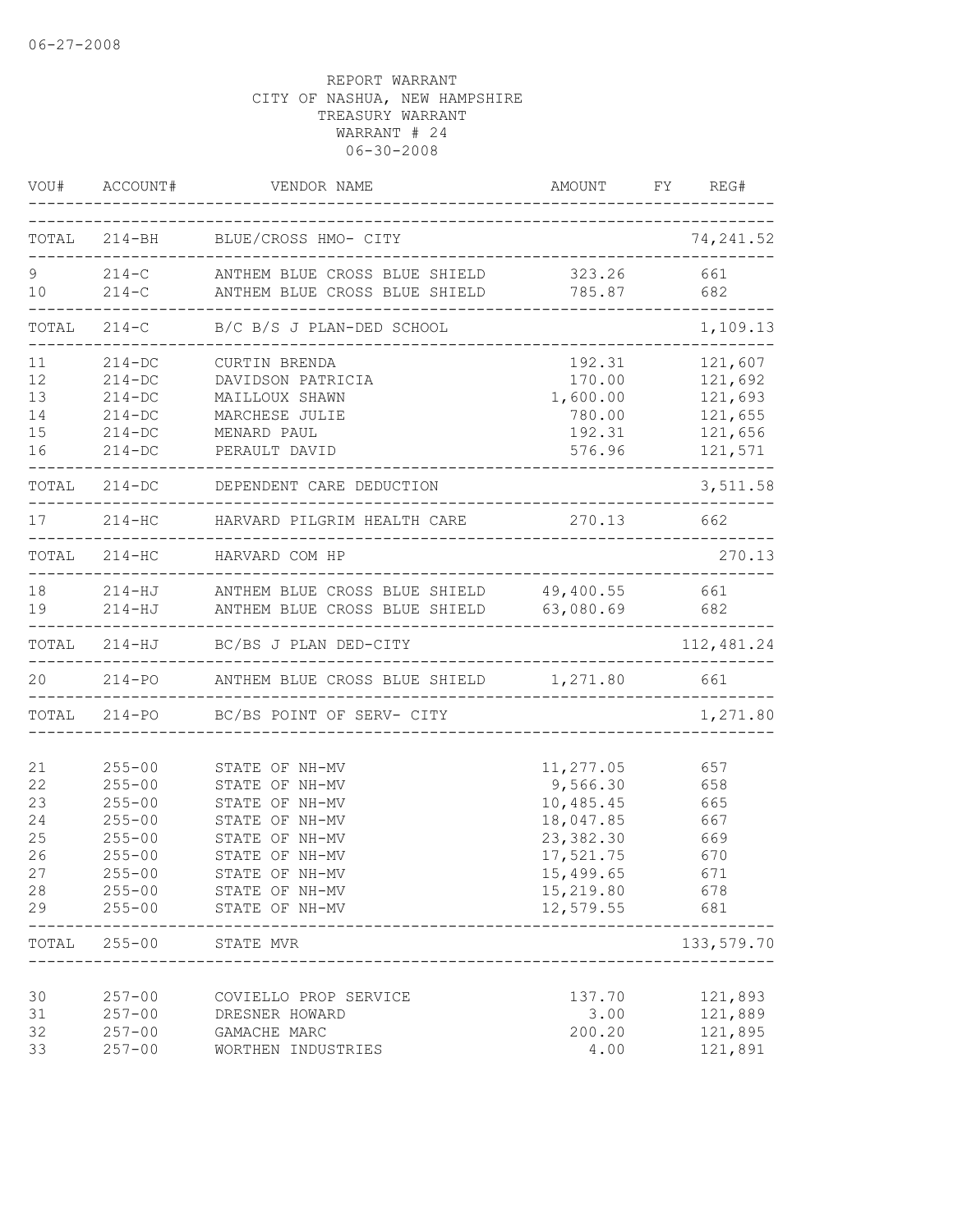|          |                          | VOU# ACCOUNT# VENDOR NAME AMOUNT FY REG# |                 |                     |
|----------|--------------------------|------------------------------------------|-----------------|---------------------|
|          |                          | TOTAL 257-00 MV REFUND PENDING           |                 | 344.90              |
| 34       |                          | 258-00 CC&G DBF CELINE BERNARD           |                 | 35.00 121,903       |
| 35       |                          | 258-00 ELMER KEVIN C                     |                 | 10.00    121,898    |
| 36       |                          | 258-00 HART PAMELA A                     | 20.00           | 121,899             |
| 37       |                          | 258-00 MORIN ANDREW L                    | 25.00           | 121,901             |
| 38       |                          |                                          |                 |                     |
|          |                          | TOTAL 258-00 TVB REFUND PENDING          |                 | 140.00              |
|          |                          |                                          |                 |                     |
| 39       |                          | 291-08 AMREIN GAIL                       | 310.47          | 122,213             |
| 40       |                          | 291-08 BLAISDELL BONNIE                  |                 | 320.00 122,214      |
| 41       | $291 - 08$               | BOLTON THOMAS A                          |                 | 145.31 122,215      |
| 42       | $291 - 08$               | BOTOS JULIANA                            | 40.41           | 122, 216            |
| 43       | $291 - 08$               | BURKE MARGARET                           | 36.92           | 122,217             |
| 44       | $291 - 08$               | BUSBY ANGELA                             | 292.91          | 122,218             |
| 45       | $291 - 08$               | BUTZEL STEVEN                            | 102.78          | 122,219             |
| 46       | $291 - 08$               | COCHRAN JULIE                            | 80.14           | 122,220             |
| 47       | $291 - 08$               | COLLARD PHILIPPE                         |                 | 295.56 122,211      |
| 48       | $291 - 08$               | DETERING CYNTHIA                         |                 | 78.28 122,210       |
| 49       | $291 - 08$               | DEVINE CATHERINE                         | 370.72          | 122,221             |
| 50       | $291 - 08$               | DIAS CHRISTOPHER                         | 66.57           | 122,222             |
| 51       | $291 - 08$               | DODGE MARY                               | 123.30          | 122,223             |
| 52       | $291 - 08$               | DONAHUE SIMONE                           | 125.11<br>64.64 | 122,224             |
| 53       | $291 - 08$               | EMIS-PENA DEVLIN                         |                 | 122,225             |
| 54       | $291 - 08$               | EVANS HOLLY                              |                 | 274.71 122,226      |
| 55       | $291 - 08$               | GAGNE MARC                               |                 | 87.45 122,227       |
| 56<br>57 | $291 - 08$               | GILLESPIE-CALLAHAN LINDA                 | 341.38          | 122,228             |
| 58       | $291 - 08$<br>$291 - 08$ | IULIANO BETH<br>LATVIS MYRTLE            | 1,240.90        | 122,229             |
| 59       | $291 - 08$               | LECLAIR ROBERT                           | 50.00<br>100.00 | 122,230             |
| 60       | $291 - 08$               | LECLERC MELISSA                          | 57.71           | 122,231             |
| 61       | $291 - 08$               | MCNAMEE PETER                            | 28.63           | 122, 232<br>122,233 |
| 62       | $291 - 08$               | MELEEDY HEATHER                          | 22.62           | 122,234             |
| 63       | $291 - 08$               | PETRAIN TIMOTHY                          | 66.57           | 122,235             |
| 64       | $291 - 08$               | REYNOLDS ANDREA                          | 61.22           | 122,212             |
| 65       | $291 - 08$               | ROGERS ELIZABETH                         | 103.32          | 122,236             |
| 66       | $291 - 08$               | SCHREIBER DAVID                          | 54.51           | 122,241             |
| 67       | $291 - 08$               | SOUSA MARK                               | 219.13          | 122,237             |
| 68       | $291 - 08$               | TURIEL NADEJDA                           | 122.48          | 122,238             |
| 69       | $291 - 08$               | UNDERWOOD DEBORAH                        | 114.61          | 122,239             |
| 70       | $291 - 08$               | UPSCHULTE CONNIE                         | 150.00          | 122,240             |
|          |                          | TOTAL 291-08 PAYROLL CONTINGENCY FY 07   |                 | 5,548.36            |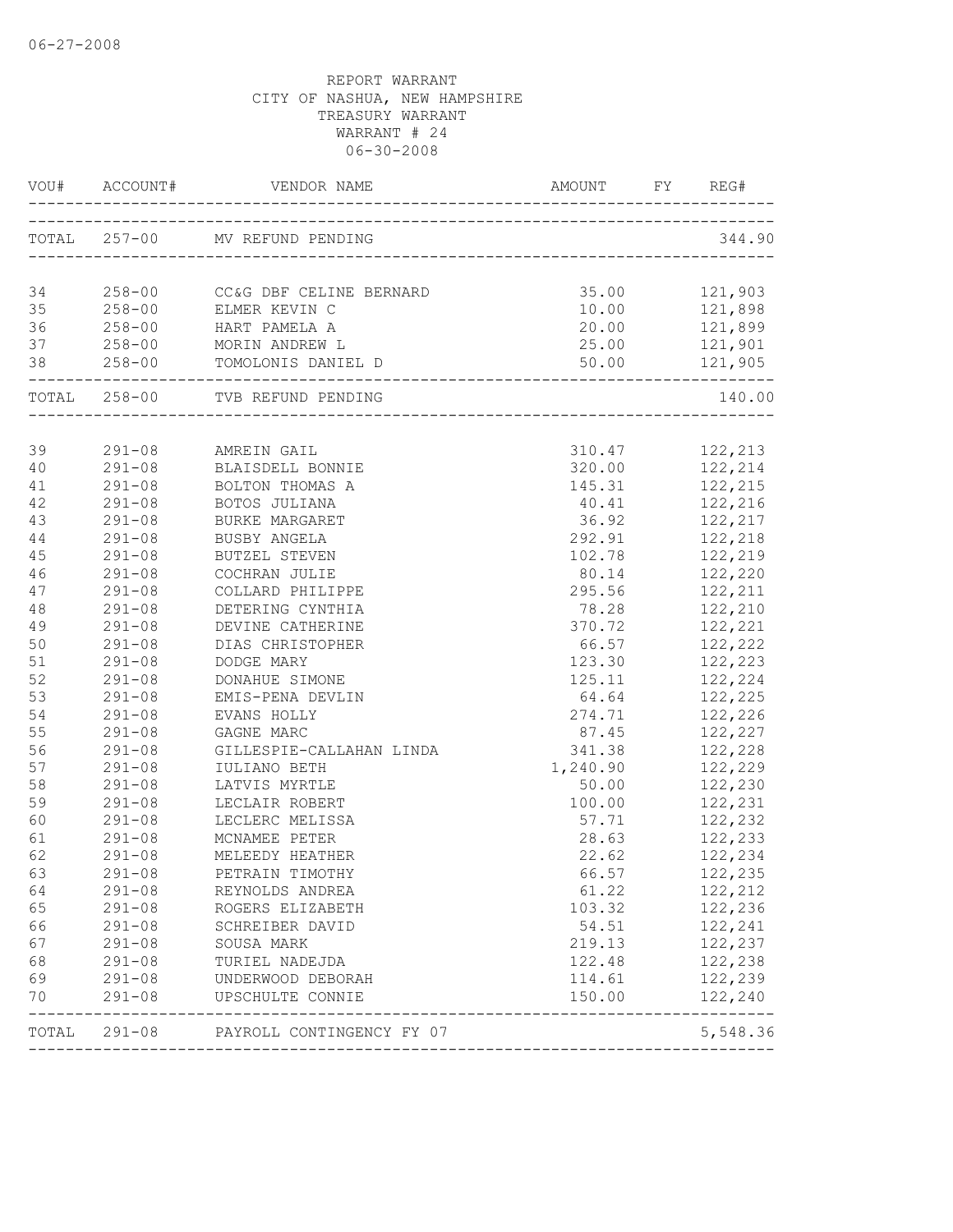| VOU# | $\Delta$ (<br><b>IN</b> | ----<br>7 E.N<br>◝ | NAME<br>ᅭᆇ<br>. | u INE.<br>AMO'<br>. | $\overline{\phantom{a}}$<br><u>ـ ـ</u> | --- |
|------|-------------------------|--------------------|-----------------|---------------------|----------------------------------------|-----|
|      |                         |                    |                 |                     |                                        | __  |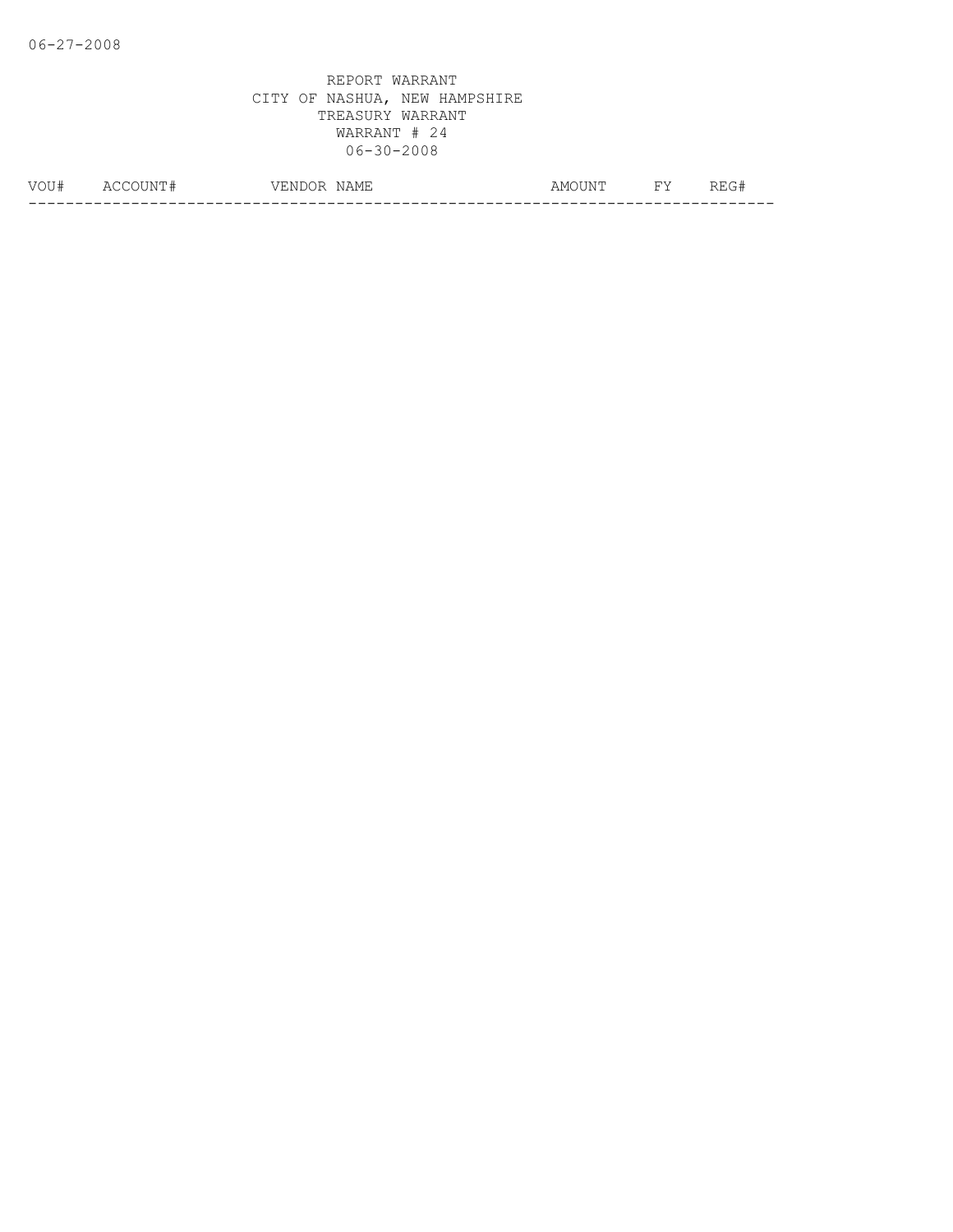| 200.00 121,688<br>305-59100<br>ANDERSON CECIL<br>305-59100<br>225.00<br>121,560<br>JEYNES MIKE<br>305-59100<br>100.00<br>121,665<br>MCLEAN JIM<br>305-59100<br>200.00<br>121,669<br>O'NEIL TIM<br>305-59100<br>SANCHEZ ANTONIO<br>200.00<br>121,686<br>76<br>121,525<br>305-59100<br>WALLENT FRANK J<br>50.00<br>122,242<br>305-91030<br>180.79<br>JOHNSON PETER<br>TOTAL 305<br>SRF - CIVIC & COMM ACTIVITIES<br>78<br>308-06 BENEFIT STRATEGIES INC<br>16,841.01<br>674<br>12,425.19<br>79<br>308-06 FRED C CHURCH INC<br>673<br>29,070.00<br>80<br>$308 - 06$<br>HARVARD PILGRIM/FIRST SENIORIT<br>675<br>81<br>4,961.25<br>121,625<br>$308 - 06$<br>JOHN R SHARRY INC<br>128, 133. 23<br>82<br>308-83012<br>ANTHEM BLUE CROSS BLUE SHIELD<br>661<br>83<br>145,708.18<br>ANTHEM BLUE CROSS BLUE SHIELD<br>682<br>308-83012<br>84<br>196,738.70<br>661<br>308-83013<br>ANTHEM BLUE CROSS BLUE SHIELD<br>85<br>140,085.04<br>682<br>308-83013<br>ANTHEM BLUE CROSS BLUE SHIELD<br>49,627.69<br>86<br>308-83016<br>HARVARD PILGRIM HEALTH CARE<br>662<br>87<br>HARVARD PILGRIM HEALTH CARE<br>20,531.02<br>677<br>308-83016<br>88<br>HARVARD PILGRIM HEALTH CARE<br>45,792.15<br>662<br>308-83017<br>89<br>30,804.46<br>677<br>308-83017<br>HARVARD PILGRIM HEALTH CARE<br>90<br>64,240.25<br>308-83018<br>ANTHEM BLUE CROSS BLUE SHIELD<br>661<br>91<br>78,794.94<br>308-83018<br>ANTHEM BLUE CROSS BLUE SHIELD<br>682<br>92<br>ANTHEM BLUE CROSS BLUE SHIELD<br>64,139.05<br>661<br>308-83019<br>ANTHEM BLUE CROSS BLUE SHIELD<br>93<br>308-83019<br>52,293.66<br>682<br>308-83020<br>15,846.96<br>664<br>NORTHEAST DELTA<br>308-83020<br>NORTHEAST DELTA<br>16,883.84<br>676<br>664<br>308-83021<br>NORTHEAST DELTA<br>2,319.72<br>2,548.50<br>676<br>308-83021<br>NORTHEAST DELTA<br>122,244<br>308-83052<br>DESHAINES JENNIFER<br>210.00<br>121,742<br>308-83053<br>ADVANCED HEALTH SERVICES W/C<br>615.60<br>121,461<br>308-83053<br>ANESTHESIA CARE GROUP PC<br>689.50<br>W/<br>121,513<br>308-83053<br>APPLE SERVICES NASHUA<br>339.00<br>179.00<br>121,698<br>308-83053<br>BRIGHAM & WOMENS PHYSICIANS OR<br>DARTMOUTH-HITCHCOCK CLINIC<br>504.00<br>121,747<br>308-83053<br>121,699<br>308-83053<br>DH FAMILY MEDICINE NASHUA INC<br>324.00<br>308-83053<br>2,635.00<br>121,728<br>FOUR SEASONS ORTHOPAEDIC CTR<br>308-83053<br>NASHUA RADIOLOGY PA<br>W/C<br>33.00<br>121,702<br>121,595<br>308-83053<br>1,143.78<br>OCCUPATIONAL HEALTH CTRS SOUTH<br>308-83053<br>SO NH REGIONAL MEDICAL CENTER<br>2,717.84<br>121,703<br>1,001.00<br>121,505<br>308-83053<br>ST JOSEPH'S HOSPITAL W/C<br>62.30<br>121,720<br>110<br>THIRD PARTY SOLUTIONS INC<br>308-83053<br>111<br>308-83054<br>ANESTHESIA CARE GROUP PC<br>604.13<br>121,461<br>W/<br>121,513<br>112<br>308-83054<br>APPLE SERVICES NASHUA<br>598.00<br>113<br>308-83054<br>APPLE THERAPY SERVICES BEDFORD<br>548.00<br>121,454<br>308-83054<br>DARTMOUTH-HITCHCOCK CLINIC<br>12,634.00<br>121,747 | VOU# | ACCOUNT# | VENDOR NAME | AMOUNT | FY | REG#     |
|---------------------------------------------------------------------------------------------------------------------------------------------------------------------------------------------------------------------------------------------------------------------------------------------------------------------------------------------------------------------------------------------------------------------------------------------------------------------------------------------------------------------------------------------------------------------------------------------------------------------------------------------------------------------------------------------------------------------------------------------------------------------------------------------------------------------------------------------------------------------------------------------------------------------------------------------------------------------------------------------------------------------------------------------------------------------------------------------------------------------------------------------------------------------------------------------------------------------------------------------------------------------------------------------------------------------------------------------------------------------------------------------------------------------------------------------------------------------------------------------------------------------------------------------------------------------------------------------------------------------------------------------------------------------------------------------------------------------------------------------------------------------------------------------------------------------------------------------------------------------------------------------------------------------------------------------------------------------------------------------------------------------------------------------------------------------------------------------------------------------------------------------------------------------------------------------------------------------------------------------------------------------------------------------------------------------------------------------------------------------------------------------------------------------------------------------------------------------------------------------------------------------------------------------------------------------------------------------------------------------------------------------------------------------------------------------------------------------------------------------------------------------------------------------------------------------------------------------------------------------------------------------------------------------------------------------------------------------|------|----------|-------------|--------|----|----------|
|                                                                                                                                                                                                                                                                                                                                                                                                                                                                                                                                                                                                                                                                                                                                                                                                                                                                                                                                                                                                                                                                                                                                                                                                                                                                                                                                                                                                                                                                                                                                                                                                                                                                                                                                                                                                                                                                                                                                                                                                                                                                                                                                                                                                                                                                                                                                                                                                                                                                                                                                                                                                                                                                                                                                                                                                                                                                                                                                                                     | 71   |          |             |        |    |          |
|                                                                                                                                                                                                                                                                                                                                                                                                                                                                                                                                                                                                                                                                                                                                                                                                                                                                                                                                                                                                                                                                                                                                                                                                                                                                                                                                                                                                                                                                                                                                                                                                                                                                                                                                                                                                                                                                                                                                                                                                                                                                                                                                                                                                                                                                                                                                                                                                                                                                                                                                                                                                                                                                                                                                                                                                                                                                                                                                                                     | 72   |          |             |        |    |          |
|                                                                                                                                                                                                                                                                                                                                                                                                                                                                                                                                                                                                                                                                                                                                                                                                                                                                                                                                                                                                                                                                                                                                                                                                                                                                                                                                                                                                                                                                                                                                                                                                                                                                                                                                                                                                                                                                                                                                                                                                                                                                                                                                                                                                                                                                                                                                                                                                                                                                                                                                                                                                                                                                                                                                                                                                                                                                                                                                                                     | 73   |          |             |        |    |          |
|                                                                                                                                                                                                                                                                                                                                                                                                                                                                                                                                                                                                                                                                                                                                                                                                                                                                                                                                                                                                                                                                                                                                                                                                                                                                                                                                                                                                                                                                                                                                                                                                                                                                                                                                                                                                                                                                                                                                                                                                                                                                                                                                                                                                                                                                                                                                                                                                                                                                                                                                                                                                                                                                                                                                                                                                                                                                                                                                                                     | 74   |          |             |        |    |          |
|                                                                                                                                                                                                                                                                                                                                                                                                                                                                                                                                                                                                                                                                                                                                                                                                                                                                                                                                                                                                                                                                                                                                                                                                                                                                                                                                                                                                                                                                                                                                                                                                                                                                                                                                                                                                                                                                                                                                                                                                                                                                                                                                                                                                                                                                                                                                                                                                                                                                                                                                                                                                                                                                                                                                                                                                                                                                                                                                                                     | 75   |          |             |        |    |          |
|                                                                                                                                                                                                                                                                                                                                                                                                                                                                                                                                                                                                                                                                                                                                                                                                                                                                                                                                                                                                                                                                                                                                                                                                                                                                                                                                                                                                                                                                                                                                                                                                                                                                                                                                                                                                                                                                                                                                                                                                                                                                                                                                                                                                                                                                                                                                                                                                                                                                                                                                                                                                                                                                                                                                                                                                                                                                                                                                                                     |      |          |             |        |    |          |
|                                                                                                                                                                                                                                                                                                                                                                                                                                                                                                                                                                                                                                                                                                                                                                                                                                                                                                                                                                                                                                                                                                                                                                                                                                                                                                                                                                                                                                                                                                                                                                                                                                                                                                                                                                                                                                                                                                                                                                                                                                                                                                                                                                                                                                                                                                                                                                                                                                                                                                                                                                                                                                                                                                                                                                                                                                                                                                                                                                     | 77   |          |             |        |    |          |
|                                                                                                                                                                                                                                                                                                                                                                                                                                                                                                                                                                                                                                                                                                                                                                                                                                                                                                                                                                                                                                                                                                                                                                                                                                                                                                                                                                                                                                                                                                                                                                                                                                                                                                                                                                                                                                                                                                                                                                                                                                                                                                                                                                                                                                                                                                                                                                                                                                                                                                                                                                                                                                                                                                                                                                                                                                                                                                                                                                     |      |          |             |        |    | 1,155.79 |
|                                                                                                                                                                                                                                                                                                                                                                                                                                                                                                                                                                                                                                                                                                                                                                                                                                                                                                                                                                                                                                                                                                                                                                                                                                                                                                                                                                                                                                                                                                                                                                                                                                                                                                                                                                                                                                                                                                                                                                                                                                                                                                                                                                                                                                                                                                                                                                                                                                                                                                                                                                                                                                                                                                                                                                                                                                                                                                                                                                     |      |          |             |        |    |          |
|                                                                                                                                                                                                                                                                                                                                                                                                                                                                                                                                                                                                                                                                                                                                                                                                                                                                                                                                                                                                                                                                                                                                                                                                                                                                                                                                                                                                                                                                                                                                                                                                                                                                                                                                                                                                                                                                                                                                                                                                                                                                                                                                                                                                                                                                                                                                                                                                                                                                                                                                                                                                                                                                                                                                                                                                                                                                                                                                                                     |      |          |             |        |    |          |
|                                                                                                                                                                                                                                                                                                                                                                                                                                                                                                                                                                                                                                                                                                                                                                                                                                                                                                                                                                                                                                                                                                                                                                                                                                                                                                                                                                                                                                                                                                                                                                                                                                                                                                                                                                                                                                                                                                                                                                                                                                                                                                                                                                                                                                                                                                                                                                                                                                                                                                                                                                                                                                                                                                                                                                                                                                                                                                                                                                     |      |          |             |        |    |          |
|                                                                                                                                                                                                                                                                                                                                                                                                                                                                                                                                                                                                                                                                                                                                                                                                                                                                                                                                                                                                                                                                                                                                                                                                                                                                                                                                                                                                                                                                                                                                                                                                                                                                                                                                                                                                                                                                                                                                                                                                                                                                                                                                                                                                                                                                                                                                                                                                                                                                                                                                                                                                                                                                                                                                                                                                                                                                                                                                                                     |      |          |             |        |    |          |
|                                                                                                                                                                                                                                                                                                                                                                                                                                                                                                                                                                                                                                                                                                                                                                                                                                                                                                                                                                                                                                                                                                                                                                                                                                                                                                                                                                                                                                                                                                                                                                                                                                                                                                                                                                                                                                                                                                                                                                                                                                                                                                                                                                                                                                                                                                                                                                                                                                                                                                                                                                                                                                                                                                                                                                                                                                                                                                                                                                     |      |          |             |        |    |          |
|                                                                                                                                                                                                                                                                                                                                                                                                                                                                                                                                                                                                                                                                                                                                                                                                                                                                                                                                                                                                                                                                                                                                                                                                                                                                                                                                                                                                                                                                                                                                                                                                                                                                                                                                                                                                                                                                                                                                                                                                                                                                                                                                                                                                                                                                                                                                                                                                                                                                                                                                                                                                                                                                                                                                                                                                                                                                                                                                                                     |      |          |             |        |    |          |
|                                                                                                                                                                                                                                                                                                                                                                                                                                                                                                                                                                                                                                                                                                                                                                                                                                                                                                                                                                                                                                                                                                                                                                                                                                                                                                                                                                                                                                                                                                                                                                                                                                                                                                                                                                                                                                                                                                                                                                                                                                                                                                                                                                                                                                                                                                                                                                                                                                                                                                                                                                                                                                                                                                                                                                                                                                                                                                                                                                     |      |          |             |        |    |          |
|                                                                                                                                                                                                                                                                                                                                                                                                                                                                                                                                                                                                                                                                                                                                                                                                                                                                                                                                                                                                                                                                                                                                                                                                                                                                                                                                                                                                                                                                                                                                                                                                                                                                                                                                                                                                                                                                                                                                                                                                                                                                                                                                                                                                                                                                                                                                                                                                                                                                                                                                                                                                                                                                                                                                                                                                                                                                                                                                                                     |      |          |             |        |    |          |
|                                                                                                                                                                                                                                                                                                                                                                                                                                                                                                                                                                                                                                                                                                                                                                                                                                                                                                                                                                                                                                                                                                                                                                                                                                                                                                                                                                                                                                                                                                                                                                                                                                                                                                                                                                                                                                                                                                                                                                                                                                                                                                                                                                                                                                                                                                                                                                                                                                                                                                                                                                                                                                                                                                                                                                                                                                                                                                                                                                     |      |          |             |        |    |          |
|                                                                                                                                                                                                                                                                                                                                                                                                                                                                                                                                                                                                                                                                                                                                                                                                                                                                                                                                                                                                                                                                                                                                                                                                                                                                                                                                                                                                                                                                                                                                                                                                                                                                                                                                                                                                                                                                                                                                                                                                                                                                                                                                                                                                                                                                                                                                                                                                                                                                                                                                                                                                                                                                                                                                                                                                                                                                                                                                                                     |      |          |             |        |    |          |
|                                                                                                                                                                                                                                                                                                                                                                                                                                                                                                                                                                                                                                                                                                                                                                                                                                                                                                                                                                                                                                                                                                                                                                                                                                                                                                                                                                                                                                                                                                                                                                                                                                                                                                                                                                                                                                                                                                                                                                                                                                                                                                                                                                                                                                                                                                                                                                                                                                                                                                                                                                                                                                                                                                                                                                                                                                                                                                                                                                     |      |          |             |        |    |          |
|                                                                                                                                                                                                                                                                                                                                                                                                                                                                                                                                                                                                                                                                                                                                                                                                                                                                                                                                                                                                                                                                                                                                                                                                                                                                                                                                                                                                                                                                                                                                                                                                                                                                                                                                                                                                                                                                                                                                                                                                                                                                                                                                                                                                                                                                                                                                                                                                                                                                                                                                                                                                                                                                                                                                                                                                                                                                                                                                                                     |      |          |             |        |    |          |
|                                                                                                                                                                                                                                                                                                                                                                                                                                                                                                                                                                                                                                                                                                                                                                                                                                                                                                                                                                                                                                                                                                                                                                                                                                                                                                                                                                                                                                                                                                                                                                                                                                                                                                                                                                                                                                                                                                                                                                                                                                                                                                                                                                                                                                                                                                                                                                                                                                                                                                                                                                                                                                                                                                                                                                                                                                                                                                                                                                     |      |          |             |        |    |          |
|                                                                                                                                                                                                                                                                                                                                                                                                                                                                                                                                                                                                                                                                                                                                                                                                                                                                                                                                                                                                                                                                                                                                                                                                                                                                                                                                                                                                                                                                                                                                                                                                                                                                                                                                                                                                                                                                                                                                                                                                                                                                                                                                                                                                                                                                                                                                                                                                                                                                                                                                                                                                                                                                                                                                                                                                                                                                                                                                                                     |      |          |             |        |    |          |
|                                                                                                                                                                                                                                                                                                                                                                                                                                                                                                                                                                                                                                                                                                                                                                                                                                                                                                                                                                                                                                                                                                                                                                                                                                                                                                                                                                                                                                                                                                                                                                                                                                                                                                                                                                                                                                                                                                                                                                                                                                                                                                                                                                                                                                                                                                                                                                                                                                                                                                                                                                                                                                                                                                                                                                                                                                                                                                                                                                     |      |          |             |        |    |          |
|                                                                                                                                                                                                                                                                                                                                                                                                                                                                                                                                                                                                                                                                                                                                                                                                                                                                                                                                                                                                                                                                                                                                                                                                                                                                                                                                                                                                                                                                                                                                                                                                                                                                                                                                                                                                                                                                                                                                                                                                                                                                                                                                                                                                                                                                                                                                                                                                                                                                                                                                                                                                                                                                                                                                                                                                                                                                                                                                                                     |      |          |             |        |    |          |
|                                                                                                                                                                                                                                                                                                                                                                                                                                                                                                                                                                                                                                                                                                                                                                                                                                                                                                                                                                                                                                                                                                                                                                                                                                                                                                                                                                                                                                                                                                                                                                                                                                                                                                                                                                                                                                                                                                                                                                                                                                                                                                                                                                                                                                                                                                                                                                                                                                                                                                                                                                                                                                                                                                                                                                                                                                                                                                                                                                     |      |          |             |        |    |          |
|                                                                                                                                                                                                                                                                                                                                                                                                                                                                                                                                                                                                                                                                                                                                                                                                                                                                                                                                                                                                                                                                                                                                                                                                                                                                                                                                                                                                                                                                                                                                                                                                                                                                                                                                                                                                                                                                                                                                                                                                                                                                                                                                                                                                                                                                                                                                                                                                                                                                                                                                                                                                                                                                                                                                                                                                                                                                                                                                                                     | 94   |          |             |        |    |          |
|                                                                                                                                                                                                                                                                                                                                                                                                                                                                                                                                                                                                                                                                                                                                                                                                                                                                                                                                                                                                                                                                                                                                                                                                                                                                                                                                                                                                                                                                                                                                                                                                                                                                                                                                                                                                                                                                                                                                                                                                                                                                                                                                                                                                                                                                                                                                                                                                                                                                                                                                                                                                                                                                                                                                                                                                                                                                                                                                                                     | 95   |          |             |        |    |          |
|                                                                                                                                                                                                                                                                                                                                                                                                                                                                                                                                                                                                                                                                                                                                                                                                                                                                                                                                                                                                                                                                                                                                                                                                                                                                                                                                                                                                                                                                                                                                                                                                                                                                                                                                                                                                                                                                                                                                                                                                                                                                                                                                                                                                                                                                                                                                                                                                                                                                                                                                                                                                                                                                                                                                                                                                                                                                                                                                                                     | 96   |          |             |        |    |          |
|                                                                                                                                                                                                                                                                                                                                                                                                                                                                                                                                                                                                                                                                                                                                                                                                                                                                                                                                                                                                                                                                                                                                                                                                                                                                                                                                                                                                                                                                                                                                                                                                                                                                                                                                                                                                                                                                                                                                                                                                                                                                                                                                                                                                                                                                                                                                                                                                                                                                                                                                                                                                                                                                                                                                                                                                                                                                                                                                                                     | 97   |          |             |        |    |          |
|                                                                                                                                                                                                                                                                                                                                                                                                                                                                                                                                                                                                                                                                                                                                                                                                                                                                                                                                                                                                                                                                                                                                                                                                                                                                                                                                                                                                                                                                                                                                                                                                                                                                                                                                                                                                                                                                                                                                                                                                                                                                                                                                                                                                                                                                                                                                                                                                                                                                                                                                                                                                                                                                                                                                                                                                                                                                                                                                                                     | 98   |          |             |        |    |          |
|                                                                                                                                                                                                                                                                                                                                                                                                                                                                                                                                                                                                                                                                                                                                                                                                                                                                                                                                                                                                                                                                                                                                                                                                                                                                                                                                                                                                                                                                                                                                                                                                                                                                                                                                                                                                                                                                                                                                                                                                                                                                                                                                                                                                                                                                                                                                                                                                                                                                                                                                                                                                                                                                                                                                                                                                                                                                                                                                                                     | 99   |          |             |        |    |          |
|                                                                                                                                                                                                                                                                                                                                                                                                                                                                                                                                                                                                                                                                                                                                                                                                                                                                                                                                                                                                                                                                                                                                                                                                                                                                                                                                                                                                                                                                                                                                                                                                                                                                                                                                                                                                                                                                                                                                                                                                                                                                                                                                                                                                                                                                                                                                                                                                                                                                                                                                                                                                                                                                                                                                                                                                                                                                                                                                                                     | 100  |          |             |        |    |          |
|                                                                                                                                                                                                                                                                                                                                                                                                                                                                                                                                                                                                                                                                                                                                                                                                                                                                                                                                                                                                                                                                                                                                                                                                                                                                                                                                                                                                                                                                                                                                                                                                                                                                                                                                                                                                                                                                                                                                                                                                                                                                                                                                                                                                                                                                                                                                                                                                                                                                                                                                                                                                                                                                                                                                                                                                                                                                                                                                                                     | 101  |          |             |        |    |          |
|                                                                                                                                                                                                                                                                                                                                                                                                                                                                                                                                                                                                                                                                                                                                                                                                                                                                                                                                                                                                                                                                                                                                                                                                                                                                                                                                                                                                                                                                                                                                                                                                                                                                                                                                                                                                                                                                                                                                                                                                                                                                                                                                                                                                                                                                                                                                                                                                                                                                                                                                                                                                                                                                                                                                                                                                                                                                                                                                                                     | 102  |          |             |        |    |          |
|                                                                                                                                                                                                                                                                                                                                                                                                                                                                                                                                                                                                                                                                                                                                                                                                                                                                                                                                                                                                                                                                                                                                                                                                                                                                                                                                                                                                                                                                                                                                                                                                                                                                                                                                                                                                                                                                                                                                                                                                                                                                                                                                                                                                                                                                                                                                                                                                                                                                                                                                                                                                                                                                                                                                                                                                                                                                                                                                                                     | 103  |          |             |        |    |          |
|                                                                                                                                                                                                                                                                                                                                                                                                                                                                                                                                                                                                                                                                                                                                                                                                                                                                                                                                                                                                                                                                                                                                                                                                                                                                                                                                                                                                                                                                                                                                                                                                                                                                                                                                                                                                                                                                                                                                                                                                                                                                                                                                                                                                                                                                                                                                                                                                                                                                                                                                                                                                                                                                                                                                                                                                                                                                                                                                                                     | 104  |          |             |        |    |          |
|                                                                                                                                                                                                                                                                                                                                                                                                                                                                                                                                                                                                                                                                                                                                                                                                                                                                                                                                                                                                                                                                                                                                                                                                                                                                                                                                                                                                                                                                                                                                                                                                                                                                                                                                                                                                                                                                                                                                                                                                                                                                                                                                                                                                                                                                                                                                                                                                                                                                                                                                                                                                                                                                                                                                                                                                                                                                                                                                                                     | 105  |          |             |        |    |          |
|                                                                                                                                                                                                                                                                                                                                                                                                                                                                                                                                                                                                                                                                                                                                                                                                                                                                                                                                                                                                                                                                                                                                                                                                                                                                                                                                                                                                                                                                                                                                                                                                                                                                                                                                                                                                                                                                                                                                                                                                                                                                                                                                                                                                                                                                                                                                                                                                                                                                                                                                                                                                                                                                                                                                                                                                                                                                                                                                                                     | 106  |          |             |        |    |          |
|                                                                                                                                                                                                                                                                                                                                                                                                                                                                                                                                                                                                                                                                                                                                                                                                                                                                                                                                                                                                                                                                                                                                                                                                                                                                                                                                                                                                                                                                                                                                                                                                                                                                                                                                                                                                                                                                                                                                                                                                                                                                                                                                                                                                                                                                                                                                                                                                                                                                                                                                                                                                                                                                                                                                                                                                                                                                                                                                                                     | 107  |          |             |        |    |          |
|                                                                                                                                                                                                                                                                                                                                                                                                                                                                                                                                                                                                                                                                                                                                                                                                                                                                                                                                                                                                                                                                                                                                                                                                                                                                                                                                                                                                                                                                                                                                                                                                                                                                                                                                                                                                                                                                                                                                                                                                                                                                                                                                                                                                                                                                                                                                                                                                                                                                                                                                                                                                                                                                                                                                                                                                                                                                                                                                                                     | 108  |          |             |        |    |          |
|                                                                                                                                                                                                                                                                                                                                                                                                                                                                                                                                                                                                                                                                                                                                                                                                                                                                                                                                                                                                                                                                                                                                                                                                                                                                                                                                                                                                                                                                                                                                                                                                                                                                                                                                                                                                                                                                                                                                                                                                                                                                                                                                                                                                                                                                                                                                                                                                                                                                                                                                                                                                                                                                                                                                                                                                                                                                                                                                                                     | 109  |          |             |        |    |          |
|                                                                                                                                                                                                                                                                                                                                                                                                                                                                                                                                                                                                                                                                                                                                                                                                                                                                                                                                                                                                                                                                                                                                                                                                                                                                                                                                                                                                                                                                                                                                                                                                                                                                                                                                                                                                                                                                                                                                                                                                                                                                                                                                                                                                                                                                                                                                                                                                                                                                                                                                                                                                                                                                                                                                                                                                                                                                                                                                                                     |      |          |             |        |    |          |
|                                                                                                                                                                                                                                                                                                                                                                                                                                                                                                                                                                                                                                                                                                                                                                                                                                                                                                                                                                                                                                                                                                                                                                                                                                                                                                                                                                                                                                                                                                                                                                                                                                                                                                                                                                                                                                                                                                                                                                                                                                                                                                                                                                                                                                                                                                                                                                                                                                                                                                                                                                                                                                                                                                                                                                                                                                                                                                                                                                     |      |          |             |        |    |          |
|                                                                                                                                                                                                                                                                                                                                                                                                                                                                                                                                                                                                                                                                                                                                                                                                                                                                                                                                                                                                                                                                                                                                                                                                                                                                                                                                                                                                                                                                                                                                                                                                                                                                                                                                                                                                                                                                                                                                                                                                                                                                                                                                                                                                                                                                                                                                                                                                                                                                                                                                                                                                                                                                                                                                                                                                                                                                                                                                                                     |      |          |             |        |    |          |
|                                                                                                                                                                                                                                                                                                                                                                                                                                                                                                                                                                                                                                                                                                                                                                                                                                                                                                                                                                                                                                                                                                                                                                                                                                                                                                                                                                                                                                                                                                                                                                                                                                                                                                                                                                                                                                                                                                                                                                                                                                                                                                                                                                                                                                                                                                                                                                                                                                                                                                                                                                                                                                                                                                                                                                                                                                                                                                                                                                     |      |          |             |        |    |          |
|                                                                                                                                                                                                                                                                                                                                                                                                                                                                                                                                                                                                                                                                                                                                                                                                                                                                                                                                                                                                                                                                                                                                                                                                                                                                                                                                                                                                                                                                                                                                                                                                                                                                                                                                                                                                                                                                                                                                                                                                                                                                                                                                                                                                                                                                                                                                                                                                                                                                                                                                                                                                                                                                                                                                                                                                                                                                                                                                                                     | 114  |          |             |        |    |          |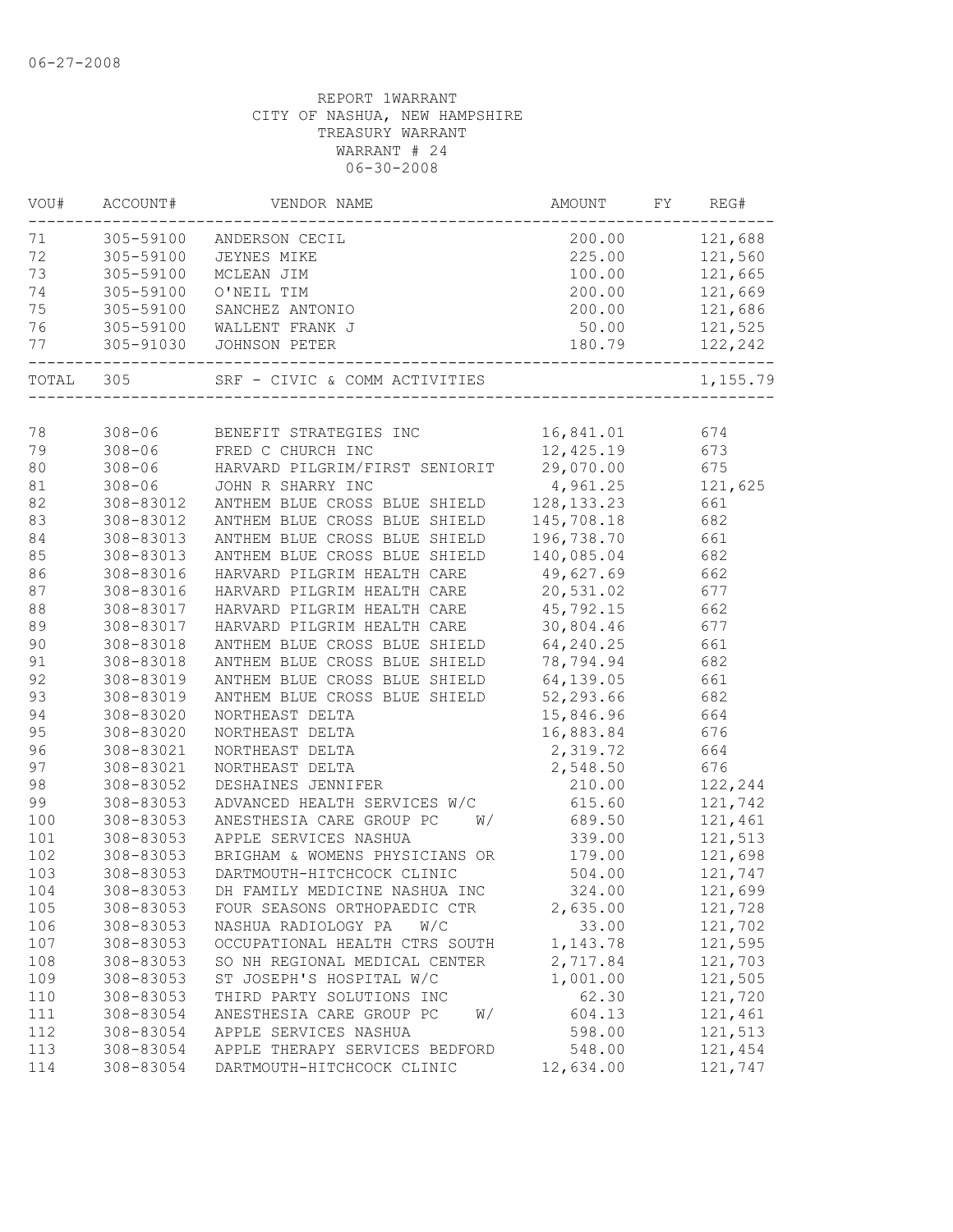| VOU#  | ACCOUNT#            | VENDOR NAME                      | AMOUNT     | FY | REG#         |
|-------|---------------------|----------------------------------|------------|----|--------------|
| 115   | 308-83054           | I-FLOW CORPORATION               | 340.00     |    | 121,817      |
| 116   | 308-83054           | OCCUPATIONAL HEALTH CTRS SOUTH   | 182.67     |    | 121,595      |
| 117   | 308-83054           | ORTHOCARE MEDICAL EQUIP LLC      | 700.00     |    | 121,559      |
| 118   | 308-83054           | W/C<br>RS MEDICAL                | 80.00      |    | 121,464      |
| 119   | 308-83054           | W/C<br>SJ PHYSICIAN SERVICES     | 150.00     |    | 121,456      |
| 120   | 308-83054           | THIRD PARTY SOLUTIONS INC        | 460.38     |    | 121,720      |
| 121   | 308-83055           | DEVINE MILLIMET & BRANCH PA<br>W | 1,063.13   |    | 121,705      |
| 122   | 308-83057           | SWEENY DIANE C                   | 1,307.11   |    | 122,243      |
| 123   | 308-83061           | TELEGRAPH PUBLISHING COMPANY     | 9,500.00   |    | 121,443      |
| 124   | 308-83063           | GLACIER WELDING                  | 225.00     |    | 121,721      |
| 125   | 308-83064           | DEJESUS VICTOR                   | 1,000.00   |    | 121,441      |
| 126   | 308-83064           | EMERALD ISLE AUTO SALES          | 3,275.00   |    | 121,445      |
| 127   | 308-83064           | HASTINGS CYNTHIA                 | 365.40     |    | 121,813      |
| 128   | 308-83070           | TREASURER STATE OF NH<br>W/C     | 100.00     |    | 122,361      |
| 129   | 308-83075           | DEVINE MILLIMET & BRANCH PA W    | 418.98     |    | 121,705      |
| 130   | 308-83075           | KING ROBERT & SUSAN              | 250.00     |    | 121,775      |
| 131   | 308-83077           | AMERICAN STOP LOSS               | 44,656.14  |    | 663          |
| TOTAL | 308                 | SRF - INSURANCE                  |            |    | 1,206,696.80 |
|       |                     |                                  |            |    |              |
|       |                     | 203,604 3086-49075 COTE RICHARD  | 43.89      |    | 121,962      |
|       | 203,605 3086-49075  | FORAN MARY C                     | 23.99      |    | 122,079      |
|       | 203,606 3086-49075  | JACK'S PIZZA                     | 454.00     |    | 121,748      |
|       | 203,607 3086-64040  | FORAN MARY C                     | 39.95      |    | 122,079      |
|       | 3086-82025          | NH RETIREMENT SYSTEM             | 332.39     |    | 656          |
|       | 3086-83009          | NORTHEAST DELTA                  | 143.65     |    | 664          |
| TOTAL | 308                 | JAVITS GRANT PROGRAM             |            |    | 1,037.87     |
|       |                     |                                  |            |    |              |
|       | 203,608 3097-41015  | SLOSEK ODETTE                    | 39.99      |    | 121,980      |
|       | 203,609 3097-41015  | STAPLES BUSINESS ADVANTAGE       | 112.42     |    | 121,755      |
|       | 203,610 3097-49075  | CENTRAL PAPER                    | 6,563.75   |    | 122,033      |
|       | 203, 611 3097-49075 | CLEAN SOURCE                     | 367.80     |    | 122,122      |
|       | 203, 612 3097-49075 | JOHN BENNETT CREATIVE            | 699.00     |    | 121,960      |
|       | 203, 613 3097-49085 | ALL RIGHT PROVISIONS, INC.       | 1,355.09   |    | 122, 113     |
|       | 203, 614 3097-49085 | COCA COLA                        | 3,328.50   |    | 121,990      |
|       | 203, 615 3097-49085 | COSTA FRUIT & PRODUCE CO INC     | 8,876.78   |    | 122,207      |
|       | 203,616 3097-49085  | DOUBLE N INC                     | 2,261.00   |    | 122,017      |
|       | 203, 617 3097-49085 | FANTINI BAKING CO., INC.         | 3,492.15   |    | 122,081      |
|       | 203, 617 3097-49085 | FANTINI BAKING CO., INC.         | 395.65     |    | 122,082      |
|       | 203,618 3097-49085  | GARELICK FARMS-LYNN              | 25, 323.58 |    | 121,690      |
|       | 203,618 3097-49085  | GARELICK FARMS-LYNN              | 5,017.53   |    | 121,691      |
|       | 203,619 3097-49085  | GILL'S PIZZA CO.                 | 4,248.30   |    | 122,070      |
|       | 203,620 3097-49085  | M SAUNDERS INC                   | 6,485.85   |    | 122,049      |
|       | 203,620 3097-49085  | M SAUNDERS INC                   | 175.15     |    | 122,050      |
|       | 203,621 3097-49085  | MCKEE FOODS CORP                 | 151.44     |    | 121,600      |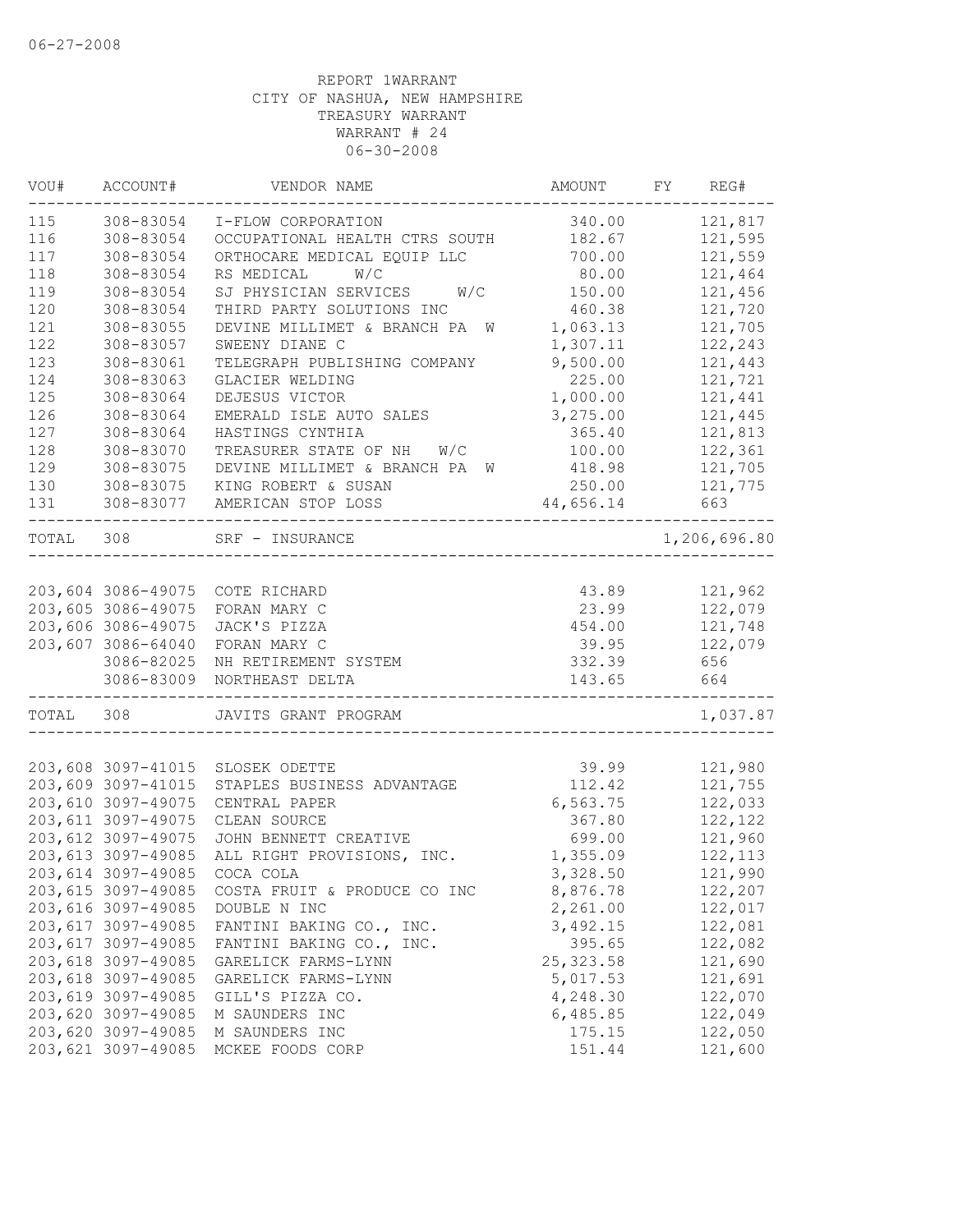|           | VOU# ACCOUNT#       | VENDOR NAME                                           | AMOUNT   | FY REG#       |
|-----------|---------------------|-------------------------------------------------------|----------|---------------|
|           | 203,622 3097-49085  | NEW ENGLAND ICE CREAM                                 | 328.72   | 122,077       |
|           | 203,623 3097-49085  | SURPLUS DISTRIBUTION SECTION                          | 297.00   | 121,673       |
|           | 203,624 3097-64335  | NORTHEAST FOOD SVC EQUIPMENT & 1,584.00               |          | 121,498       |
|           | 203,625 3097-707    | DIAZ AGUSTIN                                          | 49.00    | 122,164       |
|           | 203,626 3097-707    | LARA CRISANTO                                         | 66.70    | 122,165       |
|           | 203,627 3097-707    | MCCARTHY JOANNA                                       | 5.50     | 122,163       |
|           | 203,628 3097-707    | MEYER RUTH                                            | 62.50    | 122,151       |
|           | 203,629 3097-707    | ROBINSON ELIZABETH                                    | 90.75    | 122,166       |
|           | 203,630 3097-707    | WOODSON MICHELE                                       | 42.35    | 122,150       |
|           | 203,631 3097-74092  | AFFILIATED HVAC SERVICES LLC                          | 193.90   | 122,020       |
|           | 203,632 3097-74092  | BASSETT SERVICES CORPORATION                          | 654.50   | 122,023       |
|           | 203,633 3097-74092  | CASCO                                                 | 96.00    | 121,477       |
|           | 3097-82025          | NH RETIREMENT SYSTEM                                  | 5,663.03 | 656           |
|           | 3097-83009          | NORTHEAST DELTA                                       | 1,638.21 | 664           |
|           | 203,634 3097-91005  | BURGESS DOREEN                                        | 13.13    | 122,047       |
|           | 203,635 3097-91005  | GUSTIN KAREN                                          | 30.43    | 122,043       |
|           | 203,636 3097-91005  | KIMBELL JEANETTE                                      | 86.61    | 122,000       |
|           |                     | 203,637 3097-91005 SLOSEK ODETTE                      | 56.69    | 121,980       |
|           | ------------------- |                                                       |          |               |
| TOTAL 309 |                     | SRF - FOOD SERVICES                                   |          | 79,853.00     |
|           |                     |                                                       |          |               |
|           |                     | 203,638 3117-78007 MACMULKIN CHEVROLET INC W/C 251.95 |          | 121,719       |
|           |                     | 203,639 3117-78007 WESTERVELT GEOFFREY                | 19.68    | 121,999       |
| TOTAL 311 |                     | DRIVER'S EDUCATION                                    |          | 271.63        |
|           |                     |                                                       |          |               |
| 136       | 312-41015           | STAPLES BUSINESS ADVANTAGE                            | 364.90   | 121,941       |
| 138       | 312-43005           | PRINTGRAPHICS OF MAINE                                | 740.00   | 672           |
| 137       | 312-43005           | PRINTGRAPHICS OF MAINE                                | 132.20   | 121,529       |
| 139       | 312-705             | D & R TOWING INC                                      | 320.00   | 122, 172      |
| 140       | $312 - 705$         | DECELLES AUTO CLINIC INC                              | 245.00   | 121,739       |
| 141       | 312-78007           | GOODYEAR AUTO SERVICE CENTER                          | 300.88   | 121,452       |
| 142       | 312-78007           | MAC MULKIN CHEVROLET INC                              | 19.14    | 122,174       |
| 143       | 312-78007           | QUIRK GM PARTS DEPOT                                  | 1,312.16 | 121,687       |
| TOTAL 312 |                     | SRF - FINANCIAL SERVICES                              |          | 3,434.28      |
|           |                     |                                                       |          |               |
|           |                     | 203,640 3122-49050 JOSTENS INC                        |          | 35.39 121,985 |
|           |                     | TOTAL 312 ADULT ED/CONTINUING ED                      |          | 35.39         |
|           |                     | 3245-82025 NH RETIREMENT SYSTEM                       | 227.46   | 656           |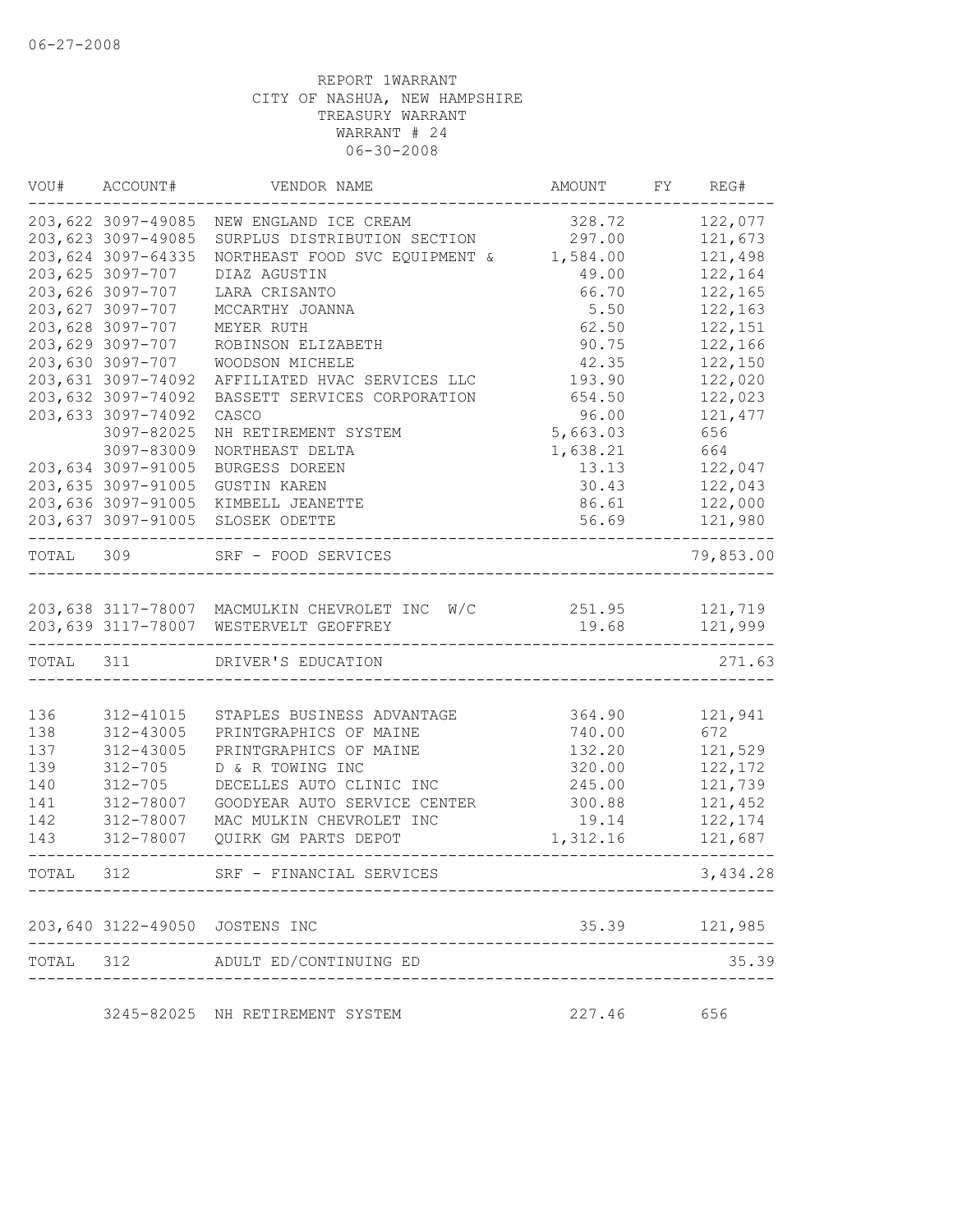| VOU#                            | ACCOUNT#                                                      | VENDOR NAME                                                                                           | AMOUNT                                          | FY | REG#                                            |
|---------------------------------|---------------------------------------------------------------|-------------------------------------------------------------------------------------------------------|-------------------------------------------------|----|-------------------------------------------------|
| TOTAL                           |                                                               | 324 YOUTH SAFE HAVEN-PAL                                                                              |                                                 |    | 227.46                                          |
|                                 |                                                               | 203,641 3247-46040 RIDDELL/ALL AMERICAN                                                               | 3,665.98                                        |    | 122,153                                         |
| TOTAL                           | 324                                                           | ATHLETICS-ENTERPRISE FUND                                                                             |                                                 |    | 3,665.98                                        |
|                                 |                                                               | 203,642 3249-53102 BARTON DAVID                                                                       | $- - - - - - - -$                               |    | 75.00 122,144                                   |
| TOTAL 324                       |                                                               | LAEP - WAIT TRAINING                                                                                  |                                                 |    | 75.00                                           |
| 145<br>146<br>147<br>148<br>149 | 331-01430<br>331-31050<br>331-59100<br>331-59100<br>331-82030 | NEXTEL COMMUNICATIONS<br>VERIZON WIRELESS<br>COMCAST<br>LEXISNEXIS<br>NH RETIREMENT SYSTEM            | 314.58<br>135.20<br>107.00<br>23.75<br>4,847.51 |    | 122,325<br>122,336<br>122,335<br>122,342<br>656 |
| TOTAL                           | 331                                                           | SRF - POLICE DEPARTMENT                                                                               |                                                 |    | 5,428.04                                        |
|                                 |                                                               | 203, 643 3318-49035 HARCOURT ACHIEVE<br>203,644 3318-53102 ADULT LEARNING CENTER                      | 81.29<br>1,730.00                               |    | 122,072<br>121,754                              |
| TOTAL                           | 331                                                           | TITLE I SCHL IMPR-FES                                                                                 |                                                 |    | 1,811.29                                        |
|                                 | 203,647 3328-49075                                            | 203,645 3328-49075 LEWANDOWSKI RITA<br>203,646 3328-49075 SCHOLASTIC INCORPORATED<br>SCHOOL SPECIALTY | 79.57<br>16.95<br>160.87                        |    | 122,118<br>122,193<br>121,989                   |
| TOTAL 332                       |                                                               | TITLE I SCHL IMPRV LEDGE ST                                                                           |                                                 |    | 257.39                                          |
|                                 |                                                               | 203,648 3338-49075 BOZEK NANCY                                                                        | 15.52                                           |    | 121,995                                         |
| TOTAL 333                       |                                                               | TITLE I SCHL IMPRV MT PLEASANT                                                                        |                                                 |    | 15.52                                           |
|                                 | 203,651 3348-49075 PETTY CASH                                 | 203, 649 3348-13133 JEANNOTTE'S MARKET<br>203,650 3348-13133 WHEELER JOANN                            | 62.99<br>55.68                                  |    | 77.63 121,544<br>122,094<br>122,245             |
| TOTAL 334                       |                                                               | TITLE I SCHL IMPRV AMHERST ST                                                                         |                                                 |    | 196.30                                          |
|                                 |                                                               |                                                                                                       |                                                 |    |                                                 |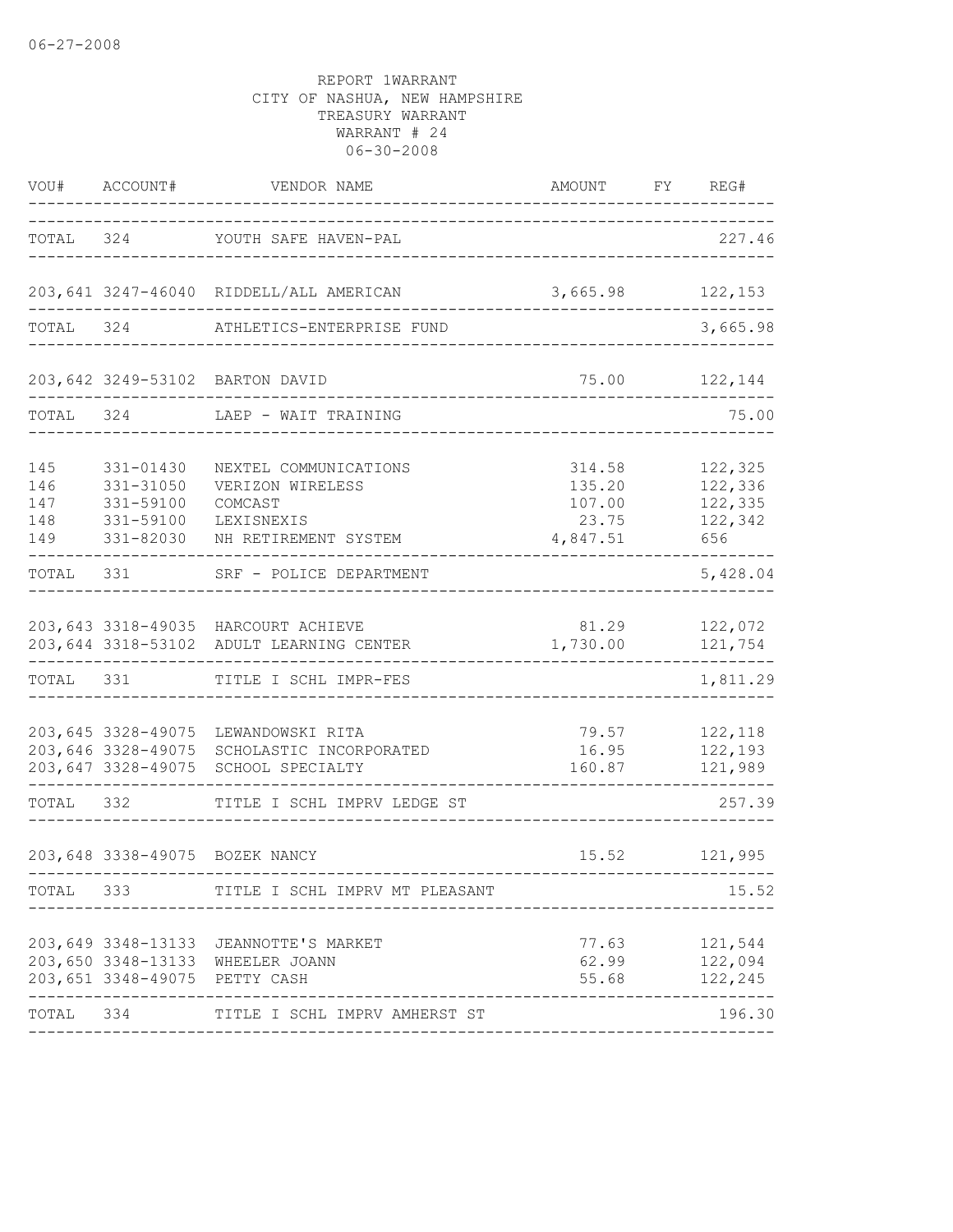|           | VOU# ACCOUNT#      | VENDOR NAME                           | AMOUNT    | FY REG#        |
|-----------|--------------------|---------------------------------------|-----------|----------------|
|           | 203,652 3358-49050 | SCHOOL SPECIALTY                      | 641.12    | 121,989        |
|           | 203,653 3358-49050 | TOADSTOOL BOOKSHOP                    | 1,231.99  | 121,572        |
|           | 203,654 3358-49075 | CORTEZ KIMBERLY                       | 83.51     | 122,087        |
|           | 203,655 3358-49075 | DUNCKLEE LISA                         | 123.67    | 121,992        |
|           | 203,656 3358-49075 | MOREHOUSE LINDA                       | 133.19    | 121,974        |
|           | 203,657 3358-49075 | PIKE STEPHANIE                        | 176.80    | 122,128        |
|           | 203,658 3358-49075 | THIBODEAU TIFFANY                     | 23.98     | 122,149        |
|           | 3358-82025         | NH RETIREMENT SYSTEM                  | 264.73    | 656            |
|           | 3358-83009         | NORTHEAST DELTA                       | 45.67     | 664            |
|           | 203,659 3358-91040 | PIKE STEPHANIE                        | 39.35     | 122,128        |
|           |                    | 203,660 3358-91040 RILEY NANCY        | 39.35     | 121,958        |
| TOTAL 335 |                    | TITLE IB READ 1ST MT PLEASANT         |           | 2,803.36       |
|           |                    | 203,661 3368-49075 SKARDAL EVA        |           | 161.40 122,064 |
| TOTAL 336 |                    | TITLE I SCHL IMPR DR CRISP            |           | 161.40         |
|           |                    |                                       |           |                |
|           |                    | 203,662 3388-53102 APPELSTEIN CHARLES | 400.00    | 122,092        |
|           |                    | 203,663 3388-53102 GERETY STEVE       | 1,200.00  | 122,091        |
|           |                    | 203,664 3388-53102 WEBER MICHAEL      | 307.25    | 122,040        |
|           |                    | TOTAL 338 TITLE IV SDF YOUTH COUNCIL  |           | 1,907.25       |
| 151       | 341-01343          | MULCAHY SANDY                         | 142.39    | 121,937        |
| 151       | 341-01943          | MULCAHY SANDY                         | 11.99     | 121,937        |
| 152       | 341-01962          | HARBOR HOMES INC                      | 2,317.81  | 121,633        |
| 153       | 341-01963          | SOUTHERN NH HIV/AIDS TASK FORC        | 12,866.00 | 121,675        |
| 154       | 341-01966          | COMMUNITY COUNCIL OF NASHUA NH        | 6,848.12  | 121,776        |
| 155       | 341-01968          | HARBOR HOMES INC                      | 26,629.00 | 121,633        |
| 155       | 341-01969          | HARBOR HOMES INC                      | 2,026.28  | 121,633        |
| 156       | 341-01969          | SOUTHERN NH HIV/AIDS TASK FORC        | 901.00    | 121,675        |
|           |                    | STAPLES BUSINESS ADVANTAGE            |           |                |
| 157       | 341-41015          |                                       | 984.93    | 121,941        |
| 158       | 341-53018          | NASHUA REGIONAL PLANNING COMMI        | 1,288.00  | 122,201        |
| 159       | 341-54035          | <b>RUMBO</b>                          | 1,700.00  | 121,677        |
| 160       | 341-54035          | TOWN OF PELHAM                        | 168.00    | 121,929        |
| 161       | 341-91025          | CROOKER PATRICIA                      | 22.71     | 121,930        |
| 162       | 341-91025          | ETKIND PAUL                           | 431.13    | 121,541        |
| 163       | 341-91025          | FERREIRA RUTE M                       | 12.63     | 121,631        |
| 164       | 341-91025          | MACK ROBERT                           | 82.78     | 121,530        |
| 165       | 341-91025          | MULCAHY SANDY                         | 260.09    | 121,937        |
| 166       | 341-94014          | COMMUNITY SERVICES PETTY CASH         | 41.53     | 122,246        |
| 167       | 341-94014          | KILLAM CHERYL                         | 377.50    | 121,928        |
| 168       | 341-94014          | RIVIER COLLEGE                        | 2,041.00  | 122,355        |
| 169       | 341-94025          | BAGLEY BOBBIE                         | 311.00    | 121,621        |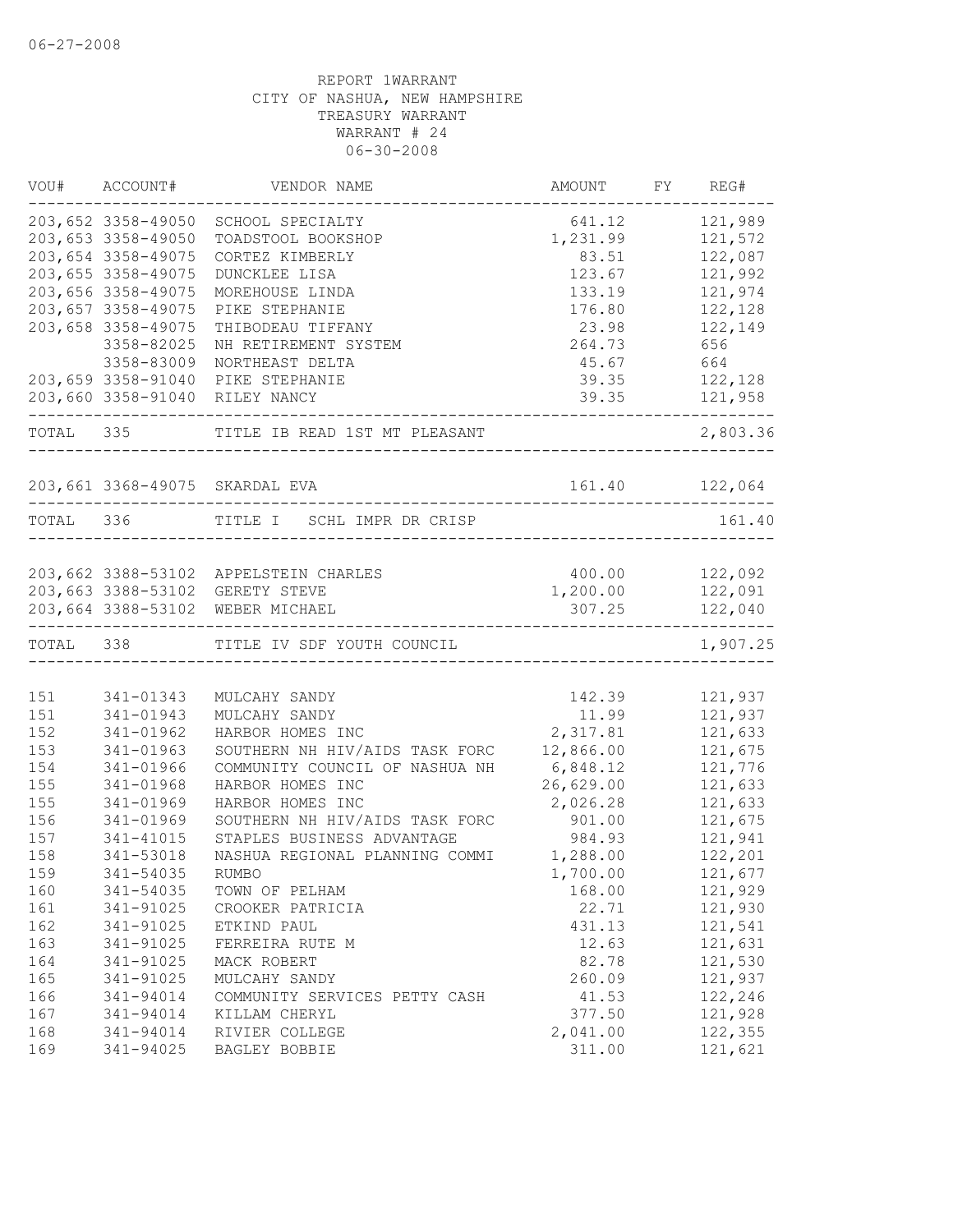| VOU#      | ACCOUNT#            | VENDOR NAME                                       | AMOUNT   | FY REG#   |
|-----------|---------------------|---------------------------------------------------|----------|-----------|
| 170       | 341-94025           | ETKIND PAUL                                       | 30.00    | 121,541   |
| 171       | 341-94025           | LOSIER NICOLE                                     | 109.00   | 121,778   |
| 172       | 341-94025           | MULCAHY SANDY                                     | 1,190.00 | 121,937   |
| TOTAL 341 |                     | SRF - COMMUNITY SERVICES                          |          | 60,792.89 |
|           |                     |                                                   |          |           |
| 173       | 342-01940           | CVS STORE #639                                    | 500.00   | 122,247   |
| 174       | 342-01940           | JEANS EXPRESS DOGS                                | 180.00   | 121,551   |
| 175       | 342-01940           | SHAW'S                                            | 1,000.00 | 122,248   |
| 176       | 342-41015           | STAPLES BUSINESS ADVANTAGE                        | 55.53    | 121,941   |
| 177       | 342-47010           | STERICYCLE INC                                    | 36.75    | 121,455   |
| 178       | 342-47035           | WINGATES PHARMACY INC                             | 8.80     | 121,650   |
| 179       | 342-91025           | BAGLEY BOBBIE                                     | 44.40    | 121,621   |
| 180       | 342-91025           | LOSIER NICOLE                                     | 229.64   | 121,778   |
| 181       | 342-91025           | MATKOWSKY ALBERT                                  | 206.00   | 121,553   |
| 182       | 342-91025           | PORRES LUIS                                       | 135.03   | 121,629   |
| 183       | 342-94025           | LOSIER NICOLE                                     | 252.24   | 121,778   |
| TOTAL 342 |                     | SRF - COMMUNITY HEALTH                            |          | 2,648.39  |
|           |                     |                                                   |          |           |
|           | 203,665 3440-31005  | NEXTEL COMMUNICATIONS                             | 358.01   | 122,305   |
|           | 203,666 3440-49075  | CHUNKY'S CORPORATE OFFICES                        | 960.00   | 122,251   |
|           | 203,667 3440-49075  | FRANKLIN PARK ZOO (THE)                           | 642.00   | 122,250   |
|           | 203,668 3440-49075  | GARELICK FARMS-LYNN                               | 85.70    | 121,691   |
|           | 203,669 3440-49075  | HUDSON SCHOOL DISTRICT                            | 597.46   | 121,453   |
|           | 203,670 3440-49075  | INNS AT MILL FALLS (THE)                          | 423.96   | 121,509   |
|           | 203,671 3440-49075  | MARKET BASKET                                     | 34.00    | 121,626   |
|           | 203,672 3440-49075  | ROLLER KINGDOM                                    | 591.00   | 122,249   |
|           | 203, 673 3440-49075 | SAM'S CLUB                                        | 208.00   | 122,380   |
|           | 203, 674 3440-49075 | SQUAM LAKE NATURAL SCIENCE CTR                    | 1,120.00 | 122,252   |
|           | 203, 675 3440-49075 | STAPLES BUSINESS ADVANTAGE                        | 16.55    | 121,717   |
|           |                     | 203,676 3440-53103 GIRL SCOUTS OF SWIFTWATER COUN | 762.50   | 122,059   |
| TOTAL 344 |                     | AFTER SCHOOL PROGRAM                              |          | 5,799.18  |
|           |                     |                                                   |          |           |
|           | 203,677 3448-53111  | NASHUA ADULT LEARNING CENTER                      | 6,909.50 | 121,458   |
|           |                     | 3448-82025 NH RETIREMENT SYSTEM                   | 1,130.37 | 656       |
|           | 3448-83009          | NORTHEAST DELTA                                   | 45.67    | 664       |
| TOTAL 344 |                     | TITLE IV SDF 21ST CENTURY                         |          | 8,085.54  |
|           |                     |                                                   |          |           |
|           |                     | 203,678 3468-49075 RIVIER COLLEGE                 | 656.23   | 121,624   |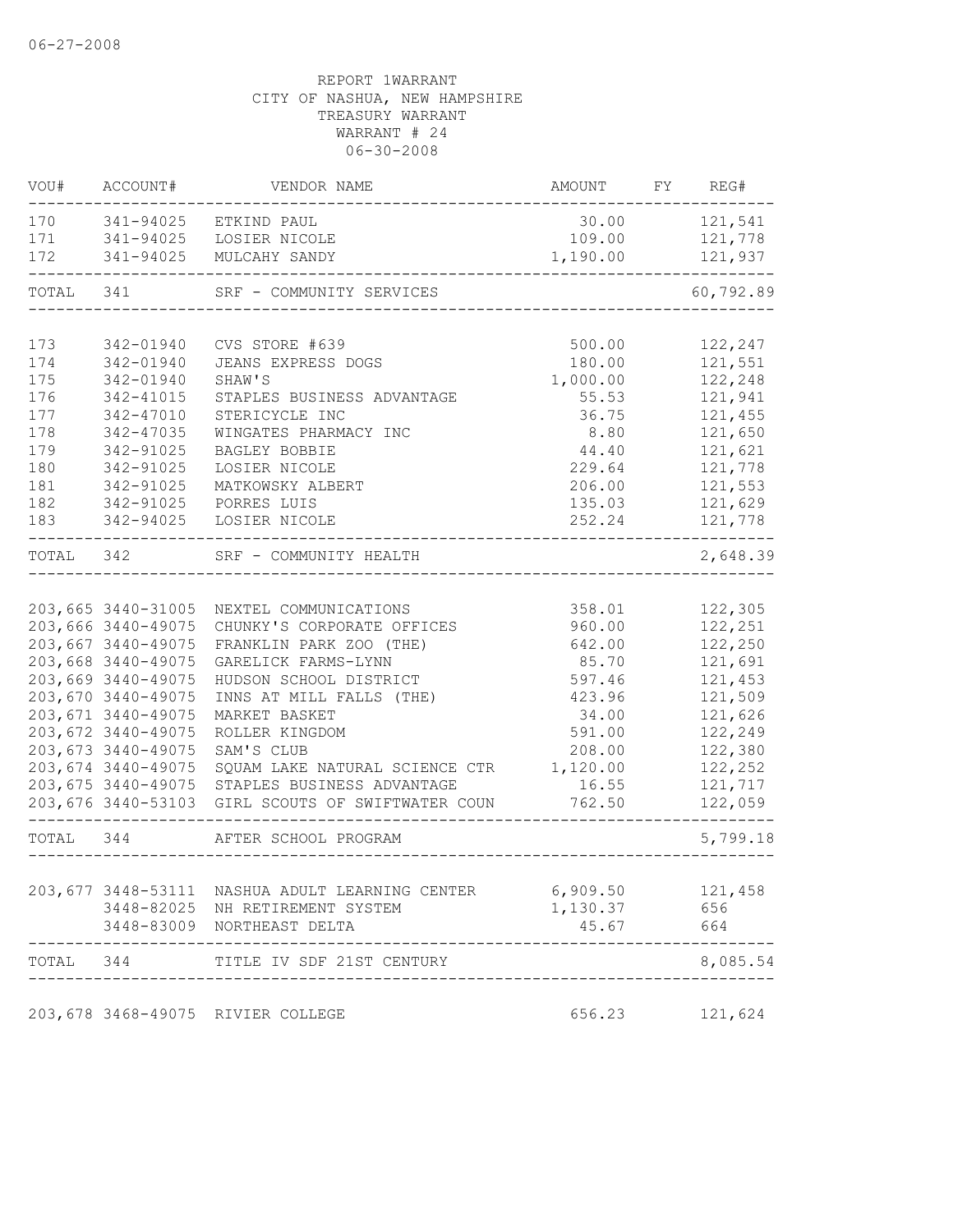|            | VOU# ACCOUNT#              | VENDOR NAME                                   | AMOUNT FY REG#                       |                            |
|------------|----------------------------|-----------------------------------------------|--------------------------------------|----------------------------|
|            |                            | TOTAL 346 SMALLER LEARNING COMMUNITY          |                                      | 656.23                     |
|            |                            | 203,679 3507-49035 GREENWOOD PUBLISHING GROUP | 624.93                               | 122,025                    |
|            | 203,680 3507-49075         | UPSCHULTE CONNIE                              | 30.47                                | 121,988                    |
|            | 203,681 3507-53102         | PUBLIC CONSULTING GROUP                       | 1,060.20                             | 122,383                    |
|            | 203,682 3507-91040         | NELMS                                         | 720.00                               | 122,318<br>. – – – – – – . |
|            | TOTAL 350                  | TITLE 11A TEACHER QUALITY                     |                                      | 2,435.60                   |
|            |                            | 203,683 3508-53102 PUBLIC CONSULTING GROUP    | 5,189.80                             | 122,383                    |
|            |                            | 3508-82025 NH RETIREMENT SYSTEM               | 3,956.76                             | 656                        |
| TOTAL 350  |                            | TITLE 11A TEACHER QUALITY                     |                                      | 9,146.56                   |
|            |                            | 203,684 3517-64045 GOVCONNECTION INC          |                                      | 262.44 121,463             |
|            |                            |                                               |                                      |                            |
|            | TOTAL 351                  | TITLE IID ENHANCE ED THRU TECH                |                                      | 262.44                     |
|            |                            |                                               |                                      |                            |
| 187        | $352 - 45290$              | M & N SPORTS LLC                              | 90.00                                | 121,614                    |
| 188        | $352 - 705$                | CHALOGIAS DEBBIE                              | 90.00                                | 121,883                    |
| 189<br>190 | $352 - 705$                | CWENAR KATHLEEN                               | 90.00                                | 121,767                    |
|            | $352 - 705$                | DANE NICOLE                                   | 40.00                                | 121,885                    |
| 191        | $352 - 705$                | LEE STEPHANIE                                 | 70.00                                | 121,879                    |
| 192        | $352 - 705$                | MAHONEY DIANA                                 | 90.00                                | 121,887                    |
| 193        | $352 - 705$<br>$352 - 705$ | ROSS JOANN                                    | 90.00                                | 121,786                    |
| 194<br>195 | $352 - 705$                | SMITH KRISTINE<br>WELLING SWAPNA              | 70.00<br>140.00                      | 121,881<br>121,785         |
|            |                            | TOTAL 352 SRF - PARKS AND RECREATION          |                                      | 770.00                     |
|            |                            |                                               |                                      |                            |
|            |                            | 203,685 3558-49035 HARCOURT ASSESSMENT, INC   | 1,324.79 122,071                     |                            |
|            |                            | 203,686 3558-49035 READ NATURALLY INC         | 767.80                               | 122,074                    |
|            |                            | 203,687 3558-49075 STAPLES BUSINESS ADVANTAGE | 56.44                                | 121,717                    |
|            |                            | 3558-83009 NORTHEAST DELTA                    | 131.90                               | 664                        |
|            |                            | 203,688 3558-91040 LUMBRA VIRGINIA            | 74.70                                | 121,976                    |
|            |                            | 203,689 3558-91040 MARTELL CYNTHIA            |                                      | 37.35 121,987              |
|            |                            | 203,690 3558-91040 TURNER PAMELA              |                                      | 74.70 121,972              |
|            |                            | TOTAL 355 TITLE IB READING 1ST FES            | ------------------------------------ | 2,467.68                   |
|            |                            |                                               |                                      |                            |
|            |                            | 203,691 3578-49035 RECORDED BOOKS LLC         | 1,787.27 121,757                     |                            |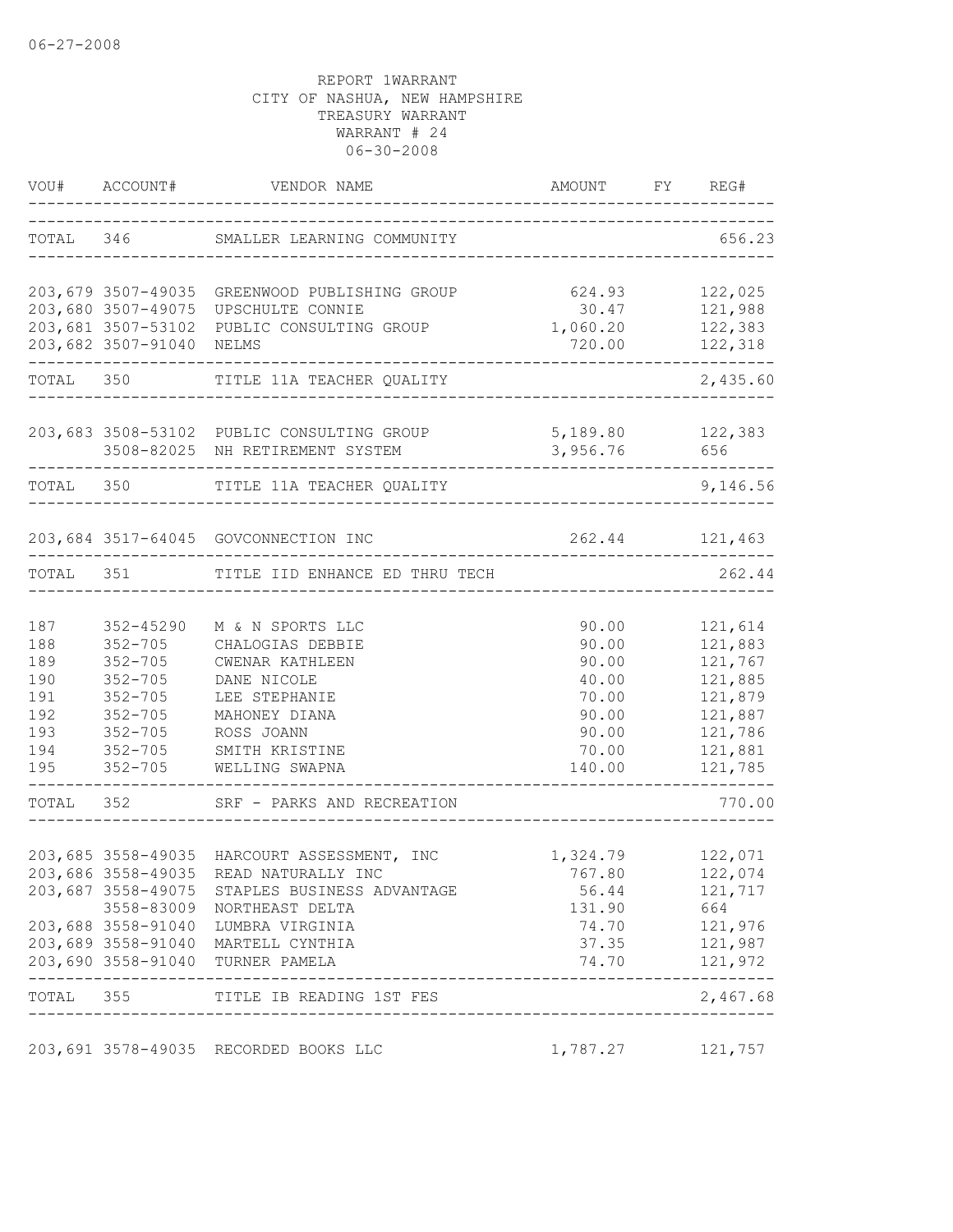|                   |               | VOU# ACCOUNT# VENDOR NAME                                 | AMOUNT FY REG#                                  |            |
|-------------------|---------------|-----------------------------------------------------------|-------------------------------------------------|------------|
|                   |               | 203,692 3578-49050 PERFECTION LEARNING CORP 19.39 122,192 |                                                 |            |
|                   |               | TOTAL 357 TITLE I DINI GRANT                              | ------------------------------------            | 1,806.66   |
|                   |               | 3608-82025 NH RETIREMENT SYSTEM                           | 347.76 656<br>_________________________________ |            |
| TOTAL 360         |               | DROP OUT PREVENTION/ALT ED                                |                                                 | 347.76     |
|                   |               | 198 371-91025 HERSH KATHERINE                             | 936.79 121,489<br>----------------------------  |            |
|                   | TOTAL 371     | SRF - COMMUNITY DEVELOPMENT                               |                                                 | 936.79     |
| 199<br>200<br>201 |               | 373-03 MH BAR FOUNDATION<br>373-53025 LOAN PACKAGING LLC  | 100,000.00<br>600.00                            | 666        |
|                   |               | TOTAL 373 SRF - ECONOMIC DEVELOPMENT                      | -------------------------------                 | 105,681.75 |
| 202               | 374-01924     | MARSHALL SIGNS INC                                        | 425.00                                          | 122,200    |
| 203               | 374-07030     | RIVERA CARMEN & PM MACKAY & SO                            | 1,226.00                                        | 122,253    |
| 204               | 374-07220     | GREATER NASHUA COUNCIL ON ALCO                            | 2,272.72                                        | 121,543    |
| 205               | 374-07258     | CORP FOR NATIONAL & COMMUNITY                             | 1,254.96                                        | 121,670    |
| 206               | 374-07340     | TELEGRAPH PUBLISHING COMPANY                              | 73.40                                           | 122,185    |
| 207               | 374-07435     | JOHNSON'S ELECTRIC SUPPLY INC                             | 69.35                                           | 122,315    |
| 208               | 374-07435     | STAPLES BUSINESS ADVANTAGE                                | 336.33                                          | 121,941    |
| 209               | 374-07436     | CORP FOR NATIONAL & COMMUNITY                             | 1,105.56                                        | 121,670    |
| 210               | $374 - 07620$ | ALL SPORTS PROMOTIONS INC                                 | 475.90                                          | 122,058    |
| 211               | 374-09031     | LOOMIS FARGO & CO                                         | 180.05                                          | 121,575    |
| 212               | 374-09031     | OCCUPATIONAL DRUG TESTING LLC                             | 110.00                                          | 121,694    |
| 213               | 374-09031     | TRANSIT MANAGEMENT OF NASHUA                              | 389.20                                          | 668        |
| 214               | 374-09031     | TRANSIT MANAGEMENT OF NASHUA                              | 164.85                                          | 680        |
| 215               | 374-09054     | LISAY STEVEN E                                            | 178.25                                          | 121,605    |
| 216               | 374-09081     | MICHELIN NORTH AMERICA INC                                | 2,434.21                                        | 121,495    |
| 217               | 374-09091     | CUMMINS NORTHEAST INC                                     | 2,069.03                                        | 121,751    |
| 218               | 374-09091     | FREIGHTLINER OF NH INC                                    | 46.26                                           | 121,752    |
| 219               | 374-09091     | MICHELIN NORTH AMERICA INC                                | 560.96                                          | 121,495    |
| 220               | 374-09091     | NORTHERN BUS SALES INC                                    | 641.79                                          | 121,592    |
| 221               | 374-09091     | RYDER FLEET PRODUCTS.COM INC                              | 171.44                                          | 121,734    |
| 222               | 374-09091     | STAPLES BUSINESS ADVANTAGE                                | 159.81                                          | 121,941    |
| 223               | 374-09104     | PUBLIC SERVICE OF NH                                      | 193.23                                          | 122,358    |
| 224               | 374-09112     | METROMEDIA ENERGY INC                                     | $-128.98$                                       | 122,347    |
| 225               | 374-09112     | NATIONAL GRID                                             | 17.74                                           | 122,340    |
| 226               | 374-09114     | METROMEDIA ENERGY INC                                     | 33.58                                           | 122,347    |
| 227               | 374-09124     | PENNICHUCK WATER                                          | 38.91                                           | 122,322    |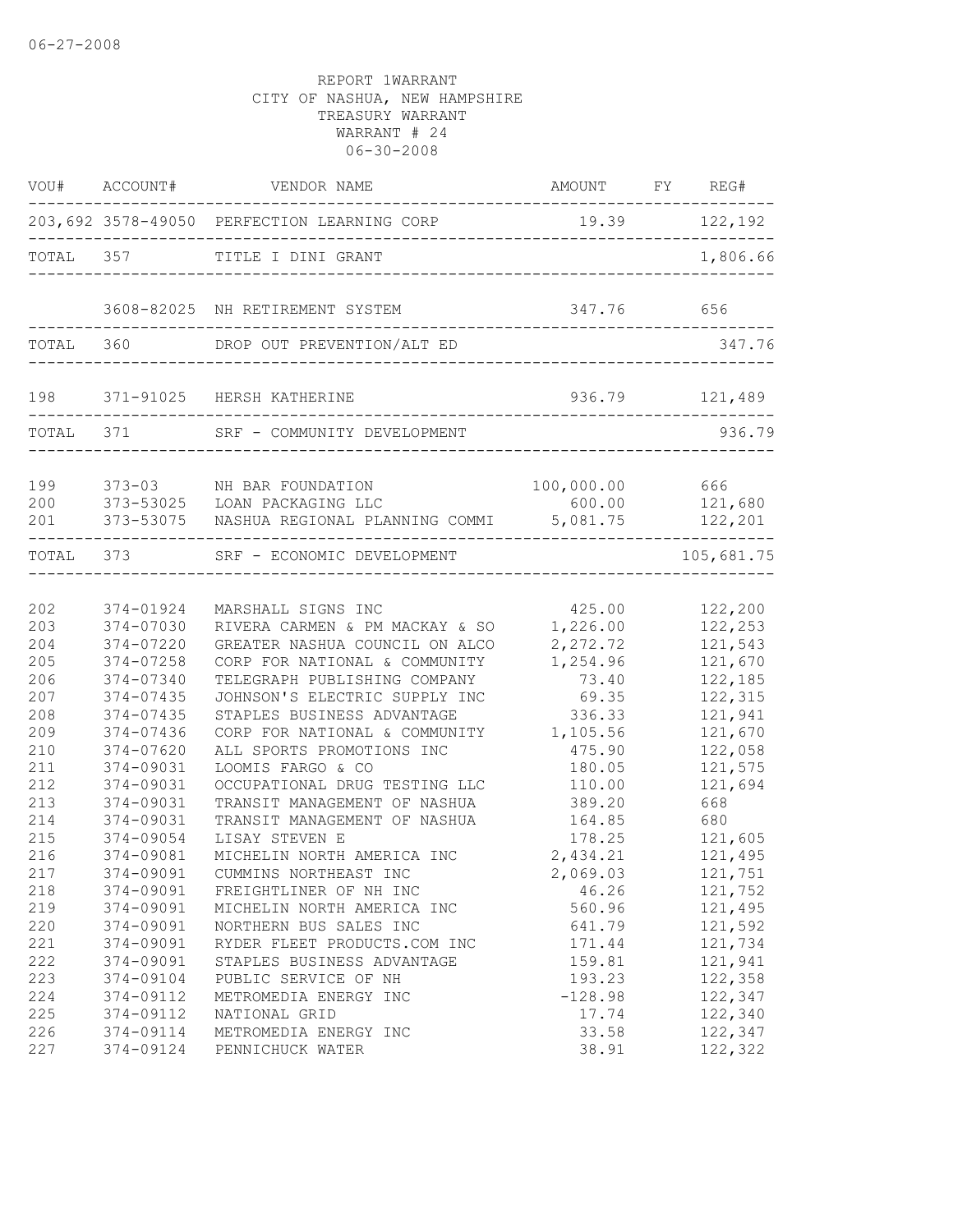| VOU#       | ACCOUNT#                      | VENDOR NAME                                                                  | AMOUNT           | FY REG#            |
|------------|-------------------------------|------------------------------------------------------------------------------|------------------|--------------------|
| 228        | 374-09133                     | FAIRPOINT COMMUNICATIONS INC                                                 | 152.55           | 122,352            |
| 229        | 374-09201                     | TRANSIT MANAGEMENT OF NASHUA 17,027.45                                       |                  | 668                |
| 230        | 374-09201                     | TRANSIT MANAGEMENT OF NASHUA                                                 | 16,462.40        | 680                |
| 231        | 374-09208                     | TRANSIT MANAGEMENT OF NASHUA                                                 | 729.95           | 668                |
| 232        | 374-09208                     | TRANSIT MANAGEMENT OF NASHUA                                                 | 729.95           | 680                |
| 233        | 374-09261                     | ARAMARK UNIFORM SERVICES                                                     | 128.28           | 121,562            |
| 234        | 374-09261                     | PURE WATERS OF NEW ENGLAND LLC                                               | 31.50            | 121,689            |
| 235        | 374-45230                     | STAPLES BUSINESS ADVANTAGE                                                   | 56.90            | 121,941            |
|            | TOTAL 374                     | SRF - URBAN PROGRAMS                                                         |                  | 49,818.53          |
|            |                               |                                                                              |                  |                    |
| 236        | 375-45050                     | BAKER & TAYLOR                                                               | 661.95           | 121,526            |
| 237<br>238 |                               | 375-45050 UNIQUE MANAGEMENT SERVICES INC<br>375-75023 BARCO PRODUCTS COMPANY | 563.85<br>227.70 | 121,557<br>122,203 |
| TOTAL 375  |                               | SRF - PUBLIC LIBRARIES                                                       |                  | 1,453.50           |
|            |                               |                                                                              |                  |                    |
|            | 3768-31005                    | FAIRPOINT COMMUNICATIONS INC                                                 | 154.75           | 122,353            |
|            | 203,693 3768-31005            | ONE COMMUNICATIONS                                                           | 2.58             | 122,362            |
|            | 203,694 3768-42010            | PETTY CASH                                                                   | 15.57            | 122,254            |
|            | 203,695 3768-49035            | BARNES & NOBLE INC                                                           | 1,590.50         | 121,450            |
|            | 203,696 3768-49050            | CARTRIDGE WORLD                                                              | 935.95           | 122,085            |
|            | 203,697 3768-49050            | CHISHOLM JUNE                                                                | 70.61            | 121,959            |
|            | 203,698 3768-49050            | SCHOOL SPECIALTY                                                             | 2,064.62         | 121,989            |
|            | 203,699 3768-49050            | STAPLES BUSINESS ADVANTAGE                                                   | 309.95           | 121,717            |
|            | 203,700 3768-53101            | CATAPULT ONLINE LLC                                                          | 2,038.64         | 122,140            |
|            | 203,701 3768-53101            | CROWDER LUCIE L                                                              | 130.56           | 121,948            |
|            | 203,702 3768-53101            | DAILEY EDUCATIONAL CONSULTANTS                                               | 975.00           | 122,135            |
|            | 203,703 3768-53101            | HUNTINGTON LEARNING CENTER                                                   | 1,787.00         | 122,107            |
|            | 203,704 3768-53101            | SILVA ARLENE E                                                               | 487.50           | 122,129            |
|            | 203,705 3768-53101            | TERC                                                                         | 37,500.00        | 122, 111           |
|            | 203,706 3768-56020            | FIRST CHURCH                                                                 | 3,214.00         | 121,540            |
|            | 3768-82025                    | NH RETIREMENT SYSTEM                                                         | 2,253.18         | 656                |
|            | 3768-83009                    | NORTHEAST DELTA                                                              | 172.46           | 664                |
|            | 203,707 3768-94030            | BURNS PATRICIA                                                               | 45.45            | 121,957            |
|            | 203,708 3768-94030            | DALTON SHARON                                                                | 872.51           | 122,116            |
|            |                               | TOTAL 376 TITLE I ESEA                                                       |                  | 54,620.83          |
|            |                               |                                                                              |                  |                    |
|            |                               | 203,709 3778-49075 GREENWOOD PUBLISHING GROUP                                | 127.94           | 122,025            |
|            | 203,710 3778-49075 PETTY CASH |                                                                              | 230.00           | 122,255            |
| TOTAL      | 377                           | TITLE III ENHANCE ENG LANGUAGE                                               |                  | 357.94             |
|            |                               |                                                                              |                  |                    |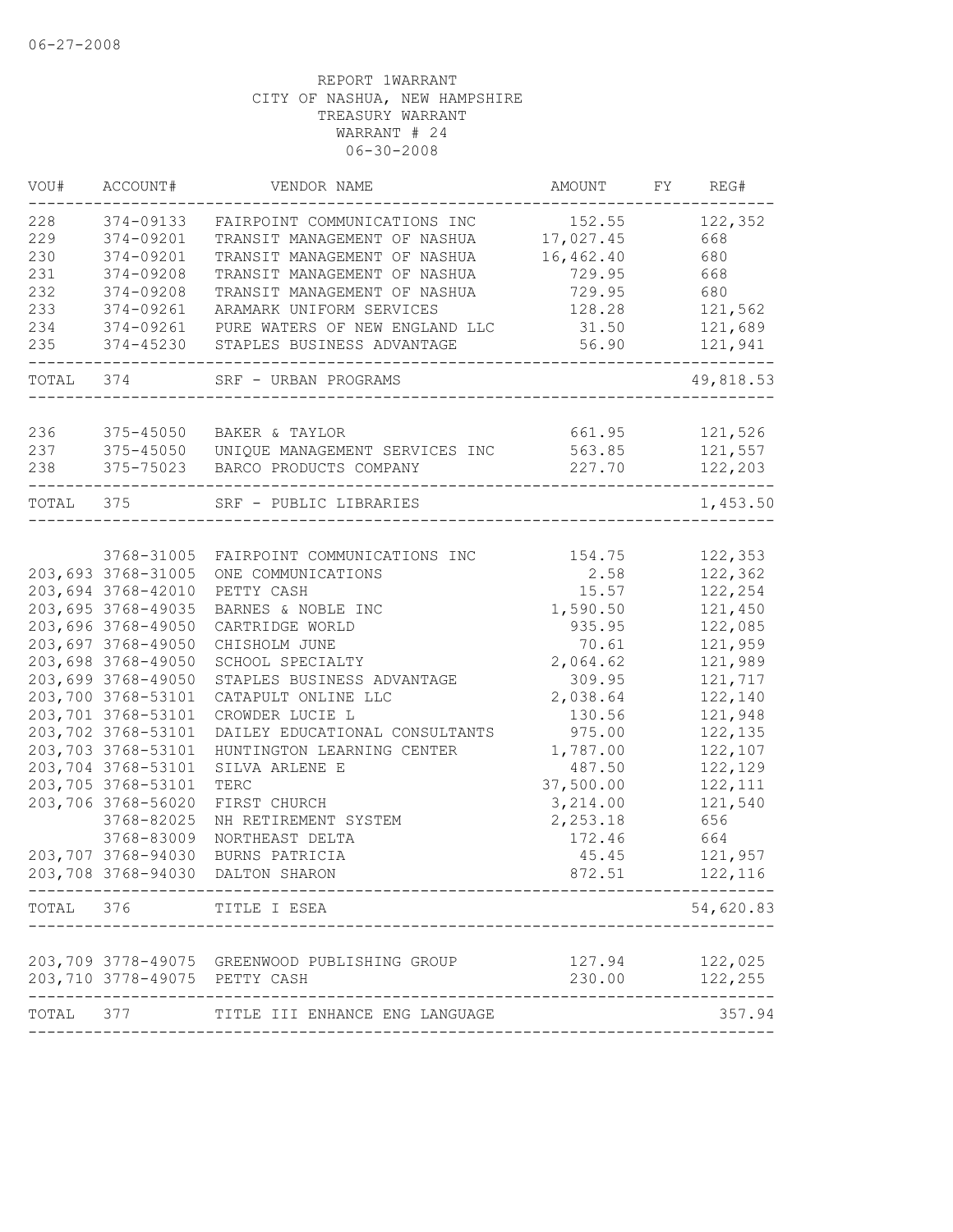| VOU#      | ACCOUNT#                                                                                                         | VENDOR NAME                                                                                                                 | AMOUNT                                                         | FY<br>REG#                                             |
|-----------|------------------------------------------------------------------------------------------------------------------|-----------------------------------------------------------------------------------------------------------------------------|----------------------------------------------------------------|--------------------------------------------------------|
|           |                                                                                                                  | 203,711 3888-49050 DILLON HELEN                                                                                             | 73.94<br>-----------------------------                         | 121,973                                                |
| TOTAL     | 388                                                                                                              | TITLE V INNOVATIVE PROGRAMS                                                                                                 |                                                                | 73.94                                                  |
|           | 203,712 3908-49050<br>203,713 3908-55035<br>3908-82025<br>203,714 3908-91040                                     | WALMART COMMUNITY<br>FIRST STUDENT INC<br>NH RETIREMENT SYSTEM<br>WORCESTER POLYTECHNIC INSTITUT                            | 173.54<br>196.90<br>262.59<br>2,000.00                         | 121,945<br>122,016<br>656<br>122,154                   |
| TOTAL     | 390                                                                                                              | VOC ED SECONDARY PERKINS                                                                                                    |                                                                | 2,633.03                                               |
|           |                                                                                                                  | 203,715 3927-49050 NORTHCENTER FOODSERVICE                                                                                  | 6,967.33                                                       | 122,021                                                |
| TOTAL 392 |                                                                                                                  | CULINARY ARTS                                                                                                               |                                                                | 6,967.33                                               |
|           |                                                                                                                  | 3937-82025 NH RETIREMENT SYSTEM<br>3937-83009 NORTHEAST DELTA                                                               | 158.62<br>143.65                                               | 656<br>664                                             |
| TOTAL     | 393                                                                                                              | DAY CARE                                                                                                                    |                                                                | 302.27                                                 |
|           | 203,716 3958-53109<br>203,717 3958-53109<br>203,718 3958-53109<br>203,719 3958-53109<br>3958-82025<br>3958-83009 | BOLICK TERESA DBA BOLICK TERES<br>CALLAHAN JULIA<br>COTE MARIE<br>SILVA ARLENE E<br>NH RETIREMENT SYSTEM<br>NORTHEAST DELTA | 4,900.00<br>1,242.96<br>487.50<br>901.50<br>11,792.96<br>45.67 | 121,956<br>122,155<br>122,162<br>122,129<br>656<br>664 |
| TOTAL     | 395                                                                                                              | IDEA BASIC SPEC ED                                                                                                          |                                                                | 19,370.59                                              |
|           | 3968-82025                                                                                                       | NH RETIREMENT SYSTEM                                                                                                        | 429.89                                                         | 656                                                    |
| TOTAL     | 396                                                                                                              | IDEA PRESCHOOL SPEC ED                                                                                                      |                                                                | 429.89                                                 |
|           | 203,720 3977-53101<br>203,721 3977-705                                                                           | SUNBERG ROBERT<br>SPENCER TRACY & CHRISTOPHER                                                                               | 1,315.93<br>160.00                                             | 122,048<br>122,161                                     |
| TOTAL     | 397                                                                                                              | SPECIAL ED LOCAL                                                                                                            |                                                                | 1,475.93                                               |
|           |                                                                                                                  |                                                                                                                             |                                                                |                                                        |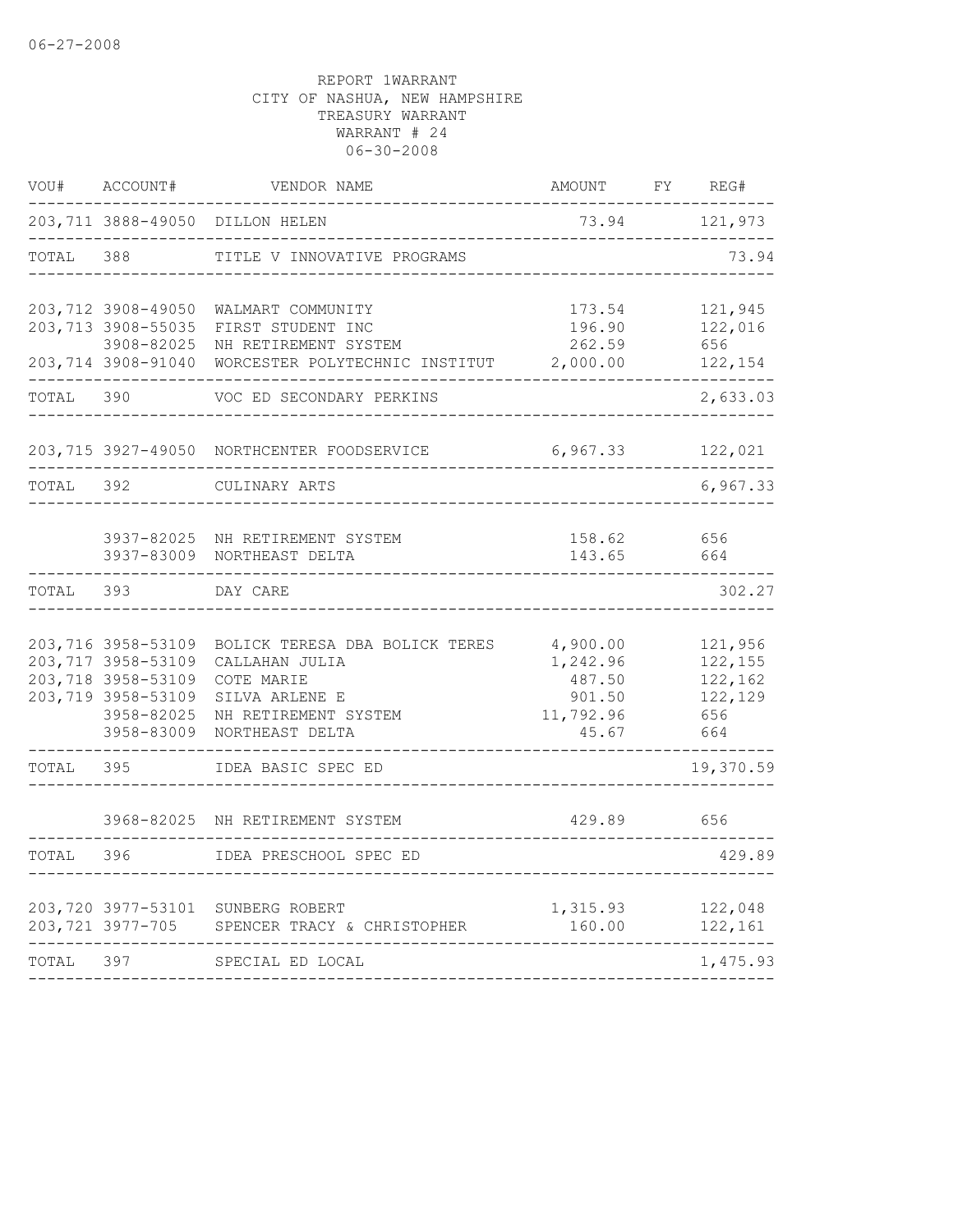| VOU#              | ACCOUNT#                                  | VENDOR NAME                                          | AMOUNT                  | FY | REG#                          |
|-------------------|-------------------------------------------|------------------------------------------------------|-------------------------|----|-------------------------------|
| 247               | $412 - 180$                               | HILTON M COSTA                                       | 66.00                   |    | 121,907                       |
| TOTAL             | $412 - 18$                                | FINANCIAL SERVICES<br>AUTO PERMITS                   |                         |    | 66.00                         |
| 248<br>249<br>250 | $452 - 583$<br>$452 - 583$<br>$452 - 583$ | DULAC TONY<br>HAWKINS BARBARA<br>SCHOCH BROOKE       | 20.00<br>20.00<br>20.00 |    | 121,875<br>122,123<br>121,877 |
| TOTAL             | $452 - 58$                                | PARKS AND RECREATION<br>SWIMMING CLASSES/LOCKER FEES |                         |    | 60.00                         |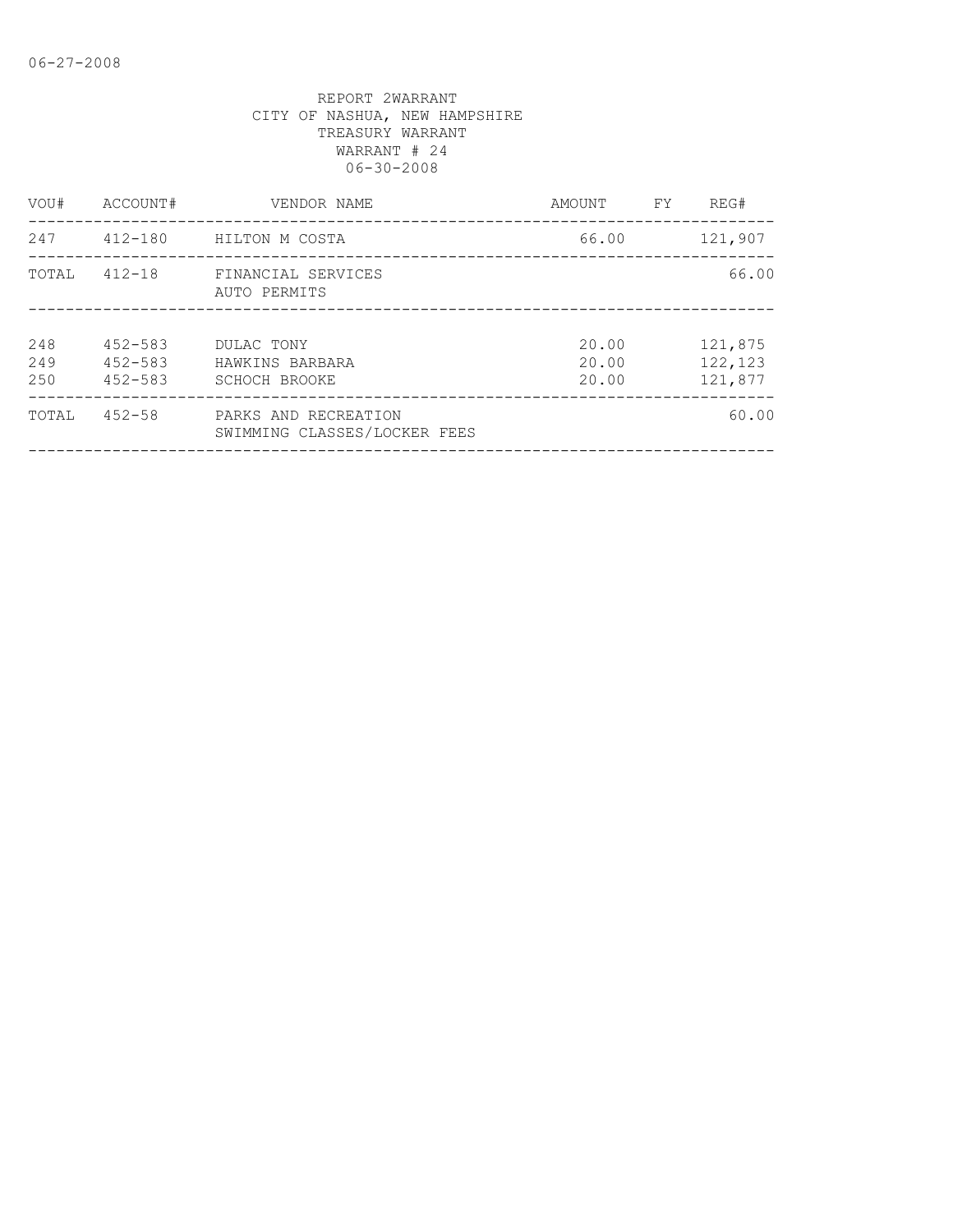| VOU#       | ACCOUNT#                   | VENDOR NAME                                            | AMOUNT                          | FY | REG#               |
|------------|----------------------------|--------------------------------------------------------|---------------------------------|----|--------------------|
| 251        |                            | 501-41015 STAPLES BUSINESS ADVANTAGE                   |                                 |    | 96.01 121,941      |
| TOTAL      | 501                        | MAYOR'S OFFICE                                         |                                 |    | 96.01              |
| 252        | 502-94020                  | CLARKE DOROTHY                                         | 99.00                           |    | 122,256            |
| 253        | 502-51010                  | HILLSBOROUGH COUNTY TREASURER                          | 26.41                           |    | 122,183            |
| 254        | $502 - 49025$              | MATTHEW BENDER & CO INC                                | 163.45                          |    | 122,369            |
| 255        | 502-95005                  | NEW HAMPSHIRE BAR ASSOCIATION                          | 940.00                          |    | 122,327            |
| 256        | $502 - 95005$              | NHBA COURT FEES SERVICE                                | 720.00                          |    | 122,341            |
| 257<br>258 | $502 - 41015$<br>502-95005 | STAPLES BUSINESS ADVANTAGE<br>TREASURER STATE OF NH    | 268.81<br>75.00                 |    | 121,941<br>122,320 |
| TOTAL      | 502                        | LEGAL DEPARTMENT                                       |                                 |    | 2,292.67           |
| 259        | $503 - 41015$              | STAPLES BUSINESS ADVANTAGE                             | 368.76                          |    | 121,941            |
| TOTAL      | 503                        | BOARD OF ALDERMEN                                      |                                 |    | 368.76             |
|            |                            |                                                        |                                 |    |                    |
| 260        | 505-81120                  | BOYS & GIRLS CLUB OF GREATER N                         | 5,000.00                        |    | 121,500            |
| 261        | 505-81118                  | CHILD ADVOCACY CENTER                                  | 4,000.00                        |    | 121,681            |
| 262        | 505-81115                  | MARGUERITE'S PLACE INC                                 | 2,750.00                        |    | 121,706            |
| TOTAL      | 505                        | CIVIC & COMM. ACTIVITIES                               |                                 |    | 11,750.00          |
|            |                            |                                                        |                                 |    |                    |
| 263        | 506-31005                  | FAIRPOINT COMMUNICATIONS INC                           | 39.99                           |    | 122,352            |
| 264<br>265 | 506-31005<br>506-31005     | FAIRPOINT COMMUNICATIONS INC                           | 6,855.15<br>5,051.27            |    | 122,353<br>122,306 |
|            |                            | PAETEC COMMUNICATIONS INC                              |                                 |    |                    |
| TOTAL      | 506                        | TELECOMMUNICATIONS                                     |                                 |    | 11,946.41          |
|            |                            |                                                        |                                 |    |                    |
| 266        | 507-82020                  | NH RETIREMENT SYSTEM                                   | 172, 258.16                     |    | 656                |
| 266        | 507-82025                  | NH RETIREMENT SYSTEM                                   | 193,748.17                      |    | 656                |
| 266<br>266 | 507-82035                  | 507-82030 NH RETIREMENT SYSTEM<br>NH RETIREMENT SYSTEM | 144,878.55<br>317,872.94        |    | 656<br>656         |
|            |                            |                                                        |                                 |    |                    |
| TOTAL      | 507 — 100                  | PENSIONS                                               | _______________________________ |    | 828,757.82         |
|            |                            | 267 511-41015 STAPLES BUSINESS ADVANTAGE               | 77.82 121,941                   |    |                    |
|            |                            | TOTAL 511 ADMINISTRATIVE SERVICES                      |                                 |    | 77.82              |
|            |                            |                                                        |                                 |    |                    |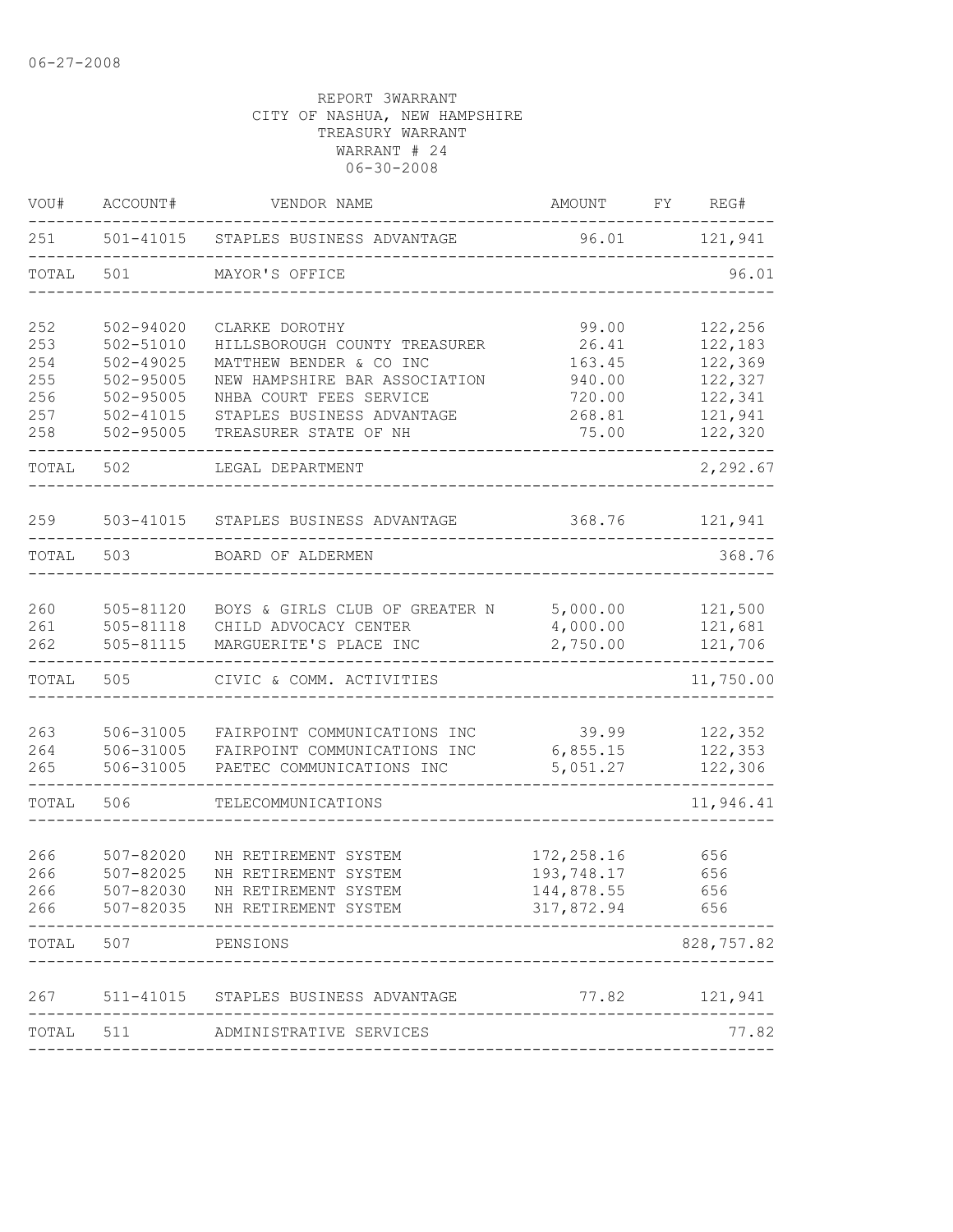| 512-53025<br>ANDERSON CAROL<br>1,890.00<br>121,816<br>512-43005<br>740.00<br>672<br>PRINTGRAPHICS OF MAINE<br>512-59182<br>PRINTGRAPHICS OF MAINE<br>6,333.99<br>121,529<br>512-41015<br>STAPLES BUSINESS ADVANTAGE<br>121,941<br>83.18<br>$512 - 66025$<br>45.00<br>121,444<br>STATE OF NH CRIMINAL RECORDS<br>TOTAL<br>512<br>FINANCIAL SERVICES<br>122,312<br>273<br>515-95005<br>SHEEHAN PHINNEY BASS & GREEN<br>40.00<br>273<br>515-95010<br>SHEEHAN PHINNEY BASS & GREEN<br>10.00<br>122,312<br>515-41015<br>STAPLES BUSINESS ADVANTAGE<br>381.02<br>121,941<br>515<br>HUMAN RESOURCES<br>121,931<br>516-54016<br>EMPLOYMENT TIMES<br>423.00<br>122,357<br>516-66030<br>1,020.00<br>PITNEY BOWES<br>122,194<br>516-41015<br>PITNEY BOWES INCORPORATED<br>174.48<br>278<br>516-54009<br>TELEGRAPH PUBLISHING COMPANY<br>1,541.40<br>122,185<br>122,185<br>278<br>516-54011<br>TELEGRAPH PUBLISHING COMPANY<br>862.45<br>278<br>516-54016<br>TELEGRAPH PUBLISHING COMPANY<br>2,570.52<br>122,185<br>279<br>516-94005<br>122,257<br>UPPCC<br>450.00<br>TOTAL<br>516<br>PURCHASING DEPARTMENT<br>280<br>121,574<br>517-75105<br>HUFF & GAUTHIER INC<br>180.00<br>122,205<br>281<br>517-75130<br>J LAWRENCE HALL INC<br>455.00<br>282<br>517-75105<br>M & M ELECTRICAL SUPPLY CO INC<br>122,169<br>59.01<br>283<br>METROMEDIA ENERGY INC<br>122,347<br>517-34015<br>1,150.93<br>284<br>517-74085<br>121,497<br>NEVERETTS SEW & VAC INC<br>78.92<br>285<br>122,322<br>517-33005<br>PENNICHUCK WATER<br>595.36<br>286<br>517-79030<br>PROTECTION ONE INC<br>95.00<br>122,328<br>517-32005<br>6,541.89<br>122,358<br>PUBLIC SERVICE OF NH<br>517<br>BUILDING MAINT - CITY ADMIN<br>61.82<br>518-91005 LIBERTY WENDY<br>122,258<br>TOTAL<br>518<br>INSURANCE - ADMINISTRATION<br>519-45070<br>299.00<br>121,935<br>CLAUSEN'S CAROLINA LASERS<br>123.73<br>121,779<br>519-94005<br>GAGNE ROBERT<br>519-95005<br>299.19<br>122,376<br>GMNBR<br>519-95005<br>190.00<br>122,259<br><b>NNEREN</b> | VOU#  | ACCOUNT# | VENDOR NAME | AMOUNT | FY | REG#     |
|-------------------------------------------------------------------------------------------------------------------------------------------------------------------------------------------------------------------------------------------------------------------------------------------------------------------------------------------------------------------------------------------------------------------------------------------------------------------------------------------------------------------------------------------------------------------------------------------------------------------------------------------------------------------------------------------------------------------------------------------------------------------------------------------------------------------------------------------------------------------------------------------------------------------------------------------------------------------------------------------------------------------------------------------------------------------------------------------------------------------------------------------------------------------------------------------------------------------------------------------------------------------------------------------------------------------------------------------------------------------------------------------------------------------------------------------------------------------------------------------------------------------------------------------------------------------------------------------------------------------------------------------------------------------------------------------------------------------------------------------------------------------------------------------------------------------------------------------------------------------------------------------------------------------------------------------------------------------------------------------|-------|----------|-------------|--------|----|----------|
|                                                                                                                                                                                                                                                                                                                                                                                                                                                                                                                                                                                                                                                                                                                                                                                                                                                                                                                                                                                                                                                                                                                                                                                                                                                                                                                                                                                                                                                                                                                                                                                                                                                                                                                                                                                                                                                                                                                                                                                           | 268   |          |             |        |    |          |
|                                                                                                                                                                                                                                                                                                                                                                                                                                                                                                                                                                                                                                                                                                                                                                                                                                                                                                                                                                                                                                                                                                                                                                                                                                                                                                                                                                                                                                                                                                                                                                                                                                                                                                                                                                                                                                                                                                                                                                                           | 269   |          |             |        |    |          |
|                                                                                                                                                                                                                                                                                                                                                                                                                                                                                                                                                                                                                                                                                                                                                                                                                                                                                                                                                                                                                                                                                                                                                                                                                                                                                                                                                                                                                                                                                                                                                                                                                                                                                                                                                                                                                                                                                                                                                                                           | 270   |          |             |        |    |          |
|                                                                                                                                                                                                                                                                                                                                                                                                                                                                                                                                                                                                                                                                                                                                                                                                                                                                                                                                                                                                                                                                                                                                                                                                                                                                                                                                                                                                                                                                                                                                                                                                                                                                                                                                                                                                                                                                                                                                                                                           | 271   |          |             |        |    |          |
|                                                                                                                                                                                                                                                                                                                                                                                                                                                                                                                                                                                                                                                                                                                                                                                                                                                                                                                                                                                                                                                                                                                                                                                                                                                                                                                                                                                                                                                                                                                                                                                                                                                                                                                                                                                                                                                                                                                                                                                           | 272   |          |             |        |    |          |
|                                                                                                                                                                                                                                                                                                                                                                                                                                                                                                                                                                                                                                                                                                                                                                                                                                                                                                                                                                                                                                                                                                                                                                                                                                                                                                                                                                                                                                                                                                                                                                                                                                                                                                                                                                                                                                                                                                                                                                                           |       |          |             |        |    | 9,092.17 |
|                                                                                                                                                                                                                                                                                                                                                                                                                                                                                                                                                                                                                                                                                                                                                                                                                                                                                                                                                                                                                                                                                                                                                                                                                                                                                                                                                                                                                                                                                                                                                                                                                                                                                                                                                                                                                                                                                                                                                                                           |       |          |             |        |    |          |
|                                                                                                                                                                                                                                                                                                                                                                                                                                                                                                                                                                                                                                                                                                                                                                                                                                                                                                                                                                                                                                                                                                                                                                                                                                                                                                                                                                                                                                                                                                                                                                                                                                                                                                                                                                                                                                                                                                                                                                                           |       |          |             |        |    |          |
|                                                                                                                                                                                                                                                                                                                                                                                                                                                                                                                                                                                                                                                                                                                                                                                                                                                                                                                                                                                                                                                                                                                                                                                                                                                                                                                                                                                                                                                                                                                                                                                                                                                                                                                                                                                                                                                                                                                                                                                           | 274   |          |             |        |    |          |
|                                                                                                                                                                                                                                                                                                                                                                                                                                                                                                                                                                                                                                                                                                                                                                                                                                                                                                                                                                                                                                                                                                                                                                                                                                                                                                                                                                                                                                                                                                                                                                                                                                                                                                                                                                                                                                                                                                                                                                                           | TOTAL |          |             |        |    | 431.02   |
|                                                                                                                                                                                                                                                                                                                                                                                                                                                                                                                                                                                                                                                                                                                                                                                                                                                                                                                                                                                                                                                                                                                                                                                                                                                                                                                                                                                                                                                                                                                                                                                                                                                                                                                                                                                                                                                                                                                                                                                           |       |          |             |        |    |          |
|                                                                                                                                                                                                                                                                                                                                                                                                                                                                                                                                                                                                                                                                                                                                                                                                                                                                                                                                                                                                                                                                                                                                                                                                                                                                                                                                                                                                                                                                                                                                                                                                                                                                                                                                                                                                                                                                                                                                                                                           | 275   |          |             |        |    |          |
|                                                                                                                                                                                                                                                                                                                                                                                                                                                                                                                                                                                                                                                                                                                                                                                                                                                                                                                                                                                                                                                                                                                                                                                                                                                                                                                                                                                                                                                                                                                                                                                                                                                                                                                                                                                                                                                                                                                                                                                           | 276   |          |             |        |    |          |
|                                                                                                                                                                                                                                                                                                                                                                                                                                                                                                                                                                                                                                                                                                                                                                                                                                                                                                                                                                                                                                                                                                                                                                                                                                                                                                                                                                                                                                                                                                                                                                                                                                                                                                                                                                                                                                                                                                                                                                                           | 277   |          |             |        |    |          |
|                                                                                                                                                                                                                                                                                                                                                                                                                                                                                                                                                                                                                                                                                                                                                                                                                                                                                                                                                                                                                                                                                                                                                                                                                                                                                                                                                                                                                                                                                                                                                                                                                                                                                                                                                                                                                                                                                                                                                                                           |       |          |             |        |    |          |
|                                                                                                                                                                                                                                                                                                                                                                                                                                                                                                                                                                                                                                                                                                                                                                                                                                                                                                                                                                                                                                                                                                                                                                                                                                                                                                                                                                                                                                                                                                                                                                                                                                                                                                                                                                                                                                                                                                                                                                                           |       |          |             |        |    |          |
|                                                                                                                                                                                                                                                                                                                                                                                                                                                                                                                                                                                                                                                                                                                                                                                                                                                                                                                                                                                                                                                                                                                                                                                                                                                                                                                                                                                                                                                                                                                                                                                                                                                                                                                                                                                                                                                                                                                                                                                           |       |          |             |        |    |          |
|                                                                                                                                                                                                                                                                                                                                                                                                                                                                                                                                                                                                                                                                                                                                                                                                                                                                                                                                                                                                                                                                                                                                                                                                                                                                                                                                                                                                                                                                                                                                                                                                                                                                                                                                                                                                                                                                                                                                                                                           |       |          |             |        |    |          |
|                                                                                                                                                                                                                                                                                                                                                                                                                                                                                                                                                                                                                                                                                                                                                                                                                                                                                                                                                                                                                                                                                                                                                                                                                                                                                                                                                                                                                                                                                                                                                                                                                                                                                                                                                                                                                                                                                                                                                                                           |       |          |             |        |    | 7,041.85 |
|                                                                                                                                                                                                                                                                                                                                                                                                                                                                                                                                                                                                                                                                                                                                                                                                                                                                                                                                                                                                                                                                                                                                                                                                                                                                                                                                                                                                                                                                                                                                                                                                                                                                                                                                                                                                                                                                                                                                                                                           |       |          |             |        |    |          |
|                                                                                                                                                                                                                                                                                                                                                                                                                                                                                                                                                                                                                                                                                                                                                                                                                                                                                                                                                                                                                                                                                                                                                                                                                                                                                                                                                                                                                                                                                                                                                                                                                                                                                                                                                                                                                                                                                                                                                                                           |       |          |             |        |    |          |
|                                                                                                                                                                                                                                                                                                                                                                                                                                                                                                                                                                                                                                                                                                                                                                                                                                                                                                                                                                                                                                                                                                                                                                                                                                                                                                                                                                                                                                                                                                                                                                                                                                                                                                                                                                                                                                                                                                                                                                                           |       |          |             |        |    |          |
|                                                                                                                                                                                                                                                                                                                                                                                                                                                                                                                                                                                                                                                                                                                                                                                                                                                                                                                                                                                                                                                                                                                                                                                                                                                                                                                                                                                                                                                                                                                                                                                                                                                                                                                                                                                                                                                                                                                                                                                           |       |          |             |        |    |          |
|                                                                                                                                                                                                                                                                                                                                                                                                                                                                                                                                                                                                                                                                                                                                                                                                                                                                                                                                                                                                                                                                                                                                                                                                                                                                                                                                                                                                                                                                                                                                                                                                                                                                                                                                                                                                                                                                                                                                                                                           |       |          |             |        |    |          |
|                                                                                                                                                                                                                                                                                                                                                                                                                                                                                                                                                                                                                                                                                                                                                                                                                                                                                                                                                                                                                                                                                                                                                                                                                                                                                                                                                                                                                                                                                                                                                                                                                                                                                                                                                                                                                                                                                                                                                                                           |       |          |             |        |    |          |
|                                                                                                                                                                                                                                                                                                                                                                                                                                                                                                                                                                                                                                                                                                                                                                                                                                                                                                                                                                                                                                                                                                                                                                                                                                                                                                                                                                                                                                                                                                                                                                                                                                                                                                                                                                                                                                                                                                                                                                                           |       |          |             |        |    |          |
|                                                                                                                                                                                                                                                                                                                                                                                                                                                                                                                                                                                                                                                                                                                                                                                                                                                                                                                                                                                                                                                                                                                                                                                                                                                                                                                                                                                                                                                                                                                                                                                                                                                                                                                                                                                                                                                                                                                                                                                           | 287   |          |             |        |    |          |
|                                                                                                                                                                                                                                                                                                                                                                                                                                                                                                                                                                                                                                                                                                                                                                                                                                                                                                                                                                                                                                                                                                                                                                                                                                                                                                                                                                                                                                                                                                                                                                                                                                                                                                                                                                                                                                                                                                                                                                                           | TOTAL |          |             |        |    | 9,156.11 |
|                                                                                                                                                                                                                                                                                                                                                                                                                                                                                                                                                                                                                                                                                                                                                                                                                                                                                                                                                                                                                                                                                                                                                                                                                                                                                                                                                                                                                                                                                                                                                                                                                                                                                                                                                                                                                                                                                                                                                                                           |       |          |             |        |    |          |
|                                                                                                                                                                                                                                                                                                                                                                                                                                                                                                                                                                                                                                                                                                                                                                                                                                                                                                                                                                                                                                                                                                                                                                                                                                                                                                                                                                                                                                                                                                                                                                                                                                                                                                                                                                                                                                                                                                                                                                                           | 288   |          |             |        |    |          |
|                                                                                                                                                                                                                                                                                                                                                                                                                                                                                                                                                                                                                                                                                                                                                                                                                                                                                                                                                                                                                                                                                                                                                                                                                                                                                                                                                                                                                                                                                                                                                                                                                                                                                                                                                                                                                                                                                                                                                                                           |       |          |             |        |    | 61.82    |
|                                                                                                                                                                                                                                                                                                                                                                                                                                                                                                                                                                                                                                                                                                                                                                                                                                                                                                                                                                                                                                                                                                                                                                                                                                                                                                                                                                                                                                                                                                                                                                                                                                                                                                                                                                                                                                                                                                                                                                                           | 289   |          |             |        |    |          |
|                                                                                                                                                                                                                                                                                                                                                                                                                                                                                                                                                                                                                                                                                                                                                                                                                                                                                                                                                                                                                                                                                                                                                                                                                                                                                                                                                                                                                                                                                                                                                                                                                                                                                                                                                                                                                                                                                                                                                                                           | 290   |          |             |        |    |          |
|                                                                                                                                                                                                                                                                                                                                                                                                                                                                                                                                                                                                                                                                                                                                                                                                                                                                                                                                                                                                                                                                                                                                                                                                                                                                                                                                                                                                                                                                                                                                                                                                                                                                                                                                                                                                                                                                                                                                                                                           | 291   |          |             |        |    |          |
|                                                                                                                                                                                                                                                                                                                                                                                                                                                                                                                                                                                                                                                                                                                                                                                                                                                                                                                                                                                                                                                                                                                                                                                                                                                                                                                                                                                                                                                                                                                                                                                                                                                                                                                                                                                                                                                                                                                                                                                           | 292   |          |             |        |    |          |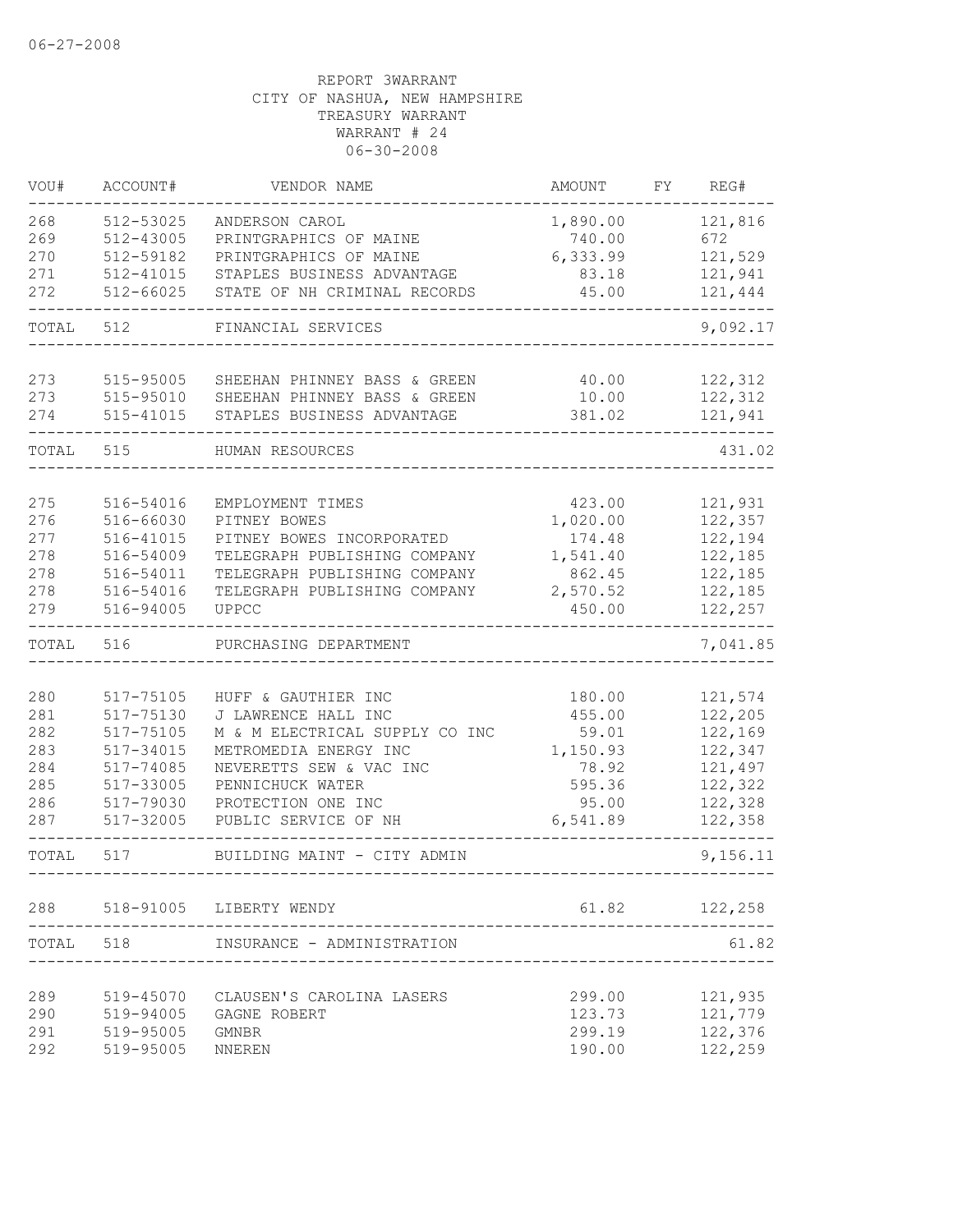|       | VOU# ACCOUNT# | VENDOR NAME                       | AMOUNT    | FY | REG#      |
|-------|---------------|-----------------------------------|-----------|----|-----------|
| TOTAL | 519           | ASSESSORS                         |           |    | 911.92    |
| 293   | 520-75130     | J LAWRENCE HALL INC               | 115.00    |    | 122,205   |
| 294   | 520-34015     | METROMEDIA ENERGY INC             | 507.71    |    | 122,347   |
| 295   | 520-53100     | MORTELLARO CAROLYN                | 480.00    |    | 121,695   |
| 296   | 520-33005     | PENNICHUCK WATER                  | 309.21    |    | 122,322   |
| TOTAL | 520           | HUNT BUILDING                     |           |    | 1,411.92  |
|       |               |                                   |           |    |           |
| 297   | $522 - 45125$ | ADVANTAGE OPTICS INC              | 472.40    |    | 121,826   |
| 298   | 522-94005     | <b>BARKER JOHN</b>                | 1,168.58  |    | 122,261   |
| 299   | 522-41015     | CDW GOVERNMENT INC                | 134.00    |    | 121,982   |
| 300   | $522 - 45125$ | COMPUTER HUT OF N E INC           | 385.76    |    | 122,195   |
| 300   | 522-74035     | COMPUTER HUT OF N E INC           | 449.99    |    | 122,195   |
| 301   | $522 - 64045$ | DELL MARKETING LP                 | 220.15    |    | 121,547   |
| 302   | $522 - 64051$ | HEWLETT PACKARD COMPANY           | 40.00     |    | 121,552   |
| 303   | 522-94040     | NEW HORIZONS COMPUTER LEARNING    | 779.50    |    | 121,716   |
| 304   | $522 - 31040$ | ROY MICHAEL                       | 359.94    |    | 122,260   |
| 305   | 522-74035     | SOFTWARE HOUSE INTERNATIONAL I    | 11,775.00 |    | 122,075   |
| 306   | $522 - 41015$ | STAPLES BUSINESS ADVANTAGE        | 37.00     |    | 121,941   |
| 307   | 522-31040     | TYRRELL KEN                       | 43.33     |    | 121,724   |
| 308   | 522-45125     | ULINE                             | 116.87    |    | 121,707   |
| 309   | 522-43005     | UNITED PARCEL SERVICE             | 24.98     |    | 122,370   |
| TOTAL | 522           | INFORMATION TECHNOLOGY            |           |    | 16,007.50 |
|       |               |                                   |           |    |           |
| 310   | 524-64040     | COMPUTER HUT OF N E INC           | 2,499.00  |    | 122,195   |
| 310   |               | 524-64045 COMPUTER HUT OF N E INC | 3,399.00  |    | 122,195   |
| 311   | 524-64045     | DELL MARKETING LP                 | 591.84    |    | 121,547   |
| TOTAL | 524           | COMPUTERS - CITYWIDE              |           |    | 6,489.84  |
|       |               |                                   |           |    |           |
| 312   |               | 531-46040 ALEC'S SHOE STORE INC   | 5,484.78  |    | 121,597   |
| 312   | $531 - 46045$ | ALEC'S SHOE STORE INC             | 99.95     |    | 121,597   |
| 313   | 531-79030     | ASAP FIRE & SAFETY CORPORATION    | 3,431.20  |    | 121,564   |
| 314   | 531-91025     | AUTHIER LINNEA                    | 10.10     |    | 122,273   |
| 315   | 531-59100     | BAER ALEXANDRA                    | 91.67     |    | 121,635   |
| 316   | 531-49075     | BATTERIES PLUS 400                | 171.75    |    | 121,773   |
| 317   | 531-45920     | BEN'S UNIFORMS                    | 90.00     |    | 122,197   |
| 317   | 531-46030     | BEN'S UNIFORMS                    | 39.99     |    | 122,197   |
| 317   | 531-46040     | BEN'S UNIFORMS                    | 3,423.01  |    | 122,197   |
| 318   | 531-78007     | BEST FORD/BEST CYCLE              | 18.64     |    | 121,476   |
| 318   | 531-78075     | BEST FORD/BEST CYCLE              | 971.04    |    | 121,476   |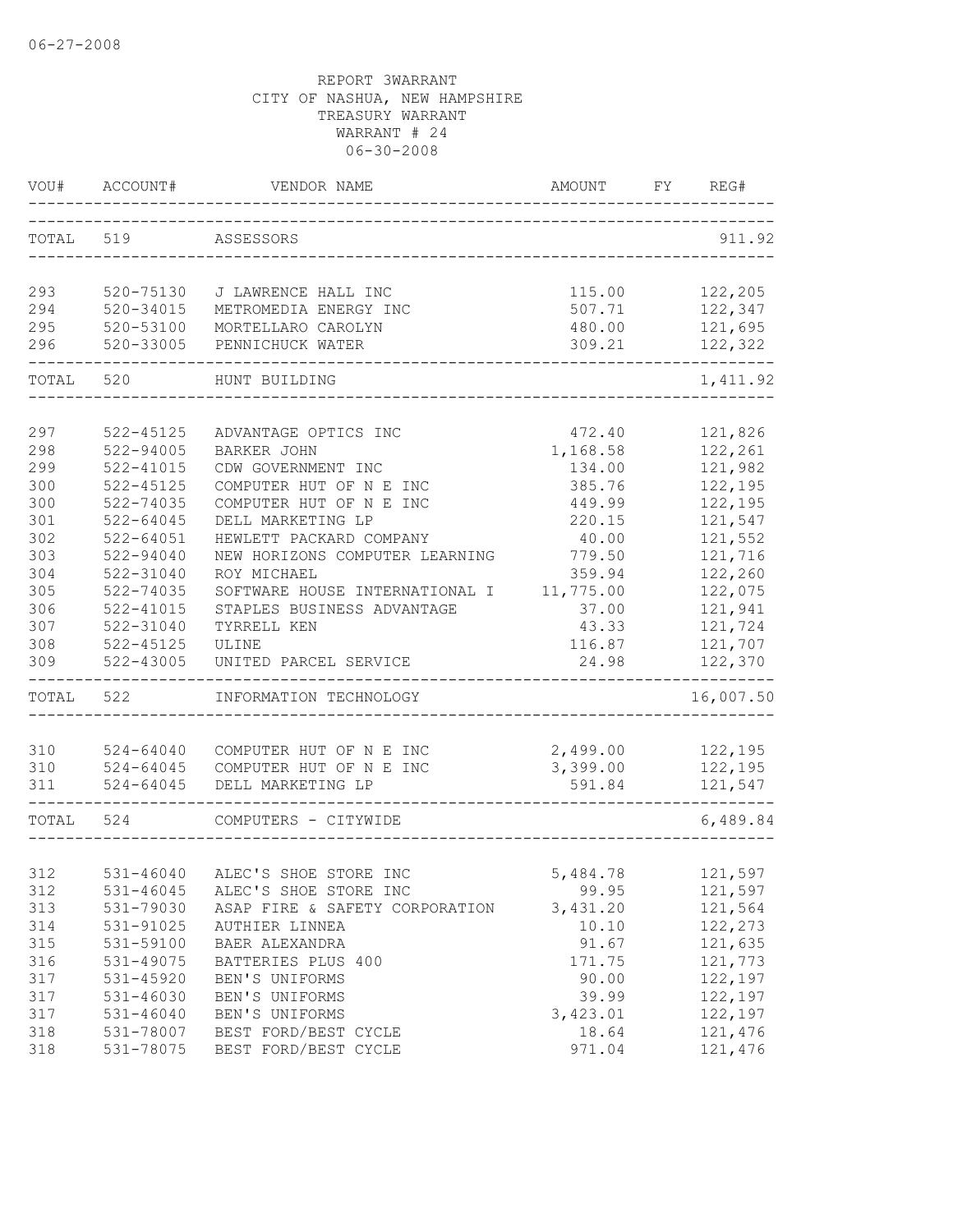| VOU# | ACCOUNT#      | VENDOR NAME                    | AMOUNT   | FY | REG#    |
|------|---------------|--------------------------------|----------|----|---------|
| 319  |               | 531-78075 BOOMER MCLOUD        | 90.00    |    | 121,787 |
| 320  | 531-47010     | BOUND TREE MEDICAL LLC         | 384.71   |    | 121,664 |
| 321  | 531-59100     | CANAL ST COLLECTIBLES/SAMANTHA | 94.00    |    | 121,756 |
| 322  | 531-53125     | CASEY JAMES                    | 200.00   |    | 122,266 |
| 323  | 531-78007     | CHELMSFORD AUTO ELECTRIC INC   | 81.90    |    | 121,474 |
| 324  | 531-31025     | CINFO PETER                    | 45.96    |    | 122,270 |
| 325  | 531-94005     | COLLINS KEVIN                  | 147.14   |    | 122,262 |
| 326  | 531-53125     | DONOVAN SEAN                   | 200.00   |    | 122,271 |
| 327  | 531-78075     | DOWNTOWN COLLISION CTR         | 751.53   |    | 121,679 |
| 328  | 531-98025     | DUNKIN DONUTS                  | 51.38    |    | 121,507 |
| 329  | 531-31025     | FAIRPOINT COMMUNICATIONS INC   | 649.01   |    | 122,352 |
| 330  | 531-31020     | FAIRPOINT COMMUNICATIONS INC   | 258.44   |    | 122,353 |
| 331  | 531-94005     | FIRST CONTACT 9-1-1 LLC        | 125.00   |    | 122,344 |
| 332  | 531-48015     | FLEET SERVICES                 | 1,523.26 |    | 121,659 |
| 333  | 531-78007     | G H BERLIN OIL CO              | 546.29   |    | 121,649 |
| 334  | $531 - 46040$ | GEORGE'S APPAREL               | 740.00   |    | 121,521 |
| 335  | 531-78065     | GOODYEAR AUTO SERVICE CENTER   | 171.34   |    | 121,452 |
| 335  | 531-78100     | GOODYEAR AUTO SERVICE CENTER   | 36.00    |    | 121,452 |
| 336  | 531-95000     | GREATER NASHUA CHAMBER OF COMM | 40.00    |    | 122,316 |
| 337  | 531-94005     | GREEN JENNIFER                 | 40.40    |    | 122,268 |
| 338  | 531-95000     | HARVEY JOHN                    | 45.00    |    | 122,278 |
| 339  | 531-69025     | HOME DEPOT CREDIT SERVICES     | 1,146.90 |    | 122,337 |
| 339  | 531-75023     | HOME DEPOT CREDIT SERVICES     | 75.62    |    | 122,337 |
| 339  | 531-78007     | HOME DEPOT CREDIT SERVICES     | 16.88    |    | 122,337 |
| 340  | 531-49025     | INFO USA                       | 255.60   |    | 122,346 |
| 341  | 531-75130     | J LAWRENCE HALL INC            | 994.00   |    | 122,205 |
| 342  | 531-98025     | JACK'S PIZZA                   | 28.20    |    | 121,748 |
| 343  | $531 - 94005$ | JOHN E REID & ASSOCIATES INC   | 1,250.00 |    | 122,332 |
| 344  | 531-94010     | KUCHARSKI TY                   | 500.00   |    | 122,269 |
| 345  | $531 - 46040$ | LEVESQUE GLENN                 | 599.95   |    | 122,277 |
| 346  | $531 - 42000$ | LOWE'S                         | 13.44    |    | 122,338 |
| 346  | 531-75023     | LOWE'S                         | 3.97     |    | 122,338 |
| 347  | 531-78007     | MAC MULKIN CHEVROLET INC       | 633.84   |    | 122,174 |
| 348  | 531-53125     | MALONEY JAMES                  | 239.40   |    | 122,276 |
| 349  | 531-46040     | MANSFIELD WILLIAM              | 111.52   |    | 122,275 |
| 350  | 531-78007     | MAYNARD & LESIEUR INCORPORATED | 380.00   |    | 122,180 |
| 351  | 531-34015     | METROMEDIA ENERGY INC          | 2,505.94 |    | 122,347 |
| 352  | 531-94005     | MORIARTY TODD                  | 132.96   |    | 122,267 |
| 353  | 531-34015     | NATIONAL GRID                  | 670.89   |    | 122,340 |
| 354  | 531-95000     | NATIONAL TACTICAL OFFICERS ASS | 150.00   |    | 122,367 |
| 355  | 531-95000     | NEW HAMPSHIRE BAR ASSOC        | 250.00   |    | 122,331 |
| 356  | 531-31040     | NEXTEL COMMUNICATIONS          | 48.18    |    | 122,325 |
| 357  | 531-95000     | NHBA COURT FEES SERVICE        | 235.00   |    | 122,341 |
| 358  | 531-78007     | NORTHERN FOREIGN CAR PARTS INC | 189.33   |    | 122,208 |
| 359  | 531-78007     | NYTECH SUPPLY CO               | 711.07   |    | 121,496 |
| 360  | 531-94005     | OSTLER DANIEL C                | 80.80    |    | 122,264 |
| 361  | 531-31040     | PAETEC COMMUNICATIONS INC      | 375.05   |    | 122,306 |
| 361  | 531-74040     | PAETEC COMMUNICATIONS INC      | 618.02   |    | 122,306 |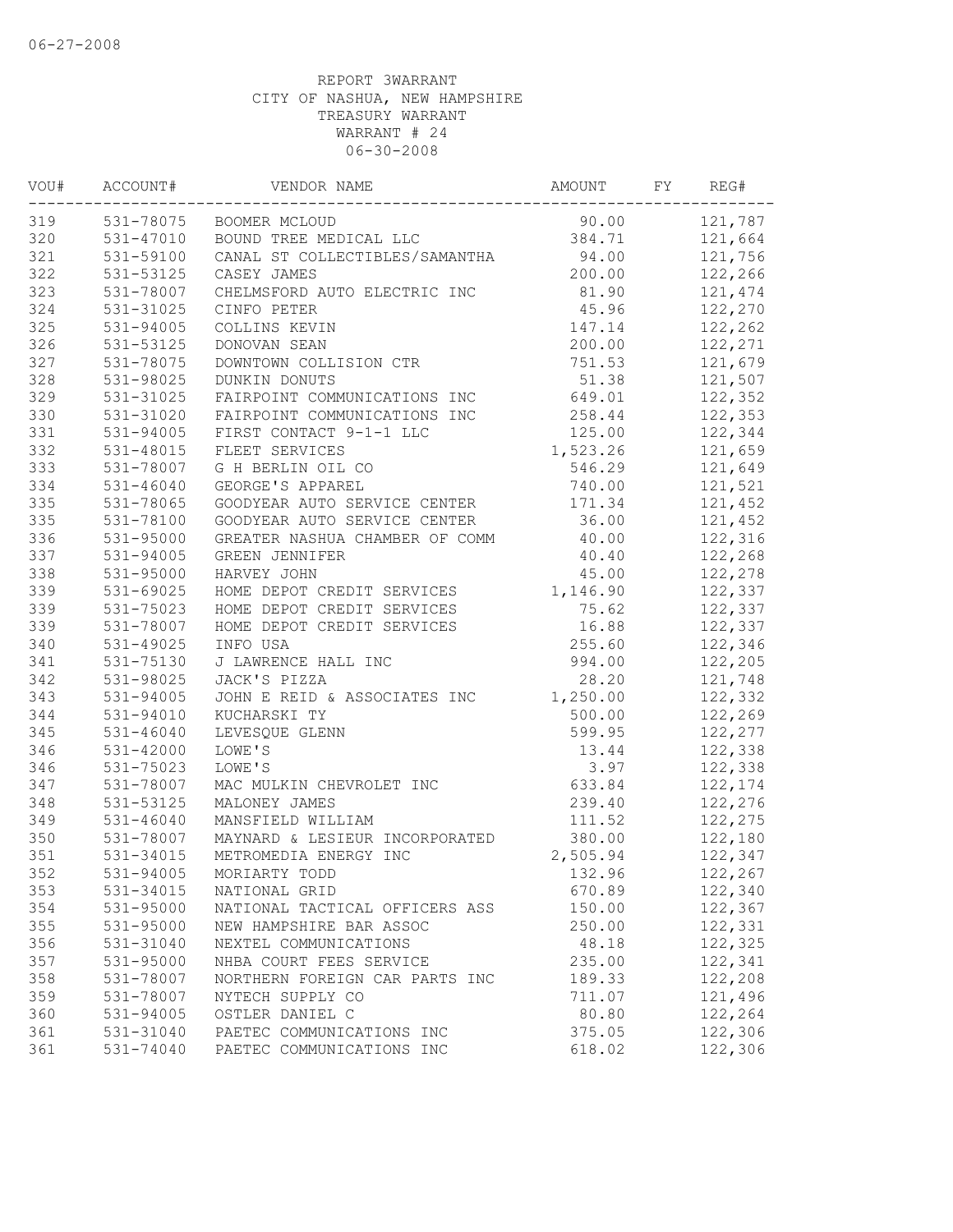| WOU#      | ACCOUNT#      | VENDOR NAME                                                                                 | AMOUNT   | FY | REG#      |
|-----------|---------------|---------------------------------------------------------------------------------------------|----------|----|-----------|
| 362       |               | 531-53125 PEACH CHRISTOPHER                                                                 | 239.40   |    | 122,274   |
| 363       | 531-33005     | PENNICHUCK WATER                                                                            | 46.08    |    | 122,322   |
| 364       | 531-48015     | PETTY CASH                                                                                  | 10.00    |    | 122,272   |
| 364       | 531-91070     | PETTY CASH                                                                                  | 80.00    |    | 122,272   |
| 365       | 531-66030     | PITNEY BOWES                                                                                | 372.00   |    | 122,357   |
| 366       | 531-53050     | PSYCHOTHERAPY ASSOCIATES INC                                                                | 900.00   |    | 122,010   |
| 367       | 531-32035     | PUBLIC SERVICE OF NH                                                                        | 240.75   |    | 122,358   |
| 368       | $531 - 64080$ | RILEY'S SPORT SHOP INC                                                                      | 94.72    |    | 121,466   |
| 369       | 531-78007     | ROBBINS AUTO PARTS INC                                                                      | 295.69   |    | 121,645   |
| 370       | $531 - 45005$ | SALUTE PRODUCTS INC                                                                         | 651.05   |    | 121,640   |
| 371       | 531-69025     | SNAP ON TOOLS                                                                               | 784.55   |    | 121,502   |
| 372       | 531-41005     | STAPLES BUSINESS ADVANTAGE                                                                  | 391.34   |    | 121,941   |
| 372       | 531-41015     | STAPLES BUSINESS ADVANTAGE                                                                  | 1,079.84 |    | 121,941   |
| 373       | 531-31035     | STATE OF NH                                                                                 | 1,125.00 |    | 122,182   |
| 374       | $531 - 46040$ | SULLIVAN MICHAEL                                                                            | 337.97   |    | 122,265   |
| 375       | 531-75130     | THE METRO GROUP INC                                                                         | 126.00   |    | 121,682   |
| 376       | 531-78007     | TOWERS MOTOR PARTS CORP                                                                     | 295.49   |    | 121,736   |
| 377       | 531-74145     | TREASURER STATE OF NH                                                                       | 30.00    |    | 121,561   |
| 378       | 531-43005     | UNITED PARCEL SERVICE                                                                       | 7.20     |    | 122,370   |
| 379       | 531-31050     | USA MOBILITY WIRELESS INC                                                                   | 20.37    |    | 122,339   |
| 380       | 531-31025     | VERIZON WIRELESS                                                                            | 49.25    |    | 122,336   |
| 380       | 531-31040     | VERIZON WIRELESS                                                                            | 534.74   |    | 122,336   |
| 381       | 531-45920     | W E AUBUCHON COMPANY INC                                                                    | 134.99   |    | 121,480   |
|           |               |                                                                                             | 40.40    |    |           |
| 382       |               |                                                                                             |          |    | 122,263   |
| 383       |               | M & AUBUCH(531-91025)<br>531-74035 WEST PAYMEN<br>-<br>WEST PAYMENT CENTER<br>------------- | 140.33   |    | 121,539   |
| TOTAL 531 |               | POLICE DEPARTMENT                                                                           |          |    | 40,297.21 |
|           |               |                                                                                             |          |    |           |
| 384       | 532-45165     | AMERICAN FIRE EQUIPMENT CO INC 8,063.20                                                     |          |    | 121,569   |
| 384       | 532-46045     | AMERICAN FIRE EQUIPMENT CO INC 107.00                                                       |          |    | 121,569   |
| 385       | 532-94005     | ANDERSON KEITH                                                                              | 167.00   |    | 122,279   |
| 386       | 532-79040     | BATTERIES PLUS 400                                                                          | 32.64    |    | 121,773   |
| 387       | 532-78035     | BEARINGS SPECIALTY CO INC                                                                   | 69.28    |    | 121,760   |
| 388       | 532-94010     | BIRON ANDRE                                                                                 | 237.36   |    | 121,915   |
| 389       | 532-91005     | BOUCHER ANNE-MARIE                                                                          | 6.21     |    | 121,648   |
| 390       | 532-64165     | BRIAN MASON ELECTRIC LLC                                                                    | 580.50   |    | 121,696   |
| 391       | 532-78100     | C & M DISTRIBUTING CO                                                                       | 21.00    |    | 122,030   |
| 392       | 532-45165     | C & S SPECIALTY INC                                                                         | 1,750.30 |    | 122,042   |
| 393       | 532-94010     | CLARK MICHAEL                                                                               | 237.36   |    | 121,843   |
| 394       | 532-75050     | COUNTRY BROOK FARMS INC                                                                     | 913.92   |    | 121,715   |
| 395       | 532-94010     | DOUCETTE GARY                                                                               | 237.36   |    | 121,840   |
| 396       | 532-75100     | FIMBEL PAUNET CORP                                                                          | 150.00   |    | 121,750   |
| 397       | 532-45160     | FIRE TECH & SAFETY OF NEW ENGL                                                              | 868.00   |    | 121,744   |
| 397       | 532-64080     | FIRE TECH & SAFETY OF NEW ENGL                                                              | 1,206.18 |    | 121,744   |
| 397       | 532-64094     | FIRE TECH & SAFETY OF NEW ENGL                                                              | 6,931.00 |    | 121,744   |
| 398       | 532-74092     | GAGNON GEORGE                                                                               | 60.00    |    | 121,718   |
| 399       | 532-94010     | GRAY JONATHAN                                                                               | 474.72   |    | 121,837   |
|           |               |                                                                                             |          |    |           |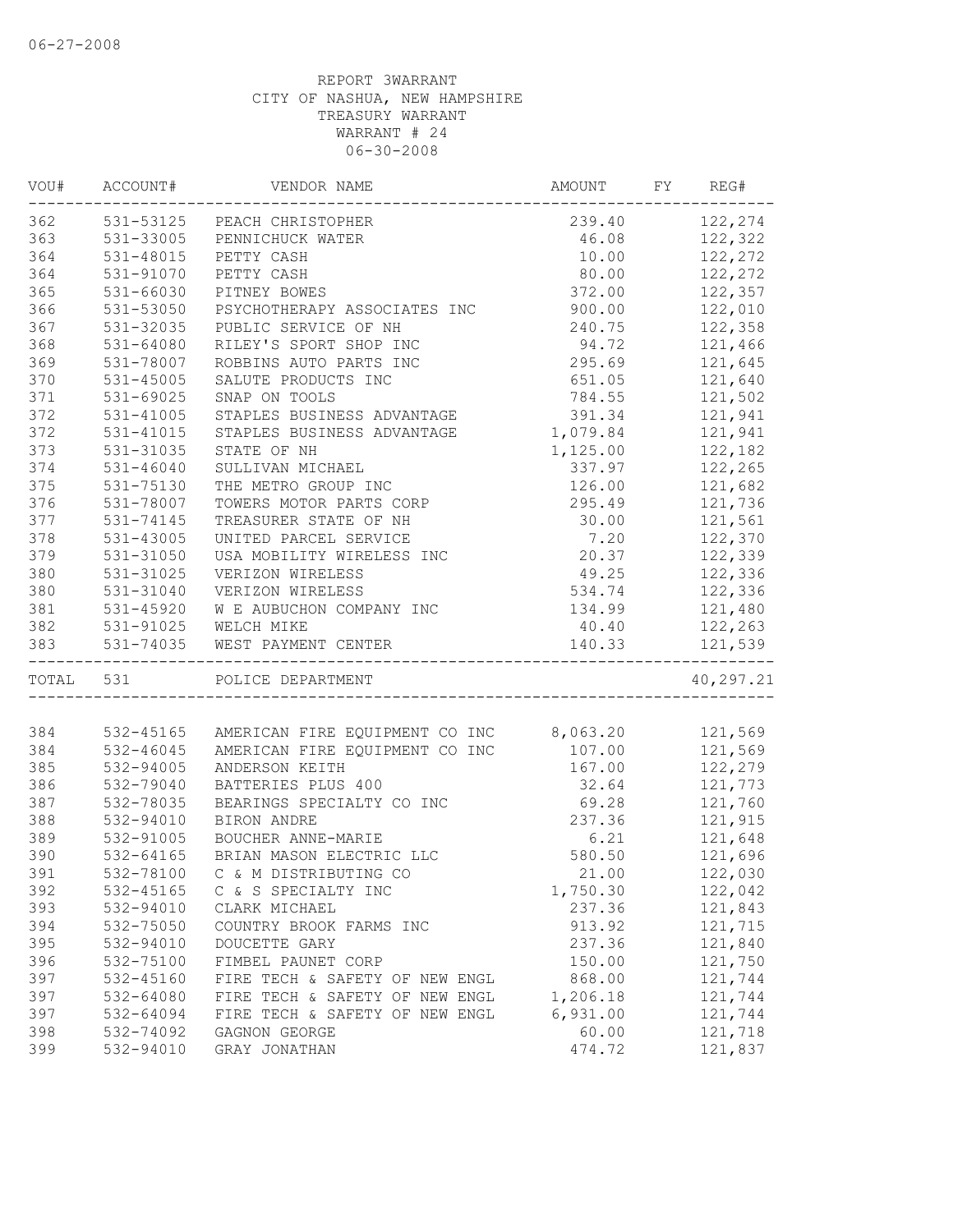| WOU#      | ACCOUNT#      | VENDOR NAME                                      | AMOUNT   | FY | REG#      |
|-----------|---------------|--------------------------------------------------|----------|----|-----------|
| 400       | 532-94010     | HILL JOHN                                        | 237.36   |    | 121,922   |
| 401       | 532-75023     | HOME DEPOT CREDIT SERVICES                       | 267.08   |    | 122,319   |
| 402       | 532-94010     | HUNTER SCOTT                                     | 356.04   |    | 121,835   |
| 403       | 532-46030     | INDUSTRIAL PROTECTION SERVICES 1,711.61          |          |    | 121,515   |
| 404       | 532-94010     | IRISH ROBERT                                     | 474.72   |    | 121,919   |
| 405       | 532-75130     | J LAWRENCE HALL INC                              | 2,940.83 |    | 122,205   |
| 406       | 532-59135     | J P PEST SERVICES                                | 85.00    |    | 121,663   |
| 407       | 532-75105     | M & M ELECTRICAL SUPPLY CO INC                   | 95.40    |    | 122,169   |
| 408       | 532-94010     | MARTEL RICHARD                                   | 593.40   |    | 121,917   |
| 409       | 532-94010     | MARTINEAU HENRY G                                | 237.36   |    | 121,925   |
| 410       | 532-34015     | METROMEDIA ENERGY INC                            | 1,520.72 |    | 122,347   |
| 411       | 532-75023     | MOBLEY CONSTRUCTION SERVICES L                   | 600.00   |    | 121,794   |
| 412       | 532-47010     | MOORE MEDICAL LLC                                | 798.00   |    | 121,743   |
| 413       | 532-34015     | NATIONAL GRID                                    | 380.45   |    | 122,340   |
| 414       | 532-75160     | NEW ENGLAND BACKFLOW INC                         | 303.50   |    | 121,822   |
| 415       | 532-42005     | NEW ENGLAND PAPER & SUPPLY                       | 141.59   |    | 121,642   |
| 415       | 532-42010     | NEW ENGLAND PAPER & SUPPLY                       | 360.13   |    | 121,642   |
| 415       | $532 - 42020$ | NEW ENGLAND PAPER & SUPPLY                       | 216.50   |    | 121,642   |
| 416       | 532-95005     | NFPA                                             | 150.00   |    | 122,348   |
| 417       | 532-31040     | PAETEC COMMUNICATIONS INC                        | 31.61    |    | 122,306   |
| 418       | 532-33005     | PENNICHUCK WATER                                 | 567.87   |    | 122,322   |
| 419       | 532-94010     | PHILLIPS BRUCE                                   | 474.72   |    | 121,804   |
| 420       | 532-32005     | PUBLIC SERVICE OF NH                             | 3,894.58 |    | 122,358   |
| 421       | 532-59100     | PULDE MILO DR                                    | 2,100.00 |    | 121,671   |
| 422       | 532-64192     | RADIO SHACK                                      | 150.60   |    | 122,307   |
| 423       | 532-79045     | REXEL CLS                                        | 37.61    |    | 122,098   |
| 424       | 532-94010     | ROY JAMES                                        | 712.08   |    | 121,920   |
| 425       | 532-78007     | SANEL AUTO PARTS CO                              | 70.33    |    | 121,615   |
| 425       | 532-78100     | SANEL AUTO PARTS CO                              | 428.38   |    | 121,615   |
| 425       | 532-94005     | SANEL AUTO PARTS CO                              | $-20.00$ |    | 121,615   |
| 426       | 532-94005     | SCIRE ROBERT                                     | 504.68   |    | 121,725   |
| 427       | 532-41015     | STAPLES BUSINESS ADVANTAGE                       | 934.00   |    | 121,941   |
| 428       | $532 - 94010$ | STARKWEATHER ARTHUR                              | 237.36   |    | 121,846   |
| 429       | $532 - 59100$ | TRUE BLUE CLEANERS                               | 391.61   |    | 121,660   |
| TOTAL 532 |               | FIRE DEPARTMENT<br>_____________________________ |          |    | 44,098.15 |
| 430       |               | 534-32020 PUBLIC SERVICE OF NH                   | 118.52   |    | 122,358   |
| TOTAL     | 534           | STREET LIGHTING                                  |          |    | 118.52    |
| 431       |               | 535-81023 SIGNS & PRINTS                         | 307.00   |    | 121,666   |
| TOTAL     | 535           | EMERGENCY MANAGEMENT                             |          |    | 307.00    |
|           |               |                                                  |          |    |           |
|           |               |                                                  |          |    |           |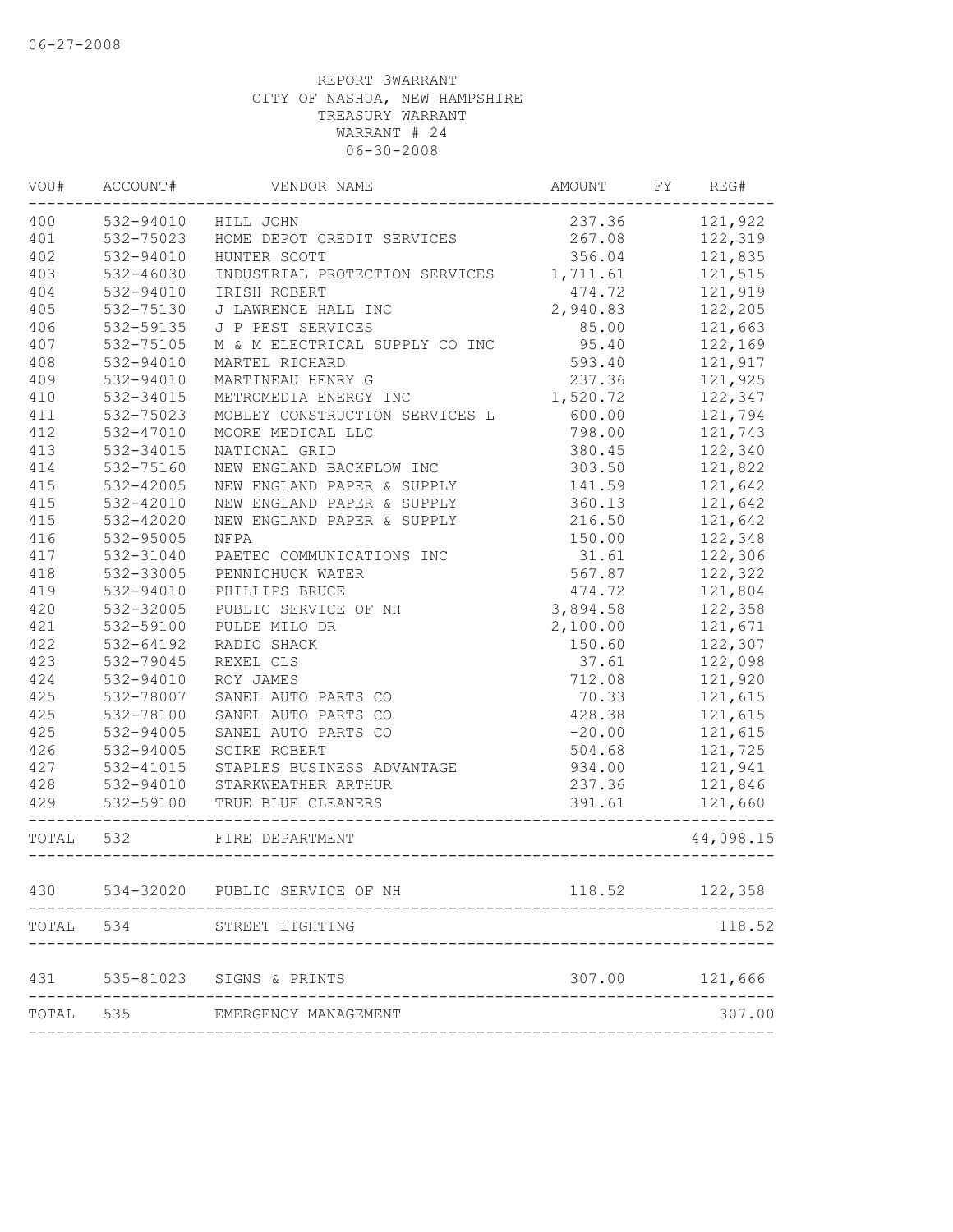| VOU#      | ACCOUNT#                            | VENDOR NAME                      | AMOUNT   | FY REG#  |
|-----------|-------------------------------------|----------------------------------|----------|----------|
| 432       | 536-53065                           | AUDETTE JEREMY                   | 488.72   | 122,282  |
| 433       | 536-53065                           | MANSFIELD WILLIAM                | 552.59   | 122,284  |
| 434       | 536-32035                           | PUBLIC SERVICE OF NH             | 324.85   | 122,358  |
| 435       | 536-78007                           | QUIRK GM PARTS DEPOT             | 169.60   | 121,687  |
| 436       | 536-53065                           | SCIRE ROBERT                     | 441.12   | 122,283  |
| 437       | 536-53065                           | SHERMAN BRIAN                    | 577.12   | 122,280  |
| 438       | 536-53065                           | SHERMAN BRIAN                    | 70.00    | 122,281  |
| 439       | 536-31050                           | VERIZON WIRELESS                 | 70.78    | 122,336  |
| TOTAL     | 536                                 | CITYWIDE COMMUNICATIONS          |          | 2,694.78 |
| 440       | 541-41015                           | COMMUNITY SERVICES PETTY CASH    | 3.98     | 122,285  |
| 441       | 541-53165                           | LANGUAGE LINE SERVICES           | 93.00    | 121,533  |
| 442       | 541-91015                           | LISTER CHRIS                     | 42.40    | 121,709  |
| 443       | 541-33005                           | PENNICHUCK WATER                 | 142.64   | 122,322  |
| 444       | 541-41015                           | PRACTICE MANAGEMENT INFO CORP    | 48.27    | 121,566  |
| 445       | 541-32005                           | PUBLIC SERVICE OF NH             | 1,008.59 | 122,358  |
|           |                                     |                                  |          |          |
| TOTAL     | 541                                 | COMMUNITY SERVICES DIVISION      |          | 1,338.88 |
|           |                                     |                                  |          |          |
| 446       | 542-91005                           | BAGLEY BOBBIE                    | 22.20    | 121,621  |
| 446       | 542-94005                           | BAGLEY BOBBIE                    | 85.00    | 121,621  |
| 447       | 542-91005                           | CARON CHRISTINE                  | 5.06     | 121,589  |
| 448       | 542-91005                           | LOSIER NICOLE                    | 36.57    | 121,778  |
| 448       | 542-94005                           | LOSIER NICOLE                    | 1,006.80 | 121,778  |
| 449       | 542-91005                           | PORRES LUIS                      | 167.18   | 121,629  |
| 449       | 542-94005                           | PORRES LUIS                      | 46.00    | 121,629  |
| 450       | 542-94005                           | WELSEY-HORAN SARAH               | 46.00    | 121,932  |
| 451       | 542-91005                           | WENDT BETTY                      | 83.29    | 121,765  |
| 451       | 542-94005                           | WENDT BETTY                      | 486.94   | 121,765  |
| 452       | 542-47010                           | WINGATES PHARMACY INC            | 195.50   | 121,650  |
| TOTAL     | 542                                 | COMMUNITY HEALTH                 |          | 2,180.54 |
|           |                                     |                                  |          |          |
| 453       |                                     | 543-49075 FORESTRY SUPPLIERS INC | 191.35   | 121,451  |
| 454       | 543-41015                           | STAPLES BUSINESS ADVANTAGE       | 86.70    | 121,941  |
| 455       | 543-91005                           | TREMBLAY MICHAEL                 | 52.01    | 121,722  |
| 456       | $543 - 49075$                       | TREMBLAY MICHAEL V               | 4.98     | 122,286  |
| 456       |                                     | TREMBLAY MICHAEL V               | 25.00    | 122,286  |
| 456       | 543-94005<br>543-95005<br>543-94005 | TREMBLAY MICHAEL V               | 25.00    | 122,286  |
| 457       |                                     | UNH COOPERATIVE EXTENSION        | 250.00   | 122,374  |
| TOTAL 543 |                                     | ENVIRONMENTAL HEALTH DEPT.       |          | 635.04   |
|           |                                     |                                  |          |          |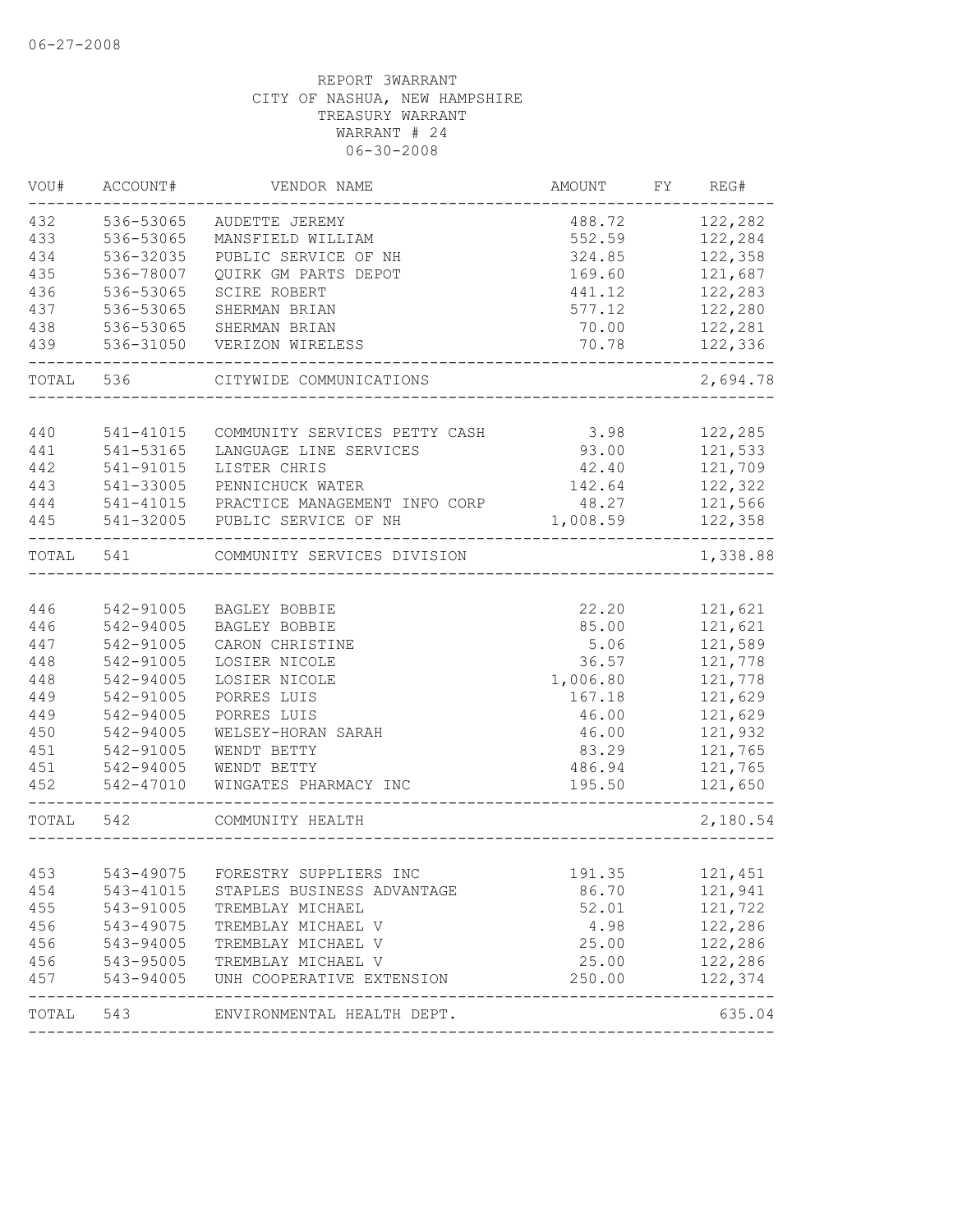|           | VOU# ACCOUNT# | VENDOR NAME                              | AMOUNT FY REG# |           |
|-----------|---------------|------------------------------------------|----------------|-----------|
|           |               | 458 544-91005 MACK ROBERT                | 62.60          | 121,530   |
|           |               | 459 544-41015 STAPLES BUSINESS ADVANTAGE | 84.56          | 121,941   |
| TOTAL 544 |               | WELFARE ADMINISTRATION                   |                | 147.16    |
|           |               |                                          |                |           |
| 460       | 545-97020     | 188 CONCORD ST LLC DBA LILLIAN 210.00    |                | 121,697   |
| 461       | 545-97020     | 28-34 RR SQUARE LLC                      | 940.00         | 121,494   |
| 462       | 545-97020     | ABREAU LEONARD                           | 616.48         | 121,535   |
| 463       | 545-97020     | BAILEY SASKIA                            | 141.21         | 121,542   |
| 464       | 545-97020     | BLANCHARD BLDG INVESTS/KENNETH           | 753.15         | 121,531   |
| 465       | 545-97020     | BOULDER PARK                             | 224.78         | 121,927   |
| 466       | 545-97020     | BROOK VILLAGE NORTH ASSOCIATES           | 1,144.47       | 121,651   |
| 467       | 545-97020     | CENTRAL REALTY                           | 1,338.45       | 121,636   |
| 468       | 545-97015     | CHARRON MEDICAL SERVICES                 | 46.95          | 121,472   |
| 469       | 545-97015     | CITY OF MANCHESTER                       | 82.26          | 122,356   |
| 470       | 545-97015     | DEMOULAS SUPERMARKETS INC                | 4,129.41       | 122,303   |
| 471       | 545-97020     | DICHARD DOUGLAS J                        | 480.00         | 121,485   |
| 472       | 545-97020     | EGRET REALTY & INVESTMENTS LLC           | 425.00         | 121,593   |
| 473       | 545-97020     | FREEDOM APARTMENTS LLC                   | 715.61         | 121,604   |
| 474       | 545-97020     | GAUTHIER REALTY/CONNIE GAUTHIE           | 531.16         | 121,926   |
| 475       | 545-97020     | JILLSON DAVID                            | 81.72          | 121,936   |
| 476       | 545-97020     | LAMERAND ENTERPRISES/KYLE LAME           | 479.68         | 121,733   |
| 477       | 545-97020     | LTA INVESTMENTS LLC                      | 260.00         | 121,678   |
| 478       | 545-97020     | MCCHANDLER LLC                           | 556.00         | 121,610   |
| 479       | 545-97020     | NASHUA HOUSING AUTHORITY                 | 938.50         | 121,741   |
| 480       | 545-97015     | NATIONAL GRID                            | 1,248.47       | 122,373   |
| 481       | 545-97020     | NE REAL PROPERTIES LLC                   | 440.48         | 121,676   |
| 482       | 545-97020     | O'NEIL MICHAEL                           | 600.00         | 121,545   |
| 483       | 545-97020     | POULIN JACQUES                           | 550.00         | 121,599   |
| 484       | 545-97020     | POWLOWSKY BARBARA                        | 328.40         | 121,781   |
| 485       | 545-97015     | PUBLIC SERVICE CO OF NH                  | 676.51         | 122,363   |
| 486       | 545-97020     | RODGERS MOBILE HOME PARKS INC            | 365.00         | 121,457   |
| 487       | 545-97020     | ROSA JUSSARA                             | 425.00         | 121,616   |
| 488       | 545-97020     | WALLER ELLIOTT                           | 397.57         | 121,579   |
| 489       | 545-97020     | WEST HOLLIS TRUST                        | 400.00         | 121,712   |
| TOTAL     | 545           | WELFARE COSTS                            |                | 19,526.26 |
|           |               |                                          |                |           |
| 490       | 551-91005     | DOOKRAN STEPHEN                          | 200.50         | 121,735   |
| 490       | 551-95005     | DOOKRAN STEPHEN                          | 46.00          | 121,735   |
| 491       | 551-34015     | METROMEDIA ENERGY INC                    | 9.44           | 122,347   |
| 492       | 551-34015     | NATIONAL GRID                            | 22.03          | 122,340   |
| 493       | 551-41015     | NEW ENGLAND PAPER & SUPPLY               | 53.50          | 121,642   |
| 494       | 551-31040     | PAETEC COMMUNICATIONS INC                | 2.83           | 122,306   |
| 495       | 551-41015     | STAPLES BUSINESS ADVANTAGE               | 83.77          | 121,941   |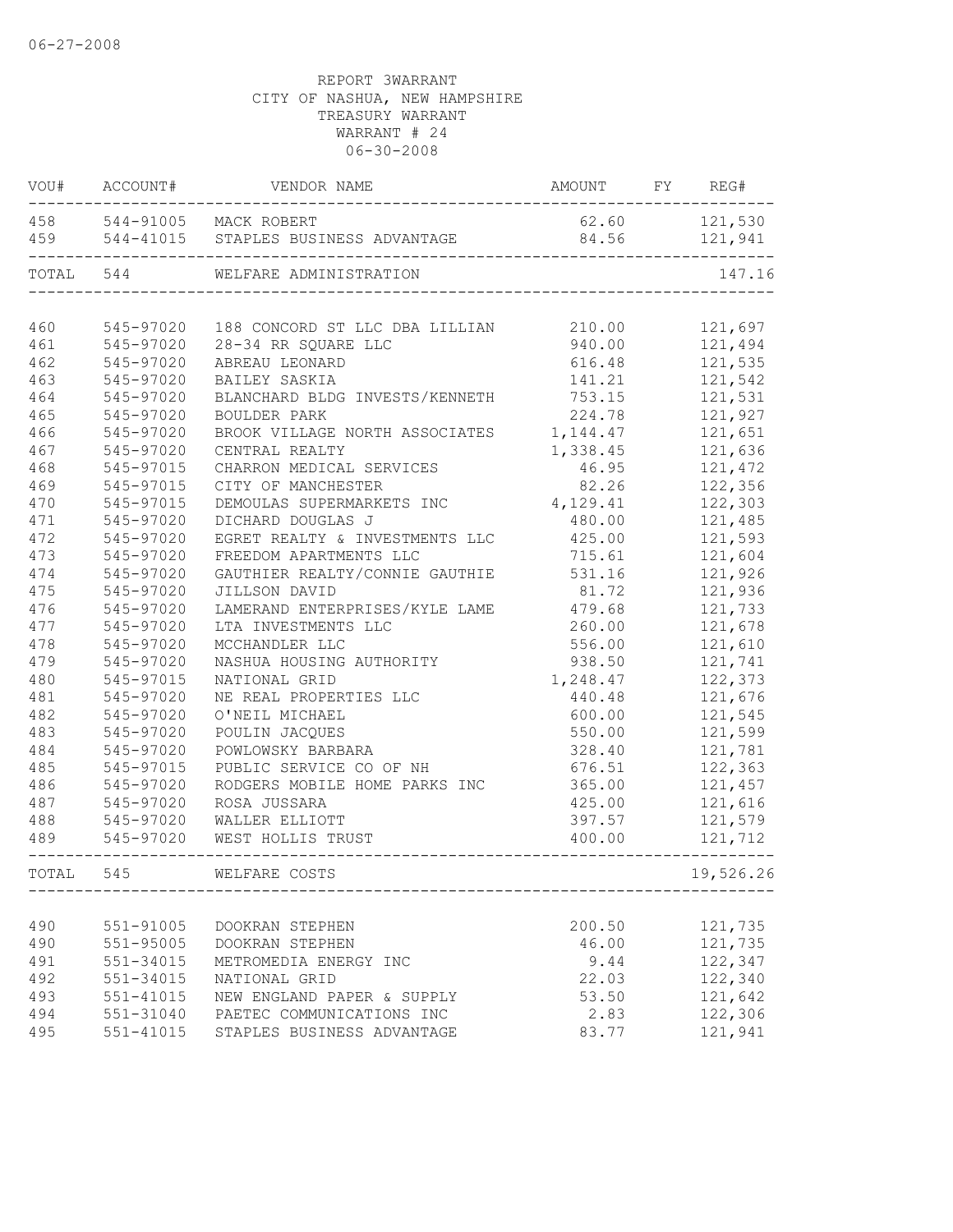| 496 |               | 552-46005 ADOLPH KIEFER AND ASSOCIATES 159.16         |                  | 121,506            |
|-----|---------------|-------------------------------------------------------|------------------|--------------------|
| 497 |               | 552-75135 AFFILIATED HVAC SERVICES LLC 160.00 122,020 |                  |                    |
| 498 | 552-75022     | B & S LOCKSMITH INC                                   | 61.80            | 121,674<br>121,653 |
| 499 | 552-59015     | BARTLETT AVE PRODUCTIONS INC                          | 500.00           |                    |
| 500 | 552-59050     | BATES ROBERT N                                        | 50.00            | 121,731            |
| 501 | 552-78007     | BEST FORD/BEST CYCLE                                  | 65.32 121,476    |                    |
| 502 | 552-59050     | BUCKLEY KARA                                          | 25.00 121,590    |                    |
| 503 | 552-75021     | C J ROUSSEAU TRUCKING                                 | 1,399.50 121,554 |                    |
| 504 | 552-78007     | CARPARTS OF NASHUA                                    |                  | 219.28 121,475     |
| 505 | 552-59050     | CHAFIN JOE                                            | 182.50           | 122,019            |
| 506 | 552-75170     | CORRIVEAU ROUTHIER INC                                | 35.94            | 122,171            |
| 507 | 552-78007     | CUES INC                                              | 613.74           | 121,726            |
| 508 | 552-78100     | D & R TOWING INC                                      | 165.00           | 122,172            |
| 509 | 552-45196     | D S COLE GROWERS INC                                  | 2,706.00         | 122,343            |
| 510 | 552-59050     | DAVALA JAMES A                                        | 220.00           | 121,462            |
| 511 | 552-48015     | DENNIS K BURKE INC                                    | 2,892.60 122,371 |                    |
| 512 | 552-59050     | <b>DURRANCE STEVEN</b>                                |                  | 200.00 122,127     |
| 513 | 552-59020     | <b>DWANE THOMAS</b>                                   |                  | 112.22 121,537     |
| 514 | 552-75021     | EDWARD C WHITNEY & SON INC                            | 40.00            | 121,942            |
| 515 | 552-75021     | F W WEBB COMPANY                                      | 223.65           | 121,532            |
| 515 | 552-75022     | F W WEBB COMPANY                                      | 56.80            | 121,532            |
| 515 | 552-75170     | F W WEBB COMPANY                                      | 59.61            | 121,532            |
| 516 | 552-45235     | FILLION ASSOCIATES INC                                | 227.00           | 121,510            |
| 517 | 552-59050     | GALBO GARY                                            | 92.50 121,549    |                    |
| 518 | 552-75021     | GATE CITY FENCE CO INC                                | 1,105.00 121,584 |                    |
| 519 | 552-75170     | GRANITE STATE PRESSURE WASHING 3, 120.00 121, 486     |                  |                    |
| 520 | 552-59015     | GRIMO COMBO/GERALD GRIMO                              |                  | 550.00 121,548     |
| 521 | 552-66000     | HANDY HOUSE INC                                       | 104.00           | 122,329            |
| 522 | 552-45200     | HARRIS                                                | 325.50           | 122,035            |
| 523 | 552-46030     | HOME DEPOT CREDIT SERVICES                            | 19.99            | 122,319            |
| 523 | 552-69035     | HOME DEPOT CREDIT SERVICES                            | 19.30            | 122,319            |
| 523 | $552 - 75021$ | HOME DEPOT CREDIT SERVICES                            | 647.90           | 122, 319           |
| 523 | 552-75022     | HOME DEPOT CREDIT SERVICES                            |                  | 18.56 122,319      |
| 523 |               | 552-75135 HOME DEPOT CREDIT SERVICES                  | 253.46           | 122,319            |
| 523 | 552-75170     | HOME DEPOT CREDIT SERVICES                            | 18.70            | 122,319            |
| 523 | 552-75175     | HOME DEPOT CREDIT SERVICES                            | 2.43             | 122,319            |
| 524 | 552-81050     | HUDSON POST #48 AMERICAN                              | 600.00           | 121,573            |
| 525 | 552-74085     | HUDSON SMALL ENGINE                                   | 136.00           | 121,598            |
| 526 | 552-78007     | JAMES R ROSENCRANTZ & SONS INC                        | 18.59            | 122,206            |
| 527 | 552-75021     | JOHNSON'S ELECTRIC INC                                | 359.05           | 121,538            |
| 527 | 552-75135     | JOHNSON'S ELECTRIC INC                                | 3, 274.75        | 121,538            |
| 528 | 552-75021     | LARCHMONT ENGINEERING & IRRIGA                        | 134.00           | 121,470            |
| 529 | 552-75021     | LARCHMONT IRRIGATION                                  | 226.38           | 121,586            |
| 530 | 552-59050     | LAROCQUE ANDREA                                       | 42.00            | 121,522            |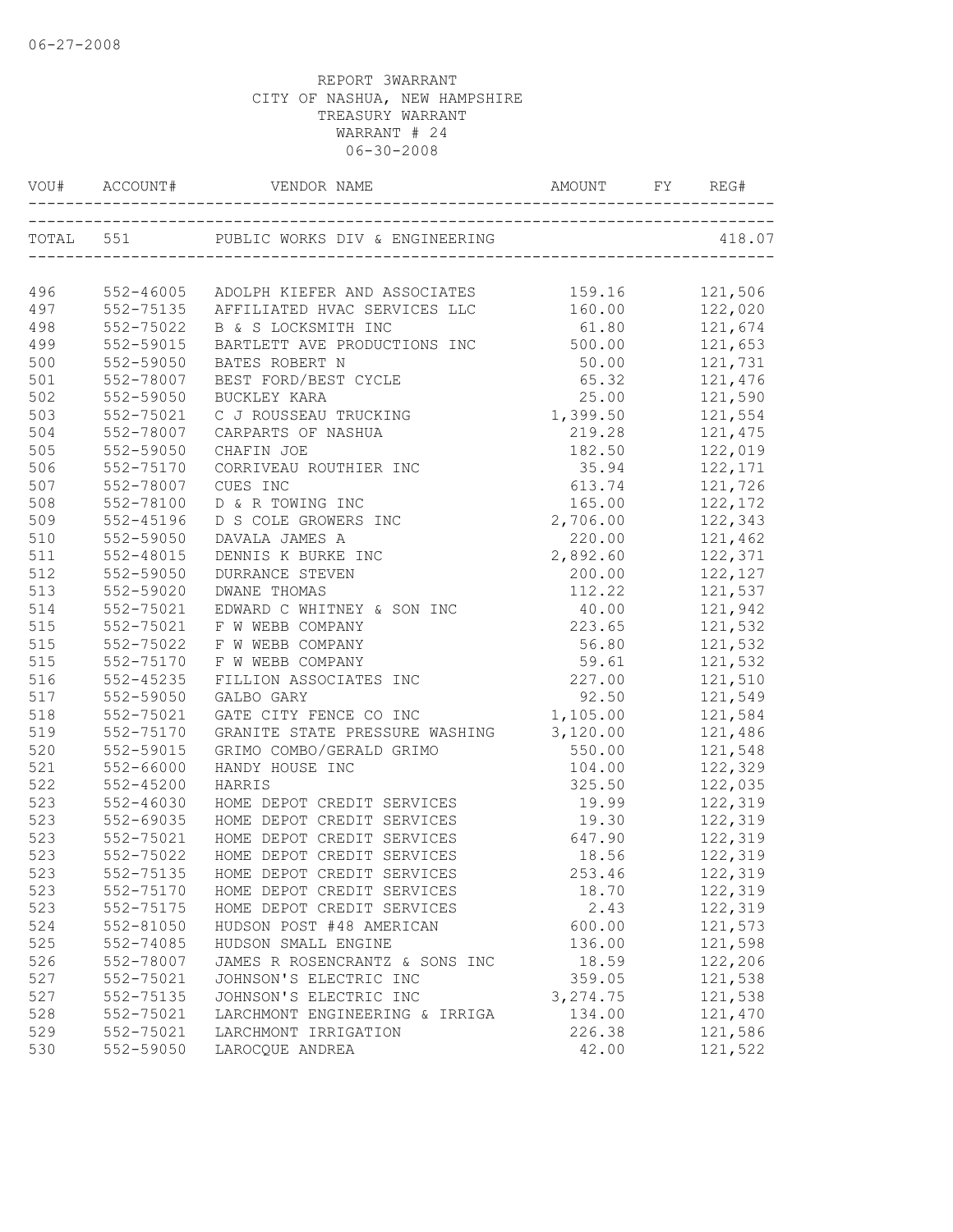| VOU# | ACCOUNT#      | VENDOR NAME                    | AMOUNT   | FY | REG#     |
|------|---------------|--------------------------------|----------|----|----------|
| 531  | 552-59050     | LAROCQUE CHRISTINE             | 162.50   |    | 121,667  |
| 532  | 552-59050     | LAROCQUE MICHELLE              | 150.00   |    | 121,634  |
| 533  | 552-59050     | LEDOUX KATHLEEN                | 22.00    |    | 121,784  |
| 534  | 552-75021     | LESCO-PROX                     | 9.25     |    | 121,578  |
| 535  | 552-78100     | LIBERTY INTN'L TRUCKS OF NH LL | 65.87    |    | 122, 177 |
| 536  | 552-75021     | LOWE'S                         | 46.16    |    | 122,338  |
| 536  | 552-75135     | LOWE'S                         | 309.64   |    | 122,338  |
| 537  | 552-78007     | MAC MULKIN CHEVROLET INC       | 141.64   |    | 122,174  |
| 538  | $552 - 45285$ | MARSHALL SIGNS INC             | 425.00   |    | 122,200  |
| 539  | 552-41015     | MELLIN NANCY                   | 22.29    |    | 122,288  |
| 539  | 552-42010     | MELLIN NANCY                   | 12.49    |    | 122,288  |
| 539  | $552 - 45250$ | MELLIN NANCY                   | 24.99    |    | 122,288  |
| 539  | 552-59020     | MELLIN NANCY                   | 7.00     |    | 122,288  |
| 540  | 552-34015     | METROMEDIA ENERGY INC          | 5.14     |    | 122,347  |
| 540  | 552-34045     | METROMEDIA ENERGY INC          | 310.36   |    | 122,347  |
| 541  | 552-78007     | NAPA AUTO PARTS                | 805.13   |    | 121,732  |
| 542  | 552-75021     | NASHUA FARMERS EXCHANGE INC    | 299.60   |    | 122,191  |
| 543  | 552-75021     | NASHUA FOUNDRIES INC           | 3,376.64 |    | 122,198  |
| 544  | 552-74085     | NASHUA OUTDOOR POWER EQUIP     | 136.18   |    | 121,620  |
| 544  | 552-78007     | NASHUA OUTDOOR POWER EQUIP     | 446.28   |    | 121,620  |
| 545  | 552-75022     | NASHUA WALLPAPER & PAINT CO    | 1,342.85 |    | 121,623  |
| 546  | 552-34015     | NATIONAL GRID                  | 69.04    |    | 122,340  |
| 547  | 552-95005     | NH BABE RUTH LEAGUES           | 120.00   |    | 122,314  |
| 548  | 552-31040     | PAETEC COMMUNICATIONS INC      | 21.00    |    | 122,306  |
| 549  | 552-75021     | PARTAC PEAT CORPORATION        | 637.10   |    | 121,603  |
| 550  | 552-33005     | PENNICHUCK WATER               | 2,190.54 |    | 122,322  |
| 551  | 552-78007     | PINE MOTOR PARTS               | 73.66    |    | 122,181  |
| 552  | 552-74092     | POWERPLAN                      | 53.25    |    | 121,788  |
| 553  | 552-32005     | PUBLIC SERVICE OF NH           | 3,273.80 |    | 122,358  |
| 553  | 552-32005     | PUBLIC SERVICE OF NH           |          |    |          |
|      |               |                                | 100.88   |    | 122,359  |
| 554  | 552-59050     | REDDICK BARRY                  | 370.00   |    | 122,141  |
| 555  | 552-59050     | ROBERTS RAY                    | 160.00   |    | 121,821  |
| 556  | 552-75021     | S V MOFFETT CO<br>INC          | 404.67   |    | 121,628  |
| 557  | 552-78007     | SANEL AUTO PARTS CO            | 49.13    |    | 121,615  |
| 558  | 552-45110     | SEASONAL SPECIALTY STORES      | 251.85   |    | 121,758  |
| 559  | 552-59050     | SMITH BRUCE                    | 105.00   |    | 121,585  |
| 560  | 552-41015     | STAPLES BUSINESS ADVANTAGE     | 97.16    |    | 121,941  |
| 561  | $552 - 46005$ | TAYLOR DEREK                   | 104.49   |    | 122,287  |
| 562  | 552-59050     | THORP BILL                     | 25.00    |    | 121,637  |
| 563  | 552-59050     | THORP DAVID                    | 50.00    |    | 121,641  |
| 564  | 552-59050     | TOROSIAN GEORGE                | 175.00   |    | 121,639  |
| 565  | 552-75021     | TUCKAHOE TURF FARMS INC        | 1,840.00 |    | 121,490  |
| 566  | 552-78100     | TURF PRODUCTS CORP             | 405.87   |    | 121,943  |
| 567  | 552-81086     | UNITED PARCEL SERVICE INC      | 1,850.00 |    | 122,345  |
| 568  | 552-75021     | UNITED SUPPLY COMPANY INC      | 2.52     |    | 122,186  |
| 568  | 552-75022     | UNITED SUPPLY COMPANY INC      | 92.75    |    | 122,186  |
| 569  | 552-75165     | WATER WORKS SUPPLY CORP        | 123.04   |    | 121,514  |
| 570  | 552-59050     | WELLIVER RON                   | 80.00    |    | 121,567  |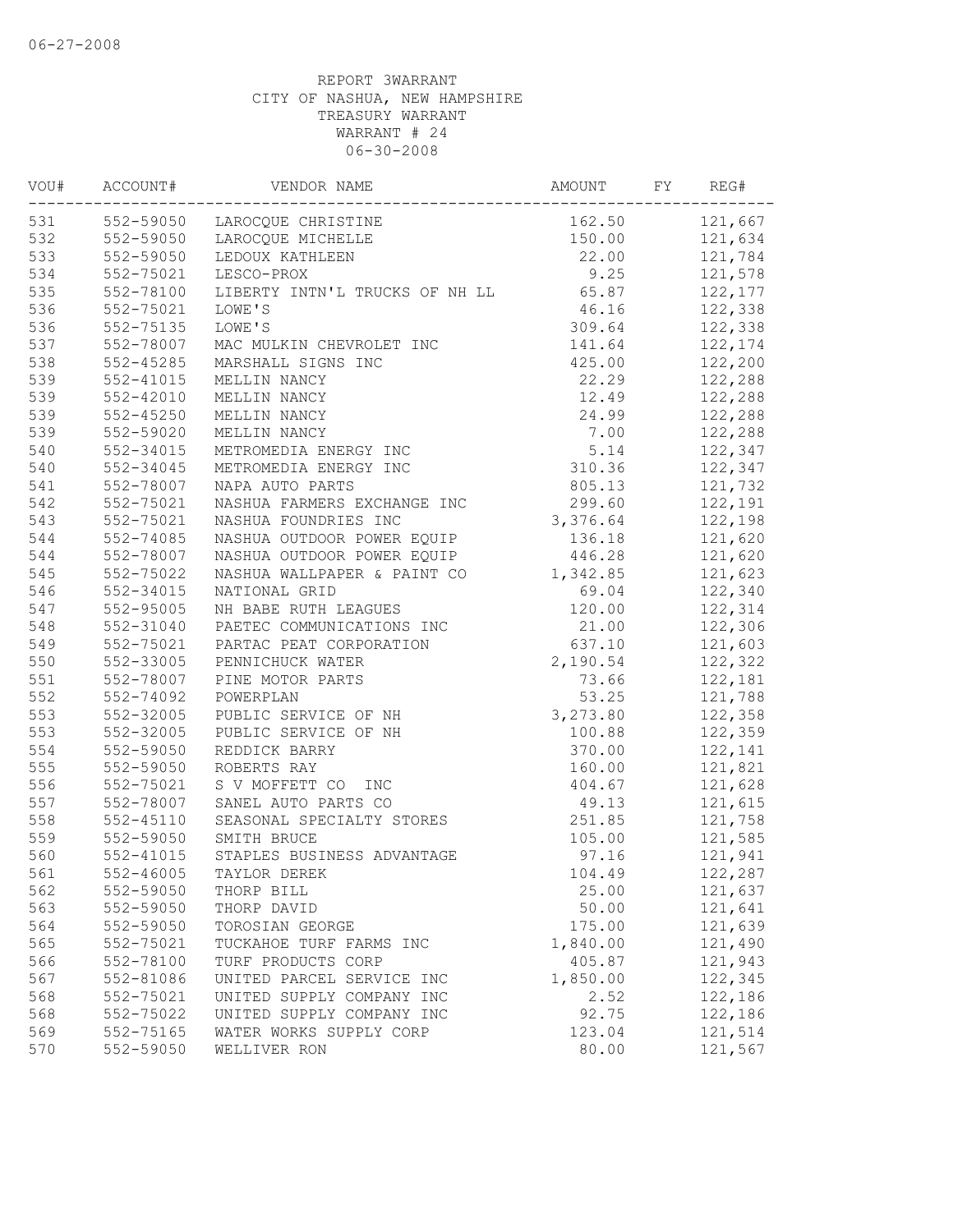|     |               | 571 552-59050 ZAPENAS BRAD     | 175.00 121,658 |           |
|-----|---------------|--------------------------------|----------------|-----------|
|     | TOTAL 552     |                                |                | 42,464.99 |
| 572 | 553-49075     | ARCSOURCE INC                  | 75.40          | 121,617   |
| 572 | 553-69025     | ARCSOURCE INC                  | 50.00          | 121,617   |
| 573 | 553-49075     | AUTO ELECTRIC WAREHOUSE INC    | 120.00         | 121,449   |
| 573 | 553-59100     | AUTO ELECTRIC WAREHOUSE INC    | 150.00         | 121,449   |
| 574 | 553-59150     | BCM CONTROLS CORPORATION       | 1,213.60       | 121,662   |
| 575 | 553-78100     | BEARINGS SPECIALTY CO INC      | 34.00          | 121,760   |
| 576 | 553-45015     | BROX INDUSTRIES INC            | 1,349.00       | 121,503   |
| 576 | 553-45025     | BROX INDUSTRIES INC            | 240.00         | 121,503   |
| 576 | 553-45190     | BROX INDUSTRIES INC            | 285.13         | 121,503   |
| 577 | 553-45015     | CONTINENTAL PAVING INC         | 1,088.06       | 122,187   |
| 577 | $553 - 45025$ | CONTINENTAL PAVING INC         | 69.00          | 122,187   |
| 578 | 553-45060     | CORRIVEAU ROUTHIER INC         | 51.00          | 122,171   |
| 579 | 553-78075     | CREATIVE SIGNS LLC             | 500.00         | 121,710   |
| 580 | 553-48015     | DENNIS K BURKE INC             | 21,401.70      | 122,371   |
| 581 | 553-78100     | E W SLEEPER CO                 | 533.63         | 121,939   |
| 582 | 553-78100     | FREIGHTLINER OF NH INC         | 19.08          | 121,752   |
| 583 | 553-75130     | G H PHILBRICK SONS INC         | 1,200.00       | 122,351   |
| 584 | 553-78100     | GILBERT DRIVELINE              | 299.79         | 121,745   |
| 585 | 553-59100     | GMS HYDRAULICS INC             | 87.75          | 122,202   |
| 586 | 553-69025     | GRAINGER                       | 255.52         | 121,550   |
| 587 | 553-59100     | HEALTH STOP INC                | 94.00          | 121,596   |
| 588 | 553-46045     | LEHIGH SAFETY SHOE LLC         | 558.95         | 121,591   |
| 589 | 553-78100     | LIBERTY INTN'L TRUCKS OF NH LL | 16.72          | 122,177   |
| 590 | 553-34015     | METROMEDIA ENERGY INC          | 206.10         | 122,347   |
| 591 | 553-78100     | MINUTEMAN TRUCKS INC           | 25.52          | 121,661   |
| 592 | 553-69025     | NAPA AUTO PARTS                | 2.27           | 121,732   |
| 592 | 553-78100     | NAPA AUTO PARTS                | 854.09         | 121,732   |
| 593 | 553-45060     | NASHUA FARMERS EXCHANGE INC    | 92.50          | 122,191   |
| 594 | 553-46045     | NEW ENGLAND EQUIPMENT RENTALS  | 34.50          | 121,627   |
| 594 | 553-69025     | NEW ENGLAND EQUIPMENT RENTALS  | 576.00         | 121,627   |
| 595 | 553-49075     | OMEGA INDUSTRIAL SUPPLY INC    | 629.97         | 121,685   |
| 596 | 553-31040     | PAETEC COMMUNICATIONS INC      | 19.05          | 122,306   |
| 597 | 553-49075     | PETTY CASH                     | 3.38           | 122,289   |
| 597 | 553-62000     | PETTY CASH                     | 58.64          | 122,289   |
| 598 | 553-49075     | SANEL AUTO PARTS CO            | 9.60           | 121,615   |
| 598 | 553-69025     | SANEL AUTO PARTS CO            | 50.61          | 121,615   |
| 598 | 553-78100     | SANEL AUTO PARTS CO            | 319.91         | 121,615   |
| 599 | 553-48005     | SHATTUCK MALONE OIL CO         | 24,598.80      | 122,302   |
| 599 | 553-69025     | SHATTUCK MALONE OIL CO         | 12,856.21      | 122,302   |
| 600 | 553-41015     | STAPLES BUSINESS ADVANTAGE     | 60.22          | 121,941   |
| 601 | 553-46045     | UNIFIRST CORPORATION           | 308.54         | 121,753   |
| 602 | 553-59100     | WILLARDS AUTO RADIATOR SHOP    | 1,905.00       | 122,196   |
| 603 | 553-49075     | WINDWARD PETROLEUM             | 935.70         | 121,524   |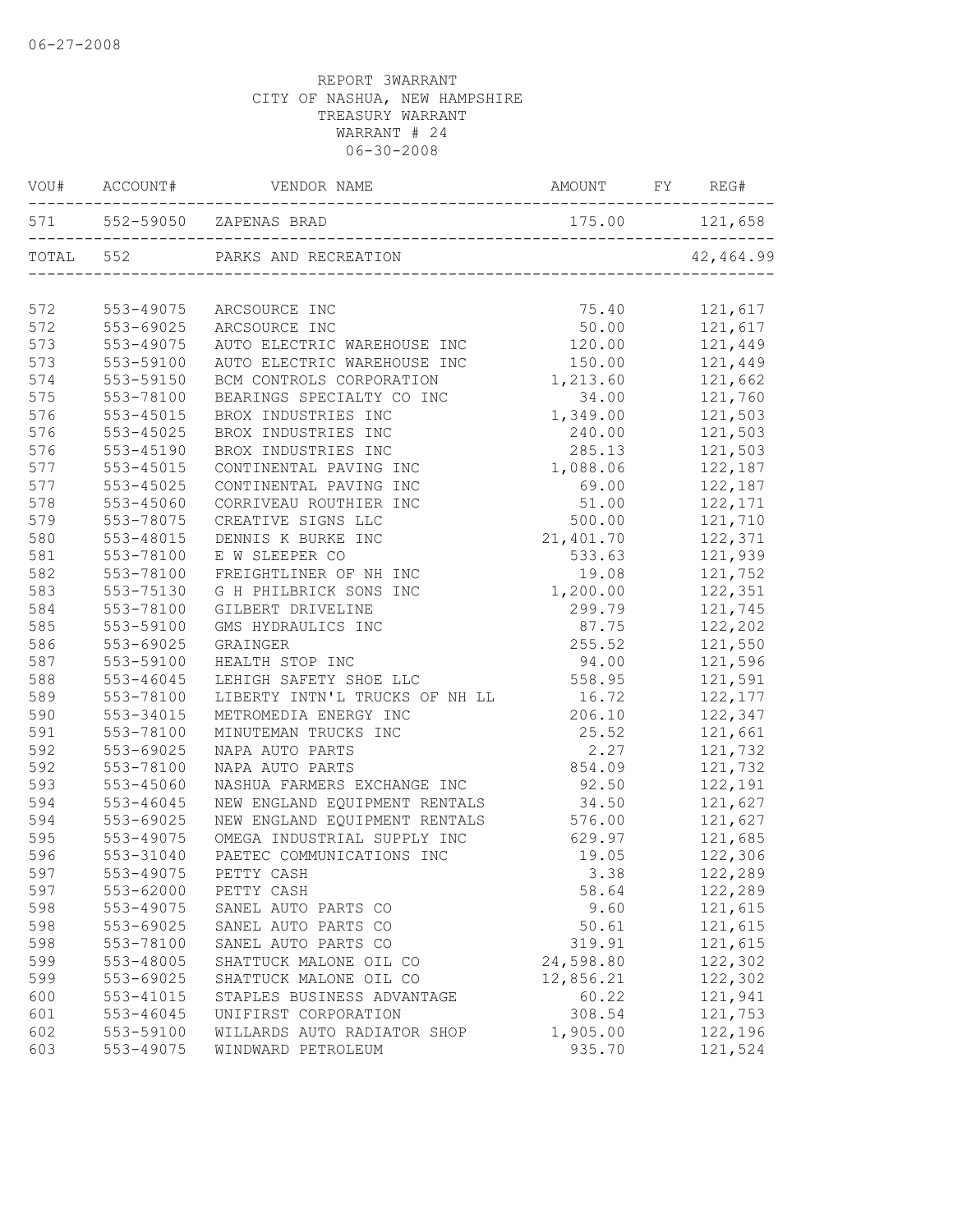| VOU#      | ACCOUNT#      | VENDOR NAME                                                | AMOUNT   | FY | REG#      |
|-----------|---------------|------------------------------------------------------------|----------|----|-----------|
| TOTAL     | 553           | STREET DEPARTMENT                                          |          |    | 73,238.94 |
| 604       | 555-45288     | GLOBAL TRAFFIC TECHNOLOGIES LL                             | 1,280.00 |    | 121,782   |
| 605       | 555-45288     | HIGHWAY TECH                                               | 6,010.00 |    | 121,606   |
| 606       | 555-91005     | HUSBAND WAYNE                                              | 25.25    |    | 122,290   |
| 607       | 555-91005     | KENNAMER JEAN MARIE                                        | 57.57    |    | 122,291   |
| 608       | 555-45288     | M & M ELECTRICAL SUPPLY CO INC                             | 68.43    |    | 122,169   |
| 609       | 555-42010     | NEW ENGLAND PAPER & SUPPLY                                 | 18.85    |    | 121,642   |
| 610       | 555-31040     | PAETEC COMMUNICATIONS INC                                  | 19.05    |    | 122,306   |
| 611       | 555-45285     | PERMA-LINE CORP OF NEW ENGLAND                             | 5,243.60 |    | 121,491   |
| 612       | 555-32025     | PUBLIC SERVICE OF NH                                       | 1,045.06 |    | 122,359   |
| 613       | $555 - 44005$ | SIMPLEXGRINNELL                                            | 62.28    |    | 121,469   |
| 614       | 555-41015     | STAPLES BUSINESS ADVANTAGE                                 | 62.23    |    | 121,941   |
| 614       | 555-62000     | STAPLES BUSINESS ADVANTAGE                                 | 195.99   |    | 121,941   |
| 615       | 555-64040     | UNH TECHNOLOGY TRANSFER CTR                                | 95.00    |    | 122,311   |
| 616       | 555-75023     | UNIFIRST CORPORATION                                       | 22.70    |    | 121,753   |
| 617       | 555-43005     | UNITED PARCEL SERVICE                                      | 1.81     |    | 122,370   |
| 618       | 555-45107     | W E AUBUCHON COMPANY INC                                   | 2,627.62 |    | 121,480   |
| TOTAL     | 555           | TRAFFIC DEPARTMENT                                         |          |    | 16,835.44 |
|           |               |                                                            |          |    |           |
| 619       |               | 557-31040 PAETEC COMMUNICATIONS INC                        | 3.31     |    | 122,306   |
| 620       |               | 557-32005 PUBLIC SERVICE OF NH                             | 5,605.15 |    | 122,359   |
| 621       | 557-75023     | W E AUBUCHON COMPANY INC                                   | 7.94     |    | 121,480   |
| TOTAL     | 557           | PARKING LOTS                                               |          |    | 5,616.40  |
|           |               |                                                            |          |    |           |
| 622       | 561-75055     | JENNINGS EXCAVATION INC                                    | 432.00   |    | 121,487   |
| 623       | 561-74085     | NASHUA OUTDOOR POWER EQUIP                                 | 39.99    |    | 121,620   |
| 624       | 561-48005     | SHATTUCK MALONE OIL CO                                     | 333.58   |    | 122,302   |
| 624       | 561-75023     | SHATTUCK MALONE OIL CO                                     | 155.15   |    | 122,302   |
| 625       | 561-41015     | STAPLES BUSINESS ADVANTAGE                                 | 39.64    |    | 121,941   |
| TOTAL.    | 561           | EDGEWOOD CEMETERY                                          |          |    | 1,000.36  |
|           |               |                                                            |          |    |           |
| 626       | 562-75023     | HOME DEPOT CREDIT SERVICES                                 | 149.10   |    | 122,319   |
|           |               | 627 562-75023 LOFTS SEED<br>628 562-33005 PENNICHUCK WATER | 427.64   |    | 121,774   |
|           |               |                                                            | 54.81    |    | 122,322   |
| 629       |               | 562-75023 PIONEER TREE SERVICE                             | 500.00   |    | 122,199   |
| TOTAL 562 |               | SUBURBAN CEMETERIES                                        |          |    | 1,131.55  |
|           |               |                                                            |          |    |           |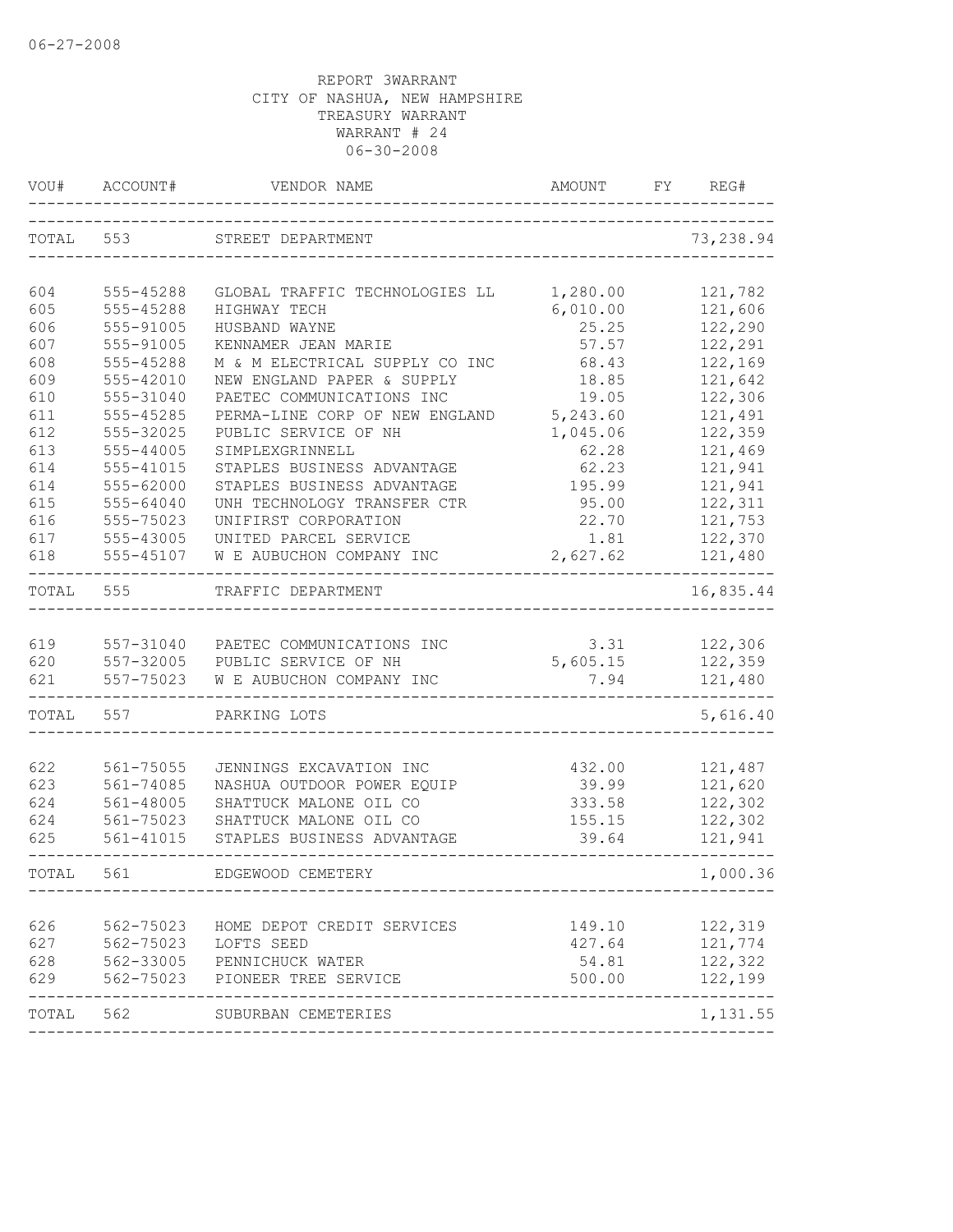| VOU#       | ACCOUNT#               | VENDOR NAME                                        | AMOUNT            | FY | REG#               |
|------------|------------------------|----------------------------------------------------|-------------------|----|--------------------|
| 630        | 563-75023              | HOME DEPOT CREDIT SERVICES                         | 588.40            |    | 122,319            |
| 631        | 563-34015              | METROMEDIA ENERGY INC                              | $-2.68$           |    | 122,347            |
| 632        | 563-34015              | NATIONAL GRID                                      | 30.04             |    | 122,340            |
| 633        | 563-31040              | PAETEC COMMUNICATIONS INC                          | 8.26              |    | 122,306            |
| 634        | 563-32005              | PUBLIC SERVICE OF NH                               | 255.16            |    | 122,359            |
| TOTAL      | 563                    | WOODLAWN CEMETERY                                  |                   |    | 879.18             |
| 635        |                        | 571-41015 STAPLES BUSINESS ADVANTAGE               | 478.21            |    | 121,941            |
| TOTAL      | 571                    | COMMUNITY DEVELOPMENT                              |                   |    | 478.21             |
|            |                        |                                                    |                   |    |                    |
| 636<br>637 | 572-95005<br>572-95005 | AMERICAN PLANNING ASSOC<br>AMERICAN PLANNING ASSOC | 508.00            |    | 122,334<br>122,372 |
| 638        | 572-95010              | CHAMPLAIN PLANNING PRESS                           | 1,487.00<br>72.00 |    | 122,309            |
| 639        | 572-91005              | FINDLEY MICHAEL                                    | 307.04            |    | 122,078            |
| 640        | 572-51010              | HILLSBOROUGH COUNTY TREASURER                      | 9.59              |    | 122,183            |
| 641        | 572-91005              | HOUSTON ROGER                                      | 230.79            |    | 121,704            |
| 641        | 572-94005              | HOUSTON ROGER                                      | 1,331.08          |    | 121,704            |
| 641        | 572-94010              | HOUSTON ROGER                                      | 875.00            |    | 121,704            |
| 642        | 572-95005              | ICC                                                | 180.00            |    | 122,354            |
| 643        | 572-49025              | PUTNEY PRESS                                       | 30.90             |    | 122,378            |
| 644        | $572 - 44010$          | SPILLER'S                                          | 668.04            |    | 121,727            |
| 645        | 572-94005              | ST JOHN LUCIE                                      | 75.26             |    | 121,700            |
| 646        | $572 - 44005$          | STAPLES BUSINESS ADVANTAGE                         | 823.30            |    | 121,941            |
| 647        | 572-94005              | THE CHARLES HOTEL                                  | 281.13            |    | 122,324            |
| 648        | 572-94005              | ULI                                                | 520.00            |    | 122,323            |
| 649        | 572-94005              | VERMONT PLANNER'S ASSN                             | 875.00            |    | 122,366            |
| 650        | 572-94005              | WOODSTOCK INN & RESORT                             | 532.20            |    | 122,375            |
| TOTAL      | 572                    | PLANNING DEPARTMENT                                |                   |    | 8,806.33           |
|            |                        |                                                    |                   |    |                    |
| 651        |                        | 573-54025 ACTIVEEDGE                               | 2,450.00          |    | 121,933            |
| 652        | 573-98029              | VILLA BANCA                                        | 276.40            |    | 121,638            |
| TOTAL      | 573                    | ECONOMIC DEVELOPMENT                               |                   |    | 2,726.40           |
| 653        | 575-41015              |                                                    | 35.54             |    | 121,618            |
| 654        | 575-45050              | ALPHAGRAPHICS<br>BAKER & TAYLOR                    | 1,001.04          |    | 121,526            |
| 654        | 575-45050              | BAKER & TAYLOR                                     | 1,368.11          |    | 121,527            |
| 655        | 575-45085              | BAKER & TAYLOR ENTERTAINMENT                       | 47.83             |    | 121,520            |
| 655        | 575-45315              | BAKER & TAYLOR ENTERTAINMENT                       | 285.24            |    | 121,520            |
| 656        | 575-45904              | BOSTON GLOBE                                       | 154.44            |    | 122,364            |
| 657        | 575-91005              | CASE LARRY                                         | 31.31             |    | 121,448            |
|            |                        |                                                    |                   |    |                    |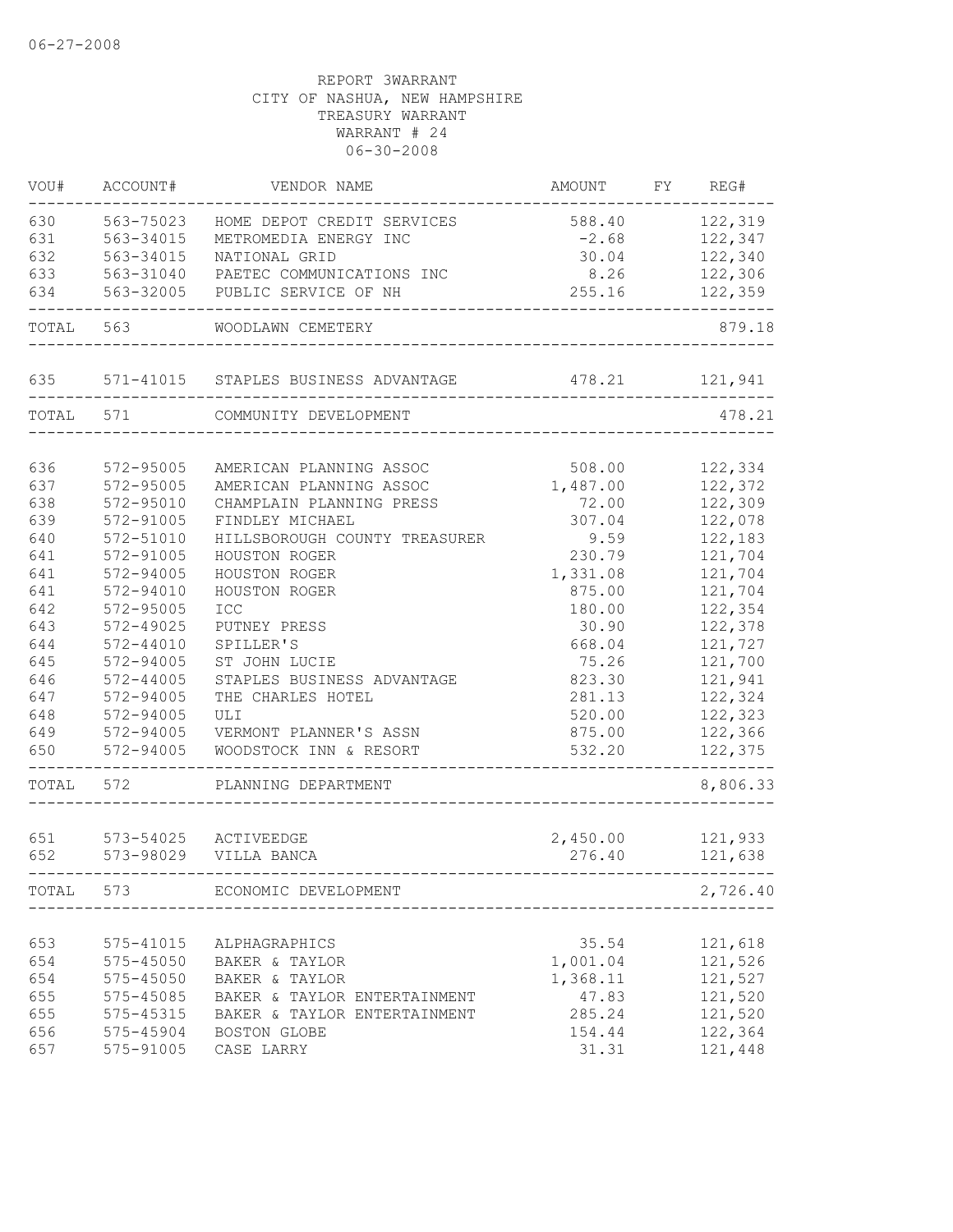| VOU#      | ACCOUNT#                               | VENDOR NAME                                              | AMOUNT           | FY | REG#               |
|-----------|----------------------------------------|----------------------------------------------------------|------------------|----|--------------------|
| 658       | 575-45903                              | EBSCO INFORMATION SERVICES                               | 1,570.00         |    | 122,188            |
| 659       | $575 - 45050$                          | FAIRPOINT COMMUNICATIONS INC                             | 63.00            |    | 122,353            |
| 660       | 575-45050                              | GALE                                                     | 600.12           |    | 121,737            |
| 661       | 575-45220                              | GRESSCO LTD                                              | 11.26            |    | 121,570            |
| 662       | 575-91005                              | JASINSKI JENNIFER                                        | 29.75            |    | 121,556            |
| 663       | 575-75105                              | JOHNSON'S ELECTRIC INC                                   | 100.00           |    | 121,538            |
| 664       | 575-34015                              | METROMEDIA ENERGY INC                                    | $-260.23$        |    | 122,347            |
| 665       | 575-45085                              | MICROMARKETING LLC                                       | 6.00             |    | 121,608            |
| 666       | 575-95005                              | NHLTA                                                    | 140.00           |    | 122,365            |
| 667       | 575-31040                              | PAETEC COMMUNICATIONS INC                                | 10.39            |    | 122,306            |
| 668       | 575-33005                              | PENNICHUCK WATER                                         | 350.88           |    | 122,322            |
| 669       | 575-32005                              | PUBLIC SERVICE OF NH                                     | 54.14            |    | 122,359            |
| 670       | 575-41005                              | STAPLES BUSINESS ADVANTAGE                               | 347.07           |    | 121,941            |
| 670       | 575-41015                              | STAPLES BUSINESS ADVANTAGE                               | 251.20           |    | 121,941            |
| 671       | 575-45050                              | TOWER PUBLISHING                                         | 95.00            |    | 121,467            |
| 672       | 575-91005                              | WILLMORE SUSAN M                                         | 68.28            |    | 121,723            |
| 673       | $575 - 45050$                          | WORLD CHAMBER OF COMMERCE DIRE                           | 53.00            |    | 121,602            |
| 674       | 575-45904                              | WORLD JOURNAL                                            | 188.00           |    | 122,321            |
| TOTAL     | 575                                    | PUBLIC LIBRARIES                                         |                  |    | 6,601.37           |
| 675       | 577-49075 GALLS                        |                                                          | 472.91           |    | 122,377            |
| 676       | 577-91005                              | ORTEGA NELSON                                            | 274.22           |    | 121,714            |
| TOTAL 577 |                                        | ------------------------------------<br>CODE ENFORCEMENT | ________________ |    | 747.13             |
|           |                                        |                                                          |                  |    |                    |
|           | 203,722 581-49050                      | AB DICK PRODUCTS CO                                      | 1,048.30         |    | 121,770            |
|           | 203,722 581-74092                      | AB DICK PRODUCTS CO                                      | 525.84           |    | 121,770            |
|           | 203,723 581-49050                      | AC MOORE INC                                             | 19.97            |    | 121,563            |
|           | 203,724 581-53103                      | ACUCARE NURSING PROFESSIONALS                            | 773.10           |    | 121,969            |
|           | 203,725 581-84030                      | ADULT LEARNING CENTER                                    | 41,450.40        |    | 121,754            |
|           | 203,726 581-42110                      | ALARMAX DISTRIBUTORS INC                                 | 354.56           |    | 121,953            |
|           | 203,727 581-91005                      | ALMEIDA SARAH                                            | 87.12            |    | 122,011            |
|           | 203,728 581-49075                      | AMBUTECH                                                 | 29.75            |    | 122,145            |
|           | 203,729 581-42110                      | AMERICAN SECURITY & FIRE PROTE                           | 2,180.00         |    | 121,459            |
|           | 203,730 581-91005                      | ARCARO JANICE                                            | 482.91           |    | 121,968            |
|           | 203,731 581-42130                      | ARCSOURCE INC                                            | 11.35            |    | 121,617            |
|           | 203,732 581-84030                      | AREA AGENCY OF GREATER NASHUA                            | 16,443.00        |    | 121,577            |
|           | 203,733 581-31005                      | AT&T                                                     | 31.09            |    | 122,382            |
|           | 203,734 581-91040                      | AULENBACH ANNE                                           | 21.21            |    | 122,052            |
|           | 203,735 581-49075                      | B & S LOCKSMITHS INC                                     | 1,070.17         |    | 121,740            |
|           | 203,736 581-53100                      | BABB LAURA                                               | 250.00           |    | 122,296            |
|           | 203,737 581-55010                      | BAILEY DAVID                                             | 24.00            |    | 121,484            |
|           | 203,738 581-74092                      | BAILEY DAVID                                             | 180.00           |    | 121,518            |
|           | 203,739 581-49050<br>203,740 581-91005 | BARNES & NOBLE INC<br>BATES DIANE                        | 637.01<br>91.91  |    | 121,450<br>122,036 |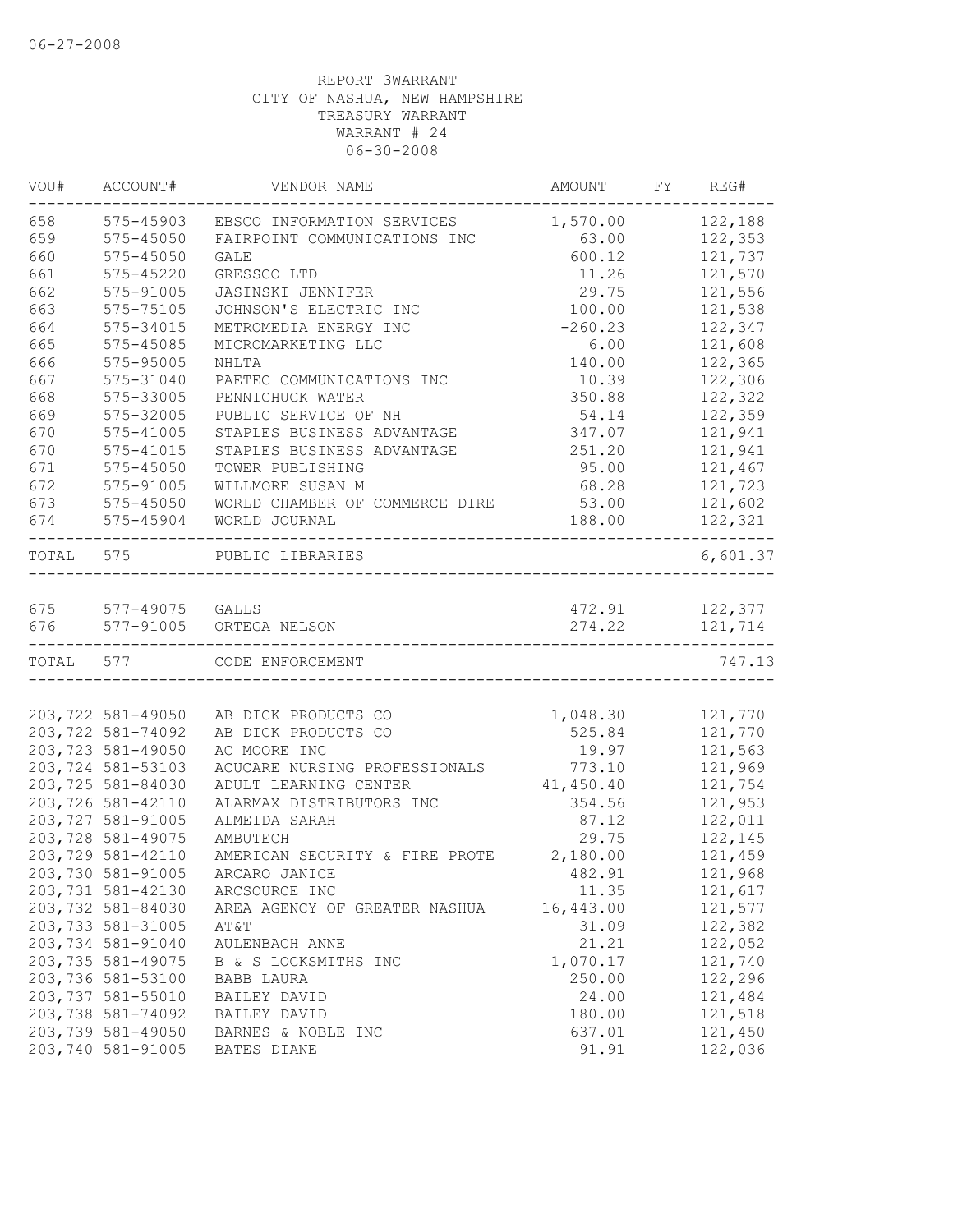| VOU# | ACCOUNT#           | VENDOR NAME                                 | AMOUNT    | FY | REG#     |
|------|--------------------|---------------------------------------------|-----------|----|----------|
|      |                    | 203,741 581-42130 BEARINGS SPECIALTY CO INC | 6.54      |    | 121,760  |
|      | 203,742 581-49050  | BELLETETES INC                              | 127.61    |    | 121,611  |
|      | 203,742 581-49075  | BELLETETES INC                              | 276.79    |    | 121,611  |
|      | 203,743 581-84030  | BEVERLY SCHOOL FOR THE DEAF                 | 11,833.16 |    | 122,069  |
|      | 203,744 581-49050  | BRODEUR ESTHER                              | 100.00    |    | 121,965  |
|      | 203,745 581-49910  | BROX INDUSTRIES INC                         | 590.38    |    | 121,503  |
|      | 203,746 581-55010  | BUDGET CAR & TRUCK RENTAL                   | 194.41    |    | 122,027  |
|      | 203,747 581-91005  | BURKE CHRISTINE                             | 11.74     |    | 122,120  |
|      | 203,748 581-42120  | CAPP INC                                    | 3,477.50  |    | 121,946  |
|      | 203,748 581-42130  | CAPP INC                                    | 1,350.00  |    | 121,946  |
|      | 203,749 581-41040  | CARTRIDGE WORLD                             | 147.47    |    | 122,085  |
|      | 203,749 581-49050  | CARTRIDGE WORLD                             | 3,524.83  |    | 122,085  |
|      | 203,750 581-84030  | CEDARCREST INC                              | 4,429.43  |    | 121,471  |
|      | 203,751 581-94030  | CHOUINARD PATTIE                            | 100.00    |    | 122,110  |
|      | 203,752 581-56030  | CHRISTIAN PARTY RENTAL INC                  | 821.62    |    | 121,622  |
|      | 203,752 581-63085  | CHRISTIAN PARTY RENTAL INC                  | 385.00    |    | 121,622  |
|      | 203,753 581-91005  | CIELINS AMY                                 | 9.09      |    | 122,143  |
|      | 203,754 581-53103  | CLARK ASSOCIATES/DEBBIE CLARK               | 33,043.00 |    | 121,511  |
|      | 203,755 581-91005  | CLARKE CYNTHIA                              | 498.06    |    | 122, 114 |
|      | 203,756 581-91040  | COCHRANE DONALD                             | 250.23    |    | 122,134  |
|      | 203,757 581-31005  | COMCAST                                     | 68.48     |    | 122,313  |
|      | 203,758 581-53103  | COMPASSIONATE STAFFING LLC                  | 303.75    |    | 121,632  |
|      | 203,759 581-49050  | COMPUTER HUT OF N E INC                     | 600.97    |    | 122,195  |
|      | 203,759 581-53100  | COMPUTER HUT OF N E INC                     | 292.50    |    | 122,195  |
|      | 203,759 581-74092  | COMPUTER HUT OF N E INC                     | 170.00    |    | 122,195  |
|      | 203,760 581-49050  | CONNECTICUT VALLEY BIOLOGICAL               | 81.90     |    | 122,176  |
|      | 203,761 581-44005  | COPY SHOP                                   | 1,199.00  |    | 121,576  |
|      | 203,762 581-91005  | COUGHLIN JOHN                               | 13.89     |    | 122,001  |
|      | 203,763 581-49050  | CRYSTAL ROCK BOTTLED WATER                  | 96.81     |    | 122,109  |
|      | 203,764 581-49050  | DARWISH COLLEEN                             | 39.80     |    | 122,084  |
|      | 203,765 581-49050  | DELTA EDUCATION                             | 142.45    |    | 122,015  |
|      | 203,766 581-91005  | DIONNE CLAUDIA M                            | 32.42     |    | 121,657  |
|      | 203,767 581-59130  | DRISCOL CHARLES                             | 90.00     |    | 122,093  |
|      | 203,768 581-91005  | DUFFY CAROL                                 | 139.87    |    | 121,966  |
|      | 203,769 581-47010  | DWYER ARLENE                                | 48.52     |    | 121,986  |
|      | 203,770 581-91005  | <b>DYER JENNIFER</b>                        | 129.53    |    | 121,612  |
|      | 203,771 581-84055  | EASTER SEALS NEW HAMPSHIRE                  | 17,300.94 |    | 121,759  |
|      | 203, 772 581-53101 | EDUCATION INC                               | 215.46    |    | 122,041  |
|      | 203,772 581-84055  | EDUCATION INC                               | 1,849.37  |    | 122,041  |
|      | 203,773 581-91040  | EDUCATIONAL RESEARCH NEWSLETTE              | 202.00    |    | 122,148  |
|      | 203,774 581-49050  | EDUCATORS PUBLISHING SERVICE I              | 478.50    |    | 121,478  |
|      | 203,775 581-42120  | F W WEBB COMPANY                            | 2,240.99  |    | 121,532  |
|      | 203,776 581-53100  | FAICHRAIE-FARD SARAH M                      | 45.25     |    | 122,160  |
| 677  | 581-31005          | FAIRPOINT COMMUNICATIONS INC                | 4,777.89  |    | 122,353  |
|      | 203, 777 581-31005 | FAIRPOINT COMMUNICATIONS INC                | 49.82     |    | 122,385  |
|      | 203,778 581-31005  | FAIRPOINT COMMUNICATIONS INC                | 28.96     |    | 122,386  |
|      | 203,779 581-31005  | FAIRPOINT COMUNICATIONS INC                 | 82.97     |    | 122,384  |
|      | 203,780 581-49075  | FARRENKOPF RICHARD                          | 210.14    |    | 122,063  |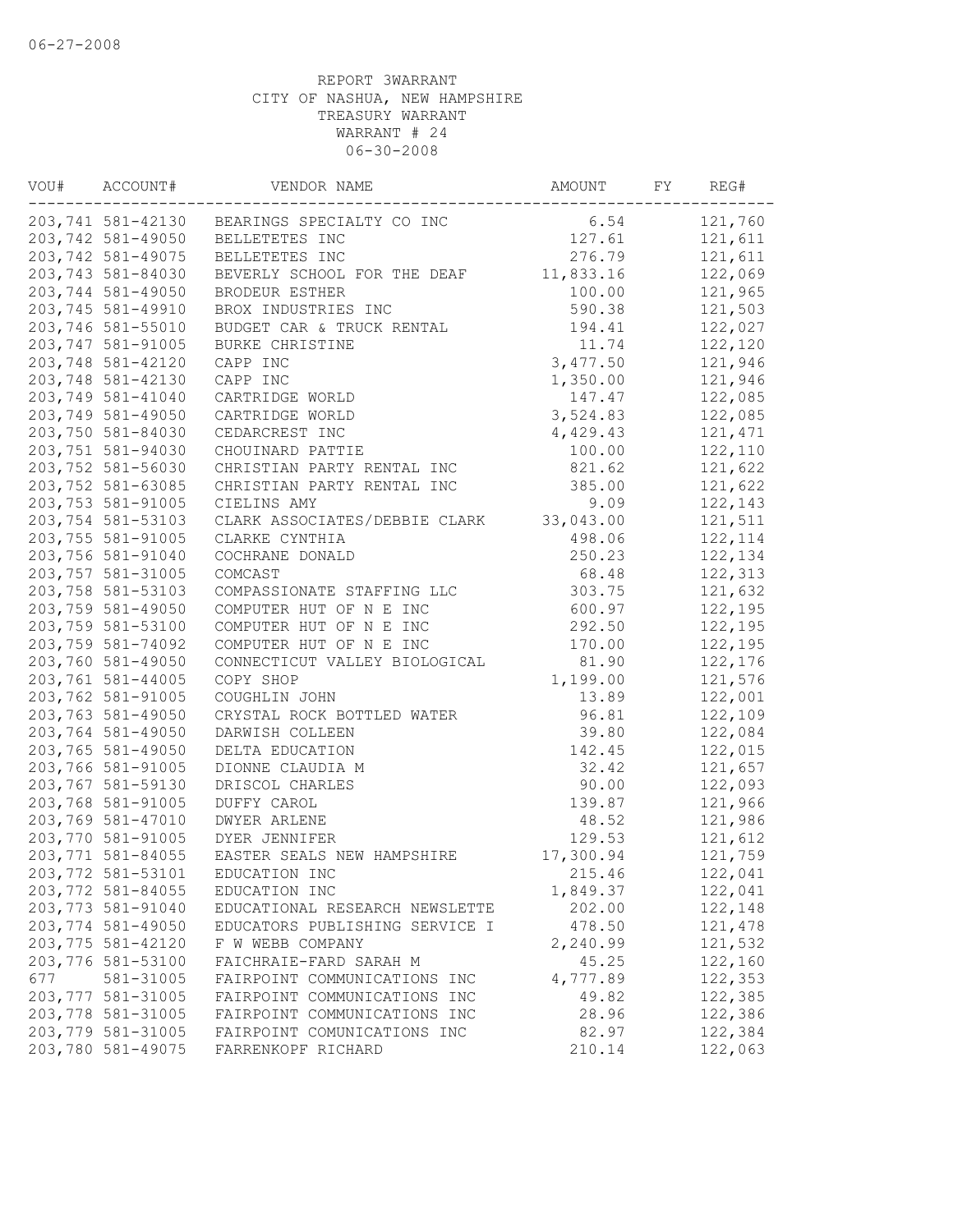| VOU# | ACCOUNT#          | VENDOR NAME                    | AMOUNT    | FY | REG#     |
|------|-------------------|--------------------------------|-----------|----|----------|
|      |                   | 203,781 581-49075 FASTENAL CO  | 178.24    |    | 121,493  |
|      | 203,782 581-42130 | FILTER SALES & SERVICE         | 42.20     |    | 121,977  |
|      | 203,783 581-74092 | FIMBEL PAUNET CORP             | 150.00    |    | 121,750  |
|      | 203,784 581-59130 | FINVER AVERY                   | 56.00     |    | 121,582  |
|      | 203,785 581-55010 | FIRST STUDENT INC              | 300.61    |    | 122,016  |
|      | 203,786 581-49075 | FIRST STUDENT INC              | 305.36    |    | 122,024  |
|      | 203,786 581-55005 | FIRST STUDENT INC              | 4,021.07  |    | 122,024  |
|      | 203,787 581-91040 | FISHER ANDREA                  | 193.20    |    | 122,031  |
|      | 203,788 581-91005 | FISHER LEANNE                  | 31.69     |    | 122,157  |
|      | 203,789 581-51015 | FLYGARE SCHWARZ & CLOSSON      | 408.21    |    | 121,729  |
|      | 203,790 581-49030 | FOLLETT LIBRARY RESOURCES      | 59.55     |    | 121,488  |
|      | 203,791 581-91040 | FORDHAM UNIVERSITY             | 899.00    |    | 122,167  |
|      | 203,792 581-49910 | GATE CITY FENCE CO INC         | 300.00    |    | 121,584  |
|      | 203,792 581-75023 | GATE CITY FENCE CO INC         | 3,750.00  |    | 121,584  |
|      | 203,793 581-84030 | GATEWAYS COMMUNITY SERVICES    | 18,582.00 |    | 122,156  |
|      | 203,794 581-91005 | GINGRAS LISA                   | 70.20     |    | 122,054  |
|      | 203,795 581-91005 | GOODWIN JENNIFER               | 161.35    |    | 121,964  |
|      | 203,796 581-53100 | GOULET JULIE                   | 1,650.00  |    | 122,138  |
|      | 203,797 581-49050 | GOVCONNECTION INC              | 6,496.00  |    | 121,463  |
|      | 203,798 581-49050 | GRADY BRENDA                   | 213.85    |    | 121,970  |
|      | 203,799 581-42110 | GRAINGER                       | 5,983.83  |    | 121,550  |
|      | 203,799 581-42130 | GRAINGER                       | 3,741.54  |    | 121,550  |
|      | 203,800 581-42130 | GRANITE GROUP (THE)            | 3, 244.14 |    | 121,749  |
|      | 203,801 581-84030 | GRANITE STATE INDEPENDENT LIVI | 2,436.50  |    | 121,516  |
|      | 203,802 581-84030 | GREATER LAWRENCE ED COLLABORAT | 17,135.00 |    | 122,034  |
|      | 203,803 581-91005 | GREENBERG ELLEN                | 438.91    |    | 122,108  |
|      | 203,804 581-59130 | GRIMES JEFF                    | 132.00    |    | 122,152  |
|      | 203,805 581-49050 | GROTH MUSIC                    | 105.24    |    | 122,136  |
|      | 203,806 581-49095 | HARCOURT ASSESSMENT, INC       | 2,285.01  |    | 122,071  |
|      | 203,807 581-74092 | HARRIS EQUIPMENT REPAIR SERVIC | 4,105.44  |    | 122,179  |
|      | 203,808 581-91005 | HEALEY CHARLES                 | 361.46    |    | 122,014  |
|      | 203,809 581-42130 | HEATING SPECIALTIES OF NH INC  | 515.56    |    | 122, 173 |
|      | 203,810 581-78007 | HEAVY DUTY TRUCK & DIESEL SERV | 60.00     |    | 122,175  |
|      | 203,811 581-64045 | HEWLETT PACKARD COMPANY        | 9,594.00  |    | 121,552  |
|      | 203,812 581-49075 | HOME DEPOT CREDIT SERVICES     | 264.29    |    | 122,006  |
|      | 203,813 581-49050 | HOME DEPOT CREDIT SERVICES     | 622.99    |    | 122,039  |
|      | 203,814 581-53100 | HOME HEALTH & HOSPICE CARE     | 520.00    |    | 121,565  |
|      | 203,815 581-84030 | HUEBNER MELINDA                | 150.50    |    | 122,130  |
|      | 203,816 581-84030 | INSTITUTE OF PROFESSIONAL PRAC | 3,246.90  |    | 122,086  |
|      | 203,817 581-49050 | INTEGRATED OFFICE SOLUTIONS    | 1,216.00  |    | 121,961  |
|      | 203,818 581-49050 | J W PEPPER & SON INC           | 221.62    |    | 121,555  |
|      | 203,819 581-91005 | JANCO KATHRYN                  | 19.31     |    | 122,022  |
|      | 203,820 581-59130 | JENNINGS WILLIAM JR            | 90.00     |    | 122,090  |
|      | 203,821 581-42110 | KEYSTONE BATTERY               | 875.32    |    | 122,005  |
|      | 203,822 581-91005 | KORN ELIZABETH                 | 20.96     |    | 121,944  |
|      | 203,823 581-91005 | KOTOPOULIS JEANNETTE           | 10.98     |    | 121,979  |
|      | 203,824 581-49050 | LAKES REGION LINEN INC         | 747.31    |    | 122,051  |
|      | 203,825 581-94030 | LALIBERTE MICHELE              | 100.00    |    | 122,037  |
|      |                   |                                |           |    |          |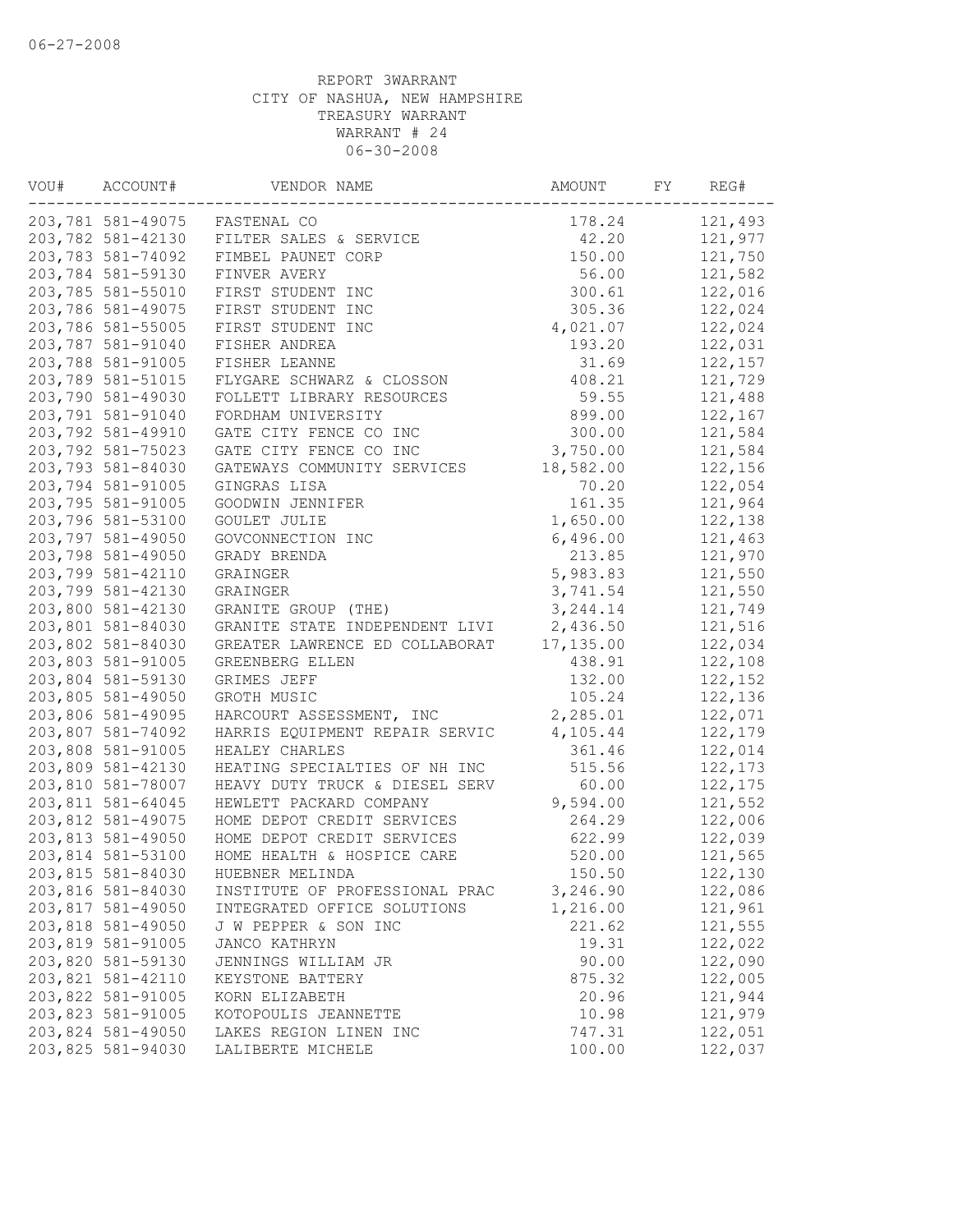| VOU# | ACCOUNT#                               | VENDOR NAME                    | AMOUNT    | FY | REG#     |
|------|----------------------------------------|--------------------------------|-----------|----|----------|
|      | 203,826 581-49050                      | LALIME ROBERT                  | 104.68    |    | 121,619  |
|      | 203,827 581-53100                      | LAMBROPOULOS KATHERINE         | 1,200.00  |    | 122,067  |
|      | 203,828 581-49910                      | LARCHMONT IRRIGATION           | 1,422.67  |    | 121,586  |
|      | 203,829 581-49075                      | LATINA DONNA                   | 81.11     |    | 122,038  |
|      | 203,830 581-84030                      | LEARNING CENTER FOR THE DEAF   | 13,382.08 |    | 122,104  |
|      | 203,831 581-84030                      | LEARNING PREP SCHOOL           | 5,682.90  |    | 121,954  |
|      | 203,832 581-84030                      | LIGHTHOUSE SCHOOL INC          | 84,966.35 |    | 121,963  |
|      | 203,833 581-91005                      | LOFTUS JUDITH                  | 104.53    |    | 121,984  |
|      | 203,834 581-84055                      | LUTHERAN COMMUNITY SERVICES OF | 482.84    |    | 122,032  |
|      | 203,835 581-91005                      | LYNCH LYNNE                    | 44.19     |    | 122,142  |
|      | 203,836 581-49050                      | MACROBIE HEATHER               | 125.00    |    | 122,133  |
|      | 203,836 581-53100                      | MACROBIE HEATHER               | 250.00    |    | 122,133  |
|      | 203,837 581-84055                      | MANCHESTER SCHOOL DISTRICT     | 1,774.80  |    | 122,099  |
|      | 203,838 581-49050                      | MARKERTEK VIDEO SUPPLY         | 438.60    |    | 121,517  |
|      | 203,839 581-49050                      | MARKET BASKET                  | 751.08    |    | 121,626  |
|      | 203,840 581-53103                      | MCCARTNEY AMY                  | 5,837.50  |    | 122, 112 |
|      | 203,841 581-91005                      | MCCORMACK SUSAN                | 19.95     |    | 122,168  |
|      | 203,842 581-59130                      | MCCREA BRETT                   | 76.00     |    | 122,121  |
|      | 203,843 581-49050                      | MCGRAW HILL COMPANIES          | 267.24    |    | 121,588  |
|      | 203,844 581-49050                      | MCINTOSH, WILLIAM              | 76.90     |    | 122,018  |
|      | 203,845 581-47010                      | MEDCO SUPPLY INC               | 2,988.08  |    | 122,013  |
|      | 203,846 581-84030                      | MERRIMACK EDUCATION CENTER     | 6,362.64  |    | 122,105  |
|      | 203,847 581-59130                      | MICUCCI DONALD                 | 38.00     |    | 122,096  |
|      | 203,848 581-59130                      | MILLER ALBERT                  | 112.00    |    | 122,089  |
|      | 203,849 581-64192                      | MODERN SCHOOL SUPPLIES INC     | 221.37    |    | 121,609  |
|      | 203,850 581-84055                      | MOUNT PROSPECT ACADEMY INC     | 35,995.44 |    | 122,056  |
|      | 203,851 581-49050                      | MSC INDUSTRIAL SUPPLY CO INC   | 128.75    |    | 122,003  |
|      | 203,852 581-53100                      | MULTI-STATE BILLING SERVICES L | 2,234.69  |    | 122, 115 |
|      | 203,853 581-49050                      | NASCO                          | 4.65      |    | 122,190  |
|      | 203,854 581-84030                      | NASHOBA LEARNING GROUP         | 13,726.11 |    | 122,073  |
|      | 203,855 581-84030                      | NASHUA CHILDREN'S HOME         | 14,084.32 |    | 121,998  |
|      | 203,856 581-75090                      | NASHUA GLASS                   | 260.00    |    | 122,170  |
|      | 203,857 581-49050                      | NASHUA OUTDOOR POWER EQUIP     | 197.00    |    | 121,620  |
|      |                                        | NASHUA OUTDOOR POWER EQUIP     | 82.63     |    | 121,620  |
|      | 203,857 581-49910                      |                                |           |    |          |
|      | 203,858 581-75023<br>203,859 581-49050 | NASHUA WALLPAPER & PAINT CO    | 215.21    |    | 121,623  |
|      |                                        | NATIONAL GEOGRAPHIC SCHOOL PUB | 252.19    |    | 121,730  |
|      | 203,860 581-34015                      | NATIONAL GRID                  | 3,562.66  |    | 122,340  |
|      | 203,861 581-49050                      | NATIONAL MIDDLE SCHOOL ASSOC   | 2,266.91  |    | 122,008  |
|      | 203,862 581-49050                      | NATIONAL PEN                   | 350.03    |    | 121,746  |
|      | 203,863 581-42010                      | NATIONWIDE SALES & SERVICE     | 6,490.04  |    | 121,981  |
|      | 203,864 581-49910                      | NATURE'S BEST                  | 2,400.00  |    | 122,124  |
|      | 203,865 581-49095                      | NCS PEARSON INC                | 1,161.50  |    | 122,097  |
|      | 203,866 581-53100                      | NEOPOST LEASING                | 347.41    |    | 122,057  |
|      | 203,866 581-66005                      | NEOPOST LEASING                | 145.22    |    | 122,057  |
|      | 203,867 581-59130                      | NESBITT GLENN                  | 56.00     |    | 122,095  |
|      | 203,868 581-49055                      | NEWCOMB JEAN                   | 39.08     |    | 121,967  |
|      | 203,869 581-31005                      | NEXTEL COMMUNICATIONS          | 1,504.69  |    | 122,305  |
|      | 203,870 581-84055                      | NFI NORTH INC                  | 2,380.00  |    | 121,947  |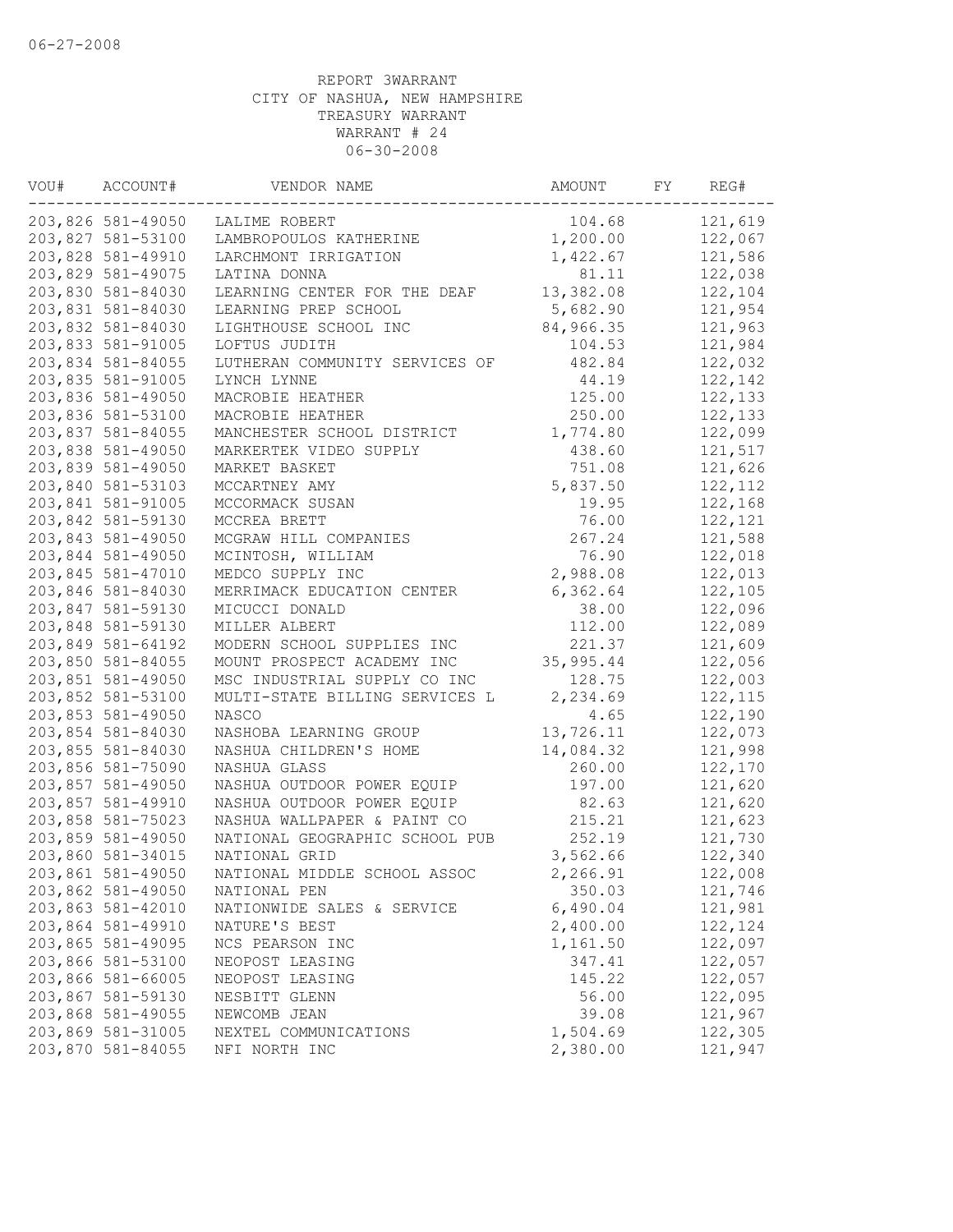| VOU# | ACCOUNT#          | VENDOR NAME                   | AMOUNT     | FY | REG#     |
|------|-------------------|-------------------------------|------------|----|----------|
|      | 203,871 581-42110 | NORTHEAST MECHANICAL CORP     | 851.49     |    | 121,580  |
|      | 203,872 581-49050 | NORTHWEST EVALUATION ASSOC.   | 4,522.28   |    | 122,055  |
|      | 203,872 581-49095 | NORTHWEST EVALUATION ASSOC.   | 22,680.22  |    | 122,055  |
|      | 203,873 581-59130 | O'MALLEY MATTHEW              | 84.00      |    | 122, 117 |
|      | 203,874 581-84055 | ODYSSEY HOUSE INC             | 10,279.20  |    | 121,447  |
|      | 203,875 581-31005 | ONE COMMUNICATIONS            | 6,301.16   |    | 122,362  |
|      | 203,875 581-31040 | ONE COMMUNICATIONS            | 781.34     |    | 122,362  |
|      | 203,876 581-49050 | P J CURRIER LUMBER CO         | 98.63      |    | 122,012  |
|      | 203,876 581-64192 | P J CURRIER LUMBER CO         | 179.76     |    | 122,012  |
|      | 203,876 581-74092 | P J CURRIER LUMBER CO         | 500.00     |    | 122,012  |
|      | 203,877 581-49075 | PASEK CORP                    | 569.55     |    | 121,949  |
|      | 203,878 581-49050 | PC MALL GOV INC               | 19.34      |    | 122,002  |
|      | 203,878 581-64192 | PC MALL GOV INC               | 141.34     |    | 122,002  |
|      | 203,878 581-74092 | PC MALL GOV INC               | 10.00      |    | 122,002  |
|      | 203,879 581-41045 | PEARSON EDUCATION             | 2,000.00   |    | 122,060  |
|      | 203,879 581-49050 | PEARSON EDUCATION             | 5, 244.27  |    | 122,060  |
|      | 203,880 581-41015 | PEIGH PILAR                   | 67.00      |    | 122,066  |
|      | 203,880 581-91005 | PEIGH PILAR                   | 33.81      |    | 122,066  |
|      | 203,881 581-33005 | PENNICHUCK WATER WORKS INC    | 4,424.19   |    | 122,308  |
|      | 203,882 581-84030 | PERKINS SCHOOL FOR THE BLIND  | 45, 254.99 |    | 121,482  |
|      | 203,883 581-41015 | PETTY CASH                    | 35.97      |    | 122,292  |
|      | 203,883 581-49050 | PETTY CASH                    | 12.58      |    | 122,292  |
|      | 203,884 581-43005 | PETTY CASH                    | 16.25      |    | 122,293  |
|      | 203,884 581-49050 | PETTY CASH                    | 31.95      |    | 122,293  |
|      | 203,885 581-43005 | PETTY CASH                    | 47.85      |    | 122,294  |
|      | 203,885 581-47010 | PETTY CASH                    | 29.58      |    | 122,294  |
|      | 203,886 581-49050 | PETTY CASH                    | 124.00     |    | 122,297  |
|      | 203,887 581-53101 | PHOENIX HOUSE OF NEW ENGLAND  | 945.00     |    | 122,137  |
|      | 203,888 581-84055 | PINE HAVEN BOYS CENTER        | 7,173.60   |    | 121,952  |
|      | 203,889 581-43005 | PITNEY BOWES                  | 216.87     |    | 122,381  |
|      | 203,890 581-53100 | PITNEY BOWES INC              | 465.00     |    | 121,940  |
|      | 203,891 581-53100 | POSNICK DAVID                 | 45.25      |    | 122,028  |
|      | 203,892 581-53100 | PREVOST SHAWNA                | 45.25      |    | 122,029  |
|      | 203,893 581-53100 | PROVENCHER JEANNE             | 1,525.00   |    | 122,146  |
|      | 203,894 581-49050 | PUBLIC BROADCASTING SERVICE   | 456.27     |    | 121,483  |
|      | 203,895 581-32005 | PUBLIC SERVICE OF NH          | 199.65     |    | 122,359  |
|      | 203,895 581-32005 | PUBLIC SERVICE OF NH          | 138,559.15 |    | 122,360  |
|      | 203,896 581-94010 | PURBA ALIAN                   | 1,300.00   |    | 122,125  |
|      | 203,897 581-49050 | QUAGLIA INSTITUTE             | 6,716.80   |    | 122,119  |
|      | 203,898 581-84030 | READING FOUNDATION (THE)      | 5,890.00   |    | 122,026  |
|      | 203,899 581-53103 | READYNURSE                    | 139.13     |    | 121,546  |
|      | 203,900 581-49050 | RECORDED BOOKS LLC            | 662.55     |    | 121,757  |
|      | 203,901 581-84030 | REGIONAL SERVICES & EDUCATION | 49, 125.96 |    | 121,473  |
|      | 203,902 581-59130 | REILLY JAMES                  | 142.00     |    | 121,558  |
|      | 203,903 581-42110 | REXEL CLS                     | 103.54     |    | 122,098  |
|      | 203,904 581-91005 | REYNOLDS CHARLES A            | 13.78      |    | 121,978  |
|      | 203,905 581-49075 | RICOH AMERICAS CORP           | 82.48      |    | 121,997  |
|      | 203,906 581-66005 | RICOH AMERICAS CORP           | 1,029.49   |    | 122,065  |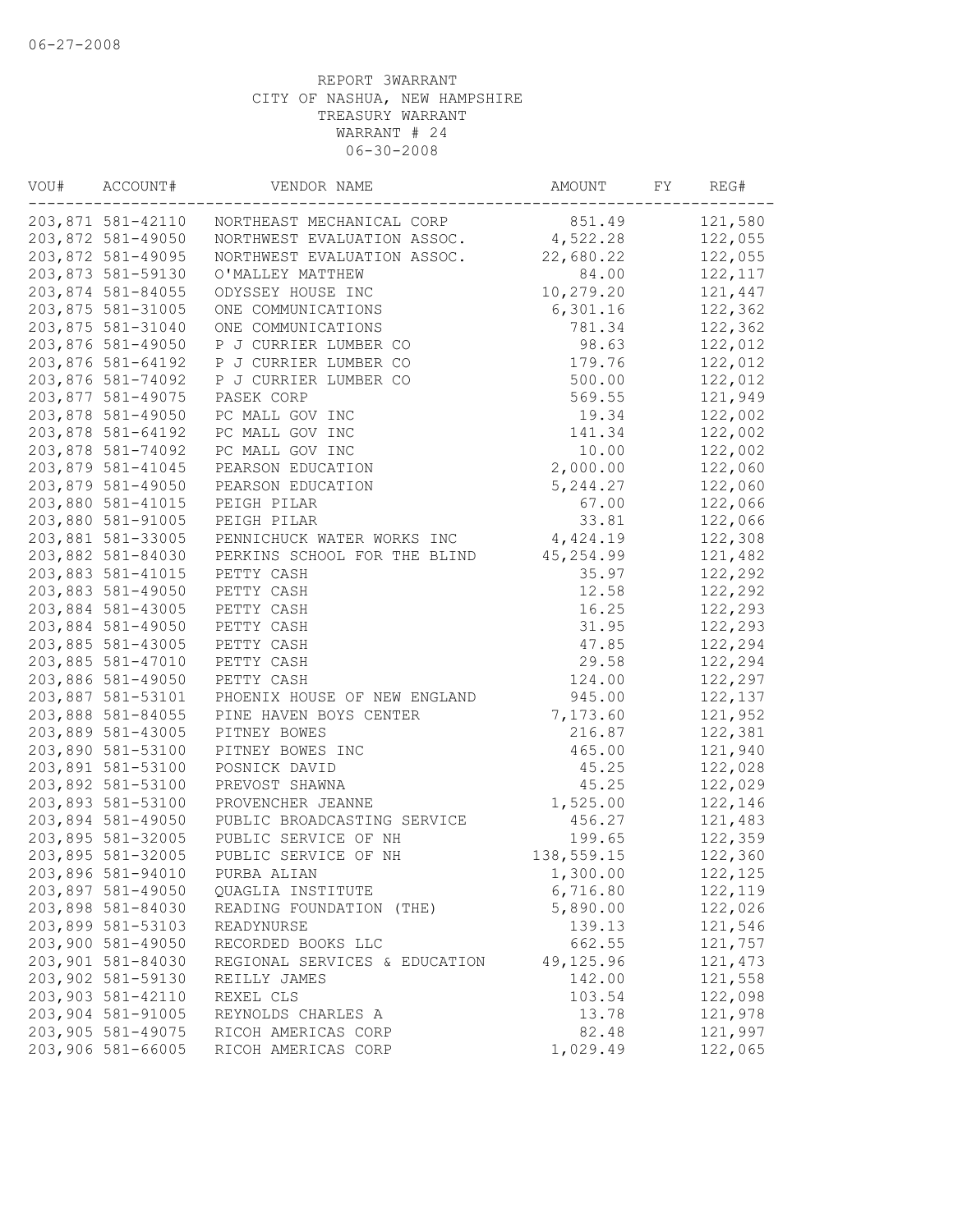| VOU# | ACCOUNT#           | VENDOR NAME                   | AMOUNT     | FY | REG#    |
|------|--------------------|-------------------------------|------------|----|---------|
|      | 203,907 581-91005  | RIVARD ALBERT                 | 4.04       |    | 122,004 |
|      | 203,908 581-59130  | ROBICHAUD GERARD              | 76.00      |    | 122,083 |
|      | 203,909 581-91005  | ROSS STEPHANIE                | 4.04       |    | 122,080 |
|      | 203,910 581-95010  | SCHOLASTIC MAGAZINES          | 305.76     |    | 121,652 |
|      | 203, 911 581-47010 | SCHOOL HEALTH CORP            | 711.58     |    | 121,481 |
|      | 203, 912 581-47010 | SCHOOL NURSE SUPPLY INC       | 275.09     |    | 121,955 |
|      | 203, 913 581-41015 | SCHOOL SPECIALTY              | 1,355.91   |    | 121,989 |
|      | 203, 913 581-41045 | SCHOOL SPECIALTY              | 708.75     |    | 121,989 |
|      | 203, 913 581-47010 | SCHOOL SPECIALTY              | 162.59     |    | 121,989 |
|      | 203, 913 581-49035 | SCHOOL SPECIALTY              | 82.50      |    | 121,989 |
|      | 203, 913 581-49050 | SCHOOL SPECIALTY              | 11,385.01  |    | 121,989 |
|      | 203, 914 581-75023 | SHIFFLER EQUIPMENT SALES INC  | 170.58     |    | 121,951 |
|      | 203, 915 581-91005 | SICILIA KATHRYN               | 110.22     |    | 122,106 |
|      | 203, 916 581-75023 | SIEMENS BUILDING TECHNOLOGIES | 2,402.00   |    | 122,068 |
|      | 203, 917 581-53100 | SIMPLEXGRINNELL               | 419.00     |    | 121,469 |
|      | 203, 918 581-49075 | SMITH CAROLINE                | 60.07      |    | 122,159 |
|      | 203, 919 581-49050 | SOCIAL STUDIES SCHOOL SERVICE | 327.92     |    | 121,568 |
|      | 203,920 581-84055  | SPAULDING YOUTH CENTER        | 22, 313.99 |    | 121,460 |
|      | 203, 921 581-49050 | SPORTIME                      | 2,426.57   |    | 121,994 |
|      | 203,922 581-94030  | STANGROOM CATHY               | 63.63      |    | 122,158 |
|      | 203, 923 581-41015 | STAPLES BUSINESS ADVANTAGE    | 339.37     |    | 121,717 |
|      | 203, 923 581-41045 | STAPLES BUSINESS ADVANTAGE    | 684.88     |    | 121,717 |
|      | 203,923 581-49050  | STAPLES BUSINESS ADVANTAGE    | 1,844.38   |    | 121,717 |
|      | 203, 923 581-49075 | STAPLES BUSINESS ADVANTAGE    | 119.78     |    | 121,717 |
|      | 203,924 581-53100  | STATE OF NH CRIMINAL RECORDS  | 407.25     |    | 122,295 |
|      | 203, 925 581-49050 | STELLOS ELECTRIC SUPPLY INC   | 660.00     |    | 121,668 |
|      | 203,926 581-49025  | SUNBURST VISUAL MEDIA         | 46.93      |    | 122,061 |
|      | 203, 927 581-49050 | TEACHER'S DISCOVERY           | 1,162.35   |    | 122,007 |
|      | 203,928 581-53100  | TERMINIX                      | 622.00     |    | 122,076 |
|      | 203,929 581-91005  | TETLER CAROL                  | 33.84      |    | 121,975 |
|      | 203,930 581-49030  | TOADSTOOL BOOKSHOP            | 66.34      |    | 121,572 |
|      | 203,931 581-42120  | TOTAL AIR SUPPLY INC          | 255.99     |    | 121,711 |
|      | 203, 931 581-42130 | TOTAL AIR SUPPLY INC          | 862.33     |    | 121,711 |
|      | 203,932 581-42130  | TRANE US INC                  | 836.80     |    | 121,971 |
|      | 203,933 581-84055  | TREASURER STATE OF NH         | 7,622.54   |    | 121,983 |
|      | 203,934 581-53100  | UNICOM TECHNOLOGY GROUP INC   | 9,138.64   |    | 122,045 |
|      | 203,935 581-43005  | UNITED PARCEL SERVICE         | 18.25      |    | 121,950 |
|      | 203,935 581-49075  | UNITED PARCEL SERVICE         | 16.19      |    | 121,950 |
|      | 203,936 581-42120  | UNITED SUPPLY COMPANY INC     | 1,326.52   |    | 122,186 |
|      | 203,936 581-49910  | UNITED SUPPLY COMPANY INC     | 45.44      |    | 122,186 |
|      | 203,937 581-84030  | VERMONT CTR FOR THE DEAF &    | 27,957.57  |    | 122,132 |
|      | 203,938 581-49050  | VERNIER SOFTWARE & TECHNOLOGY | 103.00     |    | 122,147 |
|      | 203,939 581-49075  | VETRI KATHLEEN                | 46.93      |    | 122,062 |
|      | 203,940 581-49075  | W E AUBUCHON CO INC           | 35.88      |    | 122,379 |
|      | 203,941 581-47010  | WALMART COMMUNITY             | 49.88      |    | 121,945 |
|      | 203,941 581-49050  | WALMART COMMUNITY             | 441.91     |    | 121,945 |
|      | 203,941 581-49075  | WALMART COMMUNITY             | 33.16      |    | 121,945 |
|      | 203,942 581-84030  | WALSH SILVIA                  | 437.50     |    | 122,131 |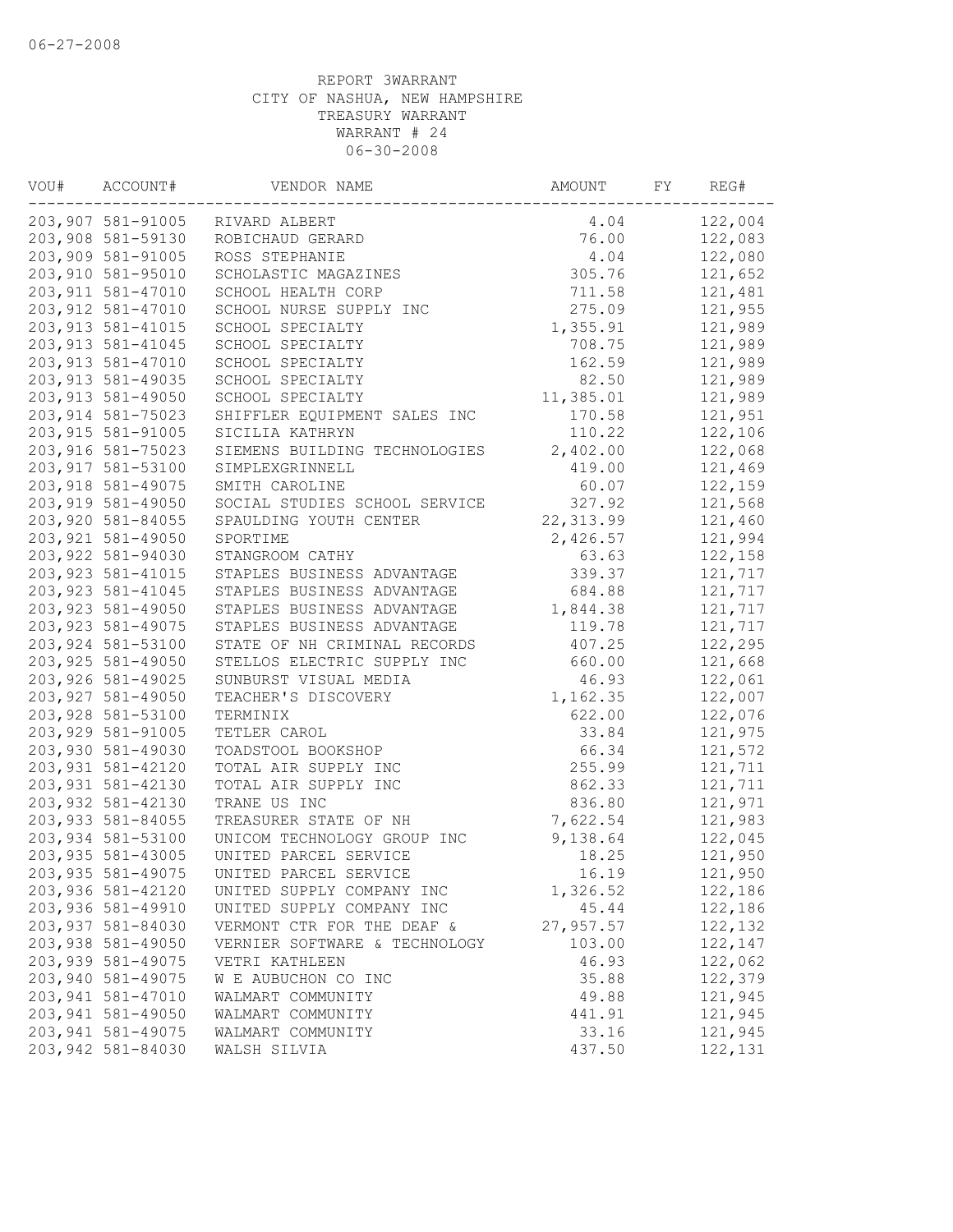| VOU#      | ACCOUNT#           | VENDOR NAME                    | AMOUNT    | FY<br>REG# |
|-----------|--------------------|--------------------------------|-----------|------------|
|           | 203,943 581-53100  | WATER CHEMICALS INC            | 1,050.00  | 121,643    |
|           | 203,944 581-84030  | WATERS MARCIA                  | 513.37    | 122,103    |
|           | 203,945 581-49035  | WEEKLY READER CORP             | 916.20    | 122,204    |
|           | 203,946 581-49075  | WHEELER COLLEEN                | 43.18     | 122,102    |
|           | 203, 947 581-49030 | WILLIAM H SADLIER INC          | 266.11    | 121,536    |
|           | 203,948 581-42110  | WILLIAMS COMMUNICATIONS SERVIC | 199.50    | 122,046    |
|           | 203,949 581-64192  | WOODWIND & BRASSWIND           | 217.83    | 121,991    |
|           | 203,950 581-49075  | YANCO PHILIP                   | 34.24     | 121,996    |
|           | 203,951 581-53100  | YORK PATRICIA                  | 2,125.00  | 122,139    |
|           | 203,952 581-75023  | ZAX SIGNAGE                    | 1,013.55  | 121,672    |
| TOTAL 581 |                    | SCHOOL DEPARTMENT              |           | 892,766.51 |
|           |                    |                                |           |            |
| 678       | 595-22015          | ANTONELL CLIFFORD              | 2,990.32  | 122,298    |
| 678       | 595-22020          | ANTONELL CLIFFORD              | 21,380.06 | 122,298    |
| 679       | 595-22020          | BOWKER RICHARD & MARGARET      | 1,000.79  | 121,766    |
| 680       | 595-22020          | CARON DARRELL & ANN MARIE      | 779.86    | 121,827    |
| 681       | 595-22020          | CLOSE BRIAN & JENNIFER         | 752.71    | 121,824    |
| 682       | 595-22020          | DONOHUE STEVEN & REGIS         | 3,030.13  | 121,772    |
| 683       | 595-22020          | FORTIN ELISE                   | 261.12    | 121,769    |
| 684       | 595-22020          | LEPINE PHILIP                  | 1,786.62  | 121,831    |
| 685       | 595-22020          | MURRAY TIMOTHY & MARY          | 1,002.34  | 121,764    |
| 686       | 595-22020          | REID DONALD & MERI             | 2, 115.11 | 121,829    |
| 687       | 595-22020          | RUSSELL CONSTANCE & CARL DEAN  | 357.41    | 121,762    |
| 688       | 595-22020          | SHEMIRANDI LILI & RICHARD LEHM | 1,386.78  | 121,763    |
| 689       | 595-22020          | TAYLOR JACKIE                  | 631.19    | 121,768    |
| TOTAL     | 595                | OVERLAY                        |           | 37, 474.44 |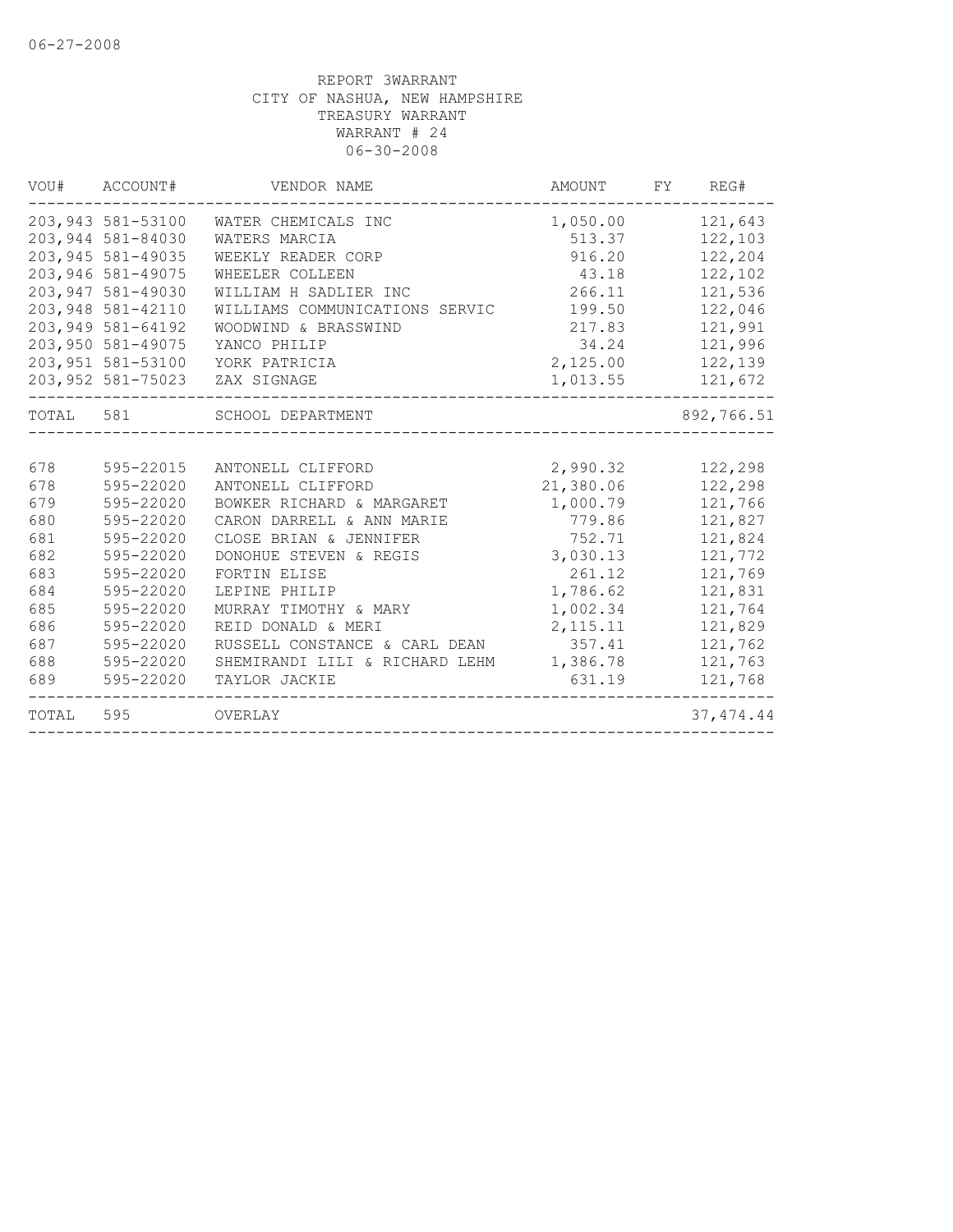|                   |                | VOU# ACCOUNT# VENDOR NAME                                                                                                                                                                             | AMOUNT FY REG#                 |                                                     |
|-------------------|----------------|-------------------------------------------------------------------------------------------------------------------------------------------------------------------------------------------------------|--------------------------------|-----------------------------------------------------|
|                   |                | 203,953 681-09 TURNER BUILDING SCIENCE LLC 6,900.00 122,100                                                                                                                                           |                                |                                                     |
|                   |                | TOTAL 681-09 CAP IMP - SCHOOL<br>DEFERRED MAINT/CAP IMPRVT FY06                                                                                                                                       |                                | 6,900.00                                            |
|                   |                | 203,954 681-10 ACADEMY ROOFING CORP                                                                                                                                                                   | 3,815.50 122,126               |                                                     |
|                   |                | TOTAL 681-10 CAP IMP - SCHOOL<br>DEFERRED MAINTENANCE FY07                                                                                                                                            |                                | 3,815.50                                            |
| $203,956681 - 11$ | 203,957 681-11 | 203,955 681-11 GATE CITY FENCE CO INC<br>JENNINGS EXCAVATION INC<br>KEACH-NORDSTROM ASSOCS INC 8,679.57<br>203,958 681-11 MAGUIRE EQUIPMENT INC<br>16, 350.00<br>203,959 681-11 REDIMIX COMPANIES INC | 2,556.00<br>1,638.00<br>779.50 | 121,584<br>121,487<br>122,053<br>121,708<br>121,630 |
|                   |                | TOTAL 681-11 CAP IMP - SCHOOL<br>DEFERRED NAINTENANCE/MAJOR                                                                                                                                           |                                | 30,003.07                                           |
|                   |                | 203,960 681-34 SCHIAVI LEASING CORP                                                                                                                                                                   | 900.00 122,009                 |                                                     |
|                   |                | TOTAL 681-34 CAP IMP - SCHOOL<br>PORTABLE CLASSROOMS                                                                                                                                                  |                                | 900.00                                              |
|                   |                |                                                                                                                                                                                                       |                                |                                                     |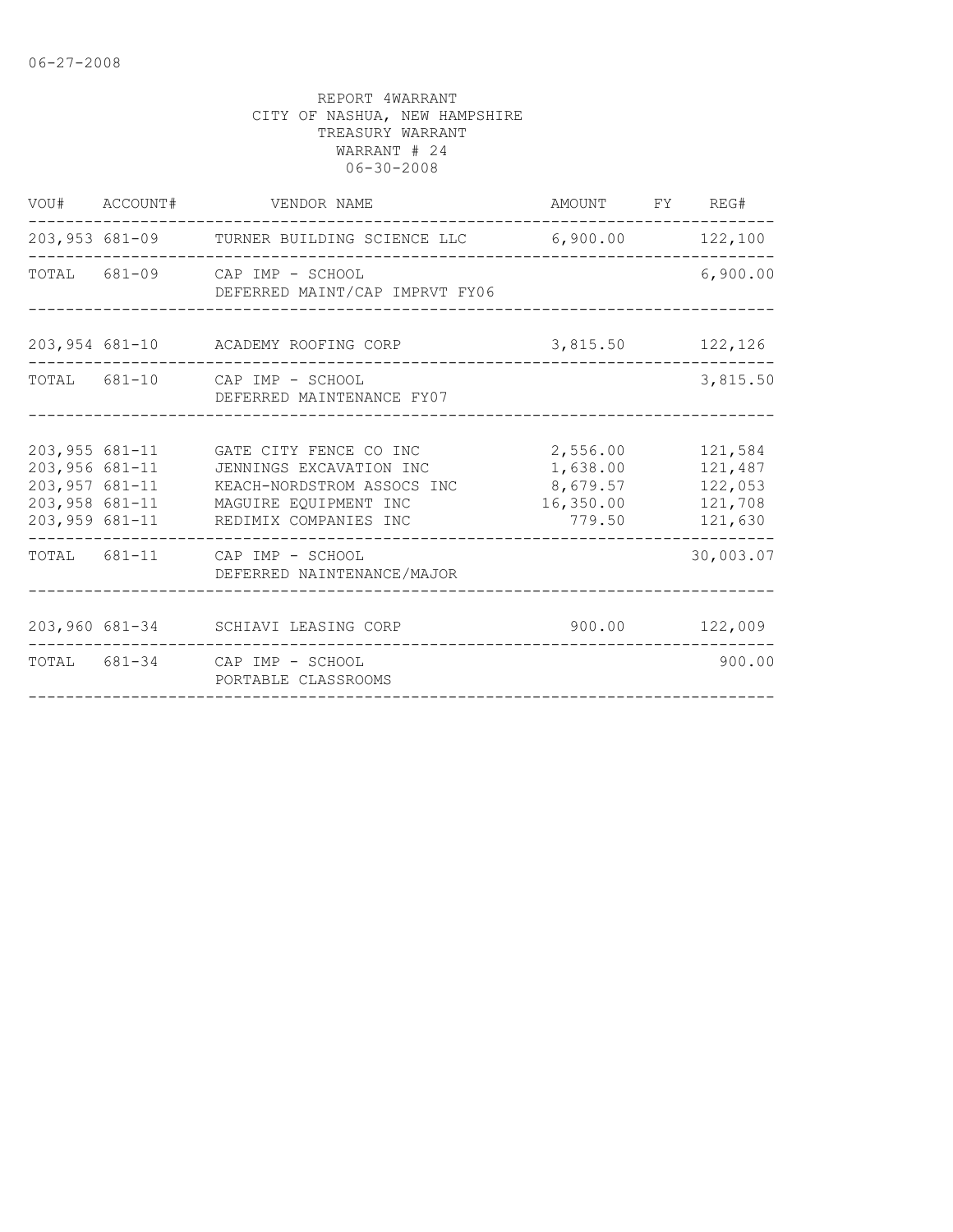|       |           | VOU# ACCOUNT# PROGRAM VENDOR NAME        |            | AMOUNT FY REG#    |
|-------|-----------|------------------------------------------|------------|-------------------|
|       |           | 690 752-01310 3710 T J B INC             |            | 49,885.71 121,701 |
|       |           | TOTAL 752 CPF-PARKS & RECREATION         | 49,885.71  |                   |
|       |           | 691 791-53030 3788 GEOSYNTEC CONSULTANTS |            | 24,749.08 121,851 |
| TOTAL |           |                                          | 24,749.08  |                   |
|       |           |                                          |            |                   |
| 692   |           | 792-31 3792 PARK CONSTRUCTION CORP       | 6,663.00   | 683               |
| 692   |           | 792-32 3792 PARK CONSTRUCTION CORP       | 1,358.72   | 683               |
| 693   | 792-53030 | 3792 FAY SPOFFORD & THORNDIKE LLC        | 920.37     | 121,492           |
| 694   | 792-53030 | 3798 METCALF & EDDY                      | 7,359.08   | 121,587           |
| 694   | 792-53030 | 3799 METCALF & EDDY                      | 73,403.47  | 121,587           |
| 695   | 792-53075 | 3791 FAY SPOFFORD & THORNDIKE LLC        | 20,671.82  | 121,492           |
| 696   | 792-59232 | 3795 HUDSON PAVING & EXCAVATION INC      | 13,669.63  | 679               |
| 697   | 792-59232 | 3795 HUDSON PAVING &EXCAVATION INC       | 123,026.70 | 122,184           |
| TOTAL |           | 792 CPF-WASTEWATER USER FUND             | 247,072.79 |                   |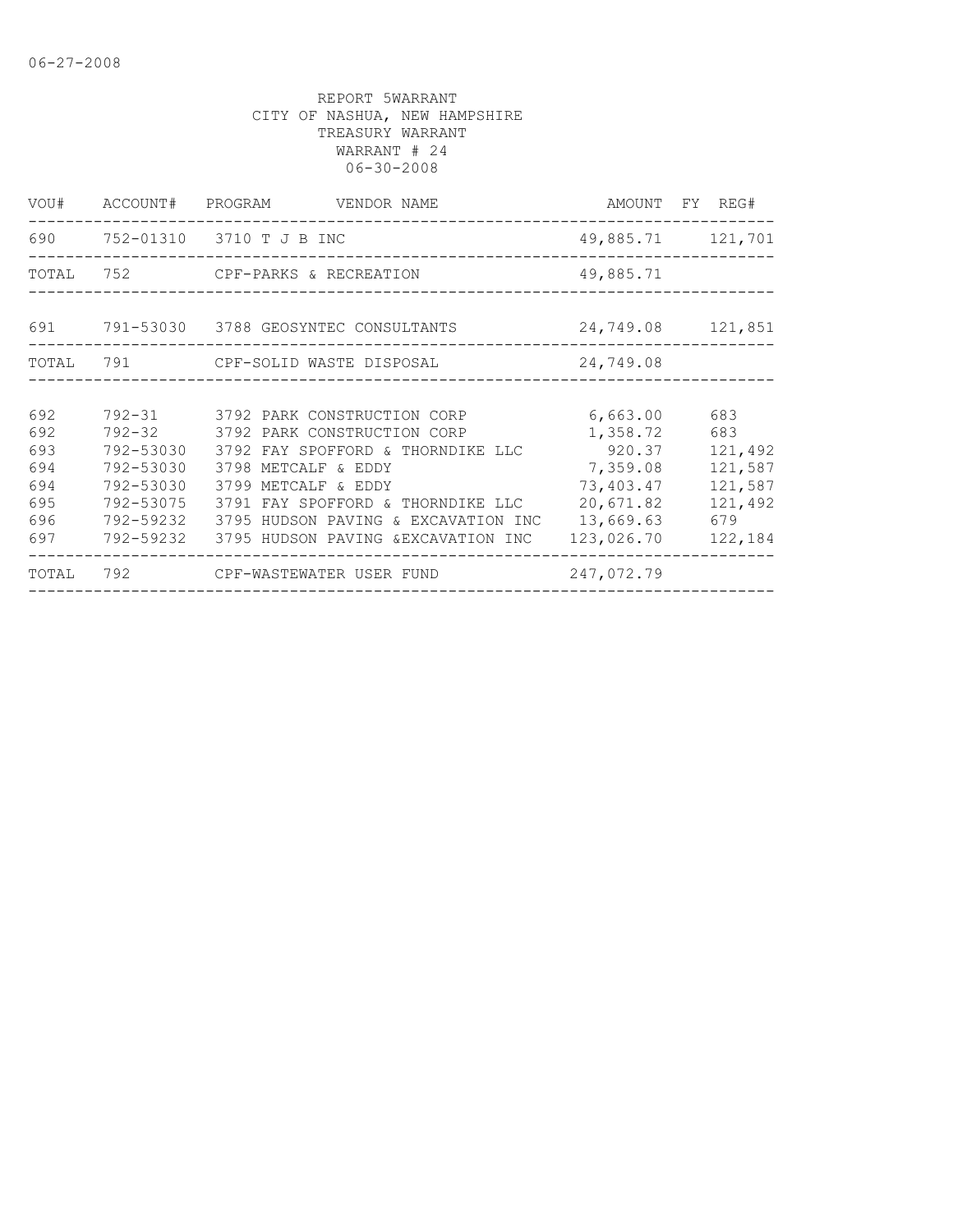| VOU#  | ACCOUNT#  | VENDOR NAME                            | AMOUNT    | FY | REG#      |
|-------|-----------|----------------------------------------|-----------|----|-----------|
| 698   |           | 801-31005 FAIRPOINT COMMUNICATIONS INC | 28.73     |    | 122,352   |
| 699   |           | 801-31005 FAIRPOINT COMMUNICATIONS INC | 135.69    |    | 122,353   |
| 700   | 801-31040 | PAETEC COMMUNICATIONS INC              | 7.08      |    | 122,306   |
| 701   | 801-41015 | STAPLES BUSINESS ADVANTAGE             | 23.15     |    | 121,941   |
| 702   | 801-48005 | SHATTUCK MALONE OIL CO                 | 2,624.52  |    | 122,302   |
| 702   | 801-48005 | SHATTUCK MALONE OIL CO                 | 11,810.37 |    | 122,302   |
| 702   | 801-48005 | SHATTUCK MALONE OIL CO                 | 1,968.41  |    | 122,302   |
| 703   | 801-49040 | BCM CONTROLS CORPORATION               | 2,370.00  |    | 121,662   |
| 704   | 801-49075 | GRANITE STATE CONCRETE CO INC          | 2,880.00  |    | 121,783   |
| 705   | 801-59100 | AMHERST APPLIANCE REPAIR/STEVE         | 280.00    |    | 121,654   |
| 706   | 801-59100 | RMG ENTERPRISE INC                     | 828.52    |    | 122,044   |
| 707   | 801-59105 | LISAY STEVEN E                         | 684.00    |    | 121,605   |
| 708   | 801-64045 | COMCAST                                | 68.48     |    | 122,333   |
| 709   | 801-75023 | B & S LOCKSMITH INC                    | 17.00     |    | 121,674   |
| 710   | 801-75023 | NEW ENGLAND PAPER & SUPPLY             | 26.52     |    | 121,642   |
| 711   | 801-77020 | CHADWICK-BAROSS INC                    | 2,539.26  |    | 121,504   |
| 712   | 801-77020 | CN WOOD CO INC                         | 4,662.85  |    | 121,771   |
| 713   | 801-77020 | MCDEVITT TRUCKS INC                    | 1,467.12  |    | 121,777   |
| 714   | 801-78065 | MAYNARD & LESIEUR INCORPORATED         | 663.10    |    | 122,180   |
| 714   | 801-78065 | MAYNARD & LESIEUR INCORPORATED         | 663.10    |    | 122,180   |
| 715   | 801-78100 | CN WOOD CO INC                         | 59.18     |    | 121,771   |
| 716   | 801-78100 | DONOVAN EQUIPMENT CO INC               | 234.00    |    | 121,499   |
| 717   | 801-78100 | LIBERTY INTN'L TRUCKS OF NH LL         | 4.65      |    | 122,177   |
| 718   | 801-78100 | MCDEVITT TRUCKS INC                    | 133.92    |    | 121,777   |
| 719   | 801-78100 | MILL METALS CORP                       | 275.00    |    | 121,713   |
| 720   | 801-78100 | NAPA AUTO PARTS                        | 160.62    |    | 121,732   |
| 720   | 801-78100 | NAPA AUTO PARTS                        | 405.46    |    | 121,732   |
| 720   | 801-78100 | NAPA AUTO PARTS                        | 46.18     |    | 121,732   |
| 721   | 801-78100 | SANEL AUTO PARTS CO                    | 31.52     |    | 121,615   |
| 721   | 801-78100 | SANEL AUTO PARTS CO                    | 41.71     |    | 121,615   |
| 722   | 801-78100 | TST EQUIPMENT INC                      | 240.84    |    | 121,583   |
| 723   | 801-78100 | WINDWARD PETROLEUM                     | 130.28    |    | 121,524   |
| 723   | 801-78100 | WINDWARD PETROLEUM                     | 149.82    |    | 121,524   |
| 723   | 801-78100 | WINDWARD PETROLEUM                     | 45.60     |    | 121,524   |
| 724   | 801-82025 | NH RETIREMENT SYSTEM                   | 514.97    |    | 656       |
| 725   | 801-83106 | NORTHEAST DELTA                        | 657.69    |    | 664       |
| 725   | 801-83206 | NORTHEAST DELTA                        | 1,099.98  |    | 664       |
| 725   | 801-83306 | NORTHEAST DELTA                        | 349.99    |    | 664       |
| 725   | 801-83406 | NORTHEAST DELTA                        | 306.97    |    | 664       |
| TOTAL | 801       | SOLID WASTE DISPOSAL                   |           |    | 38,636.28 |
|       |           |                                        |           |    |           |
| 726   | 802-31005 | FAIRPOINT COMMUNICATIONS INC           | 494.03    |    | 122,353   |
| 727   | 802-31040 | PAETEC COMMUNICATIONS INC              | 8.61      |    | 122,306   |
| 728   | 802-32005 | PUBLIC SERVICE OF NH                   | 49,670.01 |    | 122,360   |
| 729   | 802-33005 | PENNICHUCK WATER                       | 35.61     |    | 122,322   |
| 730   | 802-34015 | METROMEDIA ENERGY INC                  | $-248.00$ |    | 122,347   |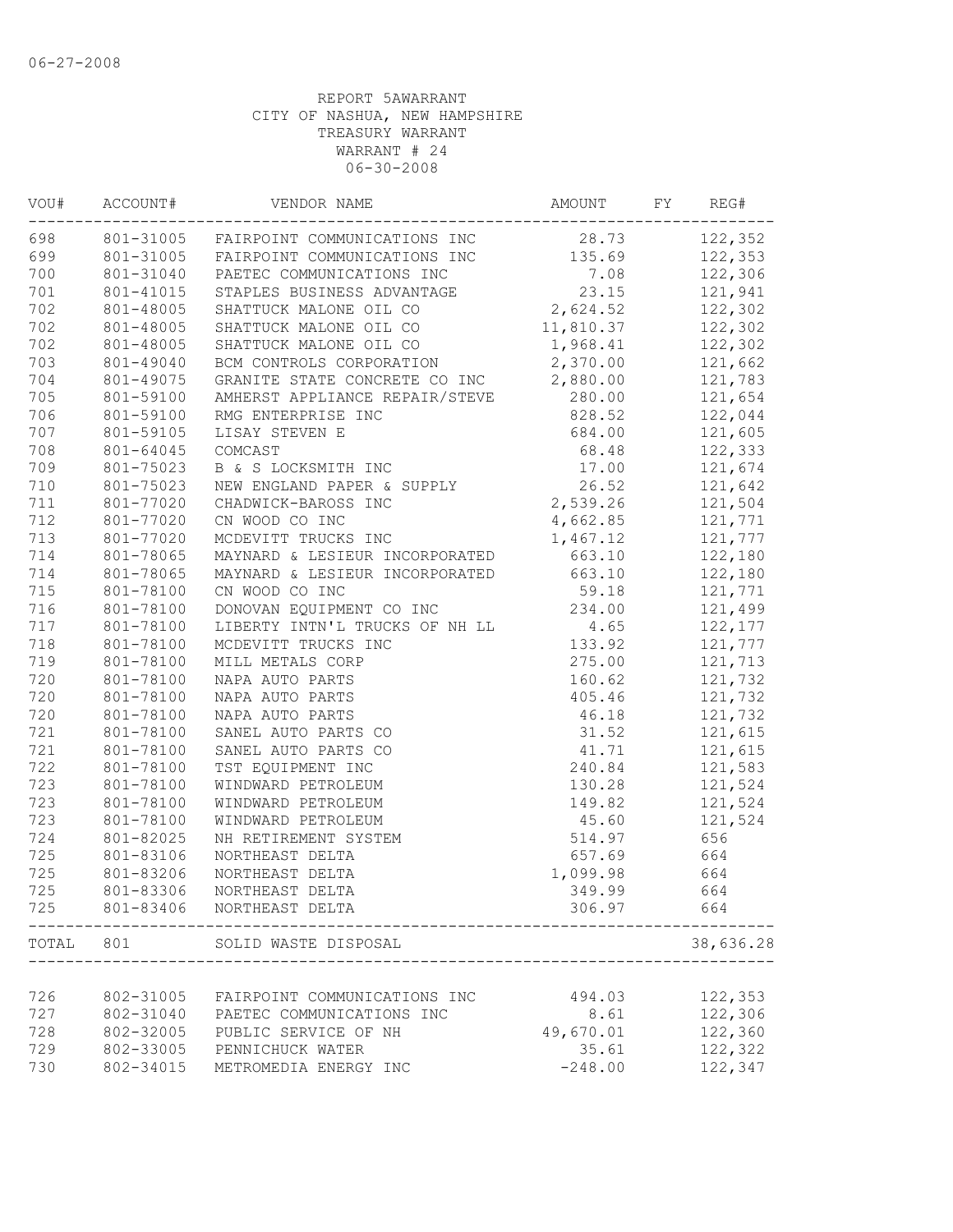| VOU# | ACCOUNT#  | VENDOR NAME                    | AMOUNT    | FY | REG#     |
|------|-----------|--------------------------------|-----------|----|----------|
| 731  |           | 802-34015 NATIONAL GRID        | 392.50    |    | 122,340  |
| 732  | 802-42010 | CENTRAL PAPER PRODUCTS CO      | 285.11    |    | 122,189  |
| 733  | 802-45101 | CIBA CORPORATION               | 4,200.00  |    | 121,523  |
| 734  | 802-45103 | JCI JONES CHEMICALS INC        | 5,379.00  |    | 121,644  |
| 735  | 802-45106 | KEMIRA WATER SOLUTIONS INC     | 1,745.04  |    | 121,647  |
| 736  | 802-45175 | ARCSOURCE INC                  | 30.72     |    | 121,617  |
| 737  | 802-46045 | LEHIGH SAFETY SHOE LLC         | 81.99     |    | 121,591  |
| 738  | 802-46045 | STITCH AMERICA INC             | 214.30    |    | 122,326  |
| 739  | 802-46045 | UNIFIRST CORPORATION           | 359.45    |    | 121,753  |
| 739  | 802-46045 | UNIFIRST CORPORATION           | 1,672.55  |    | 121,753  |
| 740  | 802-49070 | HACH COMPANY                   | 1,685.65  |    | 121,738  |
| 741  | 802-49075 | <b>CUES</b>                    | 563.47    |    | 121,581  |
| 742  | 802-49075 | CUES INC                       | 1,118.00  |    | 121,726  |
| 743  | 802-49075 | RADIO SHACK                    | 99.99     |    | 122,307  |
| 744  | 802-53030 | EASTERN ANALYTICAL INC         | 539.50    |    | 121,613  |
| 745  | 802-59100 | BAU HOPKINS                    | 500.00    |    | 121,508  |
| 746  | 802-59105 | GREENLEAF WILLIAM              | 680.00    |    | 121,683  |
| 747  | 802-59225 | RESOURCE MANAGEMENT INC        | 20,361.69 |    | 121,465  |
| 748  | 802-59230 | BROX INDUSTRIES INC            | 298.68    |    | 121,503  |
| 749  | 802-59230 | CORRIVEAU ROUTHIER INC         | 1,555.10  |    | 122, 171 |
| 750  | 802-59230 | E J PRESCOTT INC               | 1,618.20  |    | 121,534  |
| 751  | 802-59230 | EASTERN PIPE SERVICE INC       | 5,156.25  |    | 121,913  |
| 752  | 802-59230 | TDD EARTH TECHHOLOGIES INC     | 5,000.00  |    | 122,299  |
| 753  | 802-59239 | STAPLES BUSINESS ADVANTAGE     | 174.34    |    | 121,941  |
| 754  | 802-59265 | CITIZEN'S BANK OF NH           | 1,760.39  |    | 659      |
| 755  | 802-59265 | CITIZEN'S BANK OF NH           | 73.50     |    | 660      |
| 756  | 802-59320 | CN WOOD CO INC                 | 4,601.07  |    | 121,771  |
| 757  | 802-59320 | D & R TOWING INC               | 114.48    |    | 122,172  |
| 758  | 802-59320 | DONOVAN SPRING COMPANY INC     | 228.02    |    | 121,501  |
| 759  | 802-59320 | HOWARD P FAIRFIELD INC         | 993.51    |    | 122,088  |
| 760  | 802-59320 | LIBERTY INTN'L TRUCKS OF NH LL | 18.16     |    | 122,177  |
| 761  | 802-59320 | MAC MULKIN CHEVROLET INC       | 69.83     |    | 122,174  |
| 762  | 802-59320 | MINUTEMAN TRUCKS INC           | 97.64     |    | 121,661  |
| 763  | 802-59320 | NAPA AUTO PARTS                | 18.67     |    | 121,732  |
| 764  | 802-59320 | SANEL AUTO PARTS CO            | 24.03     |    | 121,615  |
| 765  | 802-64192 | GRAINGER                       | 632.63    |    | 121,519  |
| 766  | 802-64192 | GRAINGER                       | 467.69    |    | 121,550  |
| 767  | 802-64192 | HOME DEPOT CREDIT SERVICES     | 22.00     |    | 122,319  |
| 767  | 802-64192 | HOME DEPOT CREDIT SERVICES     | 266.93    |    | 122,319  |
| 768  | 802-64192 | LAB SAFETY SUPPY INC           | 168.74    |    | 121,938  |
| 769  | 802-64192 | M & M ELECTRICAL SUPPLY CO INC | 1,376.94  |    | 122,169  |
| 770  | 802-64192 | PINE MOTOR PARTS               | 58.78     |    | 122,181  |
| 770  | 802-64192 | PINE MOTOR PARTS               | 38.35     |    | 122,181  |
| 771  | 802-64192 | UNITED SUPPLY COMPANY INC      | 31.34     |    | 122,186  |
| 772  | 802-77050 | HEATING SPECIALTIES OF NH INC  | 18.42     |    | 122, 173 |
| 773  | 802-77050 | M & M ELECTRICAL SUPPLY CO INC | 97.39     |    | 122,169  |
| 774  | 802-77050 | MCMASTER-CARR SUPPLY CO        | 423.17    |    | 121,601  |
| 775  | 802-77050 | PINE MOTOR PARTS               | 1,022.09  |    | 122,181  |
|      |           |                                |           |    |          |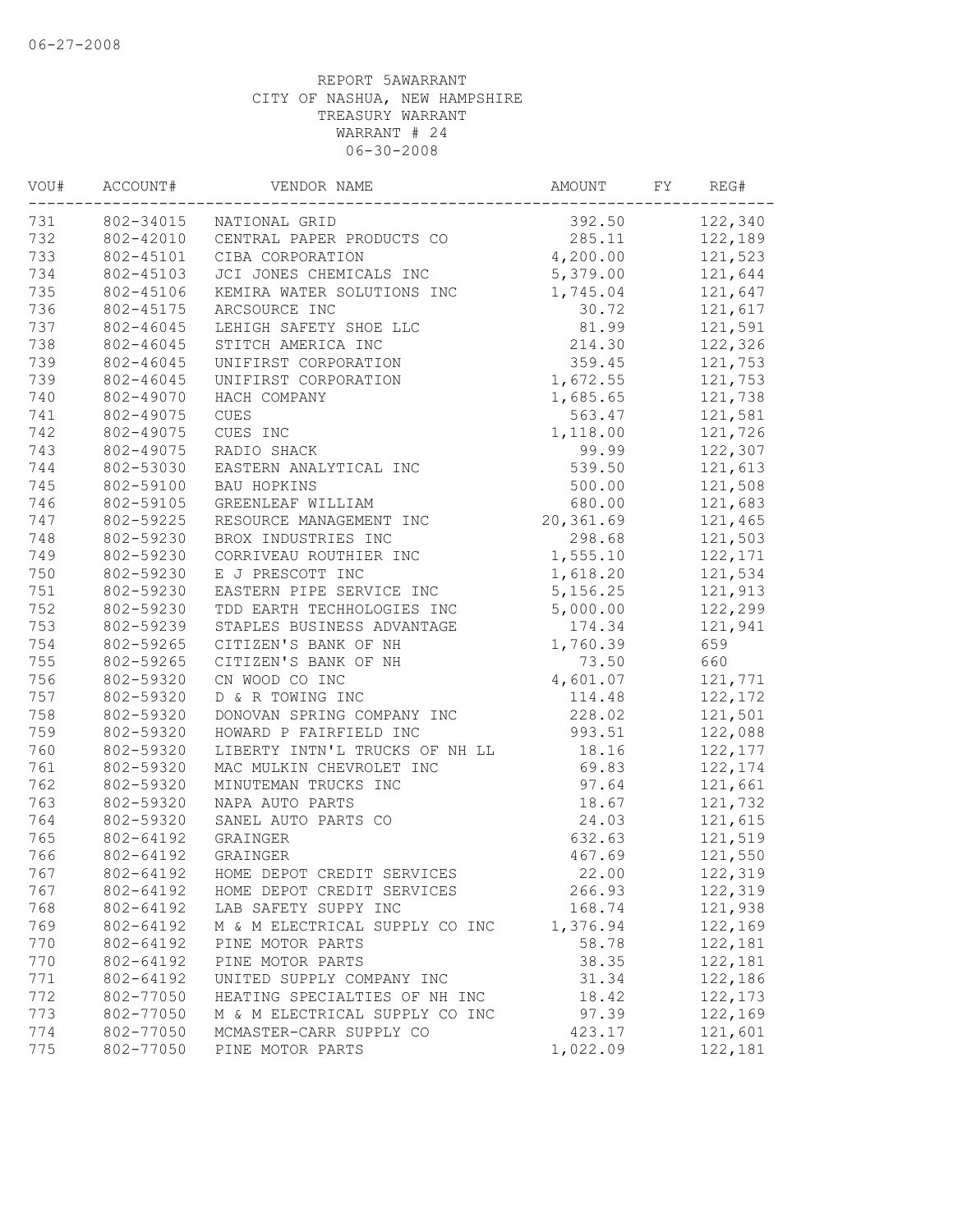| VOU#  | ACCOUNT#  | VENDOR NAME                    | AMOUNT   | FY. | REG#       |
|-------|-----------|--------------------------------|----------|-----|------------|
| 776   | 802-77055 | FASTENAL COMPANY               | 686.43   |     | 121,684    |
| 777   | 802-77065 | APPLIED INDUSTRIAL TECHNOLOGIE | 302.34   |     | 121,528    |
| 778   | 802-77065 | NH HYDRAULICS INC              | 540.00   |     | 121,594    |
| 779   | 802-77067 | ADVANCED TECHNOLOGY SERVICES   | 1,878.05 |     | 122,101    |
| 780   | 802-77067 | M & B MACHINING AND WELDING    | 1,282.00 |     | 122,178    |
| 781   | 802-77069 | MCMASTER-CARR SUPPLY CO        | 343.55   |     | 121,601    |
| 782   | 802-77070 | WINDWARD PETROLEUM             | 1,742.27 |     | 121,524    |
| 783   | 802-77072 | M & M ELECTRICAL SUPPLY CO INC | 372.79   |     | 122,169    |
| 784   | 802-82025 | NH RETIREMENT SYSTEM           | 866.37   |     | 656        |
| 785   | 802-83006 | NORTHEAST DELTA                | 2,817.59 |     | 664        |
| 786   | 802-91010 | DOOKRAN STEPHEN                | 125.25   |     | 121,735    |
| 787   | 802-94005 | NEIWPCC-TRAINING               | 375.00   |     | 122,330    |
| 788   | 802-94005 | NHWPCA                         | 225.00   |     | 122,317    |
| 789   | 802-95075 | TREASURER STATE OF NH          | 50.00    |     | 122,304    |
| 789   | 802-95075 | TREASURER STATE OF NH          | 150.00   |     | 122,304    |
| TOTAL | 802       | SEWERAGE DISPOSAL SYSTEM       |          |     | 128,052.20 |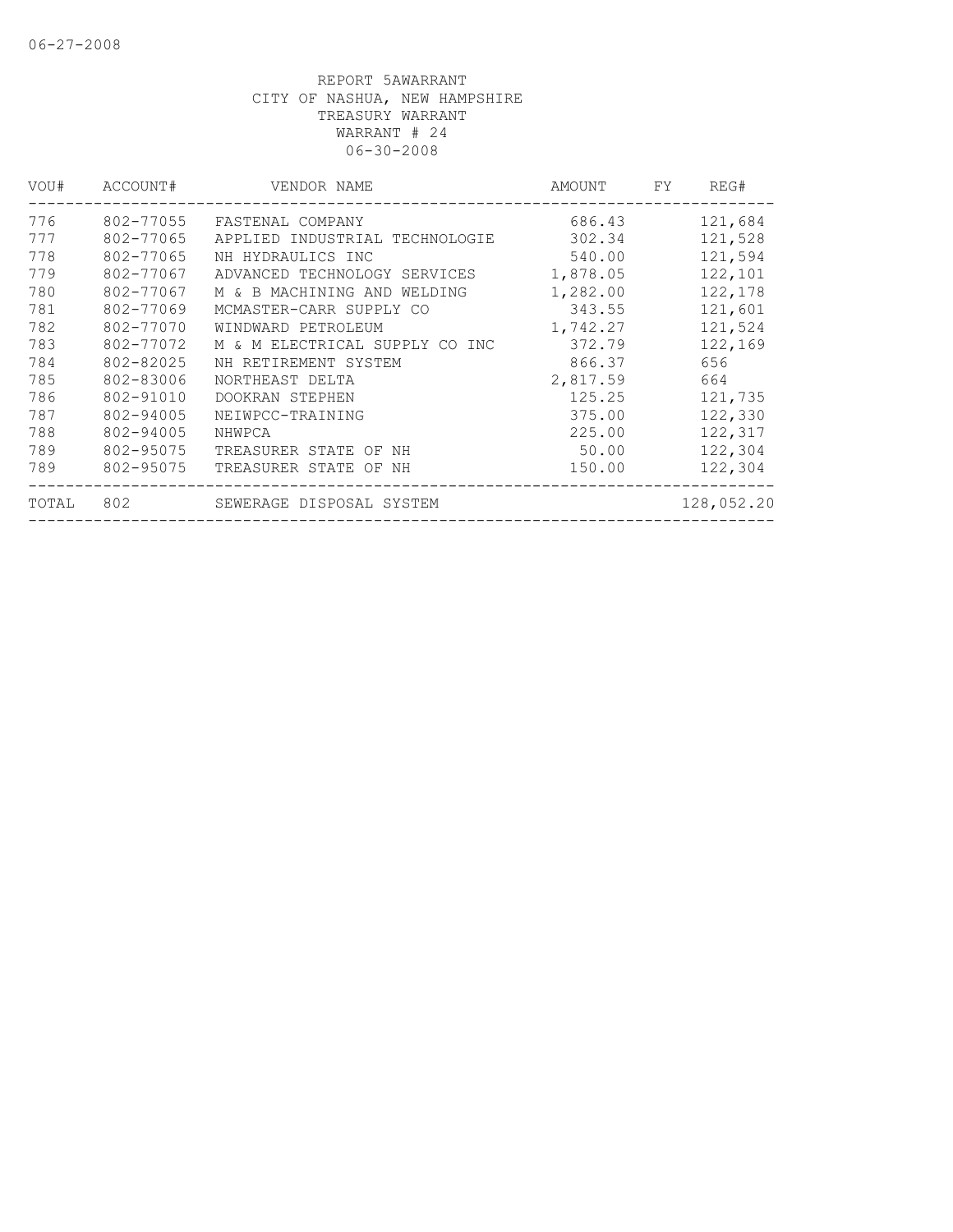| VOU#       | ACCOUNT#                                                                                             | VENDOR NAME                                                    | AMOUNT FY REG#   |                     |
|------------|------------------------------------------------------------------------------------------------------|----------------------------------------------------------------|------------------|---------------------|
|            |                                                                                                      | 790 941-98029 COMMUNITY SERVICES PETTY CASH 109.03 122,300     |                  |                     |
| TOTAL      | 941                                                                                                  | HEALTH & COMM SVCS TRUST FUND                                  |                  | 109.03              |
| 791        |                                                                                                      | 951-22 DAVIS JEFFERSON J                                       | 13,990.00        | 121,442             |
| TOTAL      | 951                                                                                                  | PWD & ENG TRUST FUND                                           |                  | 13,990.00           |
| 792        | 952-01354                                                                                            | AMHERST TOWN BAND                                              | 400.00           | 121,790             |
| 793        | 952-05051                                                                                            | DWIGHT DAMON ASSOCIATES                                        | 550.00           | 121,479             |
| 794        | 952-05054                                                                                            | B & S LOCKSMITH INC                                            | 16.50            | 121,674             |
| 795        | 952-05054                                                                                            | HOME DEPOT CREDIT SERVICES                                     | 27.70            | 122,319             |
| 796        | 952-05058                                                                                            | CALVIN CHIN'S MARTIAL ARTS ACA                                 | 375.00           | 122,301             |
| 797        | 952-05058                                                                                            | MACINTOSH DENISE-MARIE                                         | 2,539.32         | 121,789             |
| 798        | 952-05058                                                                                            | ORIENTAL TRADING CO INC                                        | 1,020.92         | 121,993             |
| 799        | 952-59020                                                                                            | JEANNOTTE'S MARKET                                             | 63.96            | 121,544             |
| 800        | 952-75021                                                                                            | CORRIVEAU ROUTHIER INC                                         | 272.00           | 122,171             |
| 801        | 952-75021                                                                                            | GRAINGER                                                       | 281.92           | 121,550             |
| 802        | 952-75021                                                                                            | JOHNSON'S ELECTRIC INC                                         | 4,245.00         | 121,538             |
| 803<br>804 | 952-75021<br>952-81086                                                                               | LARCHMONT ENGINEERING & IRRIGA<br>UNITED PARCEL SERVICE INC    | 834.09<br>575.00 | 121,470<br>122,345  |
| TOTAL      | 952                                                                                                  | PARK & RECREATION TRUST FUND                                   |                  | 11,201.41           |
| 805<br>805 | 963-229                                                                                              | 963-220 FRASER EDGAR & BEVERLY<br>FRASER EDGAR & BEVERLY       | 400.00<br>400.00 | 121,934<br>121,934  |
|            |                                                                                                      |                                                                |                  |                     |
| TOTAL      | 963   1963   1964   1970   1970   1970   1971   1972   1972   1972   1972   1972   1973   1974   197 | WOODLAWN CEMETERY TRUST FUND                                   |                  | 800.00              |
|            |                                                                                                      | 806 974-20 NEIGHBORHOOD HOUSING SERVICES 7,555.00 121,646      |                  |                     |
| TOTAL 974  |                                                                                                      | URBAN PROGRAM TRUST FUND                                       |                  | 7,555.00            |
|            |                                                                                                      |                                                                |                  |                     |
| 807        | 975-01660                                                                                            | EATON & BERUBE INS AGENCY                                      | 2,911.08         | 122,368             |
| 808        | 975-45050                                                                                            | THE TEACHING COMPANY                                           | 1,887.56         | 121,468             |
| 809<br>810 | 975-53160<br>975-75023                                                                               | TENNANT/WALLACE ARCHITECTS AIA 1,711.55<br>A W THERRIEN CO INC | 2,350.00         | 121,780<br>121,512  |
| TOTAL      | 975                                                                                                  | LIBRARY TRUST FUND                                             | --------         | -------<br>8,860.19 |
| 811        |                                                                                                      | 982-05053 ADLER VICTORIA & QUINNIPIAC UN                       | 700.00           | 121,798             |
| 812        | 982-05053                                                                                            | ALICEA RICARDO & WAKE FOREST U                                 | 700.00           | 121,799             |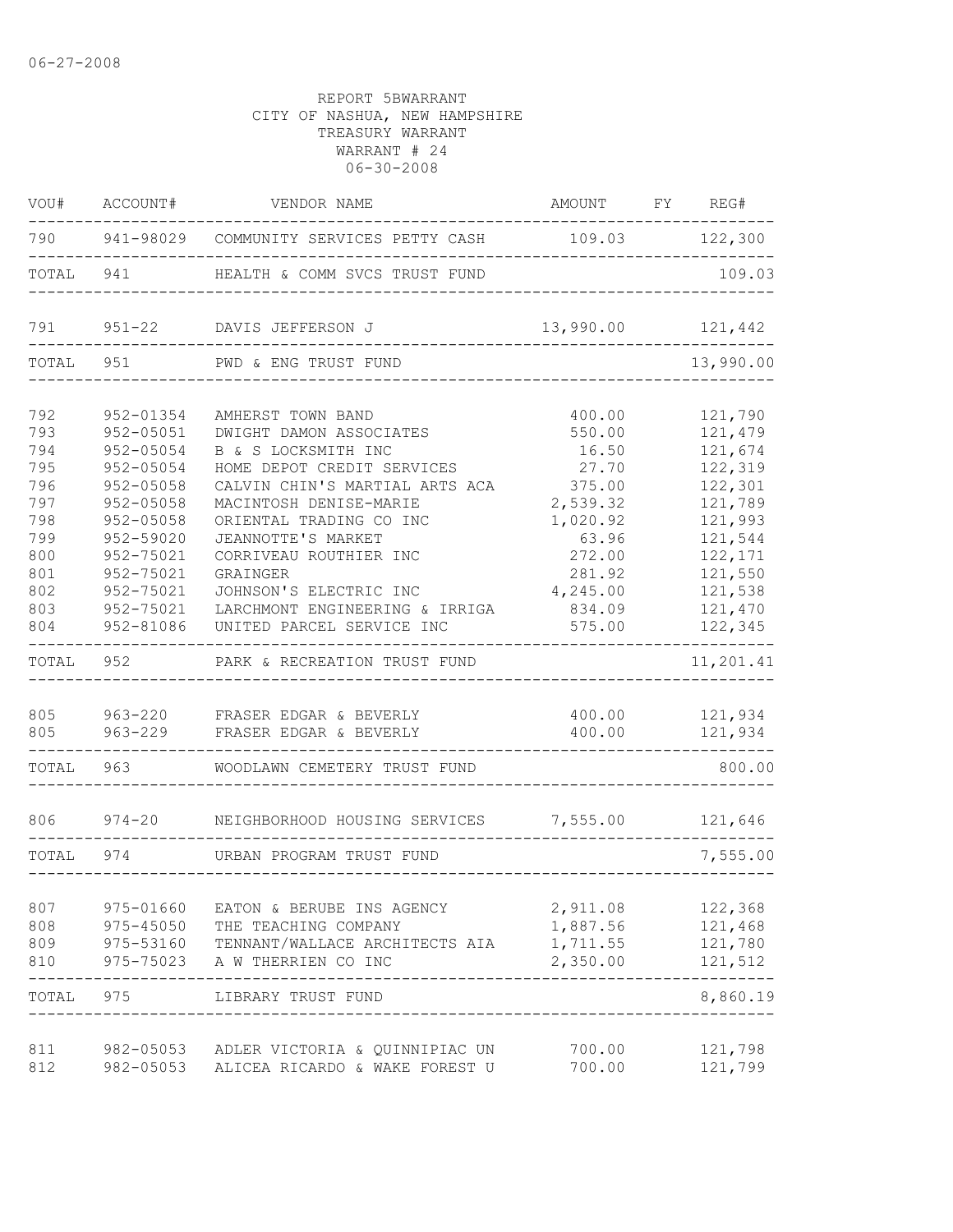| VOU# | ACCOUNT#  | VENDOR NAME                    | AMOUNT   | FΥ | REG#    |
|------|-----------|--------------------------------|----------|----|---------|
| 813  | 982-05053 | AVOLA GIANELLE & UNH           | 700.00   |    | 121,800 |
| 814  | 982-05053 | AZCONA JOSE & ST JOSEPH'S COLL | 500.00   |    | 121,902 |
| 815  | 982-05053 | BARROS AMELIA & BOSTON UNIV SC | 80.00    |    | 121,861 |
| 816  | 982-05053 | BATSEVICH VIKTORYIA & RIVIER C | 940.00   |    | 121,864 |
| 817  | 982-05053 | BERTHIAUME ADRIA & U MASS LOWE | 315.00   |    | 121,823 |
| 818  | 982-05053 | BERTHIAUME ADRIA & UMASS LOWEL | 260.00   |    | 121,801 |
| 819  | 982-05053 | BODWELL ELISE & UNH            | 575.00   |    | 121,825 |
| 820  | 982-05053 | BRADLEY CECILY & CAZENOVIA C   | 700.00   |    | 121,802 |
| 821  | 982-05053 | CADORETTE NICOLE & UNH         | 575.00   |    | 121,828 |
| 822  | 982-05053 | CAMPUS FERNANDO & UNIV OF NH   | 850.00   |    | 121,904 |
| 823  | 982-05053 | CARLSON CAROLINE & VIRGINIA TE | 575.00   |    | 121,803 |
| 824  | 982-05053 | CASSELLA MICHAEL & U OF CONN   | 575.00   |    | 121,805 |
| 825  | 982-05053 | CHAMPAGNE CAITLYN & LASELL COL | 1,000.00 |    | 121,871 |
| 826  | 982-05053 | CHAND ANJALI & EMMANUEL COLLEG | 1,000.00 |    | 121,869 |
| 827  | 982-05053 | CHARRON ALYSSA & PLYMOUTH STAT | 500.00   |    | 121,906 |
| 828  | 982-05053 | CHURCHILL ALEXANDRA & UNH      | 350.00   |    | 121,814 |
| 829  | 982-05053 | CLOUTIER MELISSA & BOSTON UNIV | 575.00   |    | 121,806 |
| 830  | 982-05053 | CLOUTIER MELISSA & BOSTON UNIV | 280.00   |    | 121,830 |
| 831  | 982-05053 | COLEMAN JONES JANUARY & SOKA U | 575.00   |    | 121,832 |
| 832  | 982-05053 | COTE ELIZABETH & STONEHILL COL | 220.00   |    | 121,897 |
| 833  | 982-05053 | CROOKER MEGAN & RHODE ISLAND C | 500.00   |    | 121,908 |
| 834  | 982-05053 | CURTIS NATHAN & UNIV OF NH     | 2,483.00 |    | 121,872 |
| 835  | 982-05053 | DAR NAVAIERA & UNIV OF NH      | 500.00   |    | 121,909 |
| 836  | 982-05053 | DESIMONE NICHOLAS & UNIV OF NH | 2,483.00 |    | 121,874 |
| 837  | 982-05053 | DOUGHERTY KEVIN & MIDDLESEX CO | 1,000.00 |    | 121,848 |
| 838  | 982-05053 | ERB ARTHUR & STEVENS INST/TECH | 5,960.00 |    | 121,791 |
| 839  | 982-05053 | FAIRBROTHER KELLY & SO NH UNIV | 2,500.00 |    | 121,865 |
| 840  | 982-05053 | FERREIRA JESSICA & OLIVET NAZA | 500.00   |    | 121,910 |
| 841  | 982-05053 | FINDLEY MOLLIE & FLORIDA INST/ | 575.00   |    | 121,761 |
| 842  | 982-05053 | GOGGIN DANIEL & EMBRY RIDDLE F | 2,483.00 |    | 121,876 |
| 843  | 982-05053 | GORYACHEV IVAN & NORTHEASTERN  | 2,483.00 |    | 121,878 |
| 844  | 982-05053 | GOULDEN CAITLIN & RIVIER COLLE | 700.00   |    | 121,870 |
| 845  | 982-05053 | GOULDEN CAITLIN & RIVIER COLLE | 500.00   |    | 121,911 |
| 846  | 982-05053 | GRIFFIN DONALD & FITCHBURG STA | 400.00   |    | 121,833 |
| 847  | 982-05053 | GUIDOBONI ALYSSA & U OF CONN   | 5,960.00 |    | 121,793 |
| 848  | 982-05053 | HATCH SARAH & UNIV OF KENTUCKY | 575.00   |    | 121,836 |
| 849  | 982-05053 | HENMUELLER KATELYN & COL OF HO | 575.00   |    | 121,807 |
| 850  | 982-05053 | HORT ALEXANDER & UNIV OF NH    | 1,000.00 |    | 121,850 |
| 851  | 982-05053 | INSLEY PATRICK & UNIV OF NH    | 2,483.00 |    | 121,880 |
| 852  | 982-05053 | IVORY AMANDA & COLBY SAWYER CO | 575.00   |    | 121,838 |
| 853  | 982-05053 | JENNESS SAMUEL & U MASS LOWELL | 2,483.00 |    | 121,882 |
| 854  | 982-05053 | JIMENEZ RICHARD & UNH          | 440.00   |    | 121,818 |
| 855  | 982-05053 | JIMENEZ RICHARD & UNH          | 575.00   |    | 121,841 |
| 856  | 982-05053 | JOHNSTONE KRISTINA & MOUNT IDA | 670.00   |    | 121,811 |
| 857  | 982-05053 | KEELER SARAH & UMASS LOWELL    | 500.00   |    | 121,912 |
| 858  | 982-05053 | KEENEY MATTHEW & BENTLEY COLLE | 575.00   |    | 121,844 |
| 859  | 982-05053 | KEPNER STEPHANIE & SWEET BRIAR | 5,960.00 |    | 121,795 |
| 860  | 982-05053 | LABRIE AMANDA & UNH            | 575.00   |    | 121,847 |
|      |           |                                |          |    |         |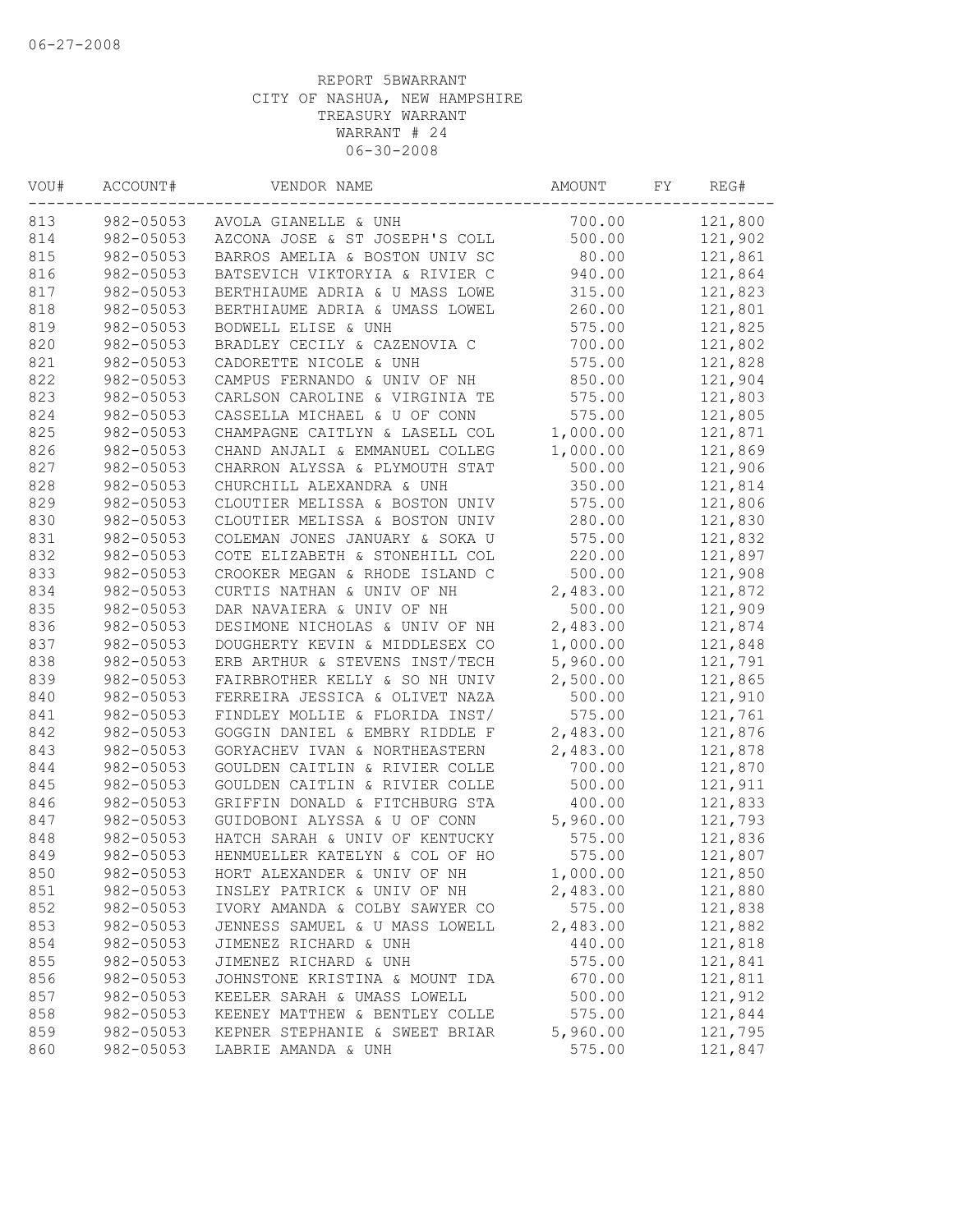| VOU# | ACCOUNT#  | VENDOR NAME                    | AMOUNT    | FY | REG#    |
|------|-----------|--------------------------------|-----------|----|---------|
| 861  | 982-05053 | LAMERE CAROLYN & RHODES COLLEG | 700.00    |    | 121,808 |
| 862  | 982-05053 | LAVALLEE KELLY & UNIV OF NH    | 500.00    |    | 121,914 |
| 863  | 982-05053 | LAVIGNE ALYSHA & NEWBURY COLLE | 1,000.00  |    | 121,873 |
| 864  | 982-05053 | LEBLANC DAVID & UNH            | 400.00    |    | 121,849 |
| 865  | 982-05053 | LEWIS NOLAN & MANCHESTER COMM  | 1,000.00  |    | 121,815 |
| 866  | 982-05053 | MACDONALD DIANNA & BRYANT UNIV | 500.00    |    | 121,916 |
| 867  | 982-05053 | MANGIPUDI VIKAS & BOSTON UNIV  | 750.00    |    | 121,896 |
| 868  | 982-05053 | MANSFIELD MATTHEW & RENSSELAER | 2,483.00  |    | 121,884 |
| 869  | 982-05053 | MARTELL SEAN & BRYANT COLLEGE  | 500.00    |    | 121,868 |
| 870  | 982-05053 | MIRANDA SARAH & UNH            | 575.00    |    | 121,852 |
| 871  | 982-05053 | MONTEMAYOR LILY ANN & BENTLEY  | 700.00    |    | 121,809 |
| 872  | 982-05053 | MORSE PAUL JR & ASSUMPTION COL | 2,500.00  |    | 121,900 |
| 873  | 982-05053 | MULCAHY CARA & ST MARY'S C-CAL | 2,500.00  |    | 121,820 |
| 874  | 982-05053 | NORTHEASTERN UNIVERSITY        | 1,000.00  |    | 122,349 |
| 875  | 982-05053 | PAOLILLO GINA & RENSSELAER POL | 2,483.00  |    | 121,886 |
| 876  | 982-05053 | PARE TYLER & ASSUMPTION COLLEG | 500.00    |    | 121,918 |
| 877  | 982-05053 | PATER JAMES & SIENA COLLEGE    | 500.00    |    | 121,842 |
| 878  | 982-05053 | PATER JAMES & SIENA COLLEGE    | 2,483.00  |    | 121,888 |
| 879  | 982-05053 | PICARD HUNTER & UNIV OF NH     | 2,483.00  |    | 121,890 |
| 880  | 982-05053 | PILL JOSEPH & UNIV OF TEXAS-AU | 575.00    |    | 121,854 |
| 881  | 982-05053 | PIWOWARSKI CRISTINA & SCHOOL V | 350.00    |    | 121,867 |
| 882  | 982-05053 | PIWOWARSKI CRISTINA & SCHOOL/V | 500.00    |    | 121,845 |
| 883  | 982-05053 | PLAISTED LAURA & UNIV OF MASS  | 10,000.00 |    | 121,862 |
| 884  | 982-05053 | PORRES GARY & UNH              | 5,960.00  |    | 121,796 |
| 885  | 982-05053 | POWERS KATELYN & UNH           | 240.00    |    | 121,810 |
| 886  | 982-05053 | PUGACHEVSKY ANTON & UNH        | 575.00    |    | 121,856 |
| 887  | 982-05053 | RUSSO SAMANTHA & EMERSON COLLE | 575.00    |    | 121,858 |
| 888  | 982-05053 | SAMPSON KATHARINE & SUFFOLK CO | 500.00    |    | 121,921 |
| 889  | 982-05053 | SANDLER CADY & UNIV OF FLORIDA | 590.00    |    | 121,839 |
| 890  | 982-05053 | SANDLER CADY & UNIV OF FLORIDA | 500.00    |    | 121,923 |
| 891  | 982-05053 | SHEA CHRISTINA & RIVIER COLLEG | 500.00    |    | 121,924 |
| 892  | 982-05053 | SOUZA JILL & UNIV OF NH        | 500.00    |    | 121,792 |
| 893  | 982-05053 | ST AMAND NATASHA & UNIV OF MAI | 500.00    |    | 121,853 |
| 894  | 982-05053 | STRUSA ALICIA & NE SCHOOL/COMM | 1,000.00  |    | 121,855 |
| 895  | 982-05053 | TAYLOR JAMES & BENTLEY COLLEGE | 2,000.00  |    | 121,863 |
| 896  | 982-05053 | UNIVERSITY OF NH               | 510.00    |    | 122,350 |
| 897  | 982-05053 | VAN DEN HEUVE BEATRICE & NORTH | 350.00    |    | 121,860 |
| 898  | 982-05053 | VAN DEN HUEVE BEATRICE & NORTH | 5,960.00  |    | 121,797 |
| 899  | 982-05053 | VAN DYKE MATTHEW & NORTHEASTER | 2,483.00  |    | 121,892 |
| 900  | 982-05053 | VANTASSELL ELIZABETH & U MASS  | 850.00    |    | 121,834 |
| 901  | 982-05053 | WALKER ASHLEY & KEENE STATE CO | 1,290.00  |    | 121,859 |
| 902  | 982-05053 | WAN ANNA & UNIV OF PENNSYLVANI | 280.00    |    | 121,866 |
| 903  | 982-05053 | WAN ANNA & UNIV OF PENNYSYLVAN | 3,000.00  |    | 121,812 |
| 904  | 982-05053 | WANJIRU ELIZABETH & UNIV OF NH | 500.00    |    | 121,857 |
| 905  | 982-05053 | ZHU JAMES & UNIV OF ILL-URBAN  | 2,483.00  |    | 121,894 |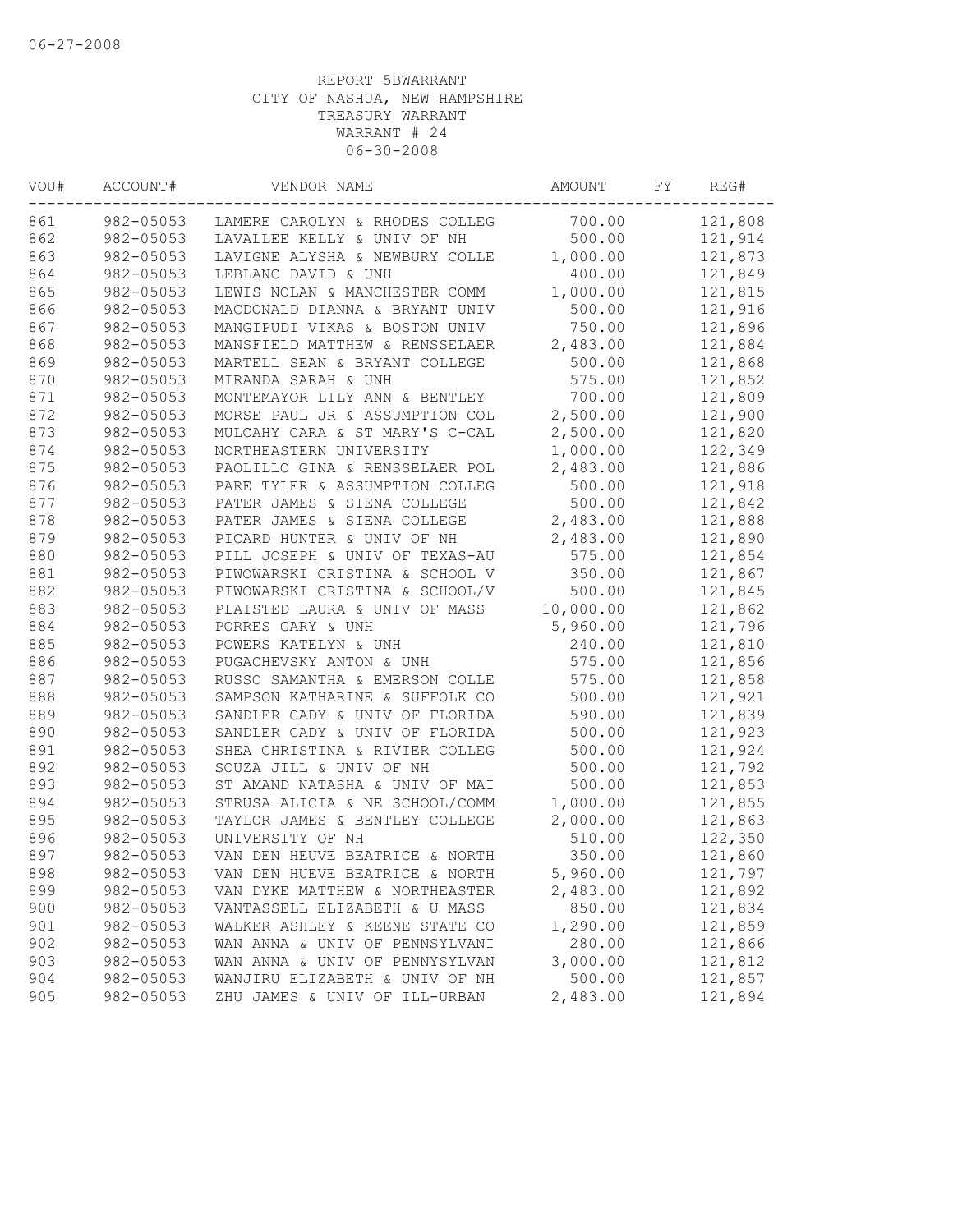| VOU#      | ACCOUNT# |                        | VENDOR NAME | AMOUNT | FY | REG#       |
|-----------|----------|------------------------|-------------|--------|----|------------|
|           |          |                        |             |        |    |            |
| TOTAL 982 |          | SCHOLARSHIP TRUST FUND |             |        |    | 124,686.00 |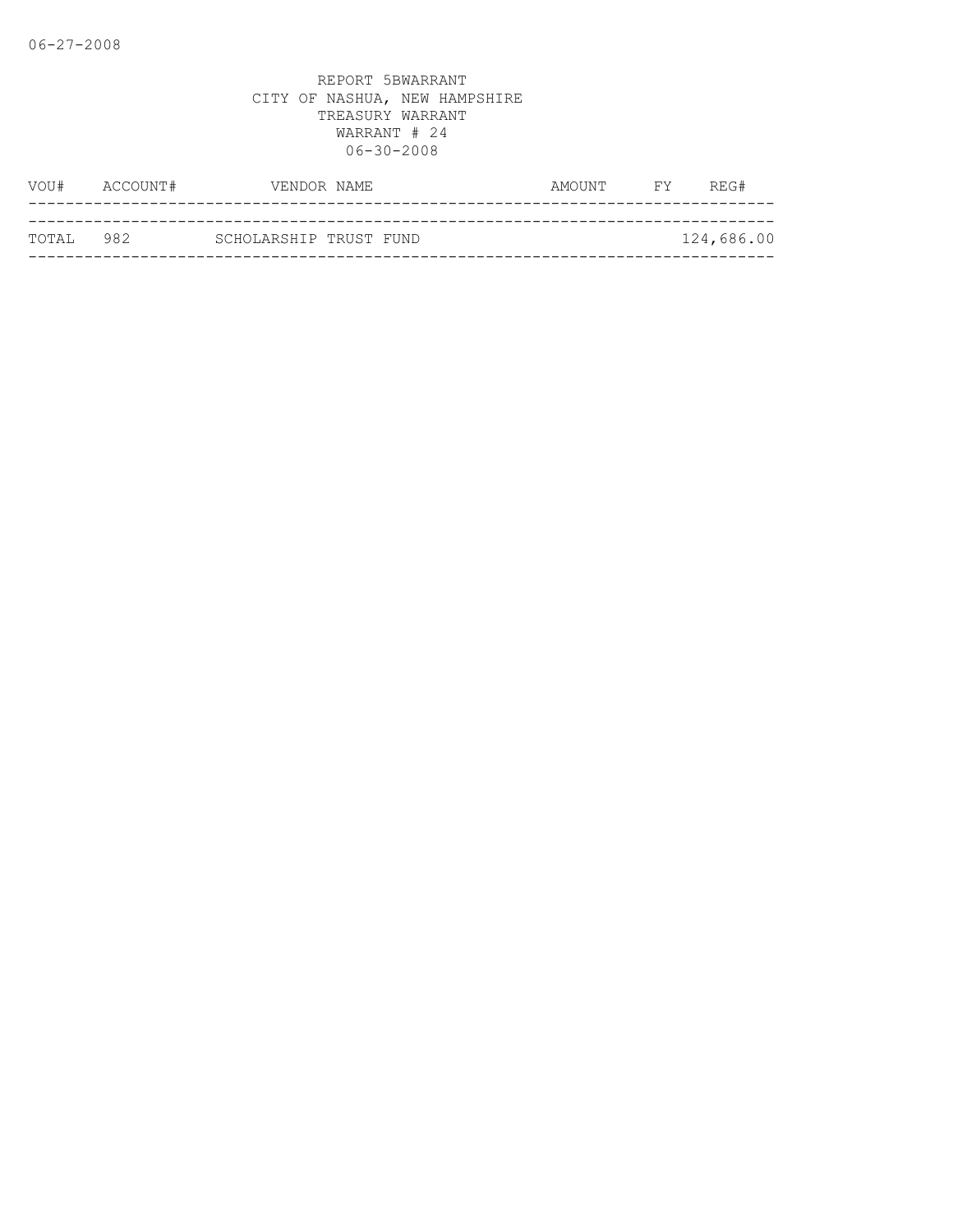|           | ACCOUNT# PAYROLL WEEK ENDING | AMOUNT    |
|-----------|------------------------------|-----------|
|           | 0308-83051 14-JUN-2008       | $-615.60$ |
| TOTAL 030 |                              | $-615.60$ |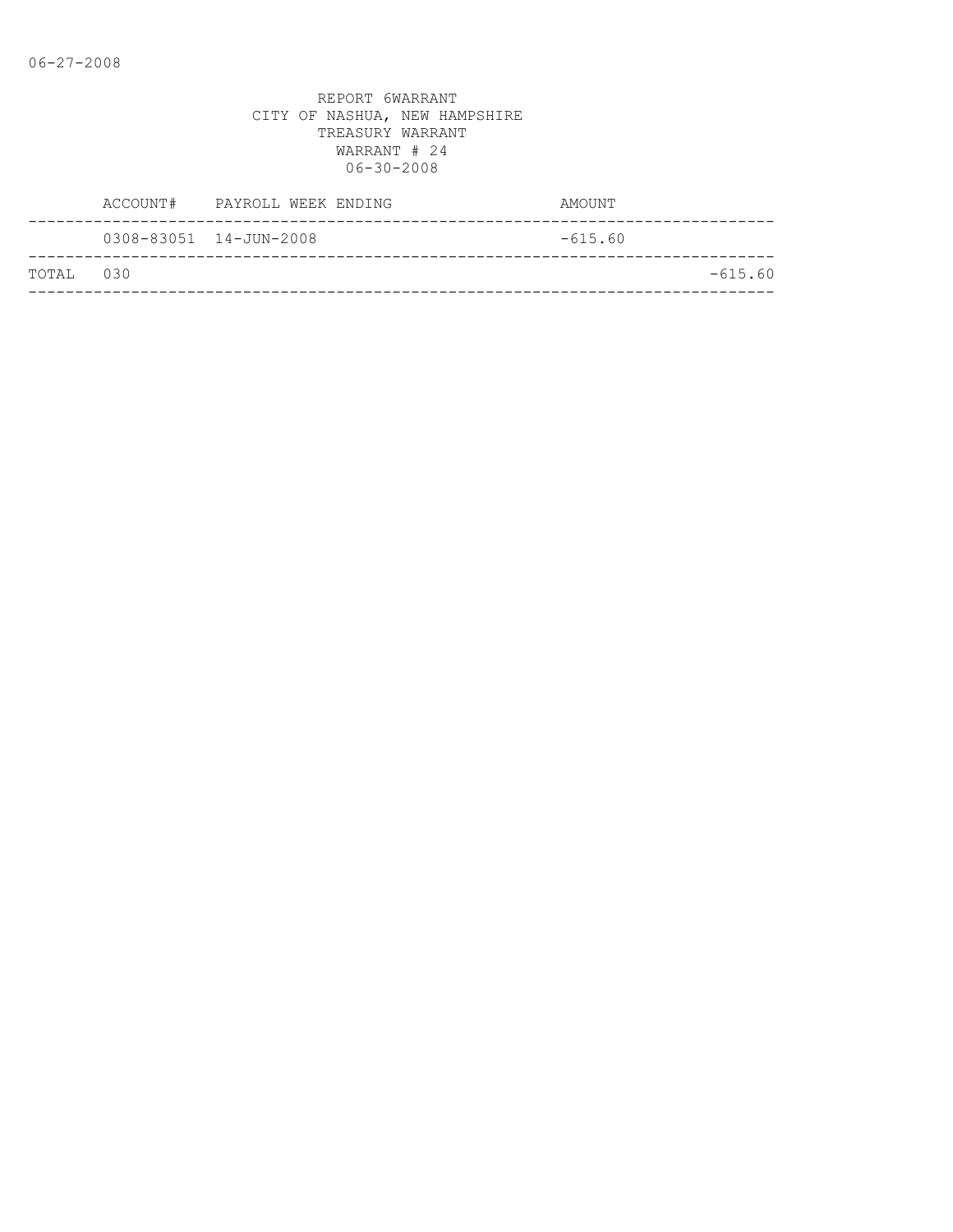|           |                                                                                                                                                                                                                | ACCOUNT# PAYROLL WEEK ENDING                                                                                                                                                                                                                                                                                                                                              | AMOUNT                                                                                                                                                                                                 |           |
|-----------|----------------------------------------------------------------------------------------------------------------------------------------------------------------------------------------------------------------|---------------------------------------------------------------------------------------------------------------------------------------------------------------------------------------------------------------------------------------------------------------------------------------------------------------------------------------------------------------------------|--------------------------------------------------------------------------------------------------------------------------------------------------------------------------------------------------------|-----------|
|           |                                                                                                                                                                                                                | 305-11239  14-JUN-2008<br>305-11239 21-JUN-2008<br>305-59100 21-JUN-2008                                                                                                                                                                                                                                                                                                  | 1,862.41<br>1,862.41<br>75.00                                                                                                                                                                          |           |
| TOTAL     | 305                                                                                                                                                                                                            | SRF - CIVIC & COMM ACTIVITIES                                                                                                                                                                                                                                                                                                                                             |                                                                                                                                                                                                        | 3,799.82  |
|           | 308-83051                                                                                                                                                                                                      | 14-JUN-2008<br>308-83051 21-JUN-2008<br>308-83052  14-JUN-2008<br>308-83052 21-JUN-2008<br>308-83102  14-JUN-2008<br>308-83102 21-JUN-2008                                                                                                                                                                                                                                | 1,720.72<br>360.65<br>2,857.42<br>2,210.58<br>1,761.12<br>1,761.12                                                                                                                                     |           |
| TOTAL 308 |                                                                                                                                                                                                                | SRF - INSURANCE                                                                                                                                                                                                                                                                                                                                                           |                                                                                                                                                                                                        | 10,671.61 |
|           |                                                                                                                                                                                                                | 3086-11870  14-JUN-2008<br>3086-12006 14-JUN-2008<br>3086-13004 14-JUN-2008<br>3086-13032 14-JUN-2008<br>3086-13032 21-JUN-2008<br>3086-13133 14-JUN-2008                                                                                                                                                                                                                 | 2,497.20<br>1,901.54<br>1,237.50<br>248.55<br>248.55<br>1,200.00                                                                                                                                       |           |
| TOTAL     | 308                                                                                                                                                                                                            | JAVITS GRANT PROGRAM                                                                                                                                                                                                                                                                                                                                                      |                                                                                                                                                                                                        | 7,333.34  |
|           | 3097-11408<br>3097-11408<br>3097-12112<br>3097-12112<br>3097-12830<br>3097-12830<br>3097-19138<br>3097-19139<br>3097-19140<br>3097-19540<br>3097-19540<br>3097-19544<br>3097-19544<br>3097-19545<br>3097-19545 | 3097-11162  14-JUN-2008<br>3097-11162 21-JUN-2008<br>14-JUN-2008<br>$21 - JUN - 2008$<br>14-JUN-2008<br>$21 - JUN - 2008$<br>14-JUN-2008<br>$21 - JUN - 2008$<br>$14 - JUN - 2008$<br>$14 - JUN - 2008$<br>3097-19140  14-JUN-2008<br>$21 - JUN - 2008$<br>14-JUN-2008<br>$21 - JUN - 2008$<br>14-JUN-2008<br>$21 - JUN - 2008$<br>$14 - JUN - 2008$<br>$21 - JUN - 2008$ | 592.50<br>592.50<br>721.60<br>721.60<br>2,293.59<br>1,851.62<br>191.75<br>131.33<br>2,838.17<br>8,599.18<br>8,686.17<br>8,873.51<br>19,563.04<br>13,935.22<br>675.64<br>529.43<br>2,569.17<br>1,009.13 |           |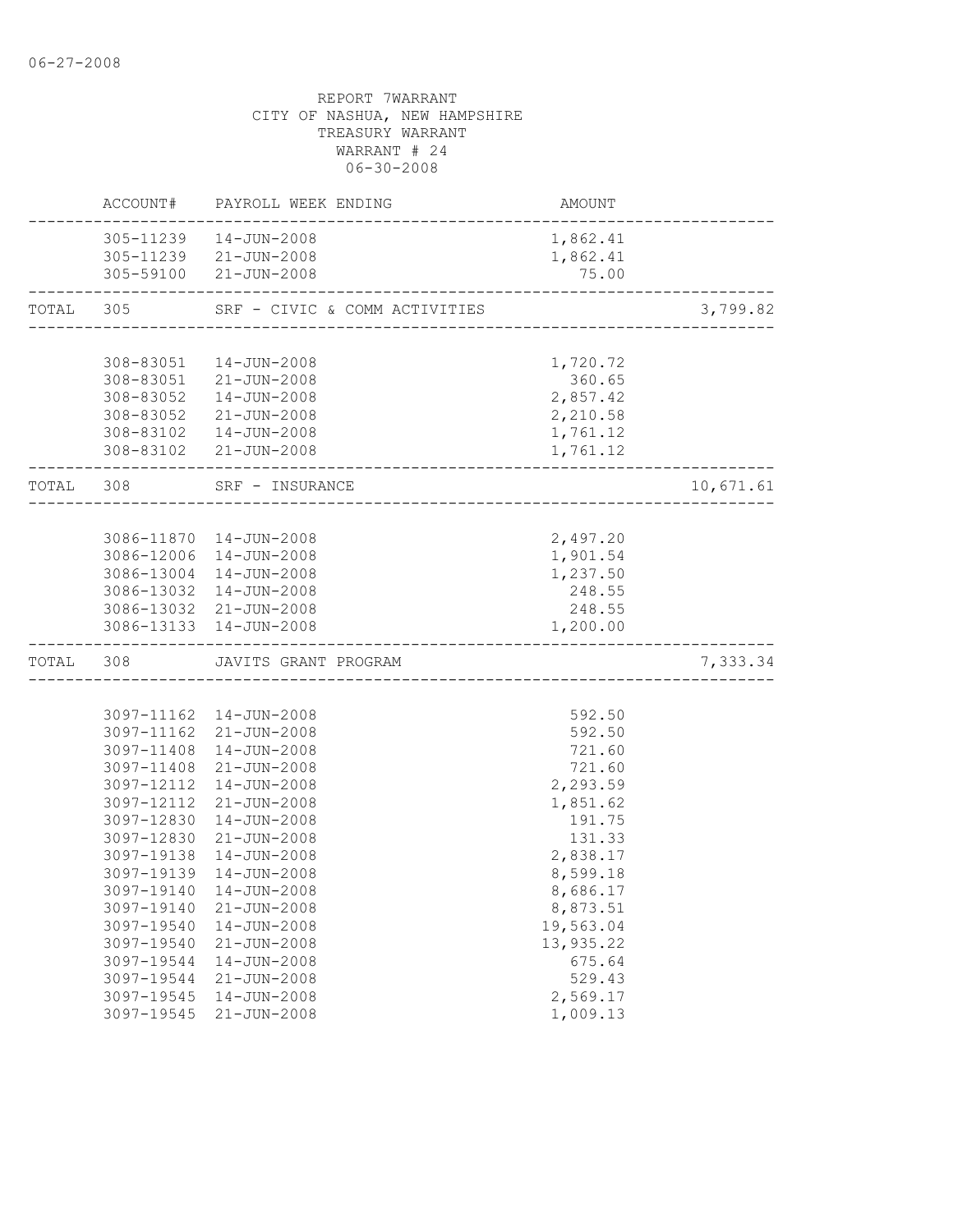| TOTAL<br>309<br>SRF - FOOD SERVICES<br>---------------------------<br>3117-12006 14-JUN-2008<br>3,409.40<br>3117-12006 21-JUN-2008<br>325.00<br>TOTAL<br>311<br>DRIVER'S EDUCATION<br>3118-13133 14-JUN-2008<br>301.88<br>3118-13133 21-JUN-2008<br>398.48<br>TOTAL<br>311<br>SUMMER SCHOOL<br>312-11165<br>1,015.46<br>$14 - JUN - 2008$<br>312-11165<br>$21 - JUN - 2008$<br>1,015.47<br>312-11191<br>14-JUN-2008<br>761.95<br>312-11191<br>21-JUN-2008<br>761.95<br>312-11547<br>14-JUN-2008<br>2,045.58<br>312-11547<br>21-JUN-2008<br>2,045.58<br>312-12010<br>$14 - JUN - 2008$<br>93.07<br>312-12010<br>$21 - JUN - 2008$<br>93.07<br>312-12116<br>14-JUN-2008<br>579.59<br>312-12116<br>21-JUN-2008<br>579.58<br>1,089.78<br>312-13004<br>14-JUN-2008<br>312-13004<br>$21 - JUN - 2008$<br>446.61<br>312<br>TOTAL<br>SRF - FINANCIAL SERVICES<br>3122-12006 14-JUN-2008<br>6,512.50<br>3122-12006 21-JUN-2008<br>175.00<br>312<br>ADULT ED/CONTINUING ED<br>TOTAL<br>-----------------------<br>3238-12006 14-JUN-2008<br>75.00<br>TOTAL<br>323<br>ADULT H.S.ALTERNATIVE ED<br>3245-11860  14-JUN-2008<br>1,301.28<br>324<br>TOTAL<br>YOUTH SAFE HAVEN-PAL | ACCOUNT# | PAYROLL WEEK ENDING | AMOUNT |           |
|--------------------------------------------------------------------------------------------------------------------------------------------------------------------------------------------------------------------------------------------------------------------------------------------------------------------------------------------------------------------------------------------------------------------------------------------------------------------------------------------------------------------------------------------------------------------------------------------------------------------------------------------------------------------------------------------------------------------------------------------------------------------------------------------------------------------------------------------------------------------------------------------------------------------------------------------------------------------------------------------------------------------------------------------------------------------------------------------------------------------------------------------------------------------|----------|---------------------|--------|-----------|
|                                                                                                                                                                                                                                                                                                                                                                                                                                                                                                                                                                                                                                                                                                                                                                                                                                                                                                                                                                                                                                                                                                                                                                    |          |                     |        | 74,375.15 |
|                                                                                                                                                                                                                                                                                                                                                                                                                                                                                                                                                                                                                                                                                                                                                                                                                                                                                                                                                                                                                                                                                                                                                                    |          |                     |        |           |
|                                                                                                                                                                                                                                                                                                                                                                                                                                                                                                                                                                                                                                                                                                                                                                                                                                                                                                                                                                                                                                                                                                                                                                    |          |                     |        | 3,734.40  |
|                                                                                                                                                                                                                                                                                                                                                                                                                                                                                                                                                                                                                                                                                                                                                                                                                                                                                                                                                                                                                                                                                                                                                                    |          |                     |        |           |
|                                                                                                                                                                                                                                                                                                                                                                                                                                                                                                                                                                                                                                                                                                                                                                                                                                                                                                                                                                                                                                                                                                                                                                    |          |                     |        | 700.36    |
|                                                                                                                                                                                                                                                                                                                                                                                                                                                                                                                                                                                                                                                                                                                                                                                                                                                                                                                                                                                                                                                                                                                                                                    |          |                     |        | 10,527.69 |
|                                                                                                                                                                                                                                                                                                                                                                                                                                                                                                                                                                                                                                                                                                                                                                                                                                                                                                                                                                                                                                                                                                                                                                    |          |                     |        | 6,687.50  |
|                                                                                                                                                                                                                                                                                                                                                                                                                                                                                                                                                                                                                                                                                                                                                                                                                                                                                                                                                                                                                                                                                                                                                                    |          |                     |        | 75.00     |
|                                                                                                                                                                                                                                                                                                                                                                                                                                                                                                                                                                                                                                                                                                                                                                                                                                                                                                                                                                                                                                                                                                                                                                    |          |                     |        |           |
|                                                                                                                                                                                                                                                                                                                                                                                                                                                                                                                                                                                                                                                                                                                                                                                                                                                                                                                                                                                                                                                                                                                                                                    |          |                     |        | 1,301.28  |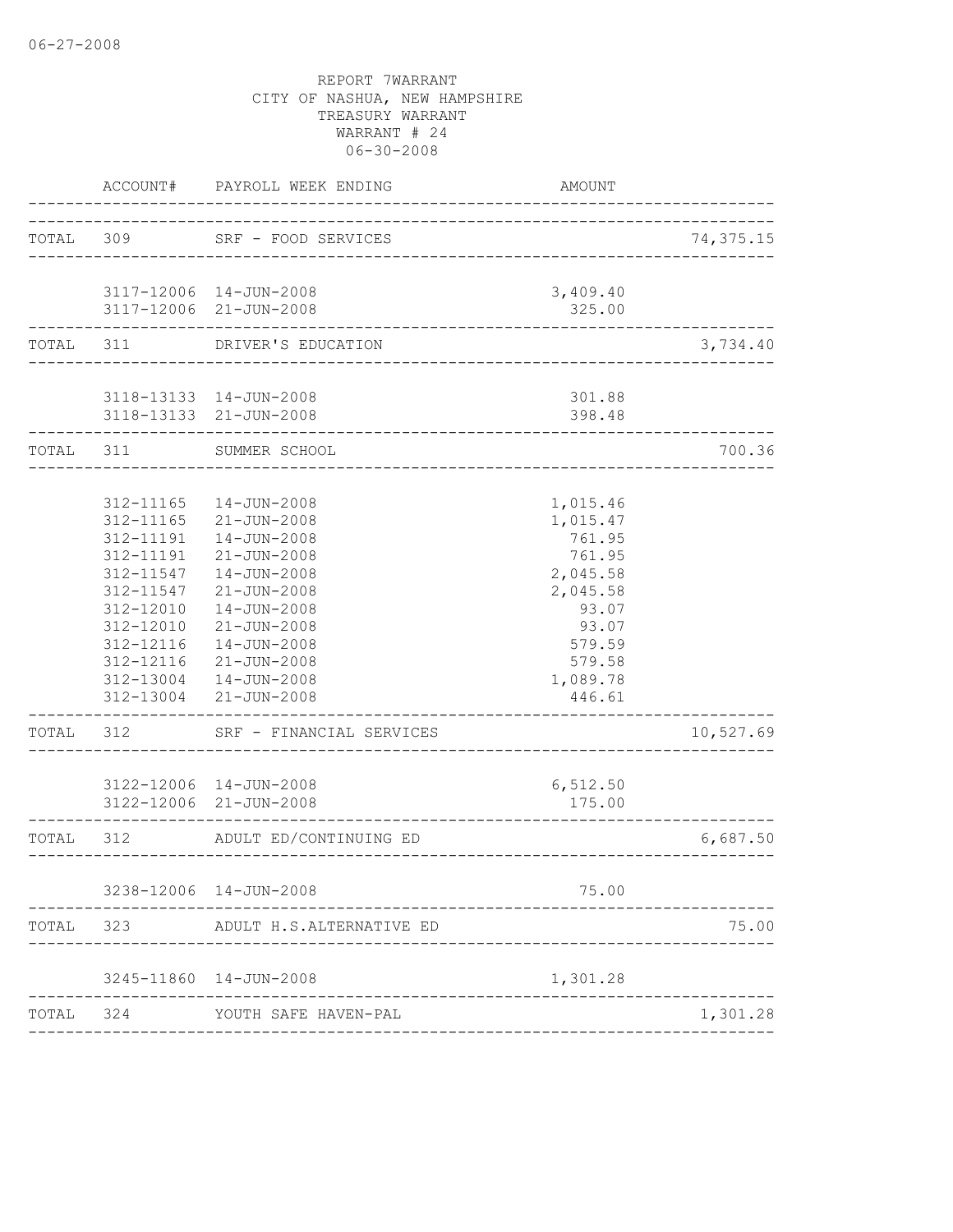|           | ACCOUNT#  | PAYROLL WEEK ENDING                              | AMOUNT            |           |
|-----------|-----------|--------------------------------------------------|-------------------|-----------|
|           | 331-11245 | 14-JUN-2008                                      | 574.38            |           |
|           | 331-11245 | 21-JUN-2008                                      | 574.39            |           |
|           | 331-11250 | $14 - JUN - 2008$                                | 654.88            |           |
|           | 331-11250 | $21 - JUN - 2008$                                | 654.88            |           |
|           | 331-11552 | 14-JUN-2008                                      | 571.75            |           |
|           | 331-11552 | $21 - JUN - 2008$                                |                   |           |
|           | 331-11561 | $14 - JUN - 2008$                                | 1,079.54          |           |
|           | 331-11561 | $21 - JUN - 2008$                                | 1,079.54          |           |
|           | 331-11567 | $14 - JUN - 2008$                                | 1,366.91          |           |
|           | 331-11567 | 21-JUN-2008                                      | 1,366.91          |           |
|           | 331-12115 | 14-JUN-2008                                      | 527.23            |           |
|           | 331-12115 | 21-JUN-2008                                      | 527.23            |           |
|           | 331-13038 | 14-JUN-2008                                      | 694.17            |           |
|           | 331-13038 | $21 - JUN - 2008$                                | 884.35            |           |
|           | 331-13044 | $14 - JUN - 2008$                                | 2,892.44          |           |
|           | 331-13044 | $21 - JUN - 2008$                                | 24,896.37         |           |
|           | 331-13048 | $14 - JUN - 2008$                                | 1,703.04          |           |
|           | 331-13048 | $21 - JUN - 2008$                                | 1,224.98          |           |
|           | 331-15002 | 14-JUN-2008                                      | 667.57            |           |
|           |           | 331-18036  14-JUN-2008                           | 11,499.93         |           |
|           |           | 331-18036 21-JUN-2008                            | 10,866.69         |           |
| TOTAL 331 |           | SRF - POLICE DEPARTMENT                          |                   | 64,307.18 |
|           |           | 3318-19230 14-JUN-2008                           | 1,250.00          |           |
|           |           |                                                  |                   |           |
|           | TOTAL 331 | TITLE I SCHL IMPR-FES                            |                   | 1,250.00  |
|           |           | 332-13004  14-JUN-2008                           | 133.21            |           |
|           |           | 332-18084  14-JUN-2008                           | 572.62            |           |
|           |           | 332-18084 21-JUN-2008                            | 444.72            |           |
|           |           | ----------------------                           |                   |           |
| TOTAL 332 |           | SRF - FIRE DEPARTMENT<br>--------------------    |                   | 1,150.55  |
|           |           |                                                  |                   |           |
|           |           | 3328-19230 14-JUN-2008<br>3328-19230 21-JUN-2008 | 1,422.91<br>25.00 |           |
|           |           |                                                  |                   |           |
| TOTAL     | 332       | TITLE I SCHL IMPRV LEDGE ST                      |                   | 1,447.91  |
|           |           | 3338-19230  14-JUN-2008                          | 400.00            |           |
|           |           |                                                  |                   |           |
| TOTAL     | 333       | TITLE I SCHL IMPRV MT PLEASANT                   |                   | 400.00    |
|           |           |                                                  |                   |           |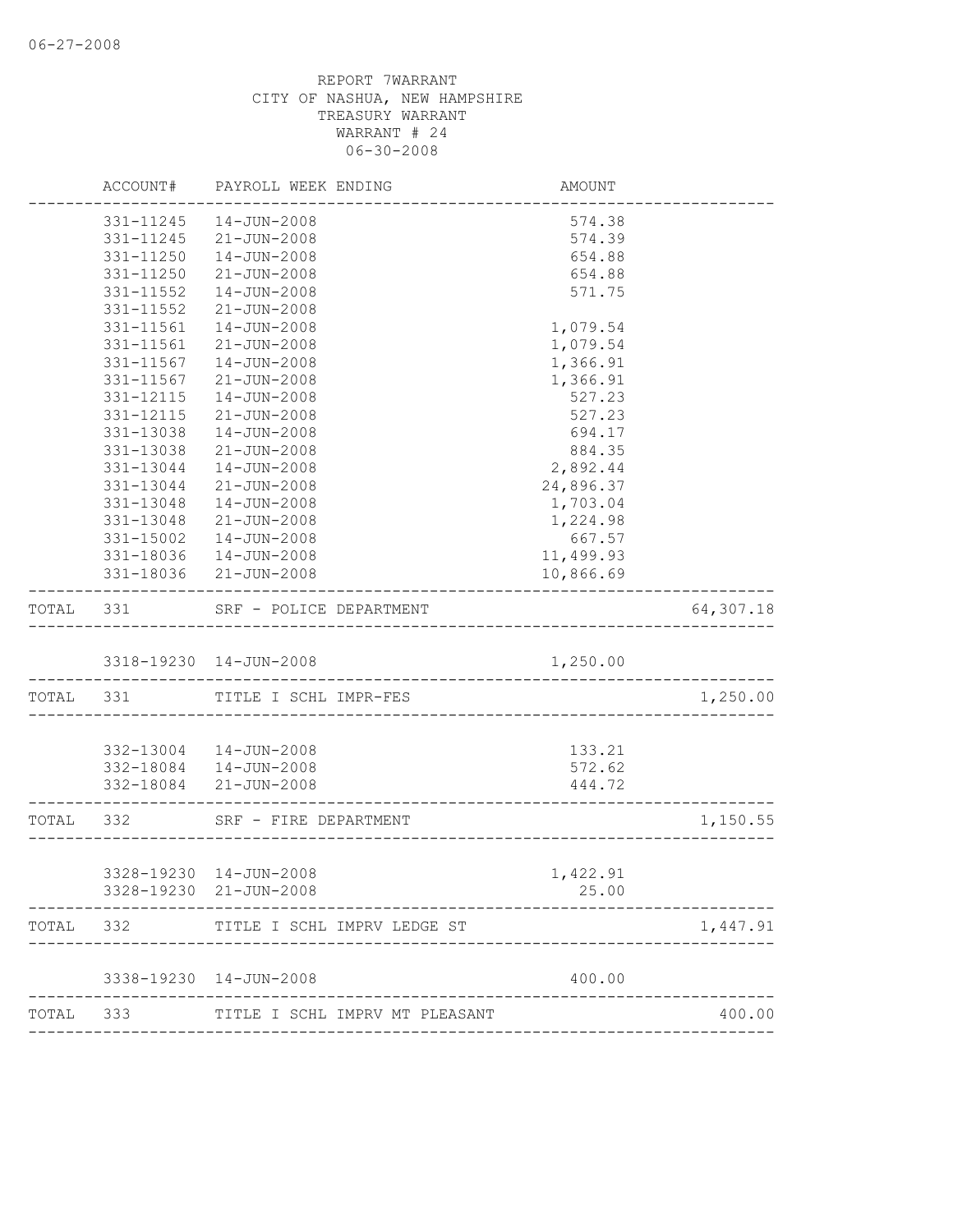|           |                        | <b>EXAMPLE THE STATE OF A PROPERTY</b><br>ACCOUNT# PAYROLL WEEK ENDING<br>-------------- |                                 |          |
|-----------|------------------------|------------------------------------------------------------------------------------------|---------------------------------|----------|
|           |                        | 3348-12201 21-JUN-2008                                                                   | 124.00                          |          |
|           |                        | 3348-13133 14-JUN-2008<br>3348-13133 21-JUN-2008                                         | 1,159.49<br>356.32              |          |
|           |                        |                                                                                          |                                 |          |
|           |                        |                                                                                          |                                 | 1,639.81 |
|           |                        |                                                                                          |                                 |          |
|           |                        | 3358-11870  14-JUN-2008                                                                  | 1,351.97                        |          |
|           |                        | 3358-12006 14-JUN-2008<br>3358-12006 21-JUN-2008                                         | 2,620.21<br>1,683.05            |          |
|           |                        | 3358-12078  14-JUN-2008                                                                  | 1,600.00                        |          |
|           |                        | 3358-12078 21-JUN-2008                                                                   | 1,725.00                        |          |
|           |                        | 3358-19230 14-JUN-2008                                                                   | 550.00                          |          |
|           |                        | 3358-19230 21-JUN-2008                                                                   | 26.50                           |          |
|           |                        | TOTAL 335 TITLE IB READ 1ST MT PLEASANT<br>-------------------------                     |                                 | 9,556.73 |
|           |                        |                                                                                          |                                 |          |
|           |                        | 3368-12078  14-JUN-2008<br>3368-12078 21-JUN-2008                                        | 200.00<br>150.00                |          |
|           |                        | 3368-13133 21-JUN-2008                                                                   | 85.80                           |          |
| TOTAL 336 |                        | TITLE I SCHL IMPR DR CRISP                                                               | _______________________________ | 435.80   |
|           |                        |                                                                                          |                                 |          |
|           |                        | 341-11107  14-JUN-2008                                                                   | 702.26                          |          |
|           |                        | 341-11107 21-JUN-2008                                                                    | 702.26                          |          |
|           |                        | 341-11235  14-JUN-2008                                                                   | 1,941.86                        |          |
|           | 341-11346              | 341-11235 21-JUN-2008<br>14-JUN-2008                                                     | 1,941.86<br>217.70              |          |
|           | 341-11346              | $21 - JUN - 2008$                                                                        | 217.70                          |          |
|           | 341-11563              | $14 - JUN - 2008$                                                                        | 809.77                          |          |
|           | 341-11563              | $21 - JUN - 2008$                                                                        | 809.77                          |          |
|           | 341-12037              | 14-JUN-2008                                                                              | 104.90                          |          |
|           | 341-12037              | $21 - JUN - 2008$                                                                        | 104.90                          |          |
|           | 341-12085<br>341-12085 | 14-JUN-2008<br>$21 - JUN - 2008$                                                         | 480.00<br>880.00                |          |
|           | 341-12101              | $14 - JUN - 2008$                                                                        | 389.60                          |          |
|           | 341-12101              | 21-JUN-2008                                                                              | 389.60                          |          |
| TOTAL     | 341                    | SRF - COMMUNITY SERVICES                                                                 |                                 | 9,692.18 |
|           |                        |                                                                                          |                                 |          |
|           | 342-11584              | 14-JUN-2008                                                                              | 1,810.58                        |          |
|           | 342-11584              | $21 - JUN - 2008$                                                                        | 1,810.58                        |          |
|           | 342-12000<br>342-12000 | 14-JUN-2008<br>$21 - JUN - 2008$                                                         | 519.95<br>519.95                |          |
|           | 342-12081              | $21 - JUN - 2008$                                                                        | 47.38                           |          |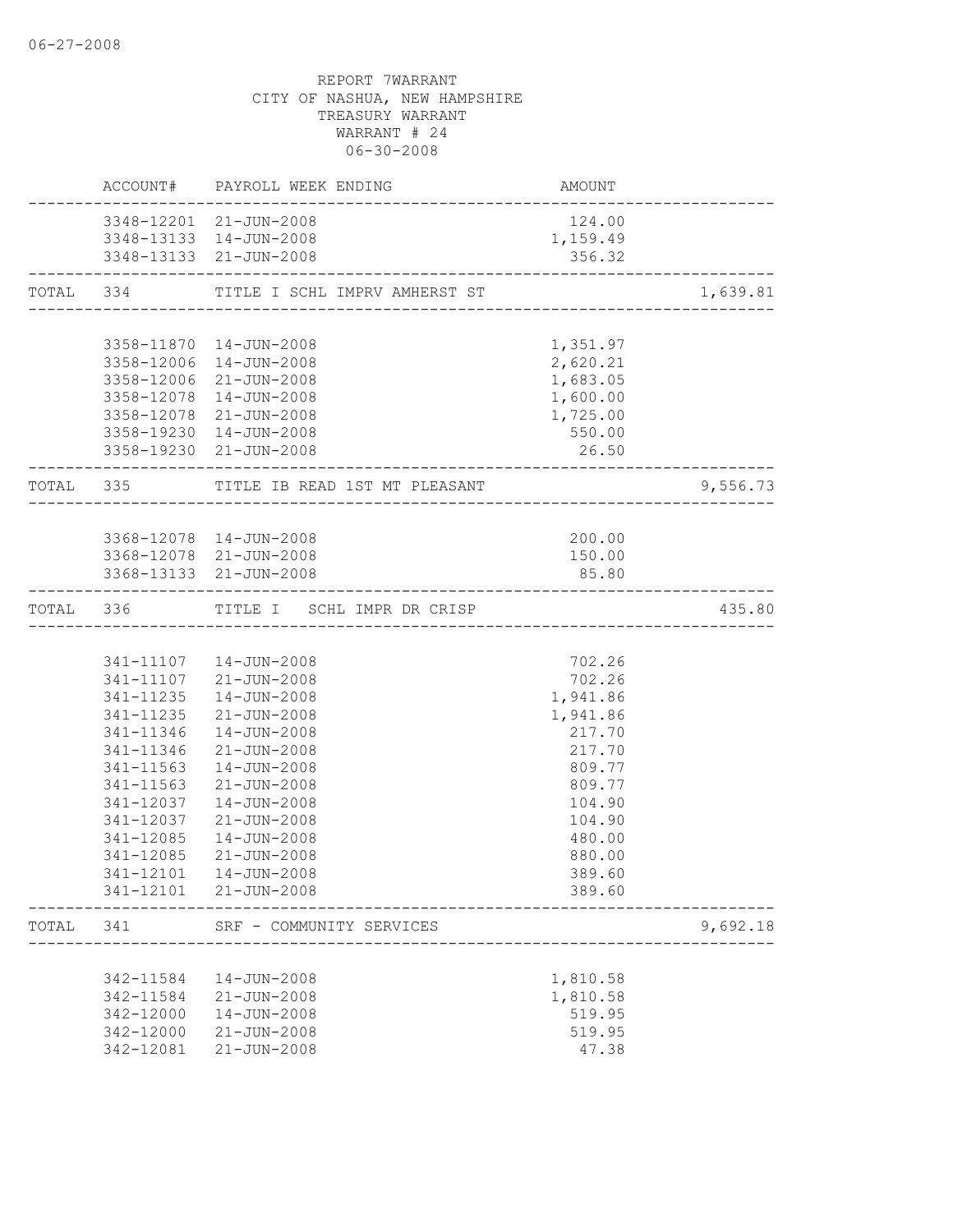|           | ACCOUNT#                                                           | PAYROLL WEEK ENDING                                                                                          | AMOUNT                                           |           |
|-----------|--------------------------------------------------------------------|--------------------------------------------------------------------------------------------------------------|--------------------------------------------------|-----------|
|           | 342-12113<br>342-12199                                             | $21 - JUN - 2008$<br>14-JUN-2008<br>342-12199 21-JUN-2008<br>342-12582  14-JUN-2008<br>342-12582 21-JUN-2008 | 194.67<br>927.97<br>927.98<br>370.58<br>370.58   |           |
| TOTAL 342 |                                                                    | SRF - COMMUNITY HEALTH                                                                                       | ___________________________________              | 7,500.22  |
|           |                                                                    | 3440-12078  14-JUN-2008                                                                                      | 37.50                                            |           |
| TOTAL 344 |                                                                    | AFTER SCHOOL PROGRAM                                                                                         |                                                  | 37.50     |
|           |                                                                    | 3448-11162  14-JUN-2008<br>3448-11162 21-JUN-2008<br>3448-11860  14-JUN-2008<br>3448-12006 14-JUN-2008       | 621.38<br>621.38<br>5,740.29<br>491.25           |           |
| TOTAL 344 |                                                                    | TITLE IV SDF 21ST CENTURY                                                                                    | __________________                               | 7,474.30  |
|           |                                                                    | 3507-13133 14-JUN-2008                                                                                       | 16,200.00                                        |           |
| TOTAL 350 |                                                                    | TITLE 11A TEACHER QUALITY                                                                                    |                                                  | 16,200.00 |
|           |                                                                    | 3508-11726 14-JUN-2008<br>3508-12201 14-JUN-2008<br>3508-12201 21-JUN-2008                                   | 14,409.30<br>124.00<br>62.00                     |           |
| TOTAL     | 350                                                                | TITLE 11A TEACHER QUALITY                                                                                    |                                                  | 14,595.30 |
|           |                                                                    | 352-59055   14-JUN-2008<br>352-59055 21-JUN-2008                                                             | 772.32<br>772.33                                 |           |
| TOTAL 352 |                                                                    | SRF - PARKS AND RECREATION                                                                                   |                                                  | 1,544.65  |
|           | 3558-11870<br>3558-12000<br>3558-12006<br>3558-12078<br>3558-12078 | 14-JUN-2008<br>14-JUN-2008<br>14-JUN-2008<br>14-JUN-2008<br>$21 - JUN - 2008$                                | 2,671.69<br>646.04<br>323.08<br>962.50<br>637.50 |           |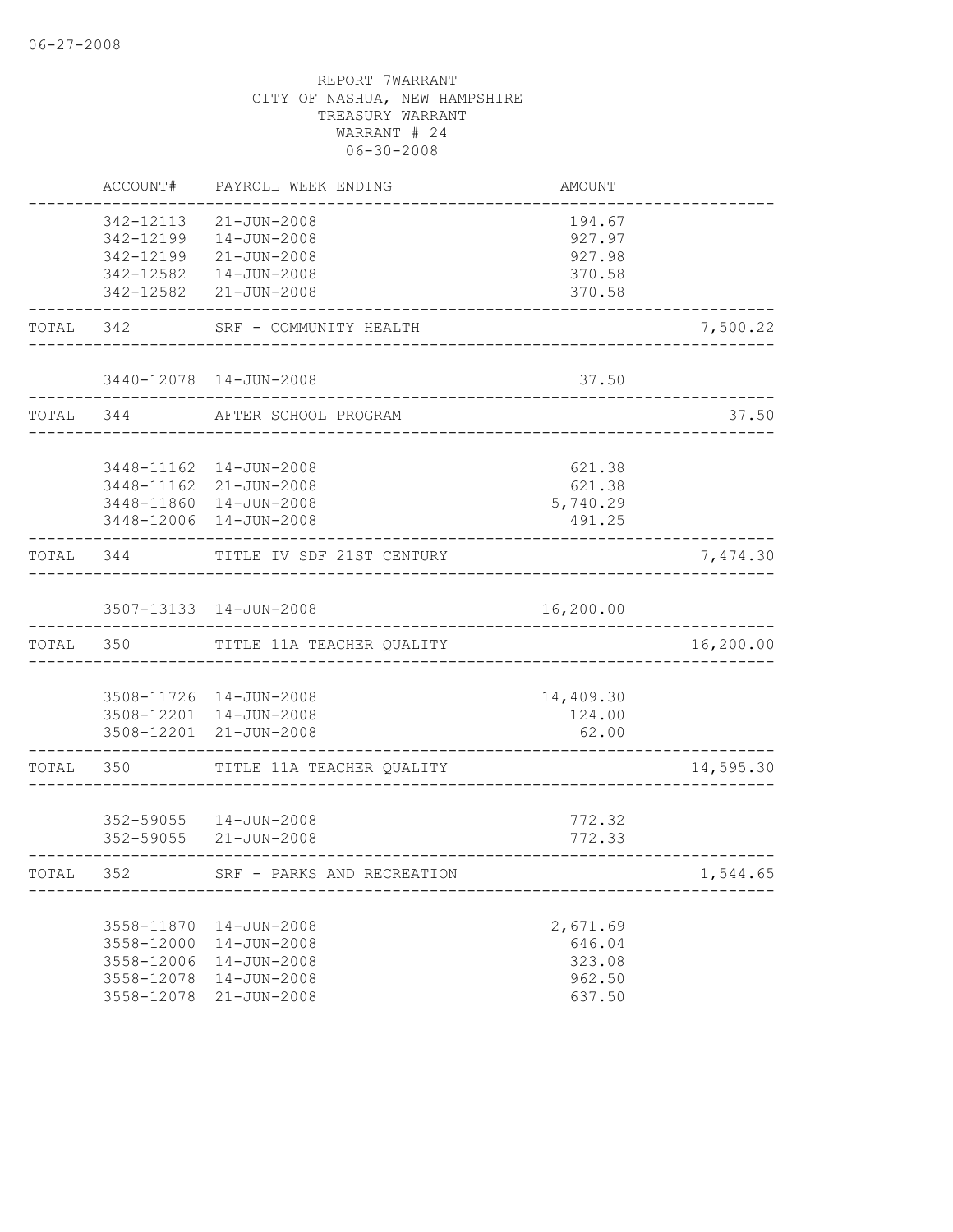|           | ACCOUNT#   | PAYROLL WEEK ENDING                | AMOUNT                       |           |
|-----------|------------|------------------------------------|------------------------------|-----------|
|           |            | TOTAL 355 TITLE IB READING 1ST FES | ---------------------------- | 5,240.81  |
|           |            | 3608-11515  14-JUN-2008            | 3,450.71                     |           |
|           |            | 3608-11870  14-JUN-2008            | 1,000.00                     |           |
|           |            | 3608-13133 14-JUN-2008             | 15,750.00                    |           |
| TOTAL 360 |            | DROP OUT PREVENTION/ALT ED         |                              | 20,200.71 |
|           |            |                                    |                              |           |
|           |            | 374-01127  14-JUN-2008             | 321.68                       |           |
|           |            | 374-01127 21-JUN-2008              | 321.68                       |           |
|           |            | 374-01210  14-JUN-2008             | 1,726.11                     |           |
|           | 374-01210  | 21-JUN-2008                        | 1,726.11                     |           |
|           | 374-0703P  | 14-JUN-2008                        | 131.71                       |           |
|           | 374-0703P  | 21-JUN-2008                        | 296.36                       |           |
|           | 374-0704P  | 14-JUN-2008                        | 65.86                        |           |
|           | 374-0704P  | $21 - JUN - 2008$                  | 98.79                        |           |
|           | 374-0705M  | $21 - JUN - 2008$                  | 609.08                       |           |
|           | 374-0705P  | $14 - JUN - 2008$                  | 1,033.05                     |           |
|           | 374-0705P  | 21-JUN-2008                        | 1,265.63                     |           |
|           | 374-07235  | $14 - JUN - 2008$                  | $-381.85$                    |           |
|           | 374-0734P  | 14-JUN-2008                        | 3,435.13                     |           |
|           | 374-0734P  | $21 - JUN - 2008$                  | 2,623.12                     |           |
|           | 374-09003  | $14 - JUN - 2008$                  | 506.41                       |           |
|           | 374-09003  | 21-JUN-2008                        | 506.41                       |           |
|           | 374-11131  | 14-JUN-2008                        | 1,219.71                     |           |
|           | 374-11131  | $21 - JUN - 2008$                  | 1,219.71                     |           |
|           | 374-11149  | 14-JUN-2008                        | 1,813.72                     |           |
|           | 374-11149  | 21-JUN-2008                        | 1,813.72                     |           |
|           | 374-11168  | 14-JUN-2008                        | 914.90                       |           |
|           | 374-11168  | 21-JUN-2008                        | 914.90                       |           |
|           | 374-11653  | 14-JUN-2008                        | 453.43                       |           |
|           | 374-11653  | 21-JUN-2008                        | 453.43                       |           |
| TOTAL 374 |            | SRF - URBAN PROGRAMS               |                              | 23,088.80 |
|           |            |                                    |                              |           |
|           | 3768-11726 | $14 - JUN - 2008$                  | 6,373.66                     |           |
|           | 3768-11802 | $14 - JUN - 2008$                  | 1,886.64                     |           |
|           | 3768-11870 | $14 - JUN - 2008$                  | 3,183.64                     |           |
|           | 3768-12111 | $14 - JUN - 2008$                  | 4,490.12                     |           |
|           | 3768-12111 | $21 - JUN - 2008$                  | 3,591.95                     |           |
|           | 3768-12126 | $14 - JUN - 2008$                  | 417.60                       |           |
|           | 3768-12126 | $21 - JUN - 2008$                  | 417.60                       |           |
|           | 3768-12198 | $14 - JUN - 2008$                  | 20,798.80                    |           |
|           | 3768-12201 | $14 - JUN - 2008$                  | 670.35                       |           |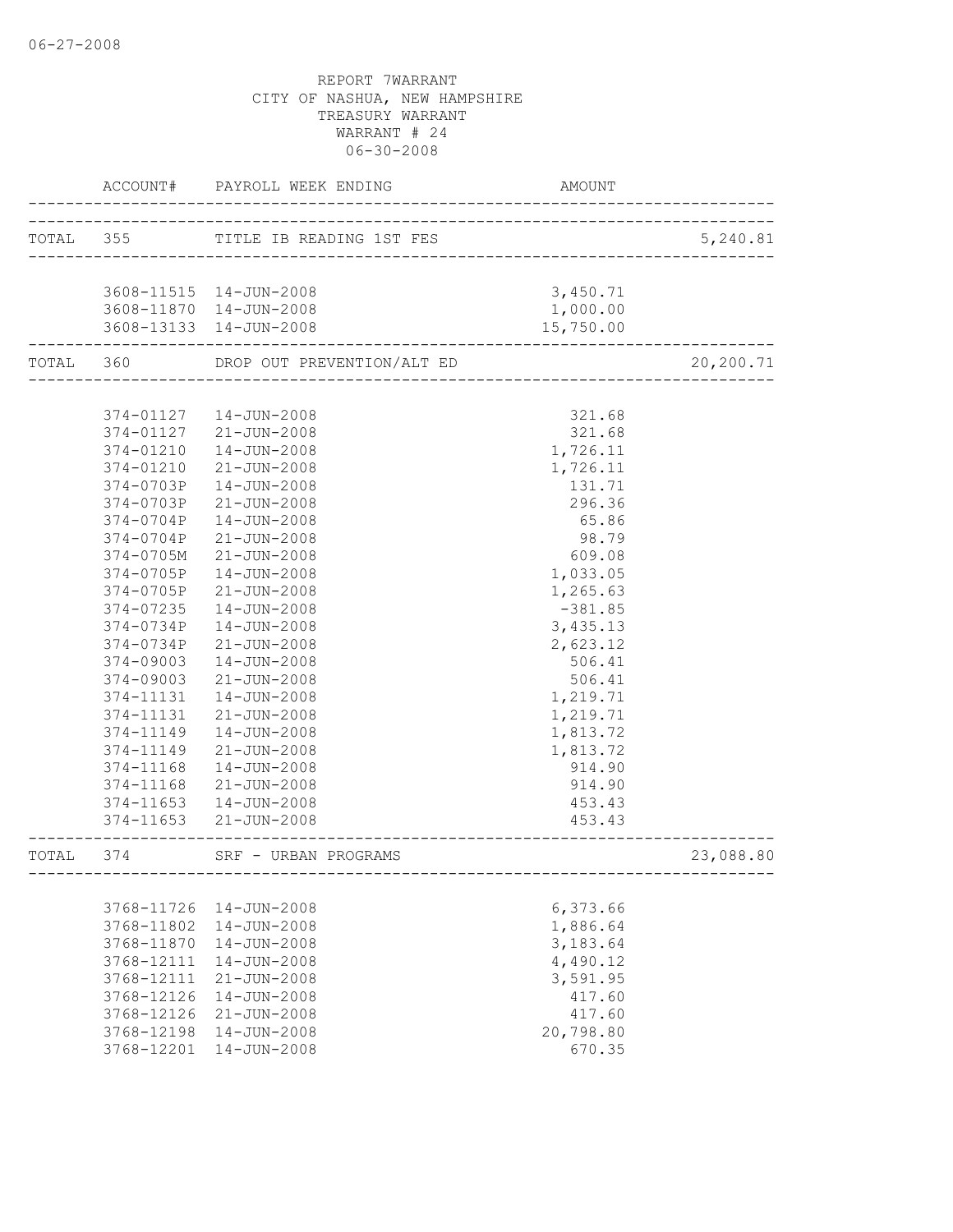|       | ACCOUNT#                 | PAYROLL WEEK ENDING                                                                   | <b>AMOUNT</b>                              |           |
|-------|--------------------------|---------------------------------------------------------------------------------------|--------------------------------------------|-----------|
|       |                          | 3768-13133 14-JUN-2008<br>3768-19000 14-JUN-2008<br>3768-19000 21-JUN-2008            | 381.25<br>3,027.99<br>1,045.93             |           |
| TOTAL | 376                      | TITLE I ESEA                                                                          |                                            | 46,285.53 |
|       |                          | 3778-13133  14-JUN-2008<br>3778-13133 21-JUN-2008                                     | 4,440.00<br>1,471.00                       |           |
| TOTAL | 377                      | TITLE III ENHANCE ENG LANGUAGE                                                        |                                            | 5,911.00  |
|       |                          | 3888-12126  14-JUN-2008<br>3888-12126 21-JUN-2008                                     | 225.45<br>225.45                           |           |
| TOTAL | 388                      | TITLE V INNOVATIVE PROGRAMS                                                           |                                            | 450.90    |
|       |                          | 3908-11726 14-JUN-2008<br>3908-12198  14-JUN-2008                                     | 1,509.11<br>689.89                         |           |
| TOTAL | 390                      | VOC ED SECONDARY PERKINS                                                              |                                            | 2,199.00  |
|       |                          | 3937-19000 14-JUN-2008                                                                | 757.44                                     |           |
| TOTAL | 393                      | DAY CARE                                                                              |                                            | 757.44    |
|       | 3958-12201<br>3958-12201 | 3958-11726 14-JUN-2008<br>3958-11860  14-JUN-2008<br>14-JUN-2008<br>$21 - JUN - 2008$ | 44, 135.93<br>1,782.69<br>186.00<br>124.00 |           |
| TOTAL | 395                      | IDEA BASIC SPEC ED<br>__________________________                                      |                                            | 46,228.62 |
|       |                          | 3968-11726 14-JUN-2008                                                                | 2,470.62                                   |           |
| TOTAL | 396                      | IDEA PRESCHOOL SPEC ED                                                                |                                            | 2,470.62  |
|       | 3977-12111<br>3977-12111 | 14-JUN-2008<br>$21 - JUN - 2008$                                                      | 13,582.10<br>10,167.97                     |           |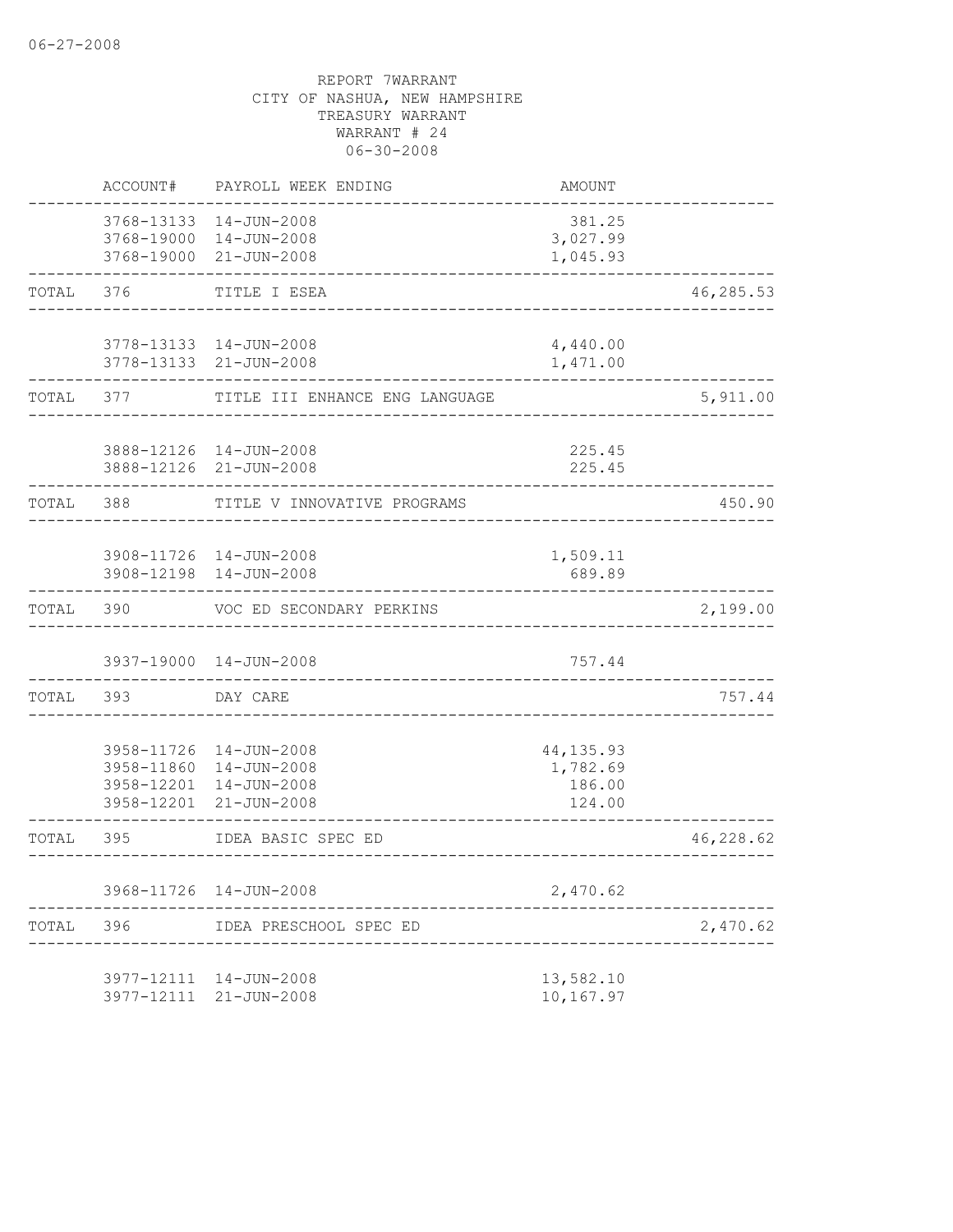|            | ACCOUNT# PAYROLL WEEK ENDING | AMOUNT    |
|------------|------------------------------|-----------|
|            |                              |           |
| ТОТАТ. 397 | SPECIAL ED LOCAL             | 23,750.07 |
|            |                              |           |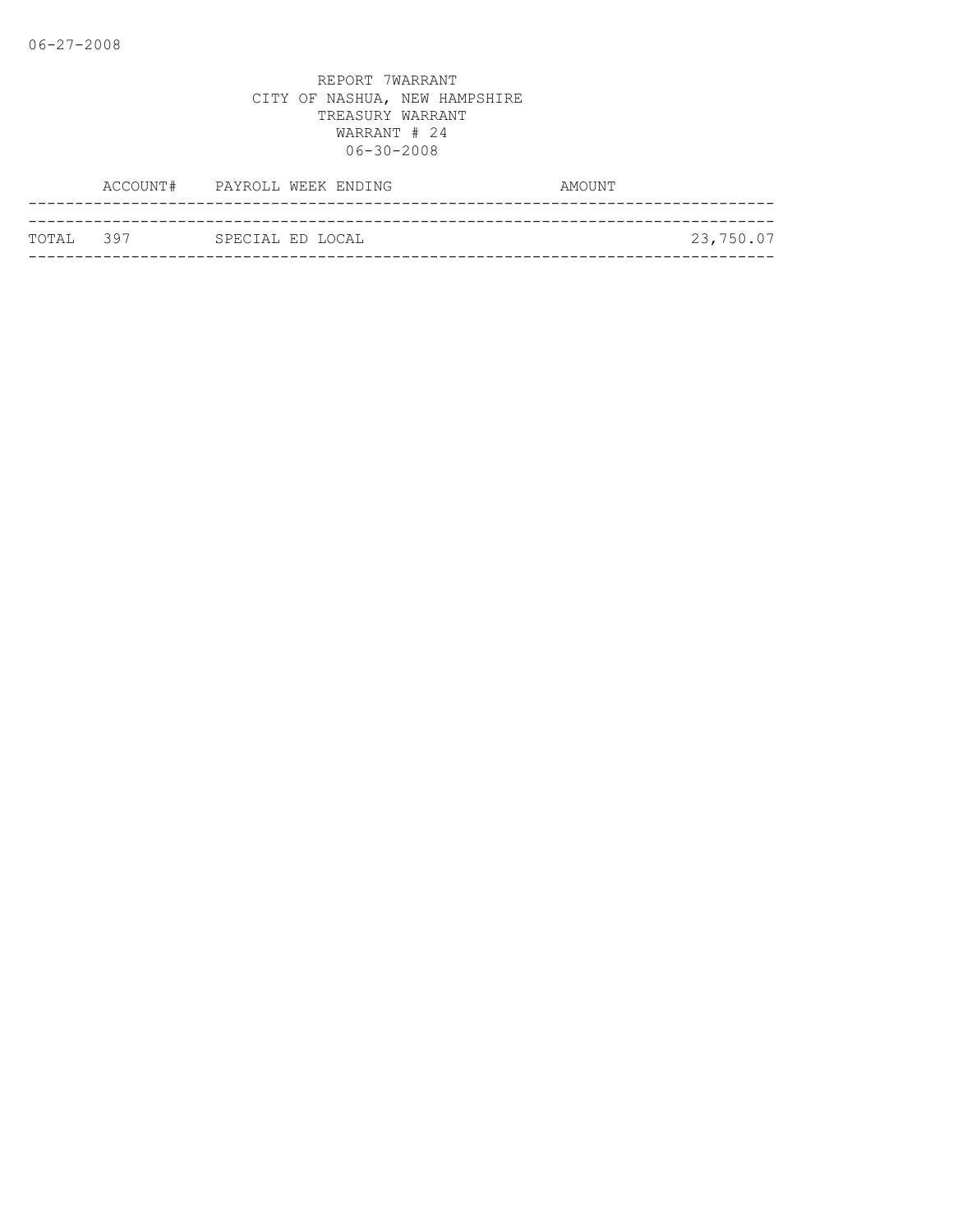|       | ACCOUNT#      | PAYROLL WEEK ENDING                             | AMOUNT           |           |
|-------|---------------|-------------------------------------------------|------------------|-----------|
|       | 501-11033     | $14 - JUN - 2008$                               | 769.94           |           |
|       | 501-11033     | 21-JUN-2008                                     | 769.94           |           |
|       | $501 - 11470$ | $14 - JUN - 2008$                               | 798.30           |           |
|       | 501-11470     | $21 - JUN - 2008$                               | 798.30           |           |
|       | 501-11471     | 14-JUN-2008                                     | 1,864.88         |           |
|       | 501-11471     | $21 - JUN - 2008$                               | 1,864.88         |           |
|       | 501-11611     | 14-JUN-2008                                     | 493.53           |           |
|       | 501-11611     | 21-JUN-2008                                     | 493.53           |           |
| TOTAL | 501           | MAYOR'S OFFICE                                  |                  | 7,853.30  |
|       |               |                                                 |                  |           |
|       | 502-11113     | 14-JUN-2008                                     | 1,471.31         |           |
|       | 502-11113     | $21 - JUN - 2008$                               | 1,471.30         |           |
|       | 502-11195     | $14 - JUN - 2008$                               | 1,941.86         |           |
|       | 502-11195     | $21 - JUN - 2008$                               | 1,941.86         |           |
|       | 502-11219     | $14 - JUN - 2008$                               | 1,715.72         |           |
|       | 502-11219     | $21 - JUN - 2008$                               | 1,715.72         |           |
|       | 502-11518     | 14-JUN-2008                                     | 1,569.35         |           |
|       | 502-11518     | 21-JUN-2008                                     | 1,579.48         |           |
| TOTAL | 502           | LEGAL DEPARTMENT                                |                  | 13,406.60 |
|       |               |                                                 |                  |           |
|       |               | 503-11071  14-JUN-2008                          | 1,153.52         |           |
|       |               | 503-11071 21-JUN-2008<br>503-12092  14-JUN-2008 | 1,153.52         |           |
|       |               | 503-12092 21-JUN-2008                           | 476.66<br>476.66 |           |
| TOTAL | 503           | BOARD OF ALDERMEN                               |                  | 3,260.36  |
|       |               |                                                 |                  |           |
|       | 507-82010     | 21-JUN-2008                                     | 546.13           |           |
| TOTAL | 507           | PENSIONS                                        |                  | 546.13    |
|       |               |                                                 |                  |           |
|       |               | 511-11103  14-JUN-2008                          | 685.82           |           |
|       |               | 511-11103 21-JUN-2008                           | 685.81           |           |
|       |               | 511-11248  14-JUN-2008                          | 1,351.04         |           |
|       |               | 511-11248 21-JUN-2008                           | 1,351.04         |           |
| TOTAL | 511           | CITI-STAT (FORMERLY ADMIN SVS)                  |                  | 4,073.71  |
|       |               |                                                 |                  |           |
|       |               | 512-11005  14-JUN-2008<br>512-11005 21-JUN-2008 | 843.19<br>843.19 |           |
|       | 512-11050     | 14-JUN-2008                                     | 690.29           |           |
|       |               |                                                 |                  |           |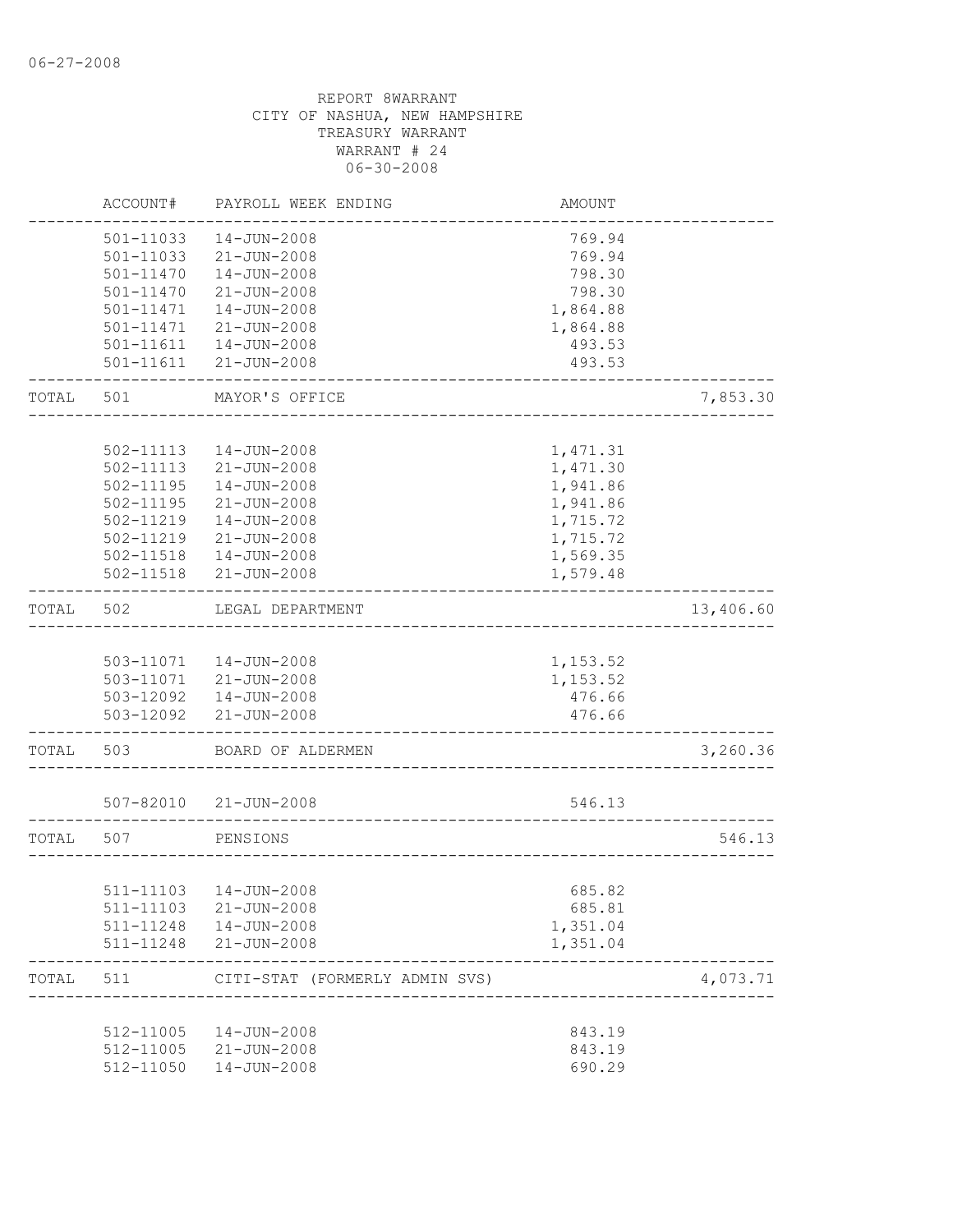|       | ACCOUNT#      | PAYROLL WEEK ENDING    | AMOUNT   |           |
|-------|---------------|------------------------|----------|-----------|
|       | 512-11050     | $21 - JUN - 2008$      | 690.29   |           |
|       | 512-11064     | $14 - JUN - 2008$      | 927.42   |           |
|       | 512-11064     | $21 - JUN - 2008$      | 927.41   |           |
|       | 512-11073     | $14 - JUN - 2008$      | 781.15   |           |
|       | 512-11073     | $21 - JUN - 2008$      | 781.15   |           |
|       | 512-11165     | 14-JUN-2008            | 2,101.48 |           |
|       | 512-11165     | $21 - JUN - 2008$      | 2,101.48 |           |
|       | 512-11173     | 14-JUN-2008            | 1,324.88 |           |
|       | 512-11173     | $21 - JUN - 2008$      | 1,324.88 |           |
|       | 512-11177     | 14-JUN-2008            | 1,885.71 |           |
|       | 512-11177     | $21 - JUN - 2008$      | 1,885.72 |           |
|       | 512-11222     | 14-JUN-2008            | 929.72   |           |
|       | 512-11222     | $21 - JUN - 2008$      | 929.72   |           |
|       | 512-11224     | 14-JUN-2008            | 924.98   |           |
|       | 512-11224     | $21 - JUN - 2008$      | 924.99   |           |
|       | 512-11232     | 14-JUN-2008            | 2,926.14 |           |
|       | 512-11232     | $21 - JUN - 2008$      | 975.39   |           |
|       | $512 - 11265$ | $14 - JUN - 2008$      | 809.99   |           |
|       | $512 - 11265$ | $21 - JUN - 2008$      | 809.99   |           |
|       | 512-11531     | $14 - JUN - 2008$      | 1,546.57 |           |
|       | 512-11531     | 21-JUN-2008            | 1,546.58 |           |
|       | 512-11581     | $14 - JUN - 2008$      | 707.55   |           |
|       | 512-11581     | $21 - JUN - 2008$      | 707.56   |           |
|       | 512-11714     | 14-JUN-2008            | 877.27   |           |
|       | 512-11714     | $21 - JUN - 2008$      | 877.27   |           |
|       | 512-11740     | $14 - JUN - 2008$      | 1,529.82 |           |
|       |               | $21 - JUN - 2008$      | 1,529.82 |           |
|       | 512-11740     |                        |          |           |
|       | 512-12010     | 14-JUN-2008            | 279.21   |           |
|       | 512-12010     | $21 - JUN - 2008$      | 279.21   |           |
|       | 512-12033     | 14-JUN-2008            | 778.97   |           |
|       | 512-12033     | $21 - JUN - 2008$      | 699.94   |           |
|       | 512-12052     | 14-JUN-2008            | 527.63   |           |
|       | 512-12052     | $21 - JUN - 2008$      | 527.63   |           |
|       | 512-12056     | 14-JUN-2008            | 331.07   |           |
|       | 512-12056     | $21 - JUN - 2008$      | 331.07   |           |
|       | 512-12095     | 14-JUN-2008            | 543.60   |           |
|       | 512-12095     | $21 - JUN - 2008$      | 371.03   |           |
|       | 512-12749     | 14-JUN-2008            | 571.82   |           |
|       | 512-12749     | 21-JUN-2008            | 571.81   |           |
|       |               | 512-13004  14-JUN-2008 | 136.26   |           |
|       | 512-13004     | 21-JUN-2008            | 164.02   |           |
| TOTAL | 512           | FINANCIAL SERVICES     |          | 41,774.87 |
|       |               |                        |          |           |
|       |               | 513-11117  14-JUN-2008 | 1,489.36 |           |
|       |               | 513-11117 21-JUN-2008  | 1,489.36 |           |
|       | 513-11171     | 14-JUN-2008            | 2,506.97 |           |
|       |               |                        |          |           |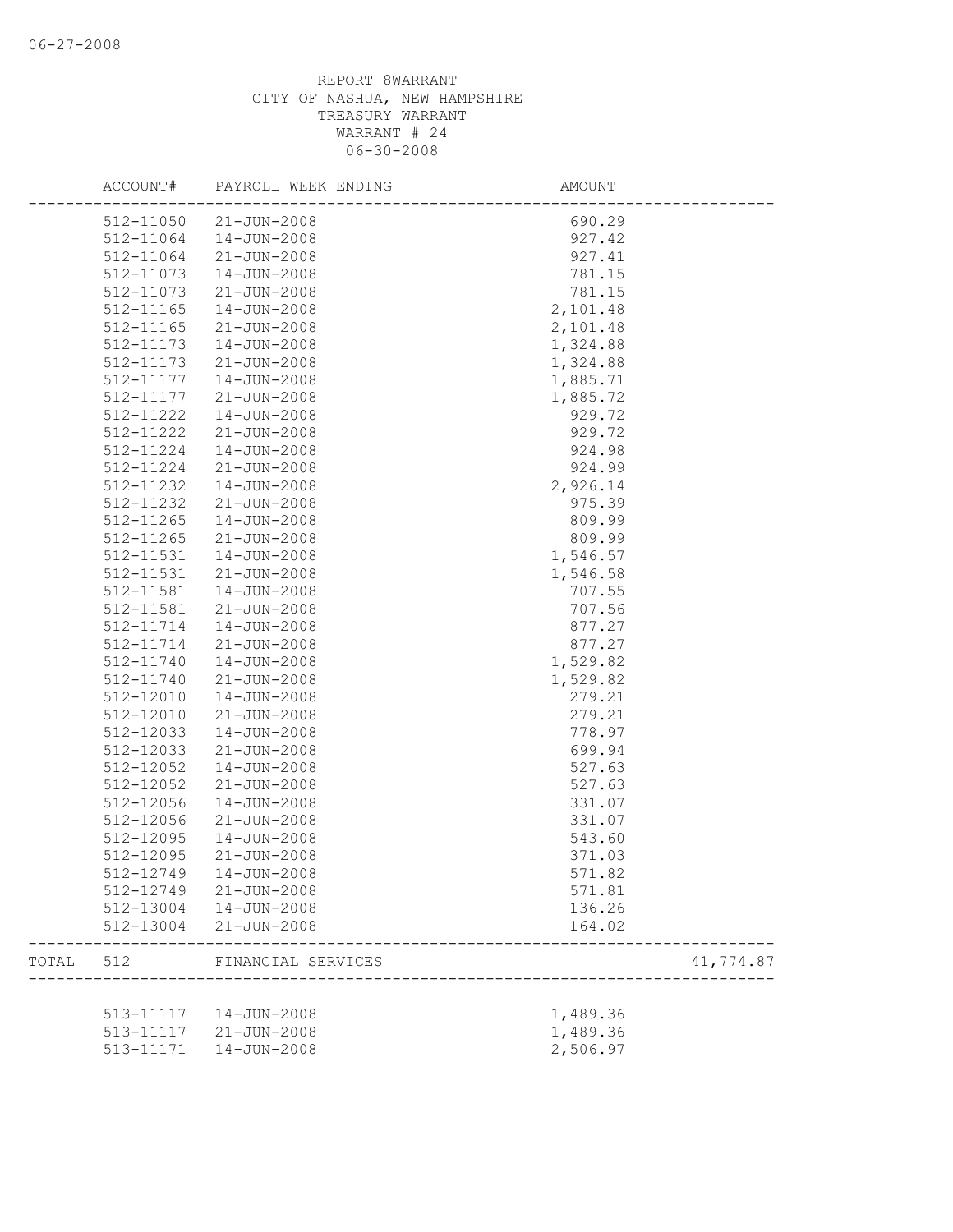|       | ACCOUNT#               | PAYROLL WEEK ENDING              | AMOUNT                      |           |
|-------|------------------------|----------------------------------|-----------------------------|-----------|
|       | 513-11171              | $21 - JUN - 2008$                | 3,804.05                    |           |
|       | 513-11213              | 14-JUN-2008                      | 1,219.71                    |           |
|       | 513-11213              | 21-JUN-2008                      | 1,219.71                    |           |
|       | 513-11223              | $14 - JUN - 2008$                | 722.31                      |           |
|       | 513-11223              | $21 - JUN - 2008$                | 722.31                      |           |
|       | 513-18018              | 21-JUN-2008                      | 131.25                      |           |
|       | 513-18021              | 21-JUN-2008                      | 156.25                      |           |
|       | 513-18024              | $21 - JUN - 2008$                | 131.25                      |           |
| TOTAL | 513                    | CITY CLERK'S OFFICE              | ___________________________ | 13,592.53 |
|       |                        |                                  |                             |           |
|       | 515-11031              | $14 - JUN - 2008$                | 1,014.26                    |           |
|       | 515-11031<br>515-11350 | 21-JUN-2008<br>$14 - JUN - 2008$ | 1,014.26                    |           |
|       | 515-11350              | $21 - JUN - 2008$                | 877.27                      |           |
|       | 515-11447              | 14-JUN-2008                      | 877.26<br>1,575.29          |           |
|       | 515-11447              | $21 - JUN - 2008$                | 1,575.29                    |           |
|       |                        | $14 - JUN - 2008$                | 646.03                      |           |
|       | 515-12001<br>515-12001 | 21-JUN-2008                      | 646.03                      |           |
| TOTAL | 515                    | HUMAN RESOURCES                  |                             | 8,225.69  |
|       |                        |                                  |                             |           |
|       |                        | 516-11147  14-JUN-2008           | 667.54                      |           |
|       | 516-11147              | 21-JUN-2008                      | 667.54                      |           |
|       | 516-11148              | $14 - JUN - 2008$                | 872.05                      |           |
|       | 516-11148              | 21-JUN-2008                      | 872.06                      |           |
|       | 516-11459              | $14 - JUN - 2008$                | 1,196.29                    |           |
|       | 516-11459              | 21-JUN-2008                      | 1,196.29                    |           |
|       |                        | 516-11573  14-JUN-2008           | 864.92                      |           |
|       | 516-11573              | 21-JUN-2008                      | 864.92                      |           |
| TOTAL | 516                    | PURCHASING DEPARTMENT            |                             | 7,201.61  |
|       |                        |                                  |                             |           |
|       | 517-11198              | 14-JUN-2008                      | 601.39                      |           |
|       |                        | 517-11198 21-JUN-2008            | 601.38                      |           |
|       | 517-11201              | $14 - JUN - 2008$                | 615.29                      |           |
|       | 517-11201              | $21 - JUN - 2008$                | 615.29                      |           |
|       | 517-11203              | $14 - JUN - 2008$                | 557.35                      |           |
|       | 517-11203              | 21-JUN-2008                      | 557.35                      |           |
|       | 517-11420              | $14 - JUN - 2008$                | 811.83                      |           |
|       | 517-11420              | $21 - JUN - 2008$                | 811.82                      |           |
|       | 517-12063              | $14 - JUN - 2008$                | 275.10                      |           |
|       | 517-12063              | $21 - JUN - 2008$                | 275.10                      |           |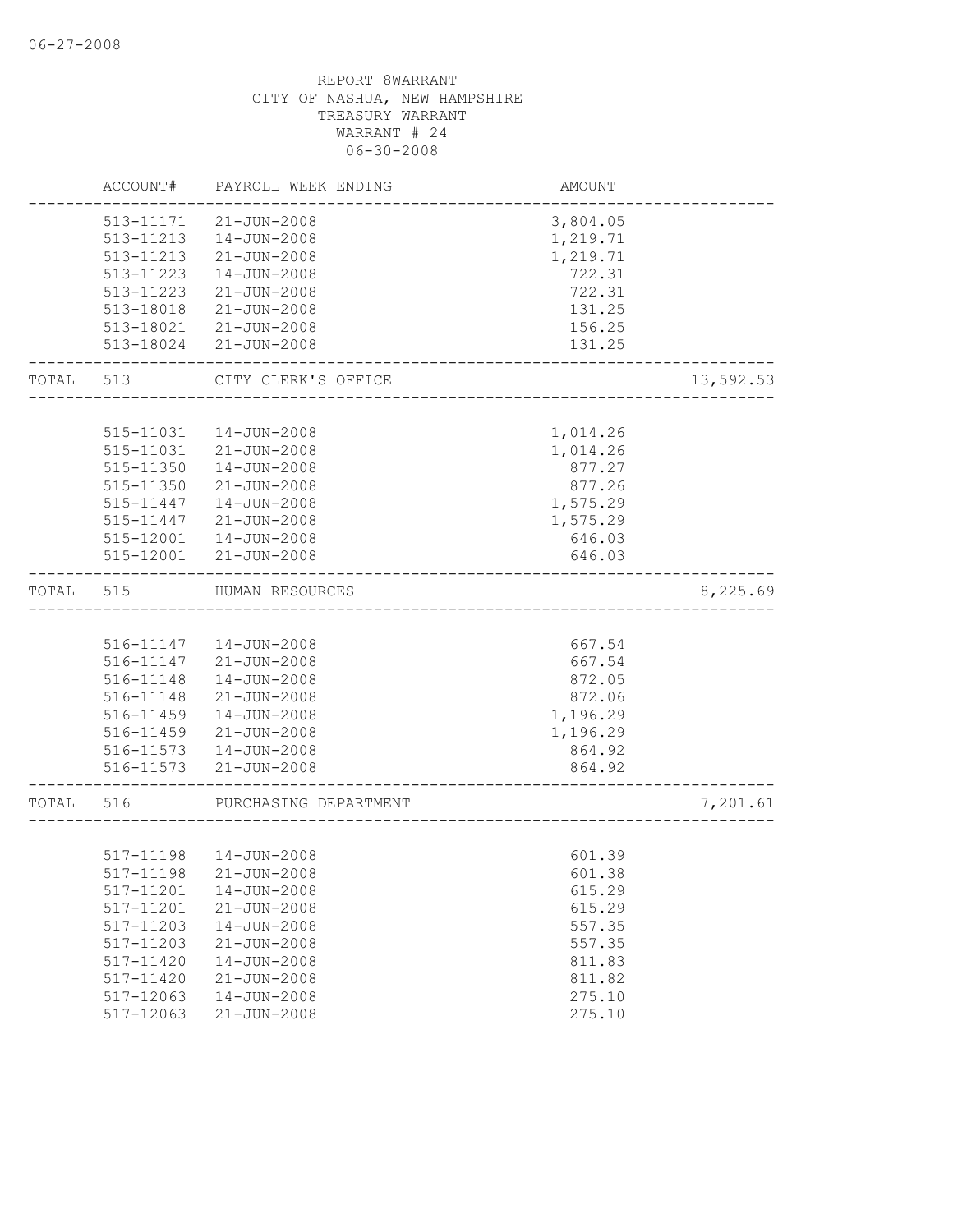|           | ACCOUNT#  | PAYROLL WEEK ENDING         | AMOUNT                                       |            |
|-----------|-----------|-----------------------------|----------------------------------------------|------------|
| TOTAL 517 |           | BUILDING MAINT - CITY ADMIN | CITY ADMIN<br>------------------------------ | 5,721.90   |
|           |           |                             |                                              |            |
|           | 518-11130 | 14-JUN-2008                 | 786.82                                       |            |
|           | 518-11130 | 21-JUN-2008                 | 786.82                                       |            |
|           | 518-11441 | 14-JUN-2008                 | 1,324.88                                     |            |
|           | 518-11441 | $21 - JUN - 2008$           | 1,324.89                                     |            |
|           | 518-11540 | 14-JUN-2008                 | 988.21                                       |            |
|           | 518-11540 | 21-JUN-2008                 | 988.21                                       |            |
|           | 518-11578 | 14-JUN-2008                 | 909.84                                       |            |
|           | 518-11578 | 21-JUN-2008                 | 909.84                                       |            |
|           |           | 518-11589  14-JUN-2008      | 985.13                                       |            |
|           |           | 518-11589 21-JUN-2008       | 985.14                                       |            |
| TOTAL 518 |           | INSURANCE - ADMINISTRATION  |                                              | 9,989.78   |
|           |           |                             |                                              |            |
|           |           | 519-11014  14-JUN-2008      | 1,033.06                                     |            |
|           |           | 519-11014 21-JUN-2008       | 1,033.06                                     |            |
|           | 519-11016 | 14-JUN-2008                 | 906.86                                       |            |
|           | 519-11016 | 21-JUN-2008                 | 906.86                                       |            |
|           | 519-11017 | 14-JUN-2008                 | 756.67                                       |            |
|           | 519-11017 | 21-JUN-2008                 | 756.67                                       |            |
|           | 519-11115 | 14-JUN-2008                 | 1,819.33                                     |            |
|           | 519-11115 | 21-JUN-2008                 | 1,819.33                                     |            |
|           | 519-11146 | 14-JUN-2008                 | 788.29                                       |            |
|           | 519-11146 | 21-JUN-2008                 | 788.28                                       |            |
|           | 519-11153 | $14 - JUN - 2008$           | 568.62                                       |            |
|           | 519-11153 | 21-JUN-2008                 | 568.61                                       |            |
|           | 519-11154 | 14-JUN-2008                 | 594.65                                       |            |
|           | 519-11154 | $21 - JUN - 2008$           | 594.65                                       |            |
|           | 519-11205 | $14 - JUN - 2008$           | 743.44                                       |            |
|           | 519-11205 | $21 - JUN - 2008$           | 743.45                                       |            |
|           | 519-11241 | $14 - JUN - 2008$           | 1,328.18                                     |            |
|           | 519-11241 | 21-JUN-2008                 | 1,328.18                                     |            |
|           | 519-18006 | 21-JUN-2008                 | 375.00                                       |            |
| TOTAL     | 519       | ASSESSORS                   |                                              | 17, 453.19 |
|           |           |                             |                                              |            |
|           | 522-11429 | $14 - JUN - 2008$           | 1,715.72                                     |            |
|           | 522-11429 | $21 - JUN - 2008$           | 1,715.72                                     |            |
|           | 522-11488 | 14-JUN-2008                 | 1,557.27                                     |            |
|           | 522-11488 | $21 - JUN - 2008$           | 1,557.27                                     |            |
|           | 522-11641 | $14 - JUN - 2008$           | 1,295.89                                     |            |
|           | 522-11641 | $21 - JUN - 2008$           | 1,295.88                                     |            |
|           | 522-11652 | 14-JUN-2008                 | 1,364.21                                     |            |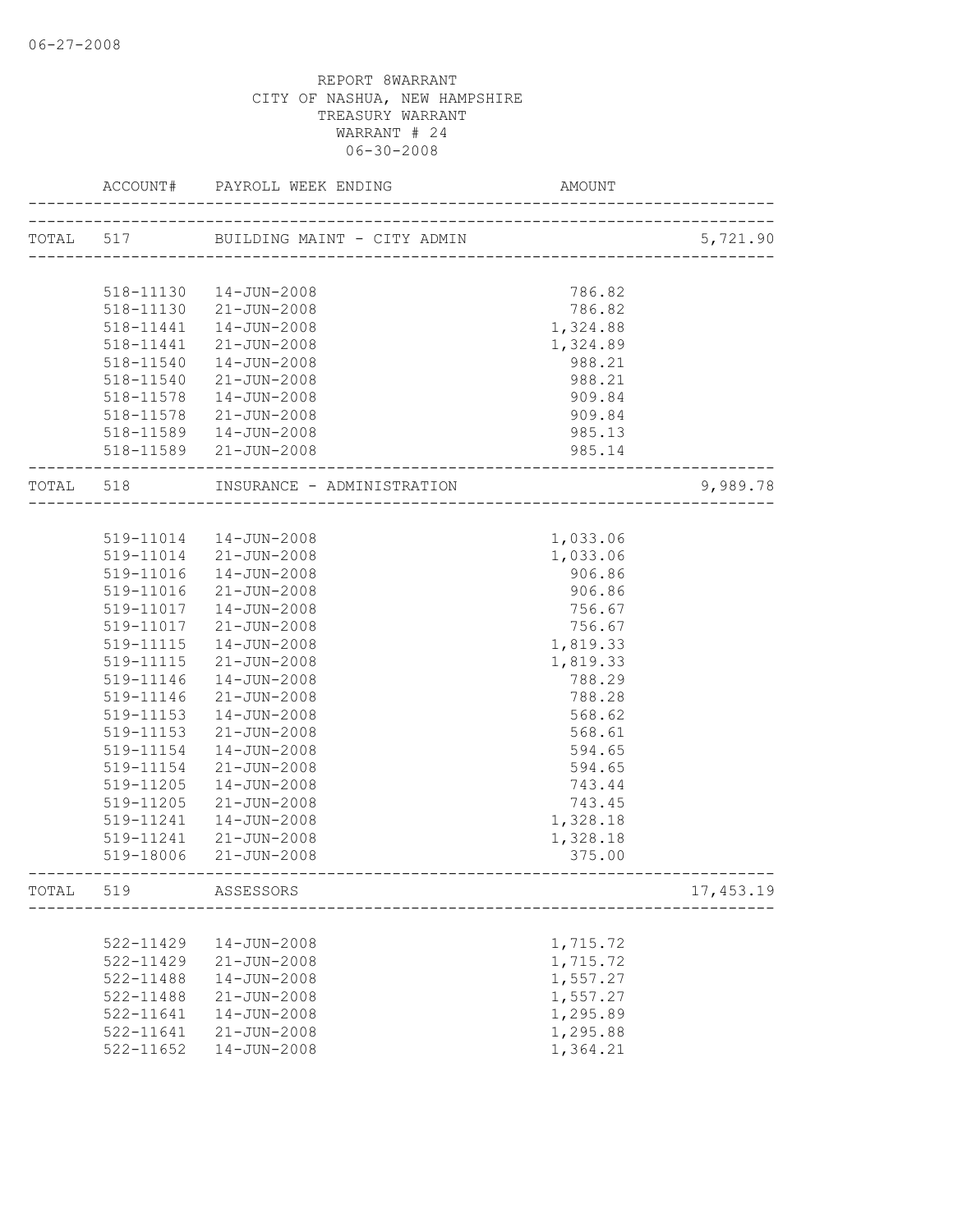|           | ACCOUNT#  | PAYROLL WEEK ENDING    | AMOUNT                                                        |           |
|-----------|-----------|------------------------|---------------------------------------------------------------|-----------|
|           | 522-11652 | 21-JUN-2008            | 1,364.20                                                      |           |
|           | 522-11721 | 14-JUN-2008            | 1,431.77                                                      |           |
|           | 522-11721 | 21-JUN-2008            | 1,431.77                                                      |           |
|           | 522-11724 | $14 - JUN - 2008$      | 1,255.87                                                      |           |
|           | 522-11724 | $21 - JUN - 2008$      | 1,255.87                                                      |           |
|           | 522-11725 | 14-JUN-2008            | 919.26                                                        |           |
|           | 522-11725 | $21 - JUN - 2008$      | 919.27                                                        |           |
|           | 522-11729 | $14 - JUN - 2008$      | 3,074.76                                                      |           |
|           | 522-11729 | 21-JUN-2008            | 3,074.75                                                      |           |
|           |           | 522-13004  14-JUN-2008 | 182.61                                                        |           |
|           |           | 522-13004 21-JUN-2008  | 139.06                                                        |           |
| TOTAL 522 |           | INFORMATION TECHNOLOGY | ___________________<br><u>. 2000 - 2000 - 2000 - 2000 - 2</u> | 25,551.15 |
|           |           |                        |                                                               |           |
|           |           | 523-11332  14-JUN-2008 | 924.10                                                        |           |
|           |           | 523-11332 21-JUN-2008  | 924.10                                                        |           |
| TOTAL 523 |           | GIS                    |                                                               | 1,848.20  |
|           |           |                        |                                                               |           |
|           | 531-11065 | 14-JUN-2008            | 1,047.51                                                      |           |
|           | 531-11065 | 21-JUN-2008            | 1,047.51                                                      |           |
|           | 531-11085 | $14 - JUN - 2008$      | 847.79                                                        |           |
|           | 531-11085 | $21 - JUN - 2008$      | 847.79                                                        |           |
|           | 531-11114 | 14-JUN-2008            | 2,165.98                                                      |           |
|           | 531-11114 | $21 - JUN - 2008$      | 2,165.98                                                      |           |
|           | 531-11129 | $14 - JUN - 2008$      | 3,045.58                                                      |           |
|           | 531-11129 | $21 - JUN - 2008$      | 1,835.71                                                      |           |
|           | 531-11164 | $14 - JUN - 2008$      | 1,083.77                                                      |           |
|           | 531-11164 | $21 - JUN - 2008$      | 1,083.76                                                      |           |
|           | 531-11166 | $14 - JUN - 2008$      | 2,325.68                                                      |           |
|           | 531-11166 | $21 - JUN - 2008$      | 2,325.68                                                      |           |
|           | 531-11170 | $14 - JUN - 2008$      | 1,363.20                                                      |           |
|           | 531-11170 | $21 - JUN - 2008$      | 1,363.20                                                      |           |
|           | 531-11201 | 14-JUN-2008            | 1,237.90                                                      |           |
|           | 531-11201 | 21-JUN-2008            | 1,237.90                                                      |           |
|           | 531-11203 | $14 - JUN - 2008$      | 554.45                                                        |           |
|           | 531-11203 | $21 - JUN - 2008$      | 554.46                                                        |           |
|           | 531-11226 | $14 - JUN - 2008$      | 744.21                                                        |           |
|           | 531-11226 | $21 - JUN - 2008$      | 744.21                                                        |           |
|           | 531-11242 | $14 - JUN - 2008$      | 1,035.14                                                      |           |
|           | 531-11242 | $21 - JUN - 2008$      | 1,035.14                                                      |           |
|           | 531-11398 | $14 - JUN - 2008$      | 577.28                                                        |           |
|           | 531-11398 | $21 - JUN - 2008$      | 577.30                                                        |           |
|           | 531-11477 | 14-JUN-2008            | 1,236.80                                                      |           |
|           | 531-11477 | $21 - JUN - 2008$      | 1,236.80                                                      |           |
|           | 531-11487 | $14 - JUN - 2008$      | 1,287.60                                                      |           |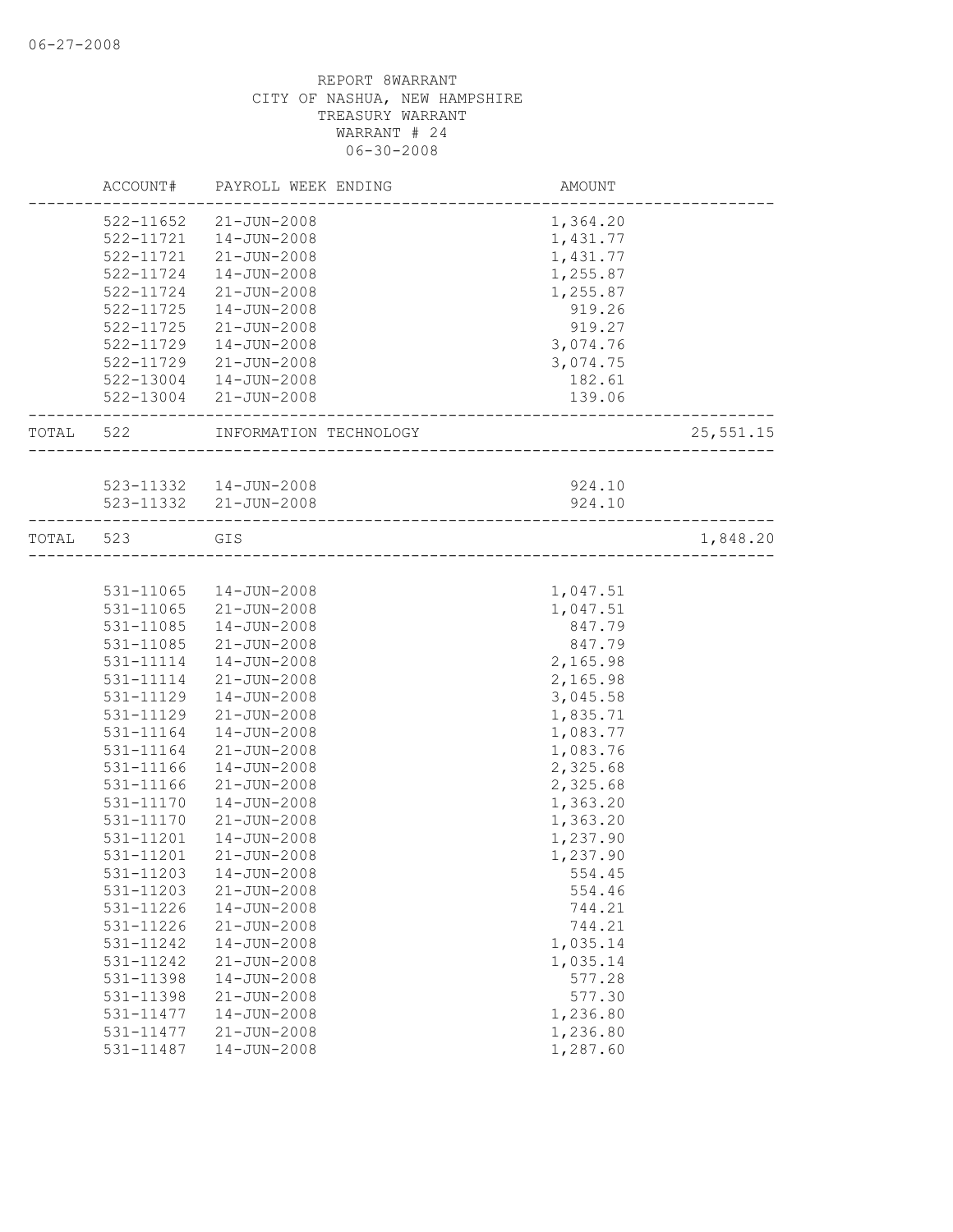| ACCOUNT#               | PAYROLL WEEK ENDING        | AMOUNT           |
|------------------------|----------------------------|------------------|
| 531-11487              | $21 - JUN - 2008$          | 1,287.60         |
| 531-11498              | $14 - JUN - 2008$          | 807.60           |
| 531-11498              | $21 - JUN - 2008$          | 807.60           |
| 531-11516              | 14-JUN-2008                | 790.18           |
| 531-11516              | 21-JUN-2008                | 790.18           |
| 531-11535              | $14 - JUN - 2008$          | 12,305.58        |
| 531-11535              | 21-JUN-2008                | 12,305.58        |
| 531-11537              | 14-JUN-2008                | 13,320.98        |
| 531-11537              | $21 - JUN - 2008$          | 13,320.98        |
| 531-11538              | $14 - JUN - 2008$          | 847.79           |
| 531-11538              | $21 - JUN - 2008$          | 847.79           |
| 531-11539              | $14 - JUN - 2008$          | 1,446.40         |
| 531-11539              | $21 - JUN - 2008$          | 1,446.40         |
| 531-11544              | $14 - JUN - 2008$          | 3,925.54         |
| 531-11544              | 21-JUN-2008                | 3,925.54         |
| 531-11549              | $14 - JUN - 2008$          | 11,793.60        |
| 531-11549              | $21 - JUN - 2008$          | 11,793.60        |
| 531-11552              | $14 - JUN - 2008$          | 7,623.20         |
| 531-11552              | $21 - JUN - 2008$          | 7,623.20         |
| 531-11555              | 14-JUN-2008                | 21,337.57        |
| 531-11555              | $21 - JUN - 2008$          | 20,934.28        |
| 531-11558              | 14-JUN-2008                | 61,367.66        |
| 531-11558              | 21-JUN-2008                | 61,255.95        |
| 531-11561              | 14-JUN-2008                | 23,896.56        |
| 531-11561              | $21 - JUN - 2008$          | 24,856.27        |
| 531-11567              | $14 - JUN - 2008$          | 30,071.86        |
| 531-11567              | $21 - JUN - 2008$          | 30,071.86        |
| 531-11569              | 14-JUN-2008                | 1,116.28         |
| 531-11569              | $21 - JUN - 2008$          | 1,116.29         |
| 531-11618              | $14 - JUN - 2008$          | 2,616.26         |
| 531-11618              | 21-JUN-2008                | 2,616.24         |
| 531-11622              | 14-JUN-2008                | 2,752.38         |
| 531-11622              | $21 - JUN - 2008$          | 2,752.38         |
| 531-11632              | $14 - JUN - 2008$          | 610.55           |
| 531-11632              | $21 - JUN - 2008$          | 610.55           |
| 531-11633              | 14-JUN-2008                | 1,363.50         |
| 531-11633              | $21 - JUN - 2008$          | 1,363.50         |
| 531-11635              | $14 - JUN - 2008$          | 803.90           |
| 531-11635              | $21 - JUN - 2008$          | 803.90           |
| 531-11636<br>531-11636 | 14-JUN-2008<br>21-JUN-2008 | 844.70<br>844.70 |
| 531-11664              | $14 - JUN - 2008$          | 1,076.89         |
| 531-11664              | 21-JUN-2008                | 1,076.89         |
| 531-11665              | $14 - JUN - 2008$          | 723.03           |
| 531-11665              | $21 - JUN - 2008$          | 723.03           |
| 531-11722              | $14 - JUN - 2008$          | 2,185.40         |
| 531-11722              | $21 - JUN - 2008$          | 2,185.40         |
| 531-11732              | $14 - JUN - 2008$          | 1,131.25         |
|                        |                            |                  |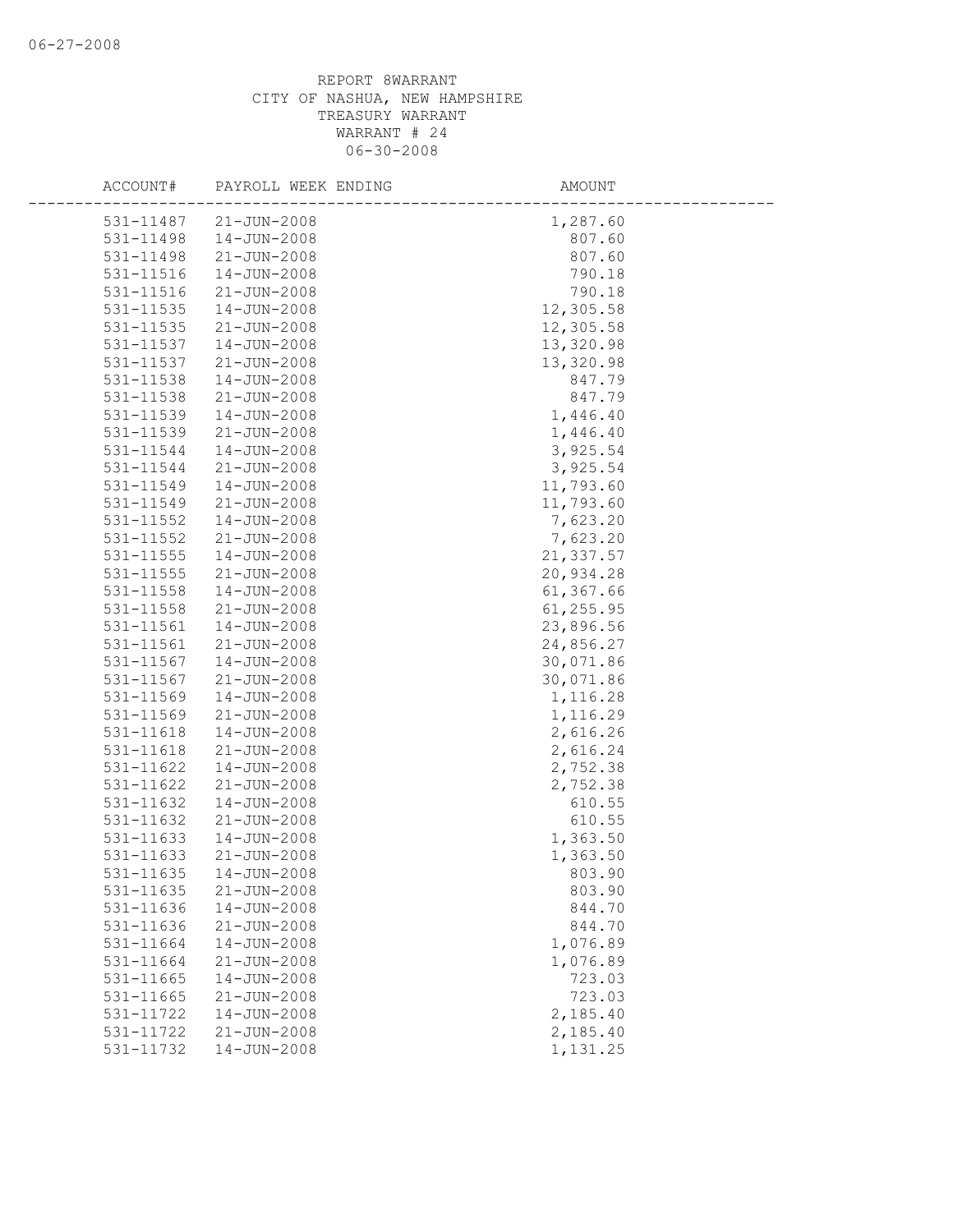|       | ACCOUNT#  | PAYROLL WEEK ENDING    | AMOUNT        |            |
|-------|-----------|------------------------|---------------|------------|
|       | 531-11732 | 21-JUN-2008            | 1,131.25      |            |
|       | 531-11733 | $14 - JUN - 2008$      | 2,088.55      |            |
|       | 531-11733 | $21 - JUN - 2008$      | 2,088.55      |            |
|       | 531-12020 | $14 - JUN - 2008$      | 879.88        |            |
|       | 531-12020 | 21-JUN-2008            | 879.88        |            |
|       | 531-12042 | $14 - JUN - 2008$      | 1,860.23      |            |
|       | 531-12042 | $21 - JUN - 2008$      | 1,832.06      |            |
|       | 531-12066 | 14-JUN-2008            | 632.50        |            |
|       | 531-12066 | $21 - JUN - 2008$      | 632.50        |            |
|       | 531-12068 | 14-JUN-2008            | 1,418.78      |            |
|       | 531-12068 | $21 - JUN - 2008$      | 1,418.78      |            |
|       | 531-12071 | $14 - JUN - 2008$      | 243.90        |            |
|       | 531-12071 | $21 - JUN - 2008$      | 243.90        |            |
|       | 531-12119 | $14 - JUN - 2008$      | 1,065.25      |            |
|       | 531-12119 | 21-JUN-2008            | 1,065.25      |            |
|       | 531-13004 | $14 - JUN - 2008$      | 3,827.22      |            |
|       | 531-13004 | 21-JUN-2008            | $-418.36$     |            |
|       | 531-13038 | $14 - JUN - 2008$      | 1,753.01      |            |
|       | 531-13038 | 21-JUN-2008            | 3,296.73      |            |
|       | 531-13040 | $14 - JUN - 2008$      | 3,810.33      |            |
|       | 531-13040 | $21 - JUN - 2008$      | 3,784.97      |            |
|       | 531-13044 | $14 - JUN - 2008$      | 2,534.87      |            |
|       | 531-13044 | $21 - JUN - 2008$      | $-11, 270.29$ |            |
|       | 531-13047 | 14-JUN-2008            | 27,491.80     |            |
|       | 531-13047 | $21 - JUN - 2008$      | 21,135.60     |            |
|       | 531-13048 | 14-JUN-2008            | 3,488.92      |            |
|       | 531-13048 | $21 - JUN - 2008$      | 4,378.42      |            |
|       | 531-15002 | 14-JUN-2008            | 33,634.87     |            |
|       | 531-15002 | $21 - JUN - 2008$      | $-11.98$      |            |
|       | 531-17006 | $21 - JUN - 2008$      | 4,100.00      |            |
| TOTAL | 531       | POLICE DEPARTMENT      |               | 563,744.07 |
|       |           |                        |               |            |
|       |           | 532-11024  14-JUN-2008 | 1,250.86      |            |
|       | 532-11024 | 21-JUN-2008            | 1,250.87      |            |
|       | 532-11036 | $14 - JUN - 2008$      | 1,766.76      |            |
|       | 532-11036 | $21 - JUN - 2008$      | 1,766.76      |            |
|       | 532-11063 | $14 - JUN - 2008$      | 1,292.19      |            |
|       | 532-11063 | $21 - JUN - 2008$      | 1,242.12      |            |
|       | 532-11066 | $14 - JUN - 2008$      | 1,205.58      |            |
|       | 532-11066 | $21 - JUN - 2008$      | 1,205.58      |            |
|       | 532-11069 | 14-JUN-2008            | 2,435.38      |            |
|       | 532-11069 | $21 - JUN - 2008$      | 2,435.38      |            |
|       | 532-11111 | $14 - JUN - 2008$      | 2,059.24      |            |
|       | 532-11111 | 21-JUN-2008            | 2,059.24      |            |
|       | 532-11207 | 14-JUN-2008            | 6,271.16      |            |
|       | 532-11207 | 21-JUN-2008            | 6,271.16      |            |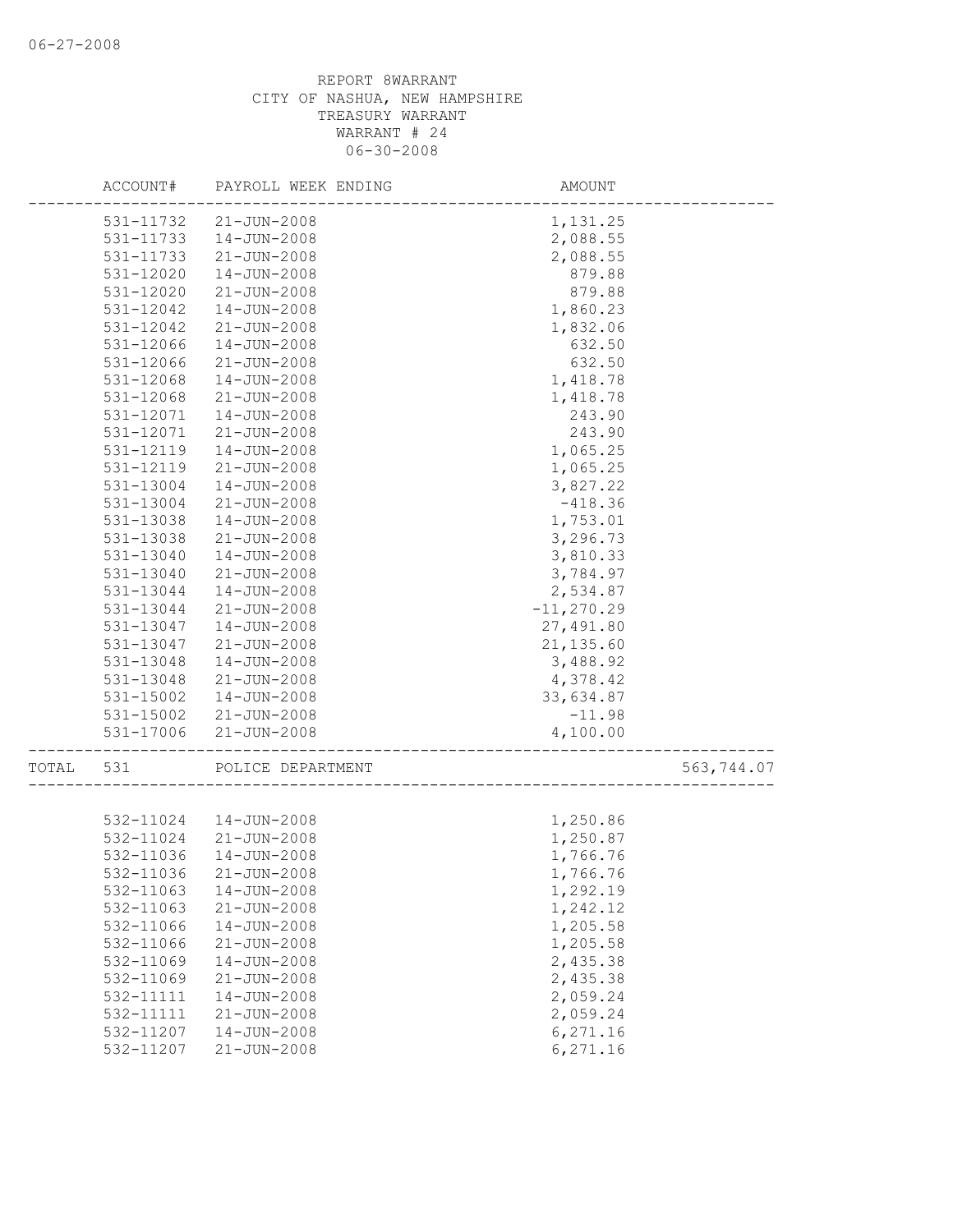| ACCOUNT#  | PAYROLL WEEK ENDING       | AMOUNT                |            |
|-----------|---------------------------|-----------------------|------------|
| 532-11281 | 14-JUN-2008               | 925.44                |            |
| 532-11281 | $21 - JUN - 2008$         | 925.44                |            |
| 532-11285 | $14 - JUN - 2008$         | 7,391.28              |            |
| 532-11285 | $21 - JUN - 2008$         | 7,391.28              |            |
| 532-11291 | 14-JUN-2008               | 6, 259.67             |            |
| 532-11291 | $21 - JUN - 2008$         | 6,082.03              |            |
| 532-11298 | $14 - JUN - 2008$         | 986.51                |            |
| 532-11298 | $21 - JUN - 2008$         | 1,246.12              |            |
| 532-11300 | 14-JUN-2008               | 32, 358.72            |            |
| 532-11300 | $21 - JUN - 2008$         | 32,737.80             |            |
| 532-11303 | $14 - JUN - 2008$         | 1,090.35              |            |
| 532-11303 | $21 - JUN - 2008$         | 1,090.35              |            |
| 532-11305 | $14 - JUN - 2008$         | 4,350.61              |            |
| 532-11305 | $21 - JUN - 2008$         | 4,350.61              |            |
| 532-11309 | 14-JUN-2008               | 94, 456.22            |            |
| 532-11309 | $21 - JUN - 2008$         | 94,456.22             |            |
| 532-11660 | $14 - JUN - 2008$         | 1,073.68              |            |
| 532-11660 | $21 - JUN - 2008$         | 1,385.40              |            |
| 532-11663 | 14-JUN-2008               | 1,344.65              |            |
| 532-11663 | $21 - JUN - 2008$         | 1,344.65              |            |
| 532-11666 | $14 - JUN - 2008$         | 1,344.65              |            |
| 532-11666 | 21-JUN-2008               | 1,344.65              |            |
| 532-11669 | 14-JUN-2008               | 1,358.10              |            |
| 532-11669 | 21-JUN-2008               | 1,358.10              |            |
| 532-12070 | $14 - JUN - 2008$         | 27,992.91             |            |
| 532-12070 | $21 - JUN - 2008$         | 28,844.28             |            |
|           |                           |                       |            |
| 532-13003 | 14-JUN-2008               | 495.44                |            |
| 532-13004 | 14-JUN-2008               | 134.15                |            |
| 532-13004 | $21 - JUN - 2008$         | 499.20                |            |
| 532-13018 | $14 - JUN - 2008$         | 3,848.94              |            |
| 532-13018 | $21 - JUN - 2008$         | 2,005.79              |            |
| 532-13024 | 14-JUN-2008               | 497.62                |            |
| 532-13024 | $21 - JUN - 2008$         | 664.80                |            |
| 532-13050 | $14 - JUN - 2008$         | 12,497.58             |            |
| 532-13050 | $21 - JUN - 2008$         | 10,348.80             |            |
| 532-19231 | 14-JUN-2008               | 1,004.18              |            |
| 532-19231 | $21 - JUN - 2008$         | 1,004.18              |            |
| 532-19232 | 14-JUN-2008               | 1,480.58              |            |
| 532-19232 | 21-JUN-2008               | 1,480.58              |            |
|           | 532-19233  14-JUN-2008    | 2,375.71              |            |
| 532-19233 | $21 - JUN - 2008$         | 2,375.71              |            |
| 532-19234 | $14 - JUN - 2008$         | 1,595.52              |            |
|           | 532-19234 21-JUN-2008     | 1,595.52              |            |
|           | TOTAL 532 FIRE DEPARTMENT | --------------------- | 439,906.30 |
|           |                           |                       |            |
|           | 535-81023  14-JUN-2008    | 192.30                |            |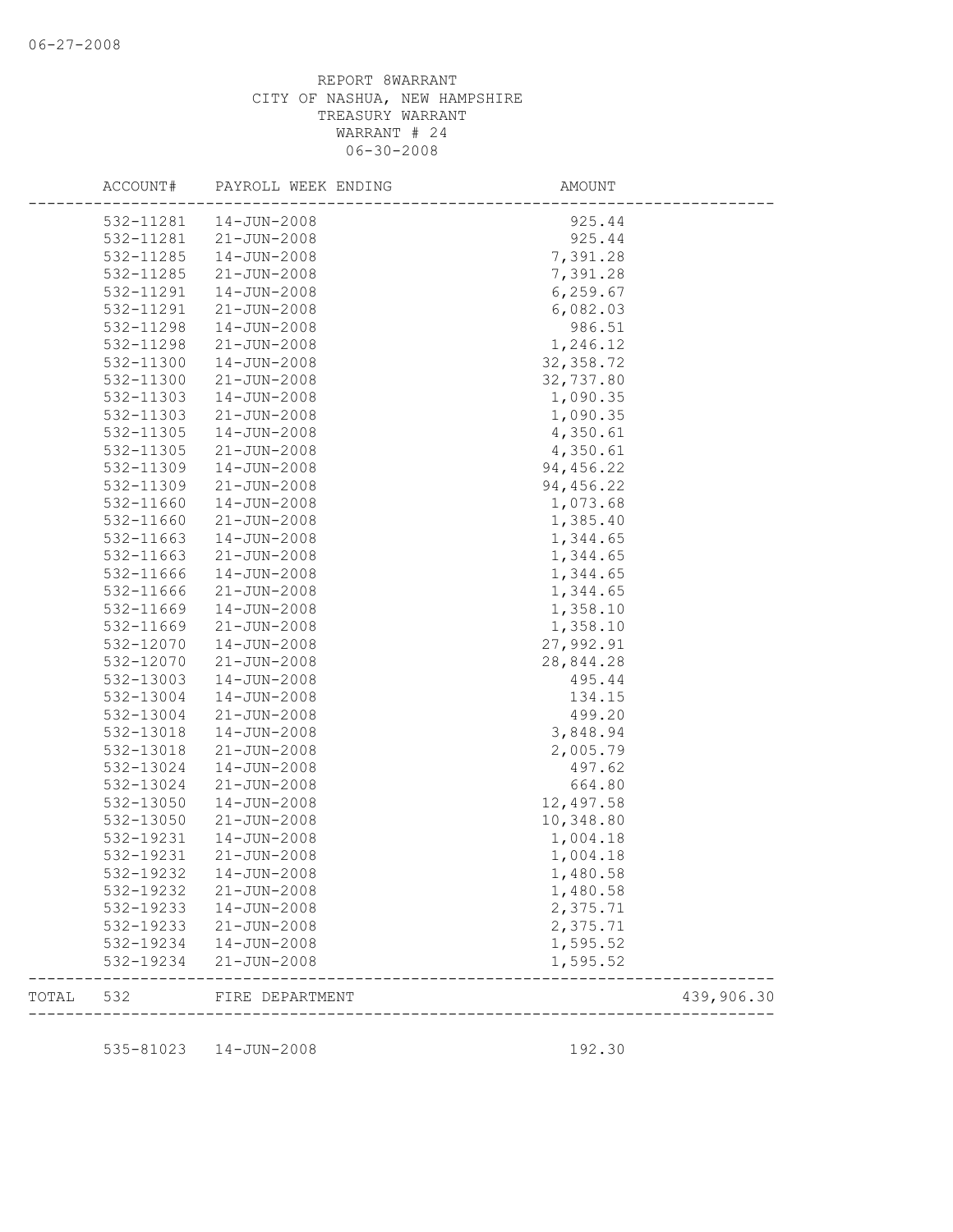|           |                        | ACCOUNT# PAYROLL WEEK ENDING           | AMOUNT                                |           |
|-----------|------------------------|----------------------------------------|---------------------------------------|-----------|
|           |                        | 535-81023 21-JUN-2008                  | 192.30                                |           |
|           |                        | TOTAL 535 EMERGENCY MANAGEMENT         | _____________________________________ | 384.60    |
|           |                        |                                        |                                       |           |
|           |                        | 536-11200  14-JUN-2008                 | 1,332.90                              |           |
|           |                        | 536-11200 21-JUN-2008                  | 1,332.90                              |           |
|           |                        | 536-13004  14-JUN-2008                 | 225.62                                |           |
|           | TOTAL 536              | CITYWIDE COMMUNICATIONS                |                                       | 2,891.42  |
|           |                        |                                        |                                       |           |
|           |                        | 541-11024  14-JUN-2008                 | 612.76                                |           |
|           |                        | 541-11024 21-JUN-2008                  | 612.76                                |           |
|           |                        | 541-11048  14-JUN-2008                 | 902.76                                |           |
|           | 541-11048              | 21-JUN-2008                            | 902.76                                |           |
|           | 541-11104              | 14-JUN-2008                            | 956.86                                |           |
|           | 541-11104              | 21-JUN-2008                            | 956.86                                |           |
|           | 541-11346              | 14-JUN-2008                            | 435.26                                |           |
|           |                        | 541-11346 21-JUN-2008                  | 435.26                                |           |
| TOTAL     | 541                    | COMMUNITY SERVICES DIVISION            |                                       | 5,815.28  |
|           |                        |                                        |                                       |           |
|           |                        | 542-11426  14-JUN-2008                 | 1,286.72                              |           |
|           |                        | 542-11426 21-JUN-2008                  | 1,286.72                              |           |
|           | 542-11584              | 14-JUN-2008                            | 3,212.95                              |           |
|           | 542-11584              | 21-JUN-2008                            | 3,212.96                              |           |
|           | 542-12044              | 14-JUN-2008                            | 23.00                                 |           |
|           | 542-12044              | 21-JUN-2008                            | 69.00                                 |           |
|           |                        | 542-12109  14-JUN-2008                 | 72.00                                 |           |
|           |                        | 542-12582  14-JUN-2008                 | 818.70                                |           |
|           |                        | 542-12582 21-JUN-2008                  | 818.71                                |           |
| TOTAL 542 |                        | COMMUNITY HEALTH                       |                                       | 10,800.76 |
|           |                        |                                        |                                       |           |
|           |                        | 543-11380  14-JUN-2008                 | 886.27                                |           |
|           | 543-11380              | $21 - JUN - 2008$                      | 886.27                                |           |
|           | 543-11438              | 14-JUN-2008                            | 1,446.40                              |           |
|           | 543-11438              | $21 - JUN - 2008$                      | 1,446.40                              |           |
|           | 543-11601              | 14-JUN-2008                            | 1,184.61                              |           |
|           | 543-11601              | $21 - JUN - 2008$                      | 1,184.60                              |           |
|           | 543-11602              | $14 - JUN - 2008$                      | 833.86                                |           |
|           | 543-11602              | $21 - JUN - 2008$                      | 833.85                                |           |
|           | 543-11604              | 14-JUN-2008                            | 1,422.06                              |           |
|           | 543-11604<br>543-11605 | $21 - JUN - 2008$<br>$14 - JUN - 2008$ | 1,422.06<br>902.76                    |           |
|           |                        |                                        |                                       |           |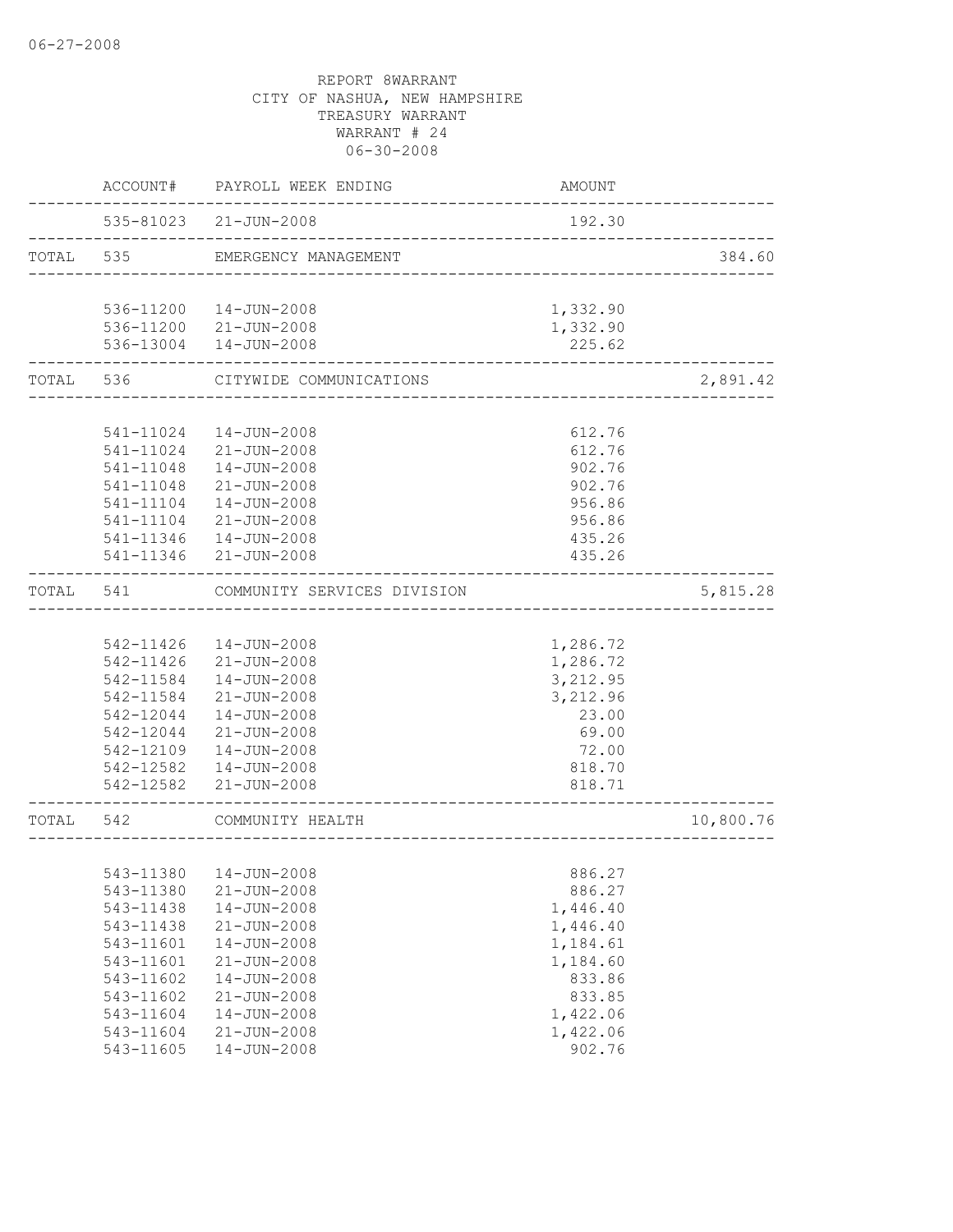|           | ACCOUNT# PAYROLL WEEK ENDING |                                  | AMOUNT                          |           |  |
|-----------|------------------------------|----------------------------------|---------------------------------|-----------|--|
|           |                              | 543-11605 21-JUN-2008            | 902.76                          |           |  |
| TOTAL 543 |                              |                                  |                                 | 13,351.90 |  |
|           |                              |                                  |                                 |           |  |
|           |                              | 544-11008  14-JUN-2008           | 702.65                          |           |  |
|           |                              | 544-11008 21-JUN-2008            | 702.64                          |           |  |
|           | 544-11099                    | 14-JUN-2008                      | 1,897.79                        |           |  |
|           | 544-11099                    | $21 - JUN - 2008$                | 2,034.95                        |           |  |
|           | 544-11112                    | 14-JUN-2008                      | 798.31                          |           |  |
|           | 544-11112                    | $21 - JUN - 2008$                | 798.30                          |           |  |
|           | 544-11367                    | 14-JUN-2008                      | 786.82                          |           |  |
|           | 544-11367                    | 21-JUN-2008                      | 786.82                          |           |  |
|           | 544-11777                    | $14 - JUN - 2008$                | 1,216.69                        |           |  |
|           | 544-11777                    | $21 - JUN - 2008$                | 1,216.69                        |           |  |
|           |                              | 544-12101  14-JUN-2008           | 254.75                          |           |  |
|           |                              | 544-12101 21-JUN-2008            | 254.75<br>_____________________ |           |  |
|           |                              | TOTAL 544 WELFARE ADMINISTRATION |                                 | 11,451.16 |  |
|           |                              |                                  |                                 |           |  |
|           |                              | 551-11008  14-JUN-2008           | 667.54                          |           |  |
|           |                              | 551-11008 21-JUN-2008            | 667.54                          |           |  |
|           | 551-11028                    | $14 - JUN - 2008$                | 570.27                          |           |  |
|           | 551-11028                    | $21 - JUN - 2008$                | 570.28                          |           |  |
|           | 551-11057                    | 14-JUN-2008                      | 847.96                          |           |  |
|           | 551-11057                    | $21 - JUN - 2008$                | 847.96                          |           |  |
|           | 551-11094                    | 14-JUN-2008                      | 288.71                          |           |  |
|           | 551-11094                    | 21-JUN-2008                      | 288.71                          |           |  |
|           | 551-11097                    | 14-JUN-2008                      | 1,014.94                        |           |  |
|           | 551-11097                    | 21-JUN-2008                      | 1,014.94                        |           |  |
|           | 551-11208                    | 14-JUN-2008                      | 762.45                          |           |  |
|           | 551-11208                    | 21-JUN-2008                      | 762.45                          |           |  |
|           | 551-11211                    | 14-JUN-2008                      | 450.34                          |           |  |
|           | 551-11211                    | 21-JUN-2008                      | 450.34                          |           |  |
|           | 551-11212                    | 14-JUN-2008                      | 1,367.59                        |           |  |
|           | 551-11212                    | $21 - JUN - 2008$                | 1,367.59                        |           |  |
|           |                              | 551-11249  14-JUN-2008           | 1,602.86                        |           |  |
|           | 551-11249                    | $21 - JUN - 2008$                | 1,602.85                        |           |  |
|           | 551-11273                    | $14 - JUN - 2008$                | 1,577.44                        |           |  |
|           | $551 - 11273$                | 21-JUN-2008                      | 1,577.44                        |           |  |
|           | 551-11435                    | 14-JUN-2008                      | 857.86                          |           |  |
|           | 551-11435                    | $21 - JUN - 2008$                | 857.86                          |           |  |
|           | $551 - 11462$                | 14-JUN-2008                      | 975.54                          |           |  |
|           | 551-11462                    | $21 - JUN - 2008$                | 975.54                          |           |  |
|           | $551 - 11638$                | 14-JUN-2008                      | 1,110.43                        |           |  |
|           | 551-11638                    | 21-JUN-2008                      | 1,110.43                        |           |  |
|           | 551-13004                    | 14-JUN-2008                      | 61.02                           |           |  |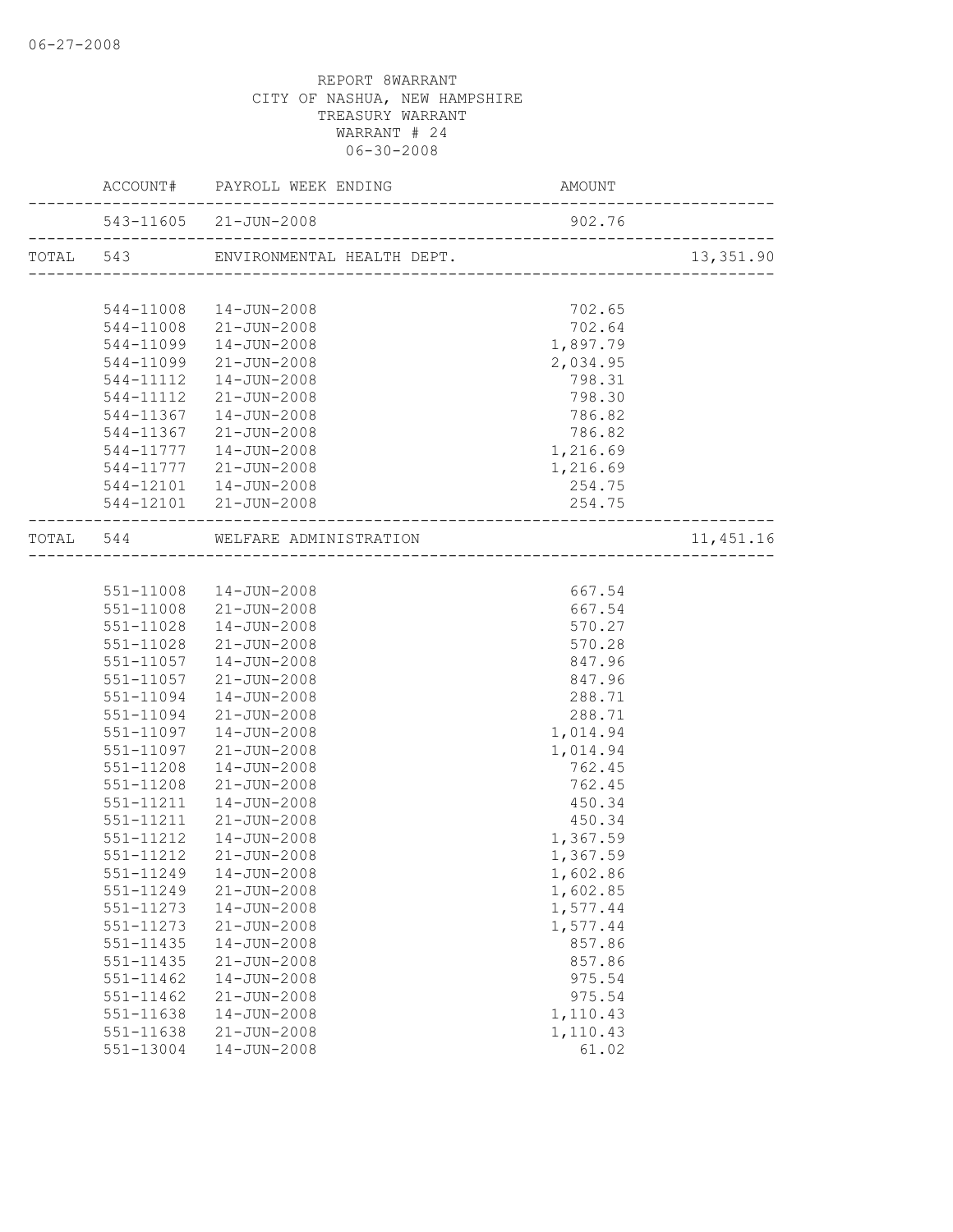|           |           | AMOUNT<br>------------------------<br>ACCOUNT# PAYROLL WEEK ENDING |          |            |
|-----------|-----------|--------------------------------------------------------------------|----------|------------|
|           |           | 551-13004 21-JUN-2008                                              | 73.05    |            |
|           |           | 551-18015 21-JUN-2008                                              | 2,000.00 |            |
|           |           | 551-91010 21-JUN-2008                                              | 2,056.81 |            |
| TOTAL 551 |           |                                                                    |          | 28, 378.74 |
|           |           |                                                                    |          |            |
|           |           | 552-11077  14-JUN-2008                                             | 1,219.71 |            |
|           |           | 552-11077 21-JUN-2008                                              | 1,219.71 |            |
|           |           | 552-11087  14-JUN-2008                                             | 746.80   |            |
|           |           | 552-11087 21-JUN-2008                                              | 746.80   |            |
|           | 552-11143 | 14-JUN-2008                                                        | 784.00   |            |
|           | 552-11143 | $21 - JUN - 2008$                                                  | 784.00   |            |
|           | 552-11324 | 14-JUN-2008                                                        | 2,926.62 |            |
|           | 552-11324 | 21-JUN-2008                                                        | 2,926.62 |            |
|           | 552-11339 | 14-JUN-2008                                                        | 2,703.04 |            |
|           | 552-11339 | 21-JUN-2008                                                        | 2,703.05 |            |
|           | 552-11342 | 14-JUN-2008                                                        | 706.00   |            |
|           | 552-11342 | 21-JUN-2008                                                        | 706.00   |            |
|           | 552-11343 | 14-JUN-2008                                                        | 2,373.60 |            |
|           | 552-11343 | 21-JUN-2008                                                        | 2,377.20 |            |
|           | 552-11407 | $14 - JUN - 2008$                                                  | 4,884.00 |            |
|           | 552-11407 | $21 - JUN - 2008$                                                  | 4,884.00 |            |
|           | 552-11492 | 14-JUN-2008                                                        | 746.80   |            |
|           | 552-11492 | 21-JUN-2008                                                        | 746.80   |            |
|           | 552-11548 | 14-JUN-2008                                                        | 992.96   |            |
|           | 552-11548 | 21-JUN-2008                                                        | 992.96   |            |
|           | 552-11580 | 14-JUN-2008                                                        | 929.81   |            |
|           | 552-11580 | 21-JUN-2008                                                        | 929.81   |            |
|           | 552-11618 | $14 - JUN - 2008$                                                  | 615.90   |            |
|           | 552-11618 | 21-JUN-2008                                                        | 615.90   |            |
|           | 552-11672 | $14 - JUN - 2008$                                                  | 1,364.20 |            |
|           | 552-11672 | 21-JUN-2008                                                        | 1,364.20 |            |
|           | 552-11750 | 14-JUN-2008                                                        | 732.08   |            |
|           | 552-11750 | 21-JUN-2008                                                        | 738.64   |            |
|           | 552-12156 | $14 - JUN - 2008$                                                  | 6,597.50 |            |
|           | 552-12156 | 21-JUN-2008                                                        | 6,655.00 |            |
|           |           | 552-12158 21-JUN-2008                                              | 640.00   |            |
|           | 552-12159 | 21-JUN-2008                                                        | 1,760.75 |            |
|           | 552-12162 | $21 - JUN - 2008$                                                  | 318.75   |            |
|           | 552-12186 | $14 - JUN - 2008$                                                  | 360.00   |            |
|           | 552-12186 | $21 - JUN - 2008$                                                  | 761.25   |            |
|           | 552-12192 | 21-JUN-2008                                                        | 957.50   |            |
|           | 552-13004 | 14-JUN-2008                                                        | 3,756.45 |            |
|           | 552-13004 | $21 - JUN - 2008$                                                  | 2,740.78 |            |
|           | 552-59050 | 14-JUN-2008                                                        | 1,401.00 |            |
|           | 552-59050 | $21 - JUN - 2008$                                                  | 250.00   |            |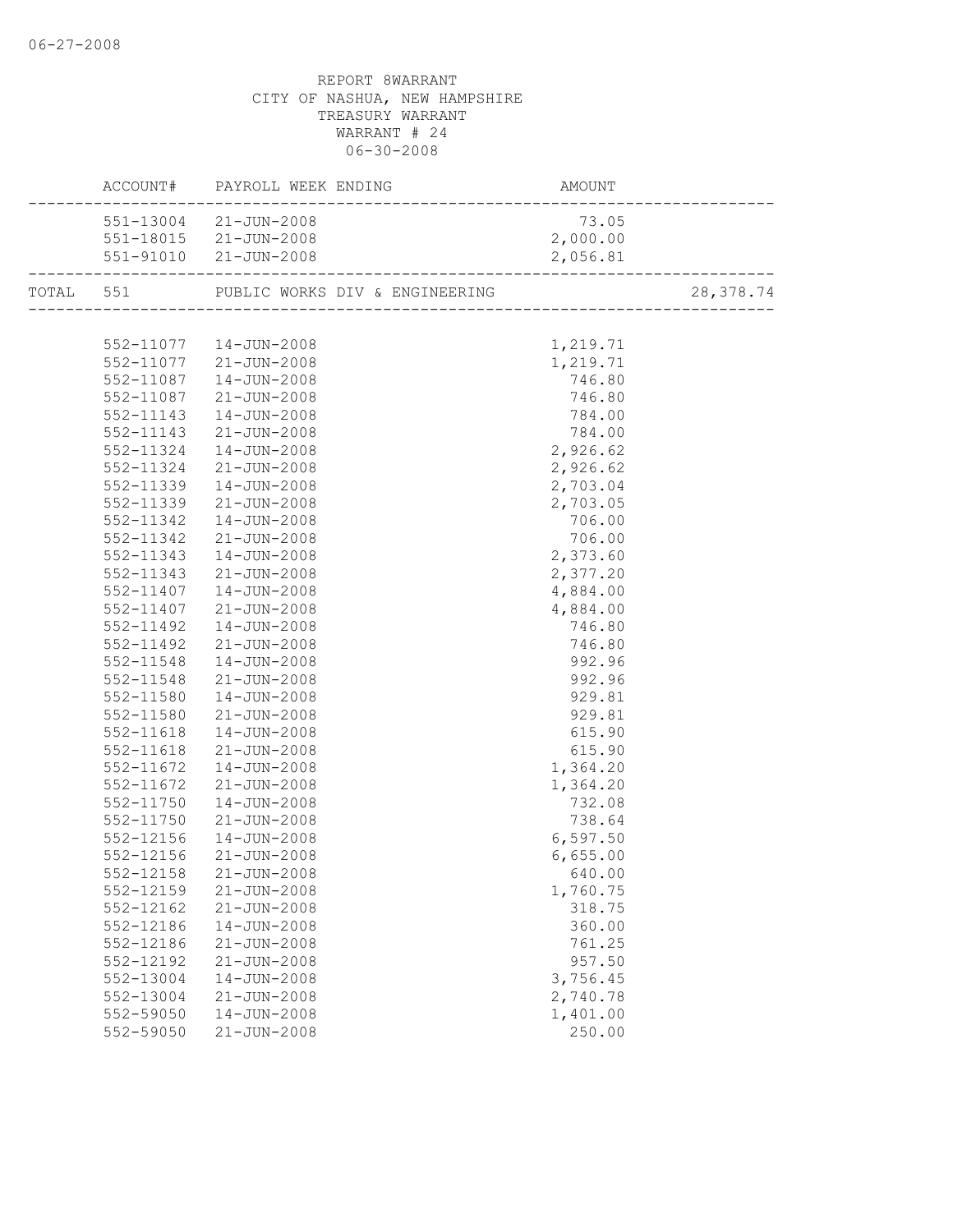|       | ACCOUNT#                   |                                | AMOUNT                                |           |
|-------|----------------------------|--------------------------------|---------------------------------------|-----------|
|       |                            | TOTAL 552 PARKS AND RECREATION | N<br>-------------------------------- | 69,660.19 |
|       |                            |                                |                                       |           |
|       |                            | 553-11041  14-JUN-2008         | 981.61                                |           |
|       | 553-11041                  | 21-JUN-2008                    | 981.62                                |           |
|       | 553-11078                  | 14-JUN-2008                    | 1,328.18                              |           |
|       | 553-11078                  | 21-JUN-2008                    | 1,328.18                              |           |
|       | 553-11098                  | 14-JUN-2008                    | 1,035.25                              |           |
|       | 553-11098                  | 21-JUN-2008                    | 1,035.25                              |           |
|       | 553-11192                  | 14-JUN-2008                    | 899.89                                |           |
|       | 553-11192                  | 21-JUN-2008                    | 899.88                                |           |
|       | 553-11279                  | 14-JUN-2008                    | 5,576.32                              |           |
|       | 553-11279                  | 21-JUN-2008                    | 5,573.54                              |           |
|       | 553-11327                  | 14-JUN-2008                    | 2,926.63                              |           |
|       | 553-11327                  | 21-JUN-2008                    | 2,731.51                              |           |
|       | 553-11375                  | $14 - JUN - 2008$              | 1,882.72                              |           |
|       | 553-11375<br>$553 - 11465$ | 21-JUN-2008                    | 1,983.59                              |           |
|       |                            | $14 - JUN - 2008$              | 2,240.40                              |           |
|       | $553 - 11465$<br>553-11474 | 21-JUN-2008                    | 2,240.40                              |           |
|       | 553-11474                  | 14-JUN-2008<br>21-JUN-2008     | 4,425.61                              |           |
|       | 553-11475                  | 14-JUN-2008                    | 4,247.52                              |           |
|       |                            |                                | 1,704.80<br>4,231.70                  |           |
|       | 553-11475<br>553-11630     | 21-JUN-2008<br>14-JUN-2008     |                                       |           |
|       | 553-11630                  | 21-JUN-2008                    | 1,435.20<br>1,435.20                  |           |
|       | 553-11631                  | $14 - JUN - 2008$              | 729.60                                |           |
|       | 553-11631                  | 21-JUN-2008                    | 729.00                                |           |
|       | 553-11648                  | $14 - JUN - 2008$              | 792.60                                |           |
|       | 553-11648                  | 21-JUN-2008                    | 792.60                                |           |
|       | 553-11678                  | 14-JUN-2008                    | 1,575.29                              |           |
|       | 553-11678                  | 21-JUN-2008                    | 1,575.29                              |           |
|       | 553-11759                  | 14-JUN-2008                    | 12,920.48                             |           |
|       | 553-11759                  | 21-JUN-2008                    | 13, 212.94                            |           |
|       | 553-11771                  | $14 - JUN - 2008$              | 1,683.20                              |           |
|       | 553-11771                  | 21-JUN-2008                    | 2,643.36                              |           |
|       | 553-12128                  | 14-JUN-2008                    | 261.46                                |           |
|       |                            | 553-12128 21-JUN-2008          | 261.47                                |           |
|       |                            | 553-13004  14-JUN-2008         | 840.82                                |           |
|       |                            | 553-13004 21-JUN-2008          | 480.55                                |           |
|       |                            | 553-17002  14-JUN-2008         | 500.00                                |           |
| TOTAL | 553                        | STREET DEPARTMENT              |                                       | 90,123.66 |
|       |                            |                                |                                       |           |
|       |                            | 555-11024  14-JUN-2008         | 758.59                                |           |
|       |                            | 555-11024 21-JUN-2008          | 725.27                                |           |
|       | 555-11058                  | $14 - JUN - 2008$              | 929.81                                |           |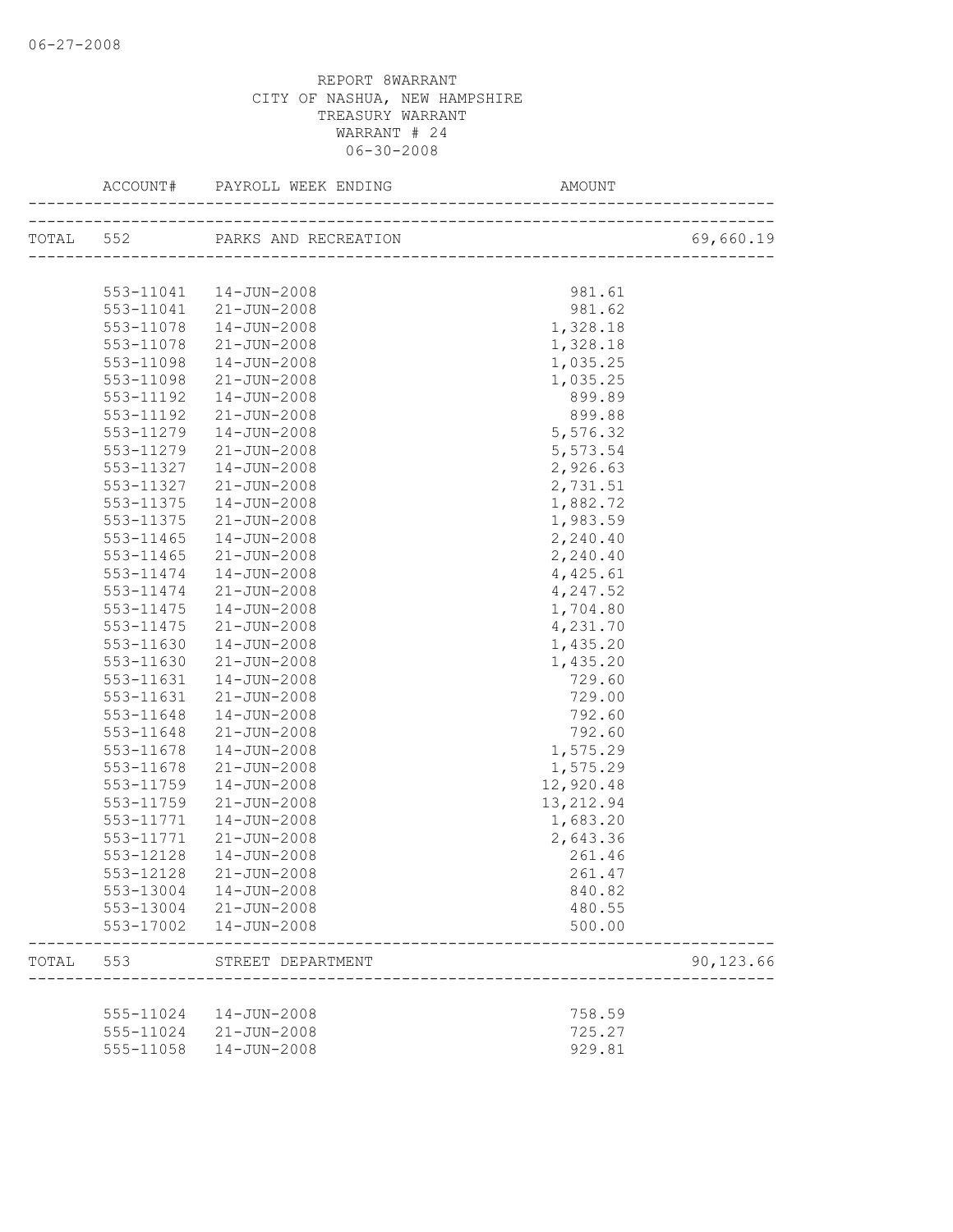|       | ACCOUNT#      | PAYROLL WEEK ENDING    | AMOUNT                     |           |
|-------|---------------|------------------------|----------------------------|-----------|
|       | 555-11058     | $21 - JUN - 2008$      | 929.81                     |           |
|       | 555-11461     | 14-JUN-2008            | 1,404.69                   |           |
|       | 555-11461     | $21 - JUN - 2008$      | 1,404.69                   |           |
|       | 555-11505     | 14-JUN-2008            | 1, 117.43                  |           |
|       | 555-11505     | 21-JUN-2008            | 1,117.43                   |           |
|       | 555-11639     | 14-JUN-2008            | 746.80                     |           |
|       | 555-11639     | $21 - JUN - 2008$      | 746.80                     |           |
|       | 555-11640     | $14 - JUN - 2008$      | 691.25                     |           |
|       | 555-11640     | $21 - JUN - 2008$      | 695.60                     |           |
|       | 555-11738     | $14 - JUN - 2008$      | 1,760.00                   |           |
|       | 555-11738     | $21 - JUN - 2008$      | 1,760.00                   |           |
|       | 555-11745     | $14 - JUN - 2008$      | 738.80                     |           |
|       | 555-11745     | $21 - JUN - 2008$      | 738.80                     |           |
|       | 555-11746     | $14 - JUN - 2008$      | 1,075.15                   |           |
|       | 555-11746     | $21 - JUN - 2008$      | 1,075.15                   |           |
|       | 555-13004     | $14 - JUN - 2008$      | 356.85                     |           |
| TOTAL | 555           | TRAFFIC DEPARTMENT     |                            | 18,772.92 |
|       |               |                        |                            |           |
|       |               | 557-11161  14-JUN-2008 | 746.80                     |           |
|       | 557-11161     | $21 - JUN - 2008$      | 746.80                     |           |
|       | 557-13004     | 14-JUN-2008            | 257.85                     |           |
| TOTAL | 557           | PARKING LOTS           |                            | 1,751.45  |
|       |               |                        |                            |           |
|       | 561-11345     | $14 - JUN - 2008$      | 1,301.49                   |           |
|       | 561-11345     | $21 - JUN - 2008$      | 1,301.50                   |           |
|       | 561-11651     | $14 - JUN - 2008$      | 811.82                     |           |
|       | 561-11651     | $21 - JUN - 2008$      | 811.82                     |           |
|       | 561-11658     | $14 - JUN - 2008$      | 985.56                     |           |
|       | $561 - 12153$ | 14-JUN-2008            | 2,270.00                   |           |
|       | 561-12153     | $21 - JUN - 2008$      | 2,090.00                   |           |
|       | 561-91010     | $21 - JUN - 2008$      | 100.00                     |           |
| TOTAL | 561           | EDGEWOOD CEMETERY      | __________________________ | 9,672.19  |
|       |               | 562-11651 21-JUN-2008  | 1,592.00                   |           |
| TOTAL | 562           | SUBURBAN CEMETERIES    |                            | 1,592.00  |
|       |               |                        |                            |           |
|       | 563-11345     | $14 - JUN - 2008$      | 1,094.66                   |           |
|       | 563-11345     | $21 - JUN - 2008$      | 1,094.67                   |           |
|       | 563-11651     | 14-JUN-2008            | 722.90                     |           |
|       | 563-11651     | $21 - JUN - 2008$      | 722.91                     |           |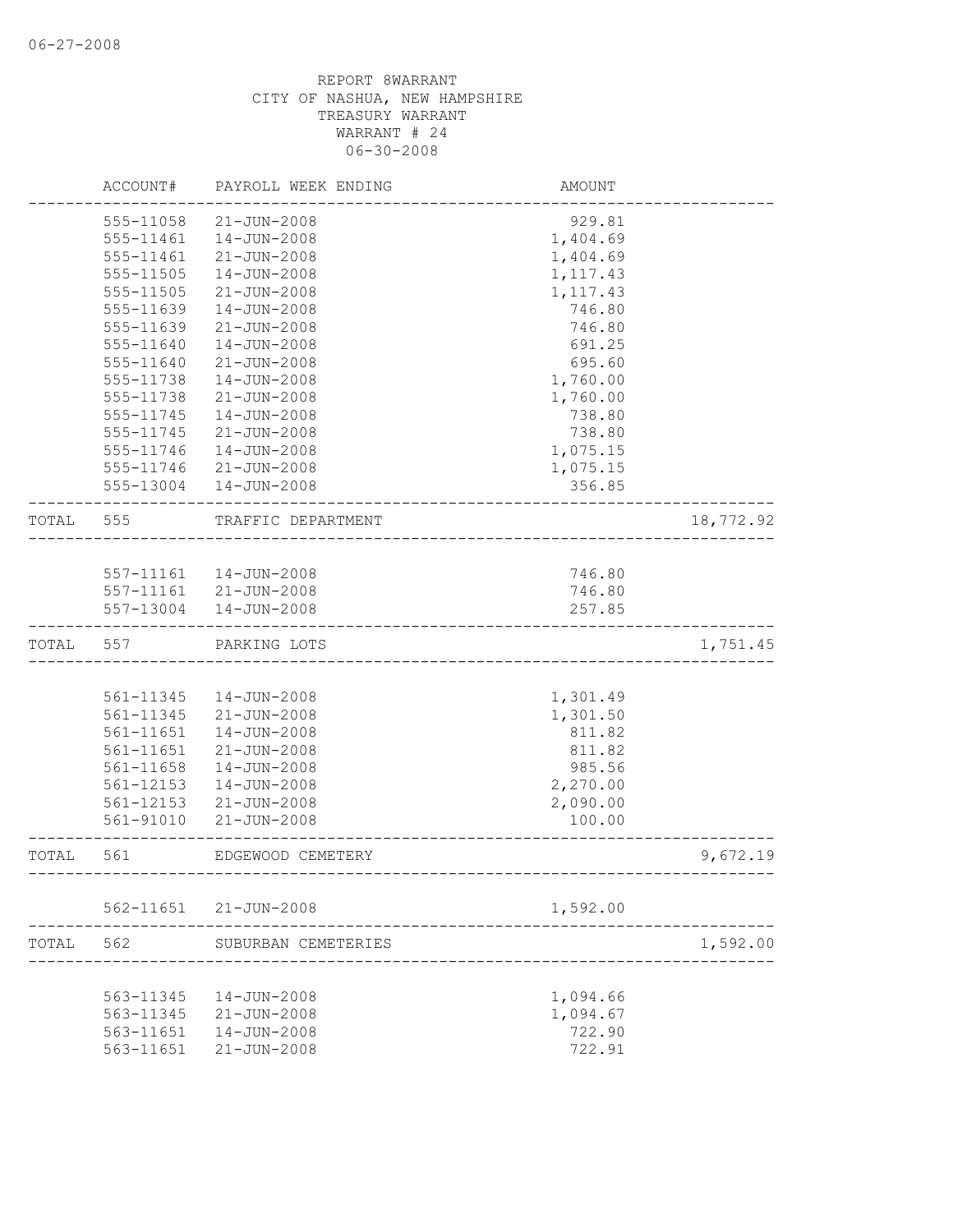|       | ACCOUNT#  | PAYROLL WEEK ENDING           | AMOUNT   |           |
|-------|-----------|-------------------------------|----------|-----------|
|       | 563-11657 | 14-JUN-2008                   | 903.15   |           |
|       | 563-11657 | 21-JUN-2008                   | 903.15   |           |
|       |           | 563-12153  14-JUN-2008        | 770.00   |           |
|       |           | 563-12153 21-JUN-2008         | 800.00   |           |
| TOTAL | 563       | WOODLAWN CEMETERY             |          | 7,011.44  |
|       |           |                               |          |           |
|       |           | 571-11174  14-JUN-2008        | 838.19   |           |
|       |           | 571-11174 21-JUN-2008         | 838.19   |           |
|       |           | 571-11237  14-JUN-2008        | 1,885.72 |           |
|       |           | 571-11237 21-JUN-2008         | 1,885.72 |           |
| TOTAL | 571       | COMMUNITY DEVELOPMENT         |          | 5,447.82  |
|       |           |                               |          |           |
|       | 572-11024 | 14-JUN-2008                   | 609.96   |           |
|       | 572-11024 | 21-JUN-2008                   | 609.96   |           |
|       | 572-11215 | $14 - JUN - 2008$             | 3,542.40 |           |
|       | 572-11215 | $21 - JUN - 2008$<br>3,542.40 |          |           |
|       | 572-11238 | $14 - JUN - 2008$             | 812.71   |           |
|       | 572-11238 | 21-JUN-2008                   | 812.71   |           |
|       | 572-11450 | $14 - JUN - 2008$             | 1,622.11 |           |
|       | 572-11450 | $21 - JUN - 2008$             | 1,622.11 |           |
|       | 572-11522 | 14-JUN-2008                   | 788.29   |           |
|       | 572-11522 | $21 - JUN - 2008$             | 788.29   |           |
|       | 572-11525 | 14-JUN-2008                   | 972.85   |           |
|       | 572-11525 | $21 - JUN - 2008$             | 972.84   |           |
|       | 572-58005 | 14-JUN-2008                   | 300.00   |           |
|       | 572-98045 | $14 - JUN - 2008$             | 104.77   |           |
|       |           | 572-98045 21-JUN-2008         | 104.77   |           |
|       |           | 572-98046 21-JUN-2008         | 100.00   |           |
| TOTAL | 572       | PLANNING DEPARTMENT           |          | 17,306.17 |
|       |           |                               |          |           |
|       |           | 575-11032  14-JUN-2008        | 676.88   |           |
|       |           | 575-11032 21-JUN-2008         | 676.89   |           |
|       | 575-11042 | 14-JUN-2008                   | 1,318.78 |           |
|       | 575-11042 | $21 - JUN - 2008$             | 1,318.78 |           |
|       | 575-11062 | 14-JUN-2008                   | 581.50   |           |
|       | 575-11062 | 21-JUN-2008                   | 581.50   |           |
|       | 575-11189 | $14 - JUN - 2008$             | 1,021.21 |           |
|       | 575-11189 | $21 - JUN - 2008$             | 1,021.21 |           |
|       | 575-11246 | 14-JUN-2008                   | 1,831.21 |           |
|       | 575-11246 | $21 - JUN - 2008$             | 1,831.21 |           |
|       | 575-11387 | 14-JUN-2008                   | 4,718.00 |           |
|       | 575-11387 | $21 - JUN - 2008$             | 4,717.98 |           |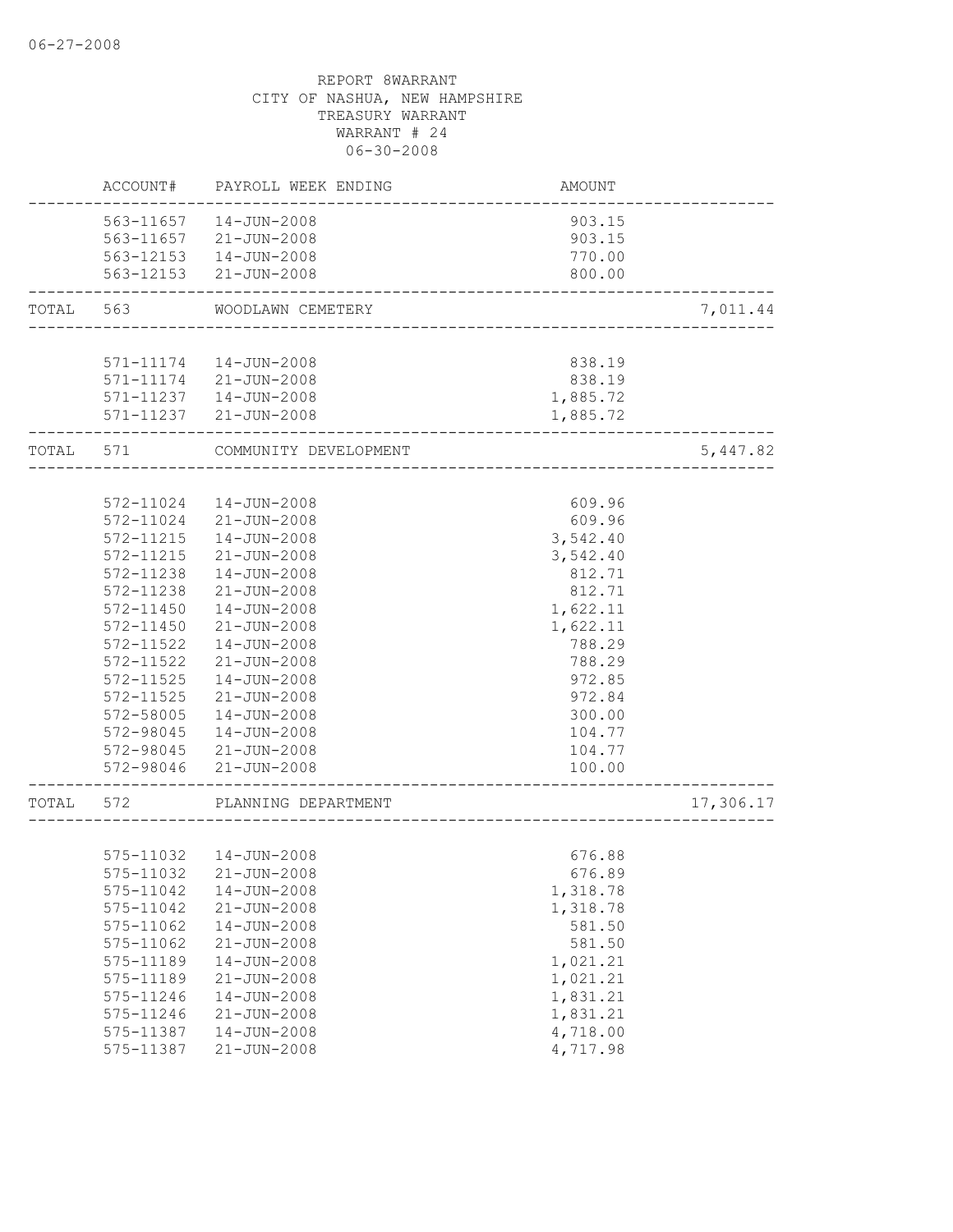|       | ACCOUNT#               | PAYROLL WEEK ENDING           | AMOUNT             |           |
|-------|------------------------|-------------------------------|--------------------|-----------|
|       | 575-11393              | 14-JUN-2008                   | 3,485.42           |           |
|       | 575-11393              | $21 - JUN - 2008$             | 3,477.68           |           |
|       | 575-11400              | $14 - JUN - 2008$             | 7,102.55           |           |
|       | 575-11400              | $21 - JUN - 2008$             | 7,102.52           |           |
|       | 575-11401              | 14-JUN-2008                   | 4,779.11           |           |
|       | 575-11401              | $21 - JUN - 2008$             | 4,779.13           |           |
|       | 575-11403              | $14 - JUN - 2008$             | 809.99             |           |
|       | 575-11403              | $21 - JUN - 2008$             | 809.99             |           |
|       | 575-11404              | 14-JUN-2008                   | 722.48             |           |
|       | 575-11404              | 21-JUN-2008                   | 722.47             |           |
|       | 575-11627              | $14 - JUN - 2008$             | 566.40             |           |
|       | 575-11627              | $21 - JUN - 2008$             | 566.40             |           |
|       | 575-12076              | $14 - JUN - 2008$             | 409.64             |           |
|       | 575-12076              | $21 - JUN - 2008$             | 409.64             |           |
|       | 575-12087              | $14 - JUN - 2008$             | 469.12             |           |
|       | 575-12087              | $21 - JUN - 2008$             | 469.12             |           |
|       | 575-12090              | $14 - JUN - 2008$             | 1,126.61           |           |
|       | 575-12090              | 21-JUN-2008                   | 1,337.83           |           |
|       | 575-12114              | $14 - JUN - 2008$             | 1,094.74           |           |
|       | 575-12114              | $21 - JUN - 2008$             | 1,172.32           |           |
|       | 575-13004              | $14 - JUN - 2008$             | 1,312.81           |           |
|       |                        | 575-13004 21-JUN-2008         | 611.23             |           |
|       | 575-13035              | 14-JUN-2008                   | $-1,011.93$        |           |
|       |                        |                               |                    |           |
| TOTAL | 575                    | PUBLIC LIBRARIES              |                    | 62,620.42 |
|       |                        |                               |                    |           |
|       | 576-11059              | 14-JUN-2008                   | 1,216.69           |           |
|       | 576-11059              | $21 - JUN - 2008$             | 1,216.69           |           |
|       | 576-11139              | $14 - JUN - 2008$             | 258.02             |           |
|       | 576-11139              | $21 - JUN - 2008$             | 291.18             |           |
|       | 576-11221              | 14-JUN-2008                   | 1,002.92           |           |
|       | 576-11221              | $21 - JUN - 2008$             | 1,002.93           |           |
|       | 576-11315              | $14 - JUN - 2008$             | 1,260.15           |           |
|       | 576-11315              | $21 - JUN - 2008$             | 1,260.15           |           |
|       | 576-11361              | 14-JUN-2008                   | 3,949.20           |           |
|       | 576-11361              | $21 - JUN - 2008$             | 3,949.18           |           |
|       | 576-91010              | $21 - JUN - 2008$             | 1,609.08           |           |
|       |                        | TOTAL 576 BUILDING DEPARTMENT |                    | 17,016.19 |
|       |                        |                               |                    |           |
|       | 577-11067              | 14-JUN-2008                   | 1,139.43           |           |
|       | 577-11067              | $21 - JUN - 2008$             | 1,139.43           |           |
|       | 577-11183              | 14-JUN-2008                   | 1,014.94           |           |
|       | 577-11183<br>577-91010 | 21-JUN-2008<br>21-JUN-2008    | 1,014.93<br>277.27 |           |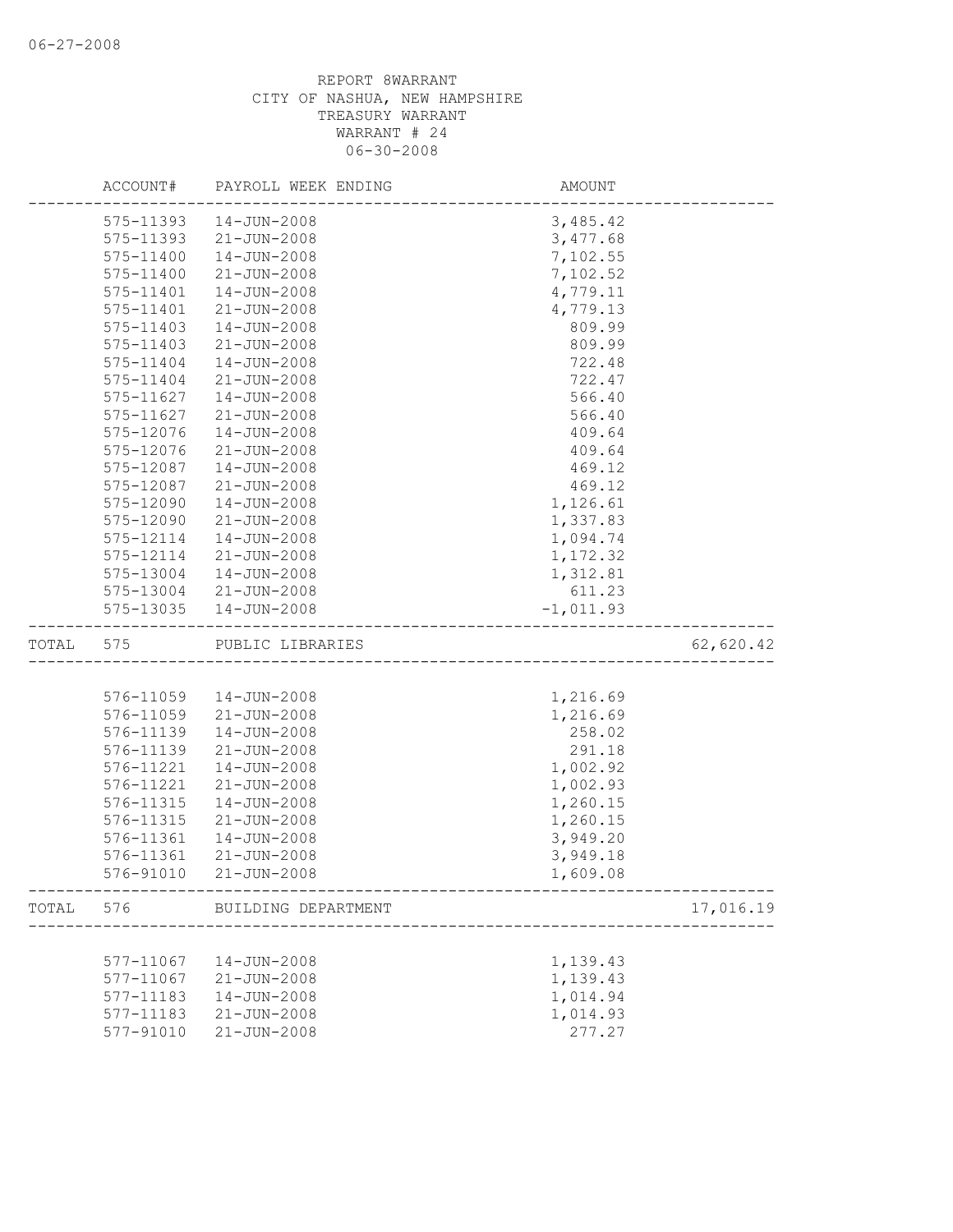| ACCOUNT#  | PAYROLL WEEK ENDING        | AMOUNT     |          |
|-----------|----------------------------|------------|----------|
|           | TOTAL 577 CODE ENFORCEMENT |            | 4,586.00 |
|           |                            |            |          |
|           | 581-11012  14-JUN-2008     | 3,942.31   |          |
| 581-11075 | 14-JUN-2008                | 4,076.92   |          |
| 581-11081 | $14 - JUN - 2008$          | 2,021.22   |          |
| 581-11162 | 14-JUN-2008                | 54,039.67  |          |
| 581-11162 | $21 - JUN - 2008$          | 55,454.68  |          |
| 581-11204 | $14 - JUN - 2008$          | 11,022.00  |          |
| 581-11204 | 21-JUN-2008                | 11,567.69  |          |
| 581-11348 | 14-JUN-2008                | 52,528.91  |          |
| 581-11366 | 14-JUN-2008                | 48,681.41  |          |
| 581-11366 | 21-JUN-2008                | 49,644.77  |          |
| 581-11396 | 14-JUN-2008                | 22,804.04  |          |
| 581-11408 | 14-JUN-2008                | 14,806.91  |          |
| 581-11408 | $21 - JUN - 2008$          | 14,968.22  |          |
| 581-11486 | $14 - JUN - 2008$          | 33,595.10  |          |
| 581-11515 | 14-JUN-2008                | 2,053.27   |          |
| 581-11570 | 14-JUN-2008                | 56,236.34  |          |
| 581-11572 | 14-JUN-2008                | 47,369.58  |          |
| 581-11579 | 14-JUN-2008                | 31, 471.83 |          |
| 581-11628 | 14-JUN-2008                | 1,215.20   |          |
| 581-11628 | 21-JUN-2008                | 729.12     |          |
| 581-11675 | 14-JUN-2008                | 5,769.23   |          |
| 581-11709 | 14-JUN-2008                | 5,727.67   |          |
| 581-11711 | $14 - JUN - 2008$          | 2,628.18   |          |
| 581-11726 | $14 - JUN - 2008$          | 783,605.65 |          |
| 581-11800 | 14-JUN-2008                | 37,206.29  |          |
| 581-11801 | 14-JUN-2008                | 12,337.43  |          |
| 581-11802 | 14-JUN-2008                | 12,293.89  |          |
| 581-11803 | 14-JUN-2008                | 13,637.28  |          |
| 581-11803 | 21-JUN-2008                | 659.40     |          |
| 581-11804 | 14-JUN-2008                | 14,429.38  |          |
| 581-11805 | 14-JUN-2008                | 33, 955.94 |          |
| 581-11812 | $14 - JUN - 2008$          | 2,287.12   |          |
| 581-11830 | 14-JUN-2008                | 3, 145.86  |          |
| 581-11850 | 14-JUN-2008                | 2,584.05   |          |
| 581-11850 | $21 - JUN - 2008$          | 1,402.77   |          |
| 581-11860 | $14 - JUN - 2008$          | 6,123.47   |          |
| 581-12006 | 14-JUN-2008                | 22,393.50  |          |
| 581-12021 | $14 - JUN - 2008$          | 48,450.30  |          |
| 581-12060 | 14-JUN-2008                | 2,887.22   |          |
| 581-12060 | $21 - JUN - 2008$          | 2,229.68   |          |
| 581-12078 | $14 - JUN - 2008$          | 6,475.00   |          |
| 581-12078 | $21 - JUN - 2008$          | 1,000.00   |          |
| 581-12081 | 14-JUN-2008                | 1,194.93   |          |
| 581-12084 | $14 - JUN - 2008$          | 362.50     |          |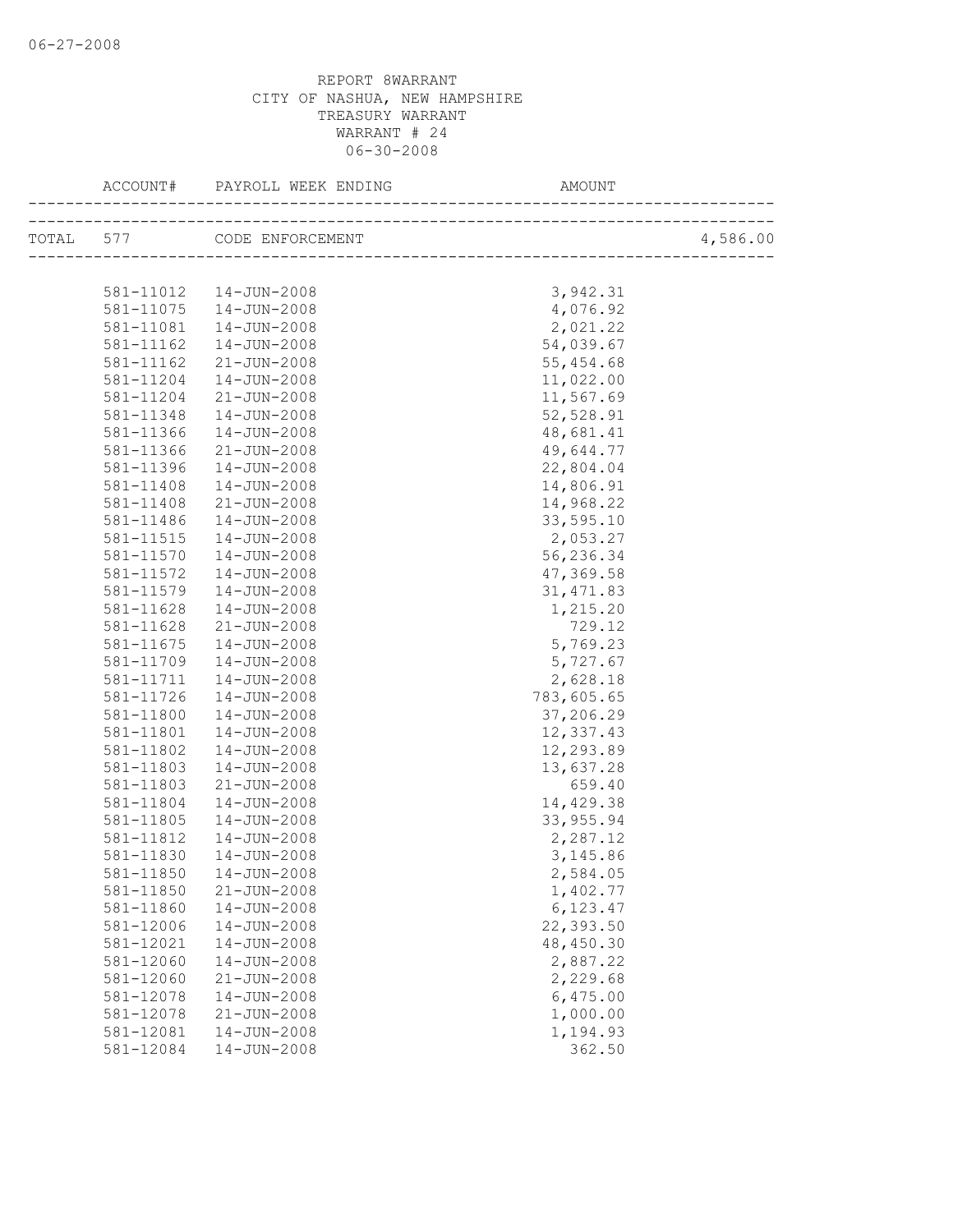| 581-19310              | $14 - JUN - 2008$          | 3,600.00          |  |
|------------------------|----------------------------|-------------------|--|
| 581-19240              | 14-JUN-2008                | 4,764.91          |  |
| 581-19210<br>581-19230 | 21-JUN-2008<br>14-JUN-2008 | 65.00<br>1,325.00 |  |
| 581-19210              | $14 - JUN - 2008$          | 13,025.19         |  |
| 581-19000              | 21-JUN-2008                | 50.00             |  |
| 581-19000              | 14-JUN-2008                | 6,970.38          |  |
| 581-18008              | 14-JUN-2008                | 9,000.00          |  |
| 581-17008              | $14 - JUN - 2008$          |                   |  |
| 581-17004              | $21 - JUN - 2008$          | 1,750.00          |  |
| 581-13137              | 21-JUN-2008                | 280.00            |  |
| 581-13137              | 14-JUN-2008                | 1,073.94          |  |
| 581-13133              | 14-JUN-2008                | 468.75            |  |
| 581-13120              | $21 - JUN - 2008$          | 1,459.00          |  |
| 581-13120              | 14-JUN-2008                | 4,265.49          |  |
| 581-13032              | 21-JUN-2008                | 703.04            |  |
| 581-13032              | 14-JUN-2008                | 276.30            |  |
| 581-13021              | $21 - JUN - 2008$          | 157.59            |  |
| 581-13021              | 14-JUN-2008                | 463.59            |  |
| 581-13004              | 21-JUN-2008                | 259.07            |  |
| 581-13004              | 14-JUN-2008                | 1,468.85          |  |
| 581-12201              | $21 - JUN - 2008$          | 22,079.93         |  |
| 581-12201              | 14-JUN-2008                | 35, 341.37        |  |
| 581-12198              | $14 - JUN - 2008$          | 5,977.84          |  |
| 581-12153              | $21 - JUN - 2008$          | 3,929.75          |  |
| 581-12153              | $14 - JUN - 2008$          | 4,049.00          |  |
| 581-12141              | $21 - JUN - 2008$          | 200.00            |  |
| 581-12141              | 14-JUN-2008                | 600.00            |  |
| 581-12138              | 21-JUN-2008                | 569.05            |  |
| 581-12138              | $14 - JUN - 2008$          | 880.53            |  |
| 581-12136              | $21 - JUN - 2008$          | 289.63            |  |
| 581-12136              | 14-JUN-2008                | 982.66            |  |
| 581-12135              | $21 - JUN - 2008$          | 3,267.11          |  |
| 581-12135              | 14-JUN-2008                | 5,431.60          |  |
| 581-12126              | 21-JUN-2008                | 4,561.30          |  |
| 581-12126              | 14-JUN-2008                | 5,335.41          |  |
| 581-12112              | $21 - JUN - 2008$          | 6,081.15          |  |
| 581-12112              | 14-JUN-2008                | 7,518.27          |  |
| 581-12111              | $21 - JUN - 2008$          | 101,607.73        |  |
| 581-12111              | 14-JUN-2008                | 128,687.54        |  |
| 581-12087              | $21 - JUN - 2008$          | 1,362.54          |  |
| 581-12087              | 14-JUN-2008                | 1,250.66          |  |

590-23522 14-JUN-2008 400.00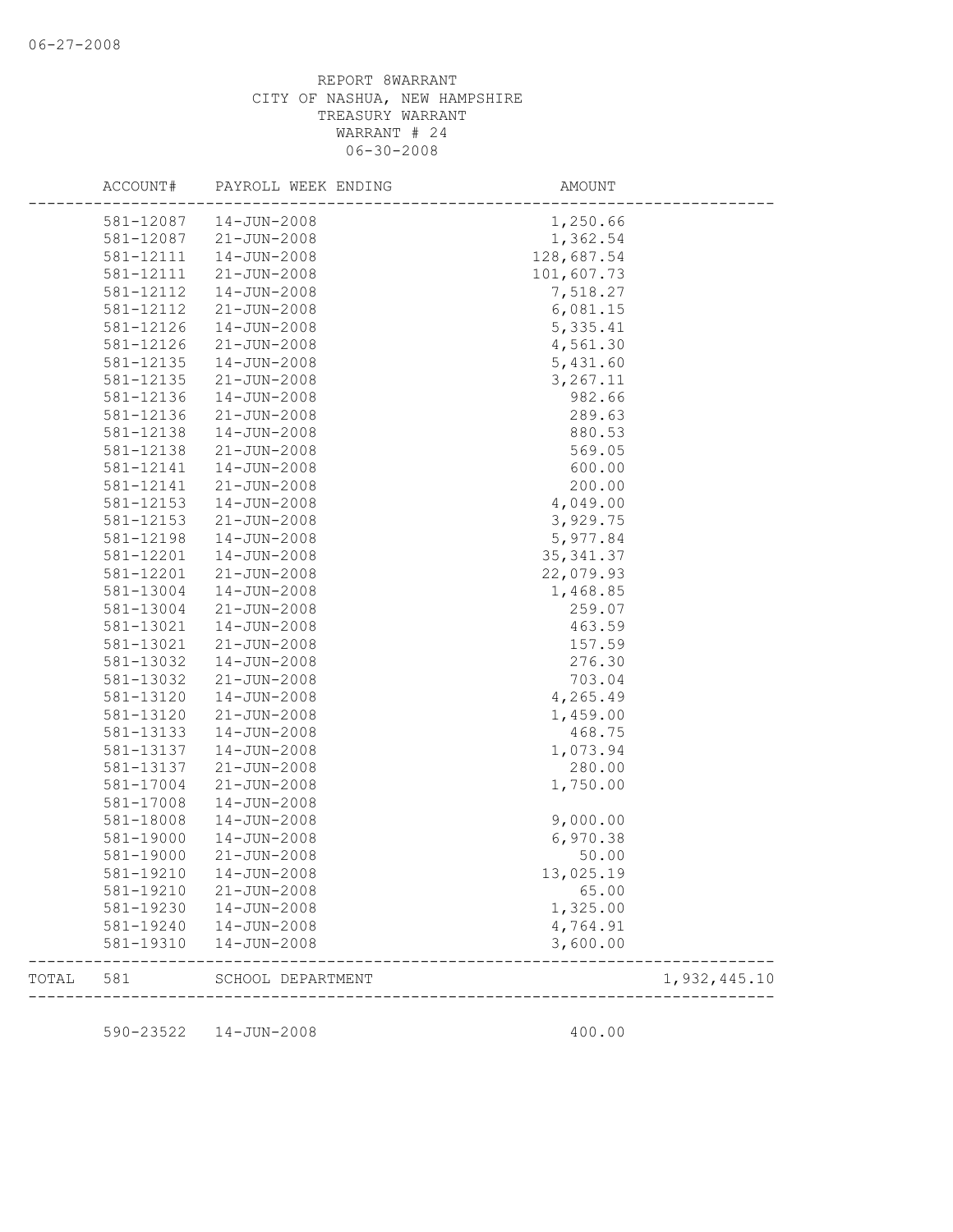|            | ACCOUNT# PAYROLL WEEK ENDING | AMOUNT |
|------------|------------------------------|--------|
|            |                              |        |
| ТОТАЈ, 590 | P/Y OBLIGATIONS              | 400.00 |
|            |                              |        |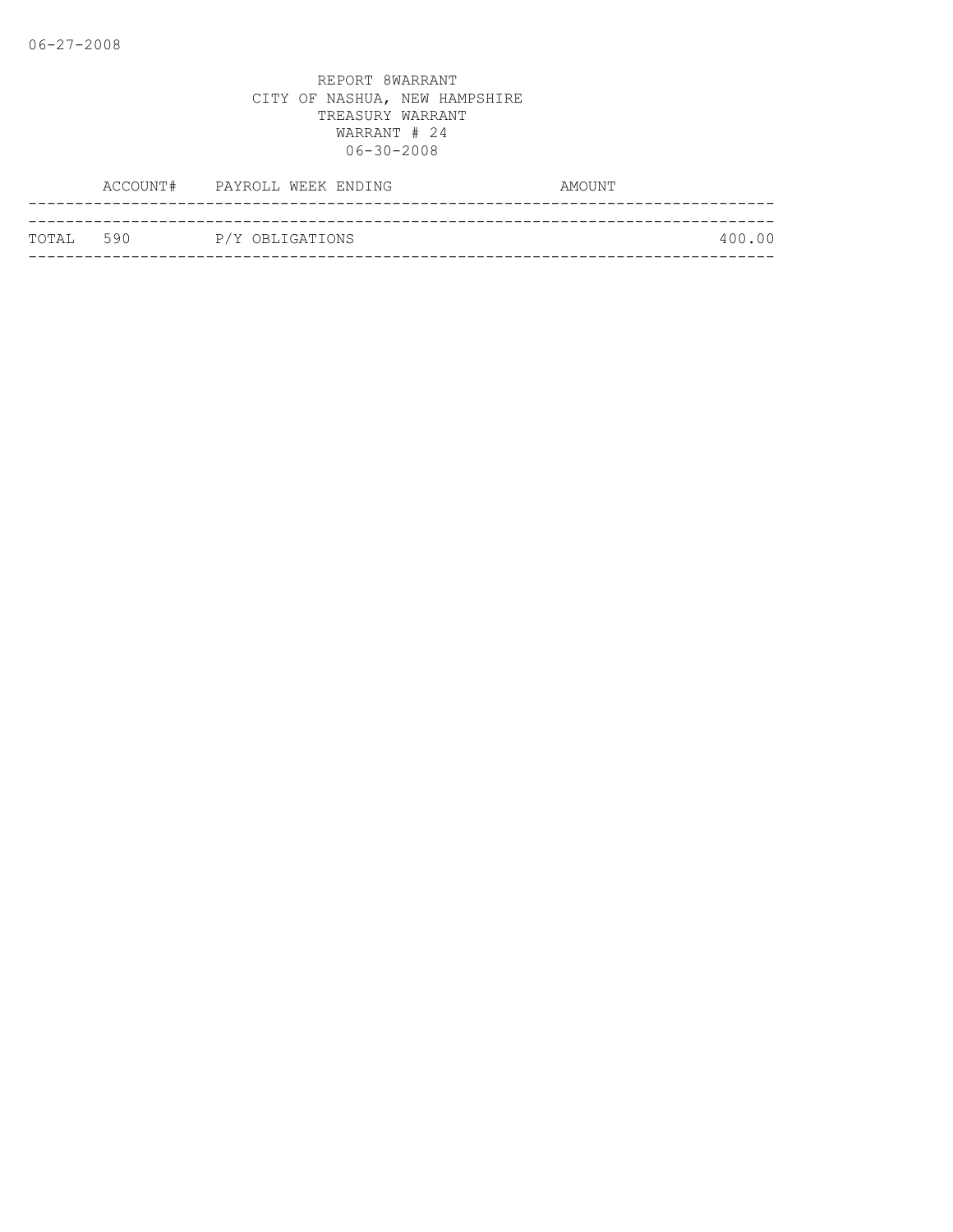|           | ACCOUNT# PAYROLL WEEK ENDING |  |  | AMOUNT |
|-----------|------------------------------|--|--|--------|
|           |                              |  |  |        |
| TOTAL 952 |                              |  |  |        |
|           |                              |  |  |        |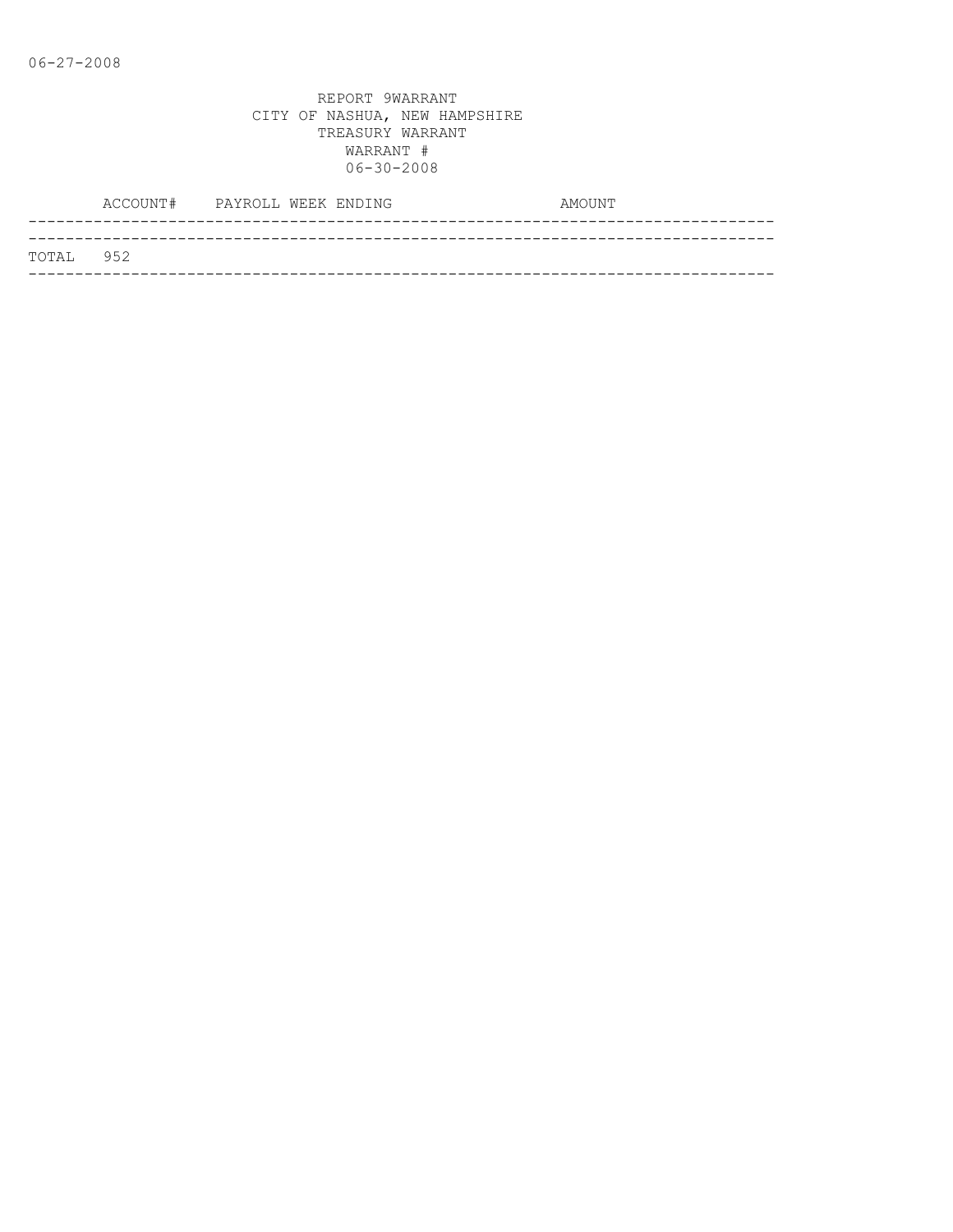| ACCOUNT#               | PAYROLL WEEK ENDING        | <b>AMOUNT</b>        |
|------------------------|----------------------------|----------------------|
| 801-11008              | 14-JUN-2008                | 443.85               |
| 801-11008              | 21-JUN-2008                | 554.81               |
| 801-11094              | 14-JUN-2008                | 96.24                |
| 801-11094              | 21-JUN-2008                | 96.24                |
| 801-11101              | 14-JUN-2008                | 866.41               |
| 801-11101              | 21-JUN-2008                | 866.40               |
| 801-11193              | 14-JUN-2008                | 943.50               |
| 801-11193              | 21-JUN-2008                | 943.50               |
| 801-11208              | 14-JUN-2008                | 92.98                |
| 801-11208              | 21-JUN-2008                | 92.98                |
| 801-11211              | 14-JUN-2008                | 64.34                |
| 801-11211              | 21-JUN-2008                | 64.34                |
| 801-11222              | $14 - JUN - 2008$          | 199.23               |
| 801-11222              | 21-JUN-2008                | 199.23               |
| 801-11249              | 14-JUN-2008                | 132.00               |
| 801-11249              | $21 - JUN - 2008$          | 132.00               |
| 801-11271              | $14 - JUN - 2008$          | 1,085.30             |
| 801-11271              | 21-JUN-2008                | 1,085.30             |
| 801-11276              | $14 - JUN - 2008$          | 3,136.00             |
| 801-11276              | 21-JUN-2008                | 3,136.00             |
| 801-11383              | 14-JUN-2008                | 838.19               |
| 801-11383              | 21-JUN-2008                | 838.19               |
| 801-11435              | 14-JUN-2008                | 257.36               |
| 801-11435              | 21-JUN-2008                | 257.36               |
| 801-11595<br>801-11595 | 14-JUN-2008<br>14-JUN-2008 | 6,728.41             |
| 801-11595              | 21-JUN-2008                | 2,226.00<br>5,952.80 |
| 801-11595              | 21-JUN-2008                | 2,226.00             |
| 801-11596              | 14-JUN-2008                | 3,370.65             |
| 801-11596              | 21-JUN-2008                | 3,136.00             |
| 801-11598              | 14-JUN-2008                | 776.80               |
| 801-11598              | 21-JUN-2008                | 776.80               |
| 801-11599              | 14-JUN-2008                | 1,026.65             |
| 801-11599              | 14-JUN-2008                | 1,026.65             |
| 801-11599              | 21-JUN-2008                | 1,026.66             |
| 801-11599              | $21 - JUN - 2008$          | 1,026.65             |
| 801-11606              | 14-JUN-2008                | 667.96               |
| 801-11606              | 21-JUN-2008                | 667.96               |
| 801-11647              | 14-JUN-2008                | 1,401.23             |
| 801-11647              | $21 - JUN - 2008$          | 1,401.23             |
| 801-12128              | 14-JUN-2008                | 330.26               |
| 801-12128              | $21 - JUN - 2008$          | 273.55               |
| 801-12594              | $14 - JUN - 2008$          | 5,063.75             |
| 801-12594              | $21 - JUN - 2008$          | 5,008.50             |
| 801-13004              | 14-JUN-2008                | 879.54               |
| 801-13004              | $14 - JUN - 2008$          | 791.19               |
| 801-13004              | 14-JUN-2008                | 172.88               |
| 801-13004              | $21 - JUN - 2008$          | 1,128.09             |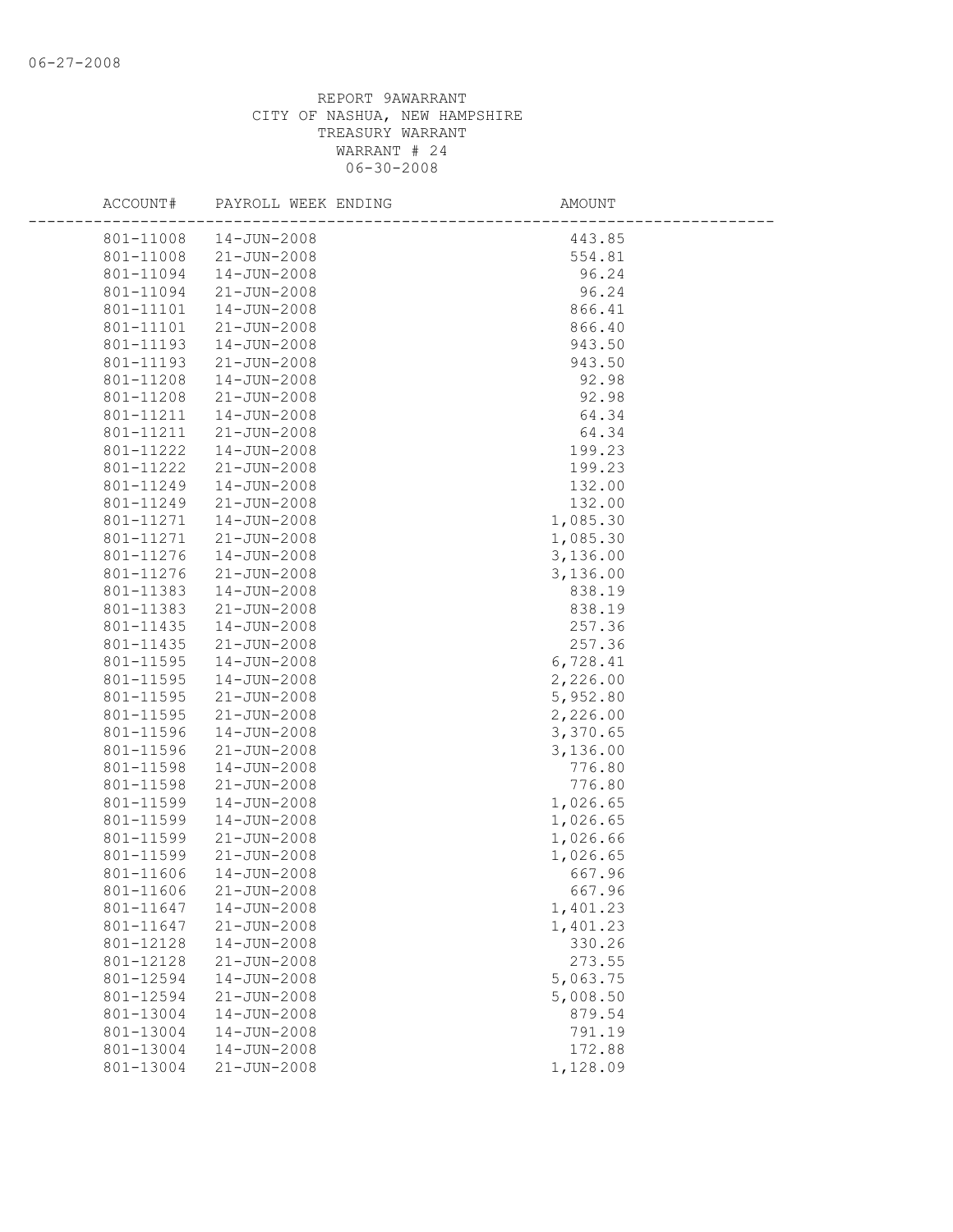|           | ACCOUNT#  | PAYROLL WEEK ENDING    | AMOUNT                             |           |
|-----------|-----------|------------------------|------------------------------------|-----------|
|           |           | 801-13004 21-JUN-2008  | 1,004.57                           |           |
|           |           | 801-13004 21-JUN-2008  | 287.33                             |           |
|           |           | 801-17001 21-JUN-2008  | 300.00                             |           |
|           | 801-59236 | $14 - JUN - 2008$      | 382.62                             |           |
|           | 801-59236 | 21-JUN-2008            | 382.62                             |           |
|           | 801-59237 | 14-JUN-2008            | 360.28                             |           |
|           | 801-59237 | 21-JUN-2008            | 360.28                             |           |
|           |           | 801-59240  14-JUN-2008 | 132.49                             |           |
|           |           | 801-59240 21-JUN-2008  | 132.49<br>------------------------ |           |
| TOTAL 801 |           | SOLID WASTE DISPOSAL   |                                    | 66,850.64 |
|           |           |                        |                                    |           |
|           | 802-11028 | 14-JUN-2008            | 387.79                             |           |
|           | 802-11028 | 14-JUN-2008            | 182.49                             |           |
|           | 802-11028 | 21-JUN-2008            | 387.79                             |           |
|           | 802-11028 | 21-JUN-2008            | 182.49                             |           |
|           | 802-11064 | 14-JUN-2008            | 132.49                             |           |
|           | 802-11064 | 14-JUN-2008            | 132.49                             |           |
|           | 802-11064 | $21 - JUN - 2008$      | 132.49                             |           |
|           | 802-11064 | $21 - JUN - 2008$      | 132.49                             |           |
|           | 802-11091 | 14-JUN-2008            | 1,044.25                           |           |
|           | 802-11091 | $21 - JUN - 2008$      | 1,044.26                           |           |
|           | 802-11092 | 14-JUN-2008            | 734.40                             |           |
|           | 802-11092 | $21 - JUN - 2008$      | 739.60                             |           |
|           | 802-11094 | 14-JUN-2008            | 288.69                             |           |
|           | 802-11094 | 14-JUN-2008            | 288.71                             |           |
|           | 802-11094 | 21-JUN-2008            | 288.69                             |           |
|           | 802-11094 | $21 - JUN - 2008$      | 288.71                             |           |
|           | 802-11096 | 14-JUN-2008            | 883.98                             |           |
|           | 802-11096 | $21 - JUN - 2008$      | 883.98                             |           |
|           | 802-11102 | $14 - JUN - 2008$      | 854.94                             |           |
|           | 802-11102 | $21 - JUN - 2008$      | 854.94                             |           |
|           | 802-11105 | 14-JUN-2008            | 970.13                             |           |
|           | 802-11105 | 21-JUN-2008            | 953.14                             |           |
|           | 802-11155 | $14 - JUN - 2008$      | 1,039.21                           |           |
|           | 802-11155 | $21 - JUN - 2008$      | 1,024.73                           |           |
|           | 802-11157 | 14-JUN-2008            | 795.52                             |           |
|           | 802-11157 | $21 - JUN - 2008$      | 725.20                             |           |
|           | 802-11158 | $14 - JUN - 2008$      | 1,514.88                           |           |
|           | 802-11158 | $21 - JUN - 2008$      | 1,683.20                           |           |
|           | 802-11208 | $14 - JUN - 2008$      | 37.19                              |           |
|           | 802-11208 | $14 - JUN - 2008$      | 37.19                              |           |
|           | 802-11208 | $21 - JUN - 2008$      | 37.19                              |           |
|           | 802-11208 | $21 - JUN - 2008$      | 37.19                              |           |
|           | 802-11211 | $14 - JUN - 2008$      | 386.02                             |           |
|           | 802-11211 | $14 - JUN - 2008$      | 386.02                             |           |
|           | 802-11211 | $21 - JUN - 2008$      | 386.02                             |           |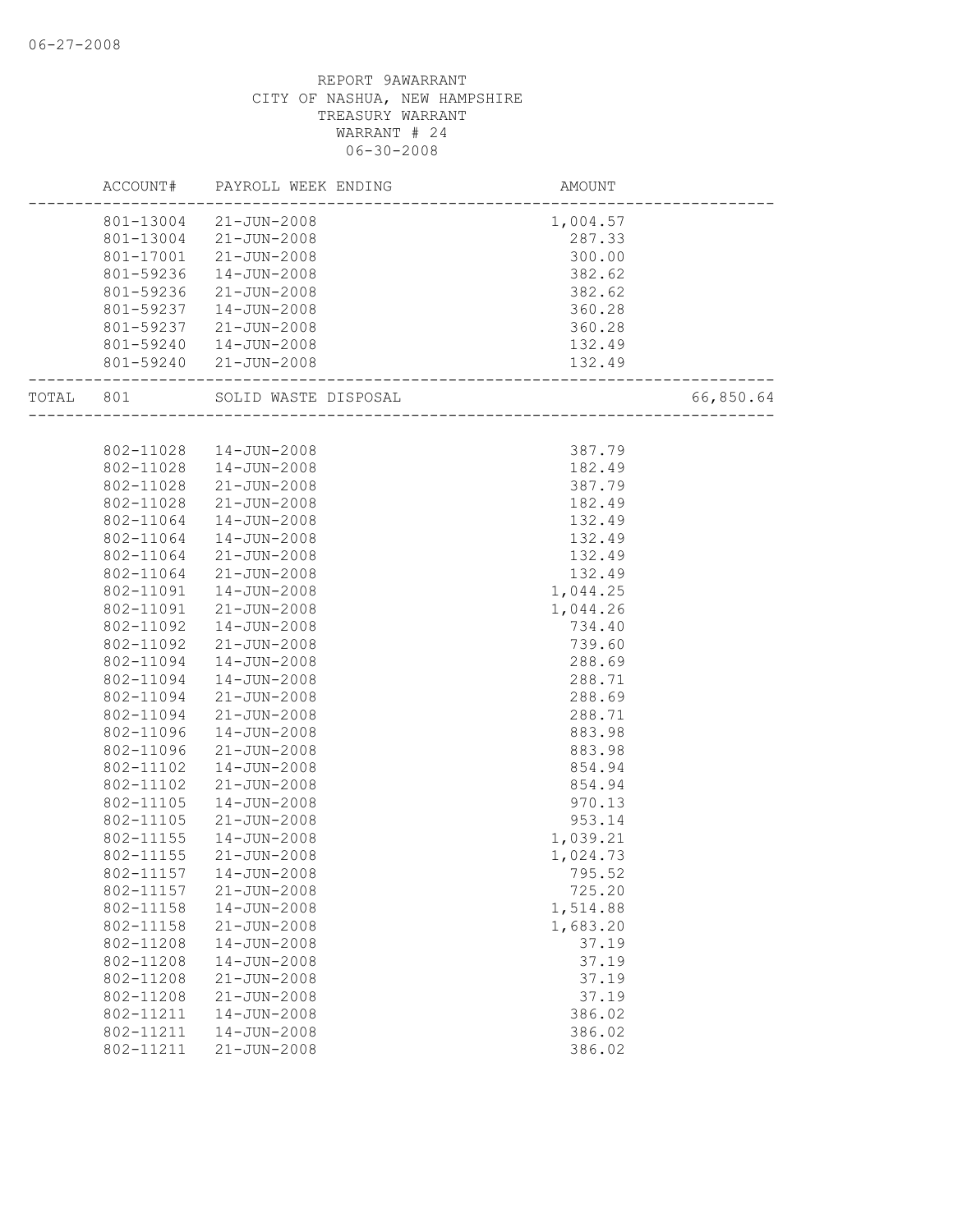| ACCOUNT#               | PAYROLL WEEK ENDING              | AMOUNT             |
|------------------------|----------------------------------|--------------------|
| 802-11211              | $21 - JUN - 2008$                | 386.02             |
| 802-11222              | $14 - JUN - 2008$                | 199.23             |
| 802-11222              | $21 - JUN - 2008$                | 199.23             |
| 802-11249              | 14-JUN-2008                      | 75.43              |
| 802-11249              | 14-JUN-2008                      | 75.43              |
| 802-11249              | $21 - JUN - 2008$                | 75.43              |
| 802-11249              | 21-JUN-2008                      | 75.43              |
| 802-11260              | 14-JUN-2008                      | 1,760.00           |
| 802-11260              | $21 - JUN - 2008$                | 1,760.00           |
| 802-11270              | 14-JUN-2008                      | 1,023.64           |
| 802-11270              | $21 - JUN - 2008$                | 1,023.64           |
| 802-11333              | $14 - JUN - 2008$                | 1,006.52           |
| 802-11333              | $21 - JUN - 2008$                | 1,006.51           |
| 802-11435              | $14 - JUN - 2008$                | 428.93             |
| 802-11435              | 14-JUN-2008                      | 171.57             |
| 802-11435              | $21 - JUN - 2008$                | 428.93             |
| 802-11435              | $21 - JUN - 2008$                | 171.57             |
| 802-11480              | $14 - JUN - 2008$                | 3,324.32           |
| 802-11480              | $21 - JUN - 2008$                | 3,405.92           |
| 802-11507              | 14-JUN-2008                      | 746.80             |
| 802-11507              | $21 - JUN - 2008$                | 756.86             |
| 802-11513              | $14 - JUN - 2008$                | 4,407.52           |
| 802-11513              | $21 - JUN - 2008$                | 4,394.72           |
| 802-11514              | 14-JUN-2008                      | 2,644.80           |
| 802-11514              | $21 - JUN - 2008$                | 2,644.80           |
| 802-11681              | $14 - JUN - 2008$                | 297.14             |
| 802-11681              | $14 - JUN - 2008$                | 1,188.55           |
| 802-11681              | 21-JUN-2008                      | 297.14             |
| 802-11681              | $21 - JUN - 2008$                | 1,188.55           |
| 802-11693              | $14 - JUN - 2008$                | 1,132.40           |
| 802-11693              | $21 - JUN - 2008$                | 1,132.40           |
| 802-11763              | 14-JUN-2008                      | 167.64             |
| 802-11763              | 14-JUN-2008                      | 670.55             |
| 802-11763              | $21 - JUN - 2008$                | 167.64             |
| 802-11763              | $21 - JUN - 2008$                | 670.55             |
| 802-11764              | 14-JUN-2008                      | 1, 117.43          |
| 802-11764              | $21 - JUN - 2008$                | 1,117.43           |
| 802-12154              | $14 - JUN - 2008$                | 1,212.00           |
| 802-12154<br>802-12203 | 21-JUN-2008                      | 1,300.00<br>480.00 |
| 802-12203              | 14-JUN-2008<br>$21 - JUN - 2008$ | 480.00             |
| 802-13004              | 14-JUN-2008                      | 1,637.77           |
| 802-13004              | 14-JUN-2008                      | 3,865.05           |
| 802-13004              | $21 - JUN - 2008$                | 696.89             |
| 802-13004              | $21 - JUN - 2008$                | 3,956.30           |
| 802-59236              | $14 - JUN - 2008$                | 382.61             |
| 802-59236              | $21 - JUN - 2008$                | 382.61             |
| 802-59237              | 14-JUN-2008                      | 1,050.57           |
|                        |                                  |                    |